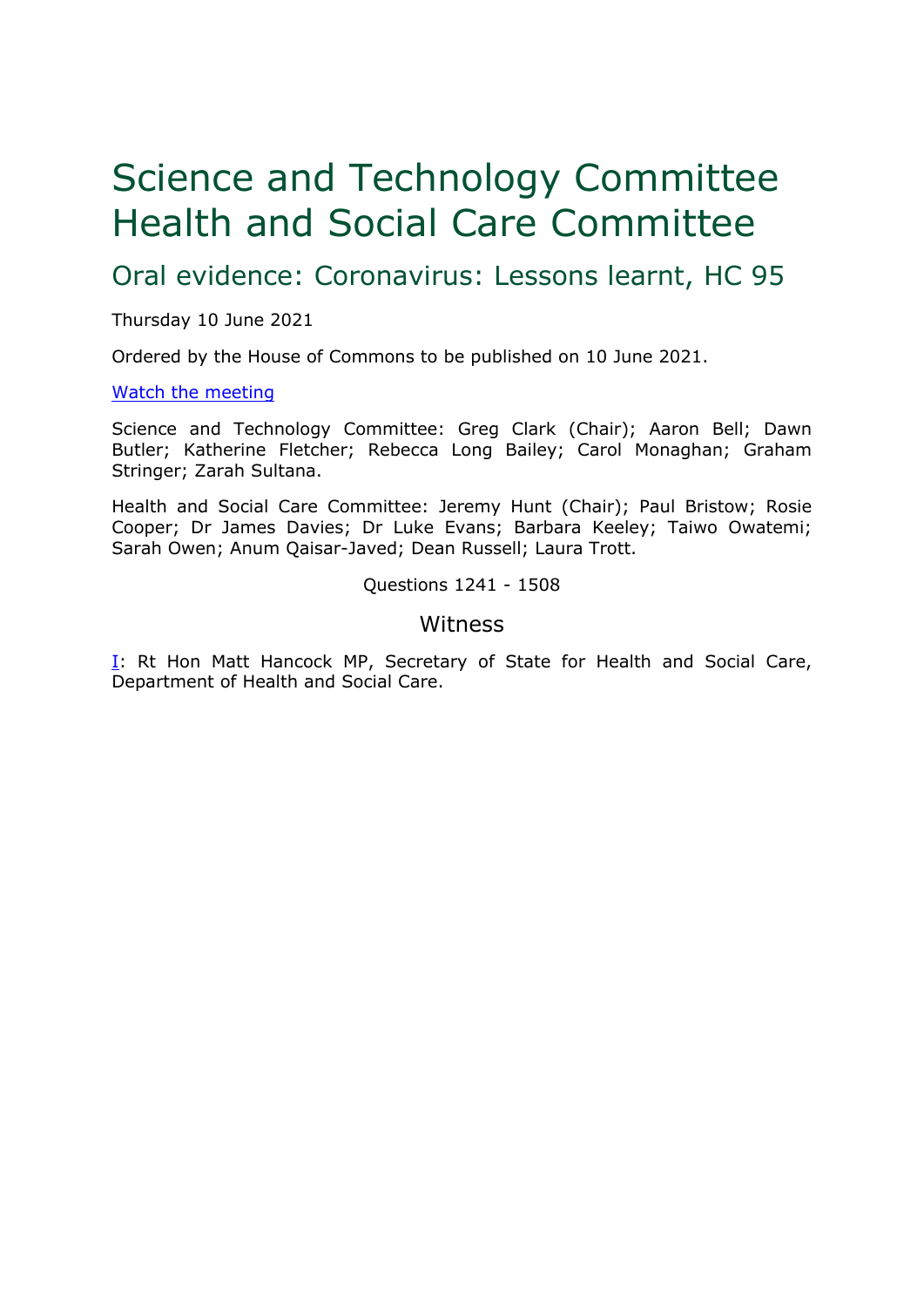## Examination of witness

Witness: Rt Hon Matt Hancock MP.

## **Greg Clark** took the Chair

Q1241 **Chair:** The Science and Technology Committee and the Health and Social Care Committee are conducting a joint inquiry into the lessons that can be learnt from the response to the Covid pandemic, and, in particular, lessons that can inform further decisions yet to come. We conclude our oral evidence sessions today with the Secretary of State for Health, Matt Hancock. We are pleased to welcome the Secretary of State.

As in our last hearing, Jeremy Hunt and I will alternate in the Chair, covering four themes. The first is the initial response to the pandemic. The second is the lockdown measures, the non-pharmaceutical interventions as they are called, and the Test and Trace system. The third is the development of vaccines. The fourth is the decisions taken in the autumn and winter 2020-21 and current policy issues. We will pause briefly between sessions to change over in the Chair.

We took oral evidence from the Prime Minister's former adviser, Dominic Cummings, on 26 May. Mr Cummings agreed at the hearing to provide written evidence to substantiate various verbal claims that were made at that hearing. Mr Cummings was asked to provide this evidence to the Committee by Friday 4 June in good time to inform our questions today to the Secretary of State. We have not received that evidence, nor any explanation as to why it has not been available. As Jeremy Hunt and I both said in our last hearing, it is important that, if serious allegations are made against an individual, they should be corroborated with evidence, and must be counted as unproven without it.

Most of this hearing will be about learning lessons, but I think it is only fair to the Secretary of State for him to be able to have his say about the allegations that have been made against him. I am going to begin with some questions drawing on the accusations that have been made. I want to stress that these are suggestions and allegations that Dominic Cummings has made; they are not the Committee's charges to investigate.

The first is, did you ever say anything to the Prime Minister that you knew not to be true?

#### *Matt Hancock:* No.

Q1242 **Chair:** Thank you. Specifically, in terms of the particular points that Dominic Cummings raised, first, did you say that everyone who needed treatment got the treatment that they required, when you had been told by the chief scientific adviser and the chief medical officer that people did not get the treatment they deserved?

*Matt Hancock:* I did absolutely say both in private and in public that everybody got the Covid treatment that they needed. I am very proud of the fact that, with the NHS, we delivered on that during the pandemic, because it was critical. There was no point at which I was advised—I have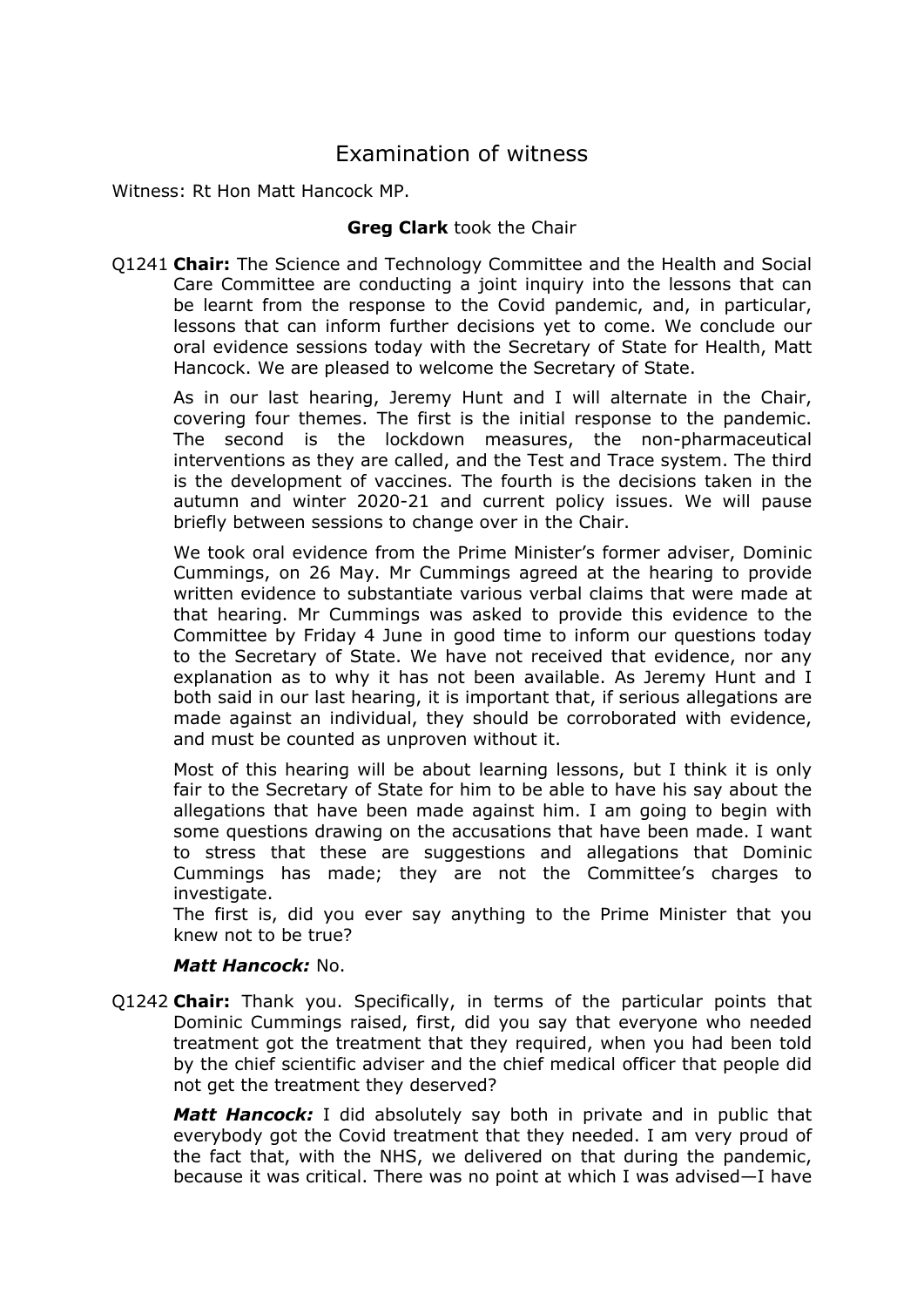taken the trouble to check with the chief medical officer and the chief scientific adviser—that people were not getting the treatment they needed. On the contrary, one of the things that we succeeded in doing through the entire response to this pandemic has been to protect the NHS, so that people have always had access to treatment for Covid.

Q1243 **Chair:** Thank you. The second allegation that was made was on PPE personal protective equipment. In April, did you ever say or brief that the shortages, such as they were, were "the fault of Simon Stevens; it is the fault of the Chancellor of the Exchequer. It is not my fault—they blocked approvals"? That is what Mr Cummings told the Committee. Is that true?

*Matt Hancock:* No, that is not a fair recollection of the situation. Getting hold of PPE was always a huge challenge and, as the National Audit Office has shown in their report into this when they went through all of the details, there was never a point at which NHS providers could not get access to PPE. But there were huge challenges. We first opened the stockpile of PPE that we had in the event of a pandemic in January. We started buying new PPE in February. In March, China brought in export restrictions. You will remember that at the time there was a huge global demand for PPE. Aeroplanes were being turned around mid-flight. The European Union put out calls for PPE that went entirely unanswered.

We had to remove a piece of bureaucracy that was in the way that put a limit on the price that could be paid for PPE. We took a policy decision that we should pay at the top of the market. That required the Treasury to make that change. The Chancellor was incredibly helpful in driving that through, and we managed to get to the position where, despite the local challenges, and I do not deny at all there were challenges in individual areas, there was never a national shortage of PPE because of the action that we took.

Q1244 **Chair:** Thank you. We will come to more detail on that. Let me just check that I have understood correctly what you are saying. You are saying that there were blockages to the procurement of PPE. You objected to them, you requested that they should be removed, and they were removed as a result of that.

*Matt Hancock:* That is correct. Also I will say this: I take and took, and have taken throughout, full responsibility for all of the areas that I am responsible for. The Chancellor played his part in resolving those blockages and getting them out of the way so that we could buy PPE, and Sir Simon Stevens has worked incredibly hard throughout this crisis. My whole approach has been that this is a team effort. You can't respond to a pandemic just by pointing fingers. You have to respond to a pandemic by bringing people together, trying to provide leadership, and by having a positive attitude to teamwork, because that is the only way through it.

Q1245 **Chair:** Were you aware that Mr Cummings then said that there was an investigation into whether there were blockages, and he alleges that that investigation by the Cabinet Secretary concluded that there were not?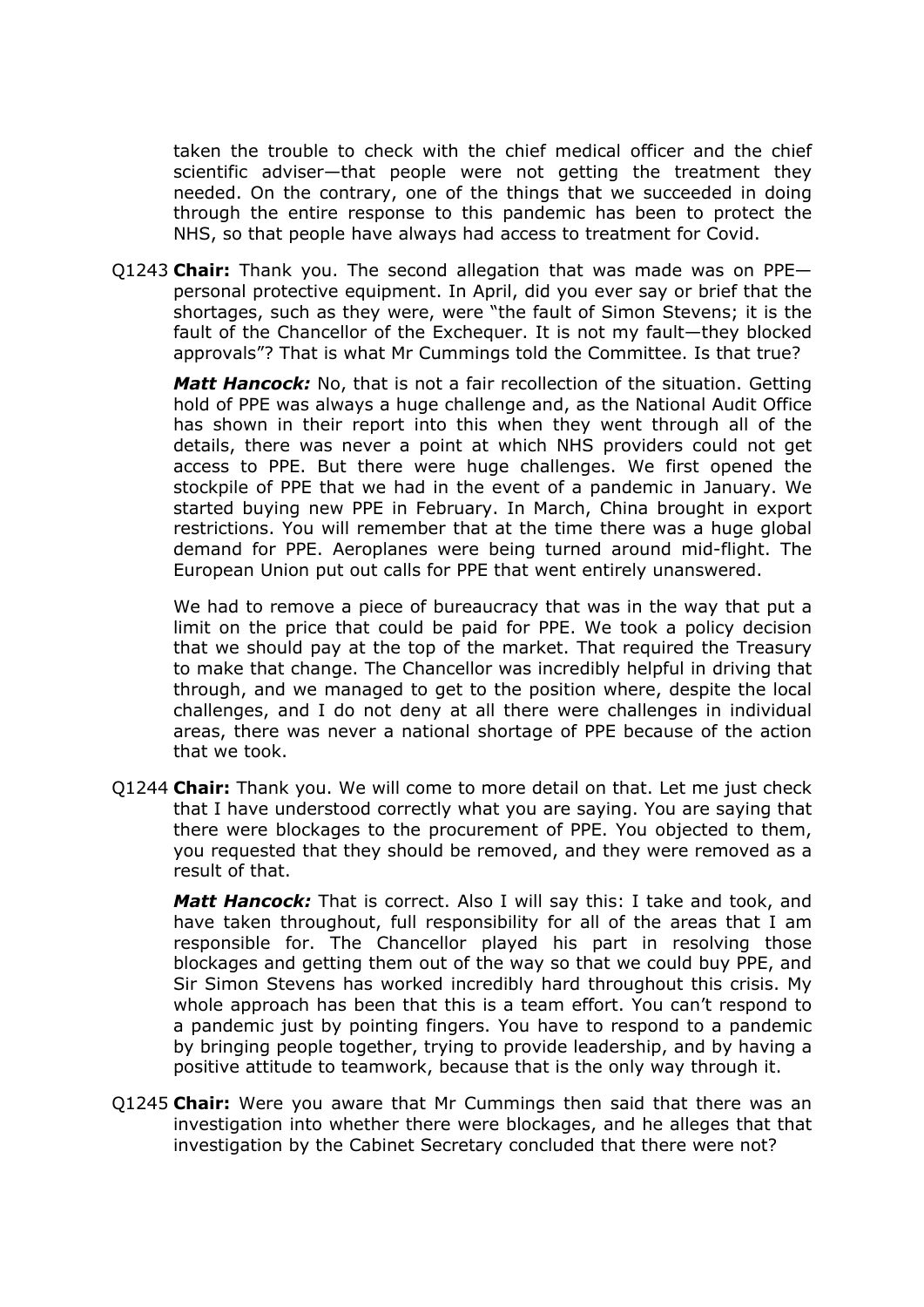*Matt Hancock:* I can't recall that, but what I can recall, and I know for a fact, is that there was a cap on the price paid for PPE. Because the global price had shot up, we had to remove that cap. I requested its removal. It was removed and after that, combined with bringing in Lord Deighton, who did a brilliant job in this area, we could buy PPE more easily. We are now in the happy position where we have got huge amounts of PPE and 70% of it—other than gloves—is made on shore here in the UK.

Q1246 **Chair:** Who was responsible for that cap?

*Matt Hancock:* You will have to go through the records, but that was a condition on the budget that we had for PPE. It was set somewhere within the machine. I think it was a Treasury condition, which is why I went to the Chancellor. I am pretty sure that the Chancellor was not aware of it until I raised it with him, because the moment I raised it with him, with the Prime Minister, he got into action, and got it removed.

Q1247 **Chair:** It was a Treasury condition or Treasury block on your Department, so you did not have the unilateral authority to procure in the way you wanted.

*Matt Hancock:* No, but I am not blaming the Treasury. It is absolutely standard practice that the Treasury puts in place conditions when you have been given a big budget, when you are given a multibillion-pound budget for buying PPE. On 11 April, one of the conditions of that budget was that there was a cap put on the price that we paid. The problem is that the cap was set in terms of the market price, but the market moved upwards massively, so we had to remove that particular piece of bureaucracy. I asked the Chancellor to remove it, and he did very rapidly and then we could buy at the top of the market, which was one of the reasons that we managed to resolve the challenges of getting PPE into the country.

Q1248 **Chair:** Absolutely. To be clear, I am just trying to establish the facts, given the allegation that was made. Given that this is a lessons learnt inquiry, it may be that the fact that you had to change procurement policy may be a lesson for our response in an emergency, so it is important.

The third charge that Dominic Cummings specifically made orally against you was around testing in care homes. Specifically, did you tell the Prime Minister in March that people in hospitals would be tested before they went back into care homes?

*Matt Hancock:* We set out a policy that people would be tested when tests were available, and then I set about building the testing capacity to be able to deliver on that. We can go through in more detail, and perhaps we will, the reasons for the clinical advice. The clinical advice set out three different reasons why we took the approach we did. On care home policy throughout we followed the clinical advice. The challenge was not just that we did not have the testing capacity, but also that the clinical advice was that a test on somebody who did not have any symptoms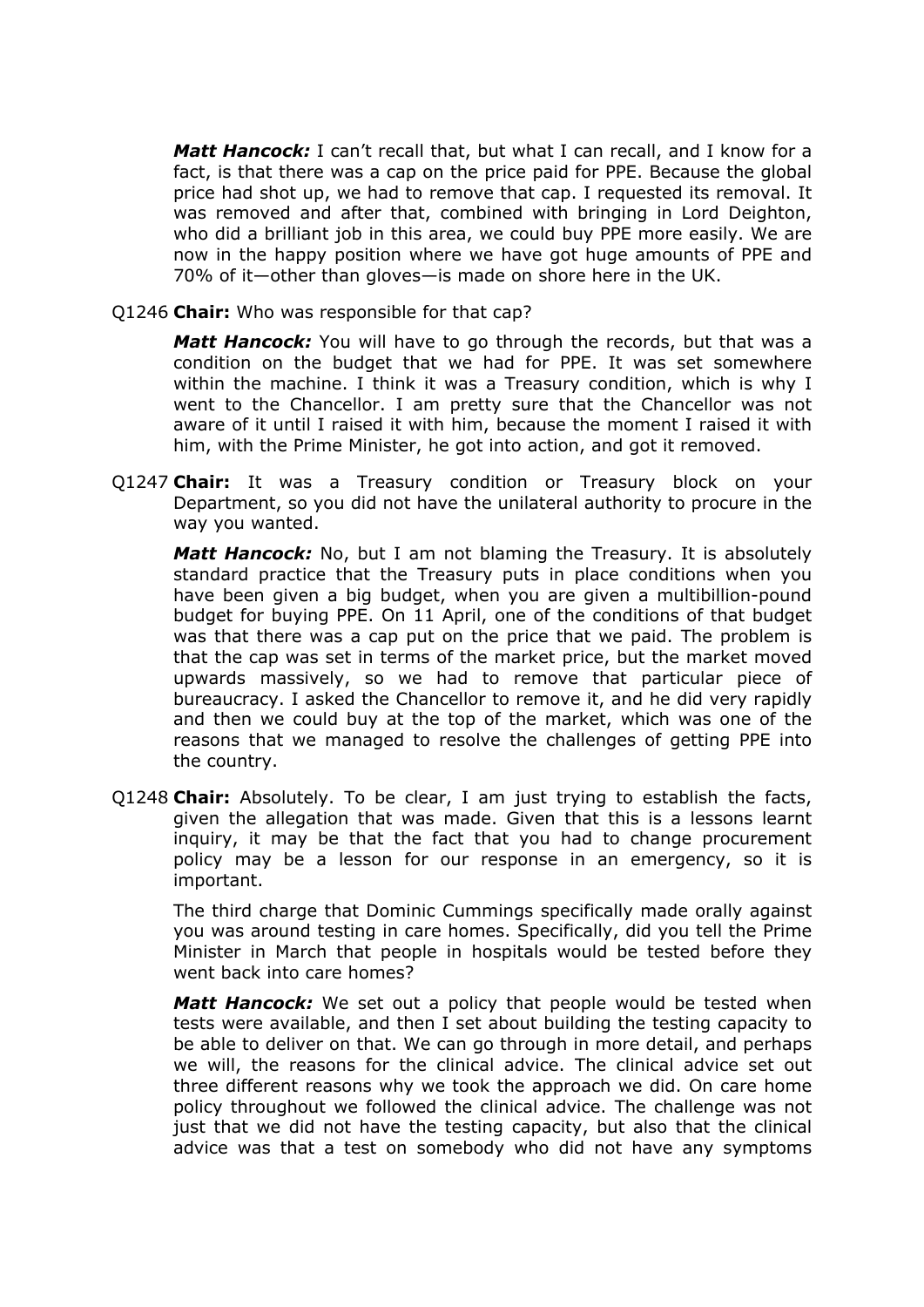could easily return a false negative, and therefore give false assurance that that person did not have the disease. That was the clinical advice.

At the same time, the clinicians were worried, because it took four days to turn a test around, that if you leave somebody in hospital in those four days they might catch Covid, and therefore go back to a care home with a negative test result but having caught it. The advice was that the most important thing was infection prevention control in care homes. The evidence has shown that the strongest route of the virus into care homes, unfortunately, is community transmission, so it was staff testing that was the most important thing for keeping people safe in care homes. Obviously, again for that we needed the testing capacity. Those are the reasons for the decisions that were taken. That is the clinical advice that we received. We accepted this clinical advice.

But, in relation to what I told the Prime Minister, of course the relationship between the Secretary of State and the Prime Minister is often that I make commitments to do things, I get on and do them, and then they are delivered. That is how the relationship works, as you probably know.

Q1249 **Chair:** Indeed. We will come on, as you anticipated, to more detail in the second section of this morning's evidence. You have been very clear in your answer that what you told the Prime Minister was that people would be tested or discharged from hospital when tests were available. That was always clear in terms of what you said and, as far as you know, what was understood by the Prime Minister and others in Downing Street.

*Matt Hancock:* I will take you to it. It is worth going to the precise language of the testimony that you are referring to because that is in fact what was said—that people would be tested. My job was to build that testing capacity and, with the team, we absolutely did.

Q1250 **Chair:** I understand. As I say, we will come to the policy questions and lessons learnt during the rest of this morning. I wanted to get your response to those charges that were made. Is there anything you want to add as a right of reply to the oral evidence that you heard from Dominic Cummings?

*Matt Hancock:* Well, it is telling that no evidence has been provided yet, but there is a reason for that, I think, which is throughout this I have got out of bed every morning with the view and the attitude that my job is to do everything I could to protect lives and to get this country out of the pandemic. I have approached that with a mission-driven determination to make it happen. I have tried to do that with an approach of honesty and integrity, and, critically, answering questions, both in public and in private, to the best of my ability. Sometimes, you have to say you don't know because you are operating in a world where huge judgments are being made, with very imperfect information, often at great pace.

The approach I have taken, not least in public and to Parliament and Select Committees like this one, and in private to the Prime Minister and everybody else, has been to be direct sometimes, yes. And I can be quite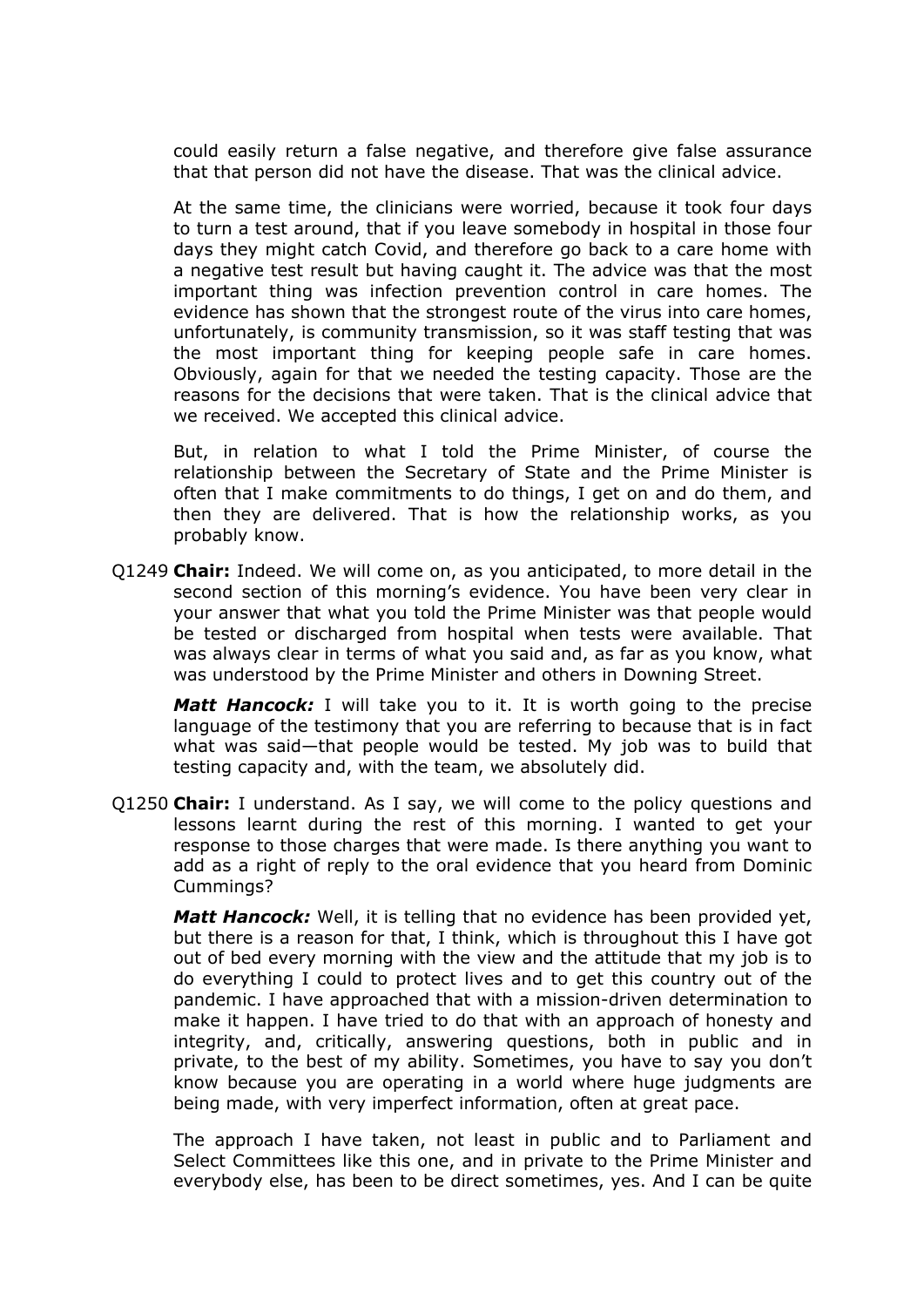forceful when I am trying to get something through if it needs to happen, but that is what you have to do. Crucially, you have to bring the team with you. There are a lot of people doing the biggest job they have ever done in their lives. You have to build confidence that people can go ahead and do what needs to be done and that they are going to be supported in the judgments they take.

We will go through no doubt lots of difficult judgments that were made, and it is very important that we learn the lessons on which of those judgments could have been improved. Indeed, like on care homes, we did manage to improve the system over time. The attitude and the approach was always to be direct, and as straightforward and honest as possible. In a way, I welcome this opportunity to tell you the truth of what happened, given the discussion that there has been over the past couple of weeks.

Q1251 **Chair:** Given the discussion, why do you think it was Dominic Cummings chose to be quite so withering? Did you have bad personal engagement over the time? Was it a sincere difference of policy view, whether policies or operational decisions? What is the origin of this dispute?

*Matt Hancock:* I have no idea. I worked directly with the Prime Minister from the start of this, and of course I worked with his aides and his team as well. I have no idea.

Q1252 **Chair:** Did you know that he wanted the Prime Minister to fire you?

*Matt Hancock:* Yes, because he briefed the newspapers at the time, or somebody briefed the newspapers. I now have a better idea of who it was.

Q1253 **Chair:** Did you raise an objection to that?

*Matt Hancock:* Yes of course and I had the Prime Minister's wholesome support all the way through.

Q1254 **Chair:** And was it problematic in the discharge of your duties in Whitehall that this was happening in the newspapers, in the public prints, but also reflecting discussions that were taking place in Downing Street?

*Matt Hancock:* I think the best thing to say about this is—this will be corroborated by lots of people in Government—that government has operated better over the past six months.

**Chair:** I turn to Jeremy Hunt for the first series of questions.

Q1255 **Jeremy Hunt:** This inquiry is about lessons learnt for the future. I want to look in a bit of detail at the scientific advice you received at the early stages of the pandemic. Test and Trace is a very established key plank of our response now, but the original four-point plan that was announced on 13 February last year—Contain, Delay, Research, Mitigate—said that community testing should be stopped after stage 1. That is what happened three weeks later on 9 March. In South Korea and Taiwan, we now know that test and trace was used right the way through the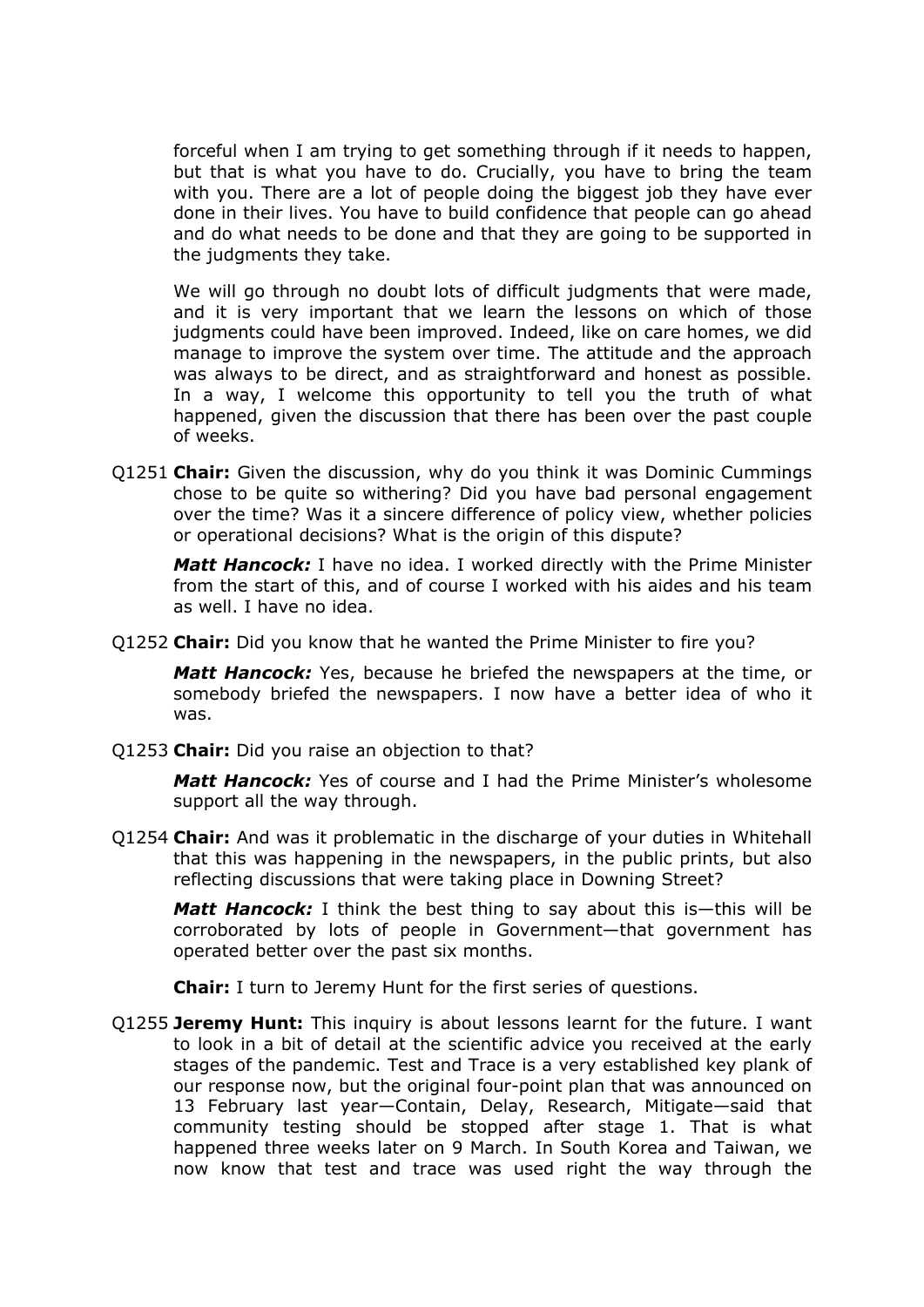pandemic, and, as it progressed, they scaled up their testing rather than scaled it down.

My first question is, when was the first time that you as Secretary of State were advised that South Korean-style test and trace was a potential option for controlling the pandemic in the UK?

*Matt Hancock:* I will answer that, but just before I answer the direct question I want to correct something in the question, which is that testing was at no point scaled down. On the contrary, we were driving up testing capacity all the way through. If you look at the record of the testing numbers, we spent January devising the test—

Q1256 **Jeremy Hunt:** I understand, but community testing was stopped. That was the announcement that was made in Downing Street on 9 March. There was still testing going on in hospitals and some in care homes, but for the community element, which is what carried on in South Korea and Taiwan and other places, it was part of the strategy to stop that. I am just wondering at what point you were advised that that different approach could be a sensible approach for the UK.

*Matt Hancock:* I thought it could be a sensible option throughout. This is what I was explaining.

We were ramping up testing capacity all the way through. At first, in January, PHE devised the test. We were one of the first countries in the world to devise an effective test. Then in February, we got that test up and running in practice. We got to about 2,000 tests a day by the end of February. We multiplied that by five times over March. In the middle of March, I took personal authority over the driving up of testing because it wasn't going fast enough. What I would say is that at the time PHE was brilliant at the science and the development, but simply had not had the experience or the capacity to scale. This is important because what happened was that the growth in the demand for the tests for people who were symptomatic happened exponentially, whereas the growth in the testing, although very rapid, was in a straight line. This meant that we had to prioritise the testing.

Q1257 **Jeremy Hunt:** I understand that argument, but I am really trying to talk about the advice you received. Dr Jenny Harries was very clear. She said community testing was "not an appropriate intervention." She said that was scientific advice that had been around for several weeks. I want to look at the exact evidence. The week before the big national lockdown was announced on 23 March, Imperial published a paper on the modelling they had done. They had two options in that. One was what they called suppression, which was, effectively, a lockdown approach, and the other was what they called mitigation, which was, effectively, allowing the virus to spread but protecting the most vulnerable people. There was no South Korean test and trace option in that paper. It was either lockdown or let the virus spread.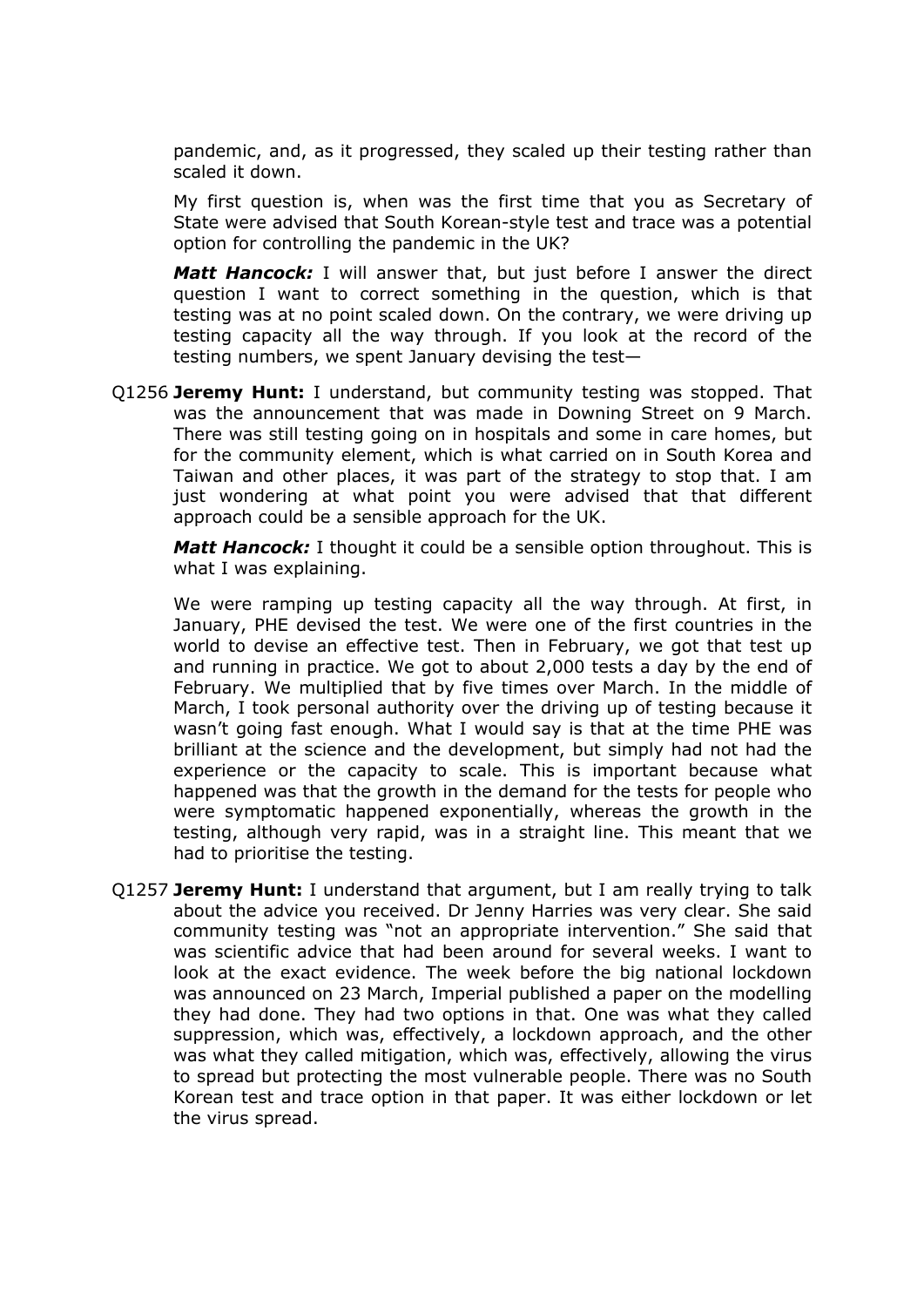*Matt Hancock:* There is no country in the world that uses only testing and does not have some form of lockdown as well. So, absolutely what I was up for—

Q1258 **Jeremy Hunt:** But there is: South Korea. South Korea has not had a lockdown. This is really what I want to ask you. Why were you not advised of that middle way, which would involve not stopping community testing, as we announced on 9 March, but expanding community testing? You were not advised that in the run-up to the first lockdown that was an option.

*Matt Hancock:* I was not, but I am also trying to explain that I think there are a couple of points in the premise of your question that are wrong. The first is about capacity. Unlike other countries, we did not go into this with a testing capacity. One of the reasons that we had to reduce the use of community testing is that we did not have a big enough capacity and we had to target the testing where it was clinically most needed.

#### **Jeremy Hunt:** But—

*Matt Hancock:* Hold on. The second point, which is really important here, is that the clinical advice I received was that testing people asymptomatically would lead to false negatives. In fact, there was a SAGE decision on this, SAGE advice, on 28 January, saying that it would not be useful to test asymptomatic individuals. That advice was later changed. In fact, maybe we can come on to a wider discussion about asymptomatic transmission because that is a very, very significant part of what we have learnt. The problem was that we were advised you should not test people without symptoms because you will get a set of false negative results, and, secondly, that when you only have a relatively small testing capacity, compared to, say, Germany or South Korea, you have to target it at the people for whom it might be life-saving. That is the basis on which I—

Q1259 **Jeremy Hunt:** I understand. I am not questioning that you followed the clinical and scientific advice. I accept that.

#### *Matt Hancock:* In this area.

Q1260 **Jeremy Hunt:** I am trying to understand what that advice was. SAGE did not model South Korean test and trace until April. They did not actually discuss its impact until May. I cannot see any evidence in the papers that you or the Prime Minister were offered that South Korean style approach as an option at that first stage before the first lockdown was announced, and I just want to check that is correct.

*Matt Hancock:* That is my recollection, yes.

Q1261 **Jeremy Hunt:** A lot of this is Captain Hindsight, but it is important to learn from Captain Hindsight because we might have pandemics in the future. We did not know at the time that Korea and Taiwan were going to have some of the lowest death rates in the world, but we did know that Taiwan had experience of SARS and Korea had experience of MERS, and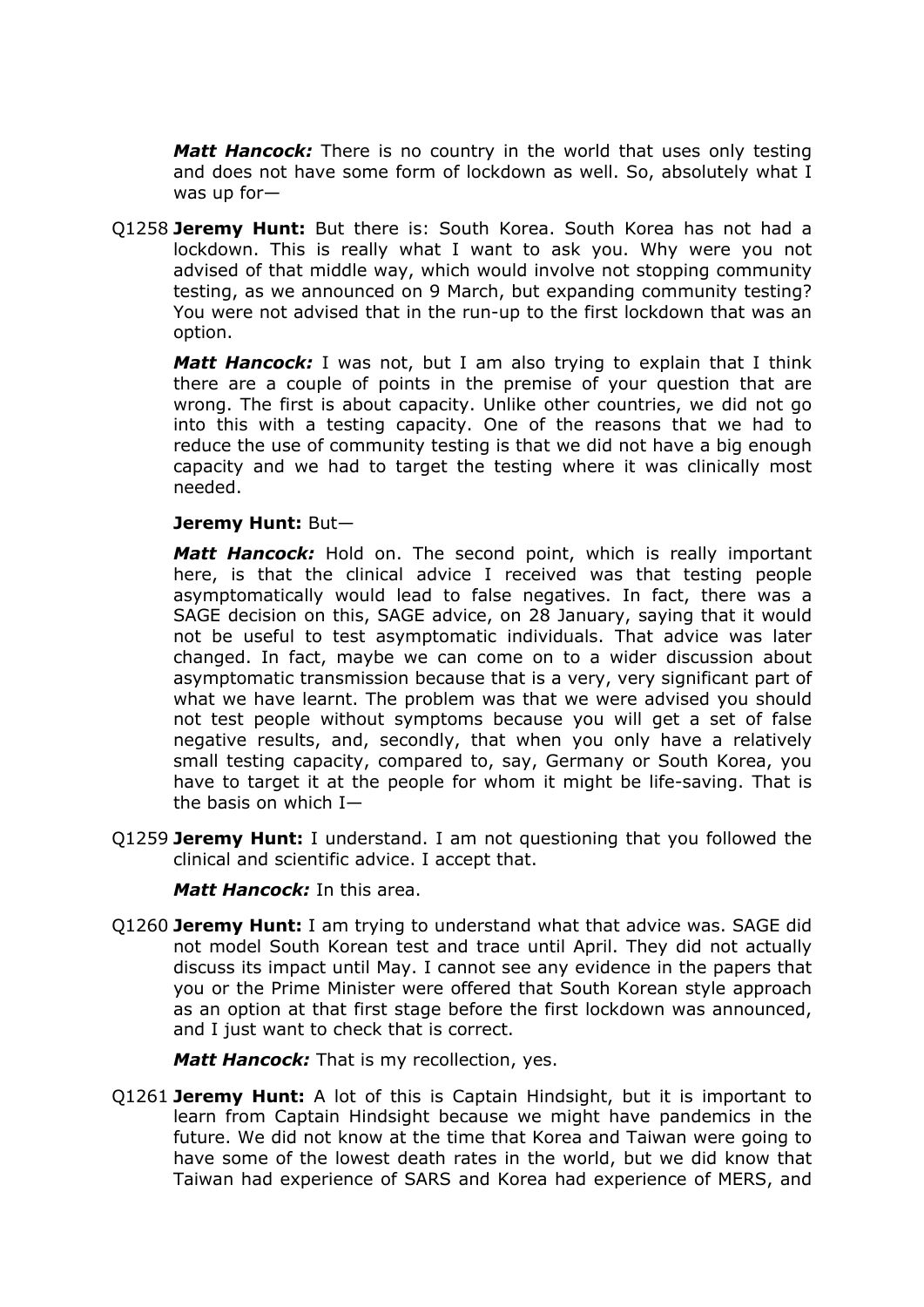being nearer China they both had cases of the pandemic before we did. Why do you think it took until May for SAGE to discuss the approach taken in Korea and Taiwan?

#### *Matt Hancock:* I don't know.

Q1262 **Jeremy Hunt:** Okay. Let's look at someone else who was a bit closer to us who was also talking about the same kind of thing: Dr Tedros at the World Health Organisation. He said on 16 March, so this is before our first lockdown, that Test and Trace needed to be escalated.

## *Matt Hancock:* Yes.

Q1263 **Jeremy Hunt:** At that time, Taiwan, Australia, New Zealand and Korea had already started closing their borders. They have all kept their cases to below 2% of the population. Do you think we had a blind spot about what was happening in east Asia at that time, because there does not seem to be any evidence that it was fully considered?

*Matt Hancock:* I think there are a significant number of lessons from this. One is that the need for a rapidly scalable testing operation must be part of pandemic preparedness, and this country did not have one. If you think about the areas where we were strong in our response to the pandemic, they are areas where we had prior strengths.

The NHS response was very strong: it built new hospitals and delivered care to everybody who needed it. The science response was very strong. We have a centuries-long science tradition. We did not have a major diagnostics industry or capability, and the tracing and isolation system was, essentially, built for very important but very small outbreaks. As Health Secretary, you are dealing with these sorts of outbreaks all of the time. I am currently dealing with a monkeypox outbreak and cases of drug-resistant TB. That is absolutely standard. The lack of that capability at the start meant that the options that we had were fewer.

Q1264 **Jeremy Hunt:** Let's just look at what you did in April very successfully, which was ramping up testing capacity to 100,000 a day. That was a big change. If you had been advised in January or February, "We're going to need more testing capacity if we want to go South Korea, and let's start this right away"—

*Matt Hancock:* But we did. In January, I was driving the system to drive up testing capacity. In fact, in preparation for this meeting I was looking at the minutes of one of our internal meetings on 27 January when I was calling for the driving up of testing capacity. PHE's response was excellent on the science, but there was simply not the experience to drive up the capacity. We got to 2,000 a day by the end of February and it was still rising, but by the middle of March it was not rising fast enough, we were not doing enough to bring in private sector capacity, so I took personal charge of it, and then, a couple of weeks later, set the 100,000 target. That 100,000 target was essential in galvanising the whole system and building a diagnostics organisation and ecosystem in this country, and now we are doing about 6 million tests a week and I'm very proud of that.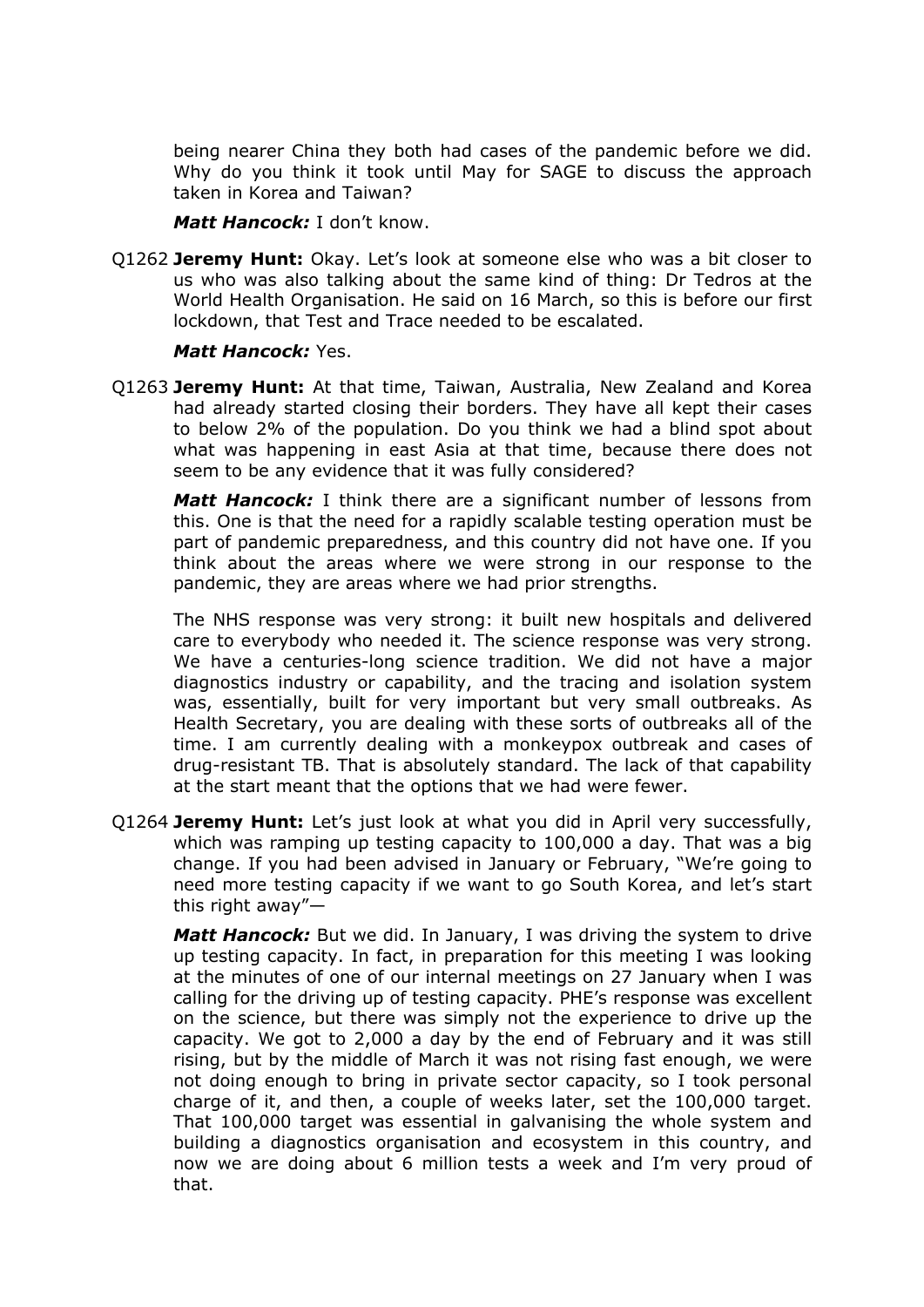Q1265 **Jeremy Hunt:** That was a very important step in our pandemic response, but the strategy at the time was clear that, when we got through stage 1, community testing would stop. On 16 March, when Dr Tedros said we needed to, "Test, test, test," the week after we had stopped community testing, did you challenge officials, and say, "Why do we appear to be doing something that is completely different from what the World Health Organisation is advising?"

*Matt Hancock:* I entirely agreed with Dr Tedros at that point, but the challenge was the scale of the capacity. I had driven that as hard as I could within PHE, with my indirect hands on the levers, and then in the middle of March we had a meeting. I remember very clearly we had a meeting in Downing Street at which we had an array of the test providers. We had the PHE team who were doing the testing, and I took personal charge of the testing project.

Q1266 **Jeremy Hunt:** I know you wanted to expand the capacity. I am just trying to understand the strategy. You have confirmed that you were not offered South Korean style test and trace as an option in the run-up to 23 March.

*Matt Hancock:* As far as I can remember.

Q1267 **Jeremy Hunt:** Did you ever ask SAGE to analyse what was going on and do the modelling for South Korean style testing?

*Matt Hancock:* Yes, and I had calls with South Korean Ministers myself in order to understand what they were doing.

Q1268 **Jeremy Hunt:** So why did that modelling not happen until April and why were there no discussions until May, because this could have been a big emergency?

*Matt Hancock:* Essentially, because of a lack of capacity.

Q1269 **Jeremy Hunt:** No, I'm talking about discussions in SAGE. I understand the lack of capacity was a problem, but in terms of the strategy, SAGE did not discuss this until May. If you requested them to look at it earlier, why did it take that time?

*Matt Hancock:* I'm not sure that I did directly. What I was doing was asking around the world for who's got the best response. All of these questions are predicated on the idea that we simply could have had more tests. We could not. We drove—I drove the system as hard as I could, including having to go in and essentially take executive authority over delivering it. And then we brought in Dido to pick that up because it was such an enormous task.

Q1270 **Jeremy Hunt:** I need to ask you one question similar to what Greg asked you about Dominic Cummings's allegations, which again we have to stress he did not substantiate when we asked him to, but I want to give you a chance to comment on the record. He said that you used the whole "we are following the science" line as a way that meant you could always say, "Well if things go wrong, we'll the blame the scientists and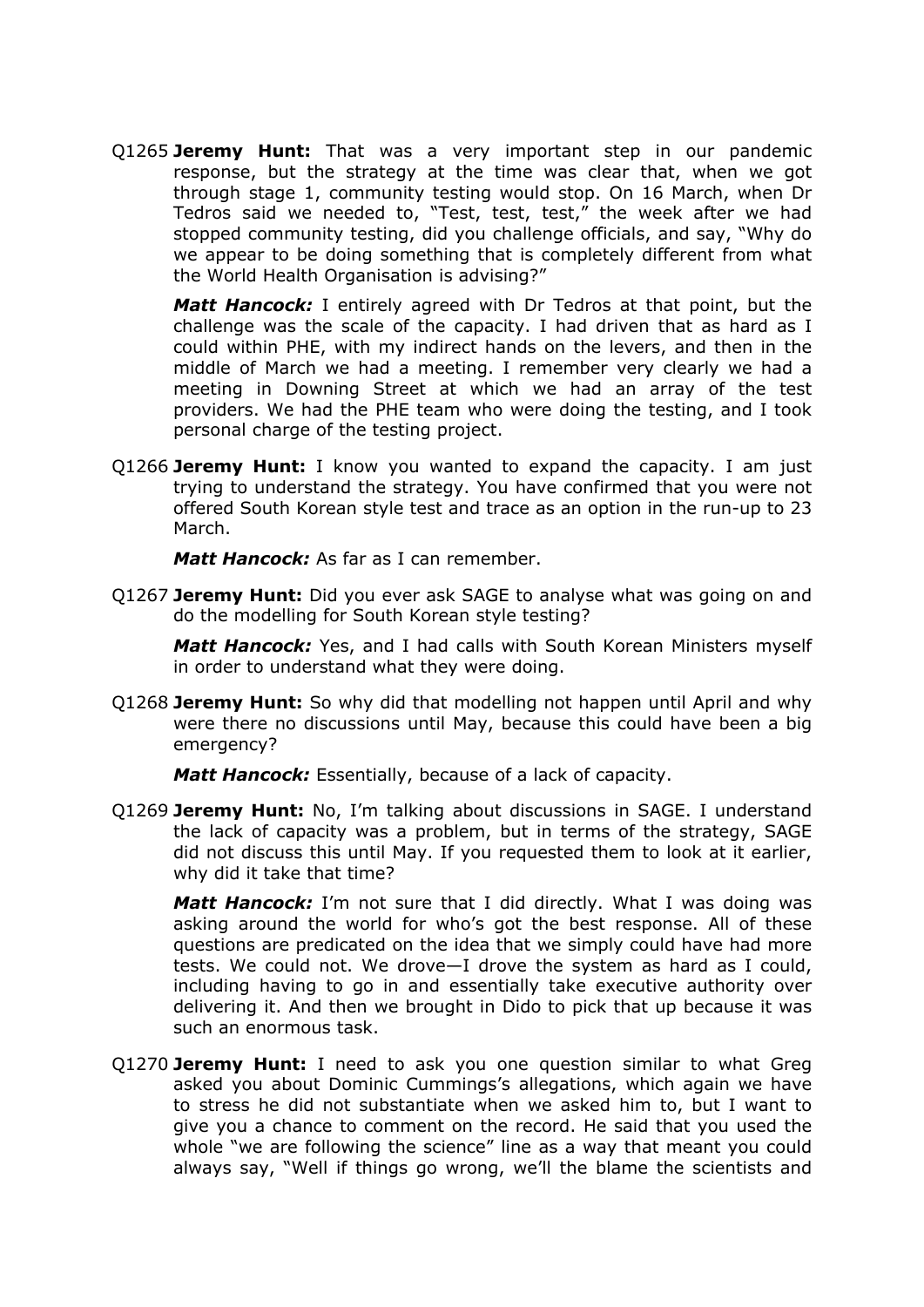it's not my fault." He said he saw you discuss that with the Prime Minister. Is that true?

*Matt Hancock:* I don't think so, no, and I'll tell you why, and we have discussed it at the Select Committee before. My approach throughout has been that we are guided by the science. I try not to say that we are following the science. There are examples where Ministers make decisions different from the scientific advice. One example is that, when we brought people back from Wuhan in January, I was advised that they should be asked to go home and isolate, and I said, "No, they need to quarantine." We used the NHS facility at Arrowe Park on Merseyside, you will remember, and we took people directly from the planes and put them in Arrowe Park and made sure that they were quarantined. That is an example of the scientific advice saying you can be more relaxed about things and me being tougher.

When it comes to the decisions around lockdown, we did accept and implement the scientific advice, and I am sure we will come on to that, in the early March period, but I take full responsibility for the decisions not only that I take but those taken in my name as Secretary of State across the health family, in the NHS, Public Health England, in the Department. I know the Prime Minister feels very strongly the same. Of course you are guided by the science.

Q1271 **Jeremy Hunt:** Looking forward, my last question on this area is, how do we improve the quality and the diversity of the advice going to Ministers from SAGE and the scientists in the future? Do you think there would be merit, for example, in a pandemic situation, rather than normal times, in publishing that advice immediately so that we can get the benefit of instant peer review from the entire scientific community?

*Matt Hancock:* Yes, and, thankfully, we do publish the evidence now and the minutes of those meetings, and I think that the public debate around this is generally healthy.

**Jeremy Hunt:** Thank you.

Q1272 **Chair:** Following up Jeremy's question about Korea, in March, the Science and Technology Committee took evidence from Public Health England, and one of the officials there said an evaluation had been made, a formal evaluation of the South Korean model, as to whether we could learn lessons from it in that early phase of the pandemic, but try as we might, that paper seems to have evaporated; it disappeared. It has never been produced to us. Did you ever see it?

*Matt Hancock:* I have no recollection of that. That is not to say no, because in prepping for this Committee I have gone through a whole load of things and there are some things I have discovered that I had forgotten that I did. So it is not a no, but I have no recollection of it.

Q1273 **Chair:** The 100,000 target that you set when you had gripped the problems that you saw was the subject of some quite bitter criticism from Dominic Cummings. He said it was criminal that you should have set that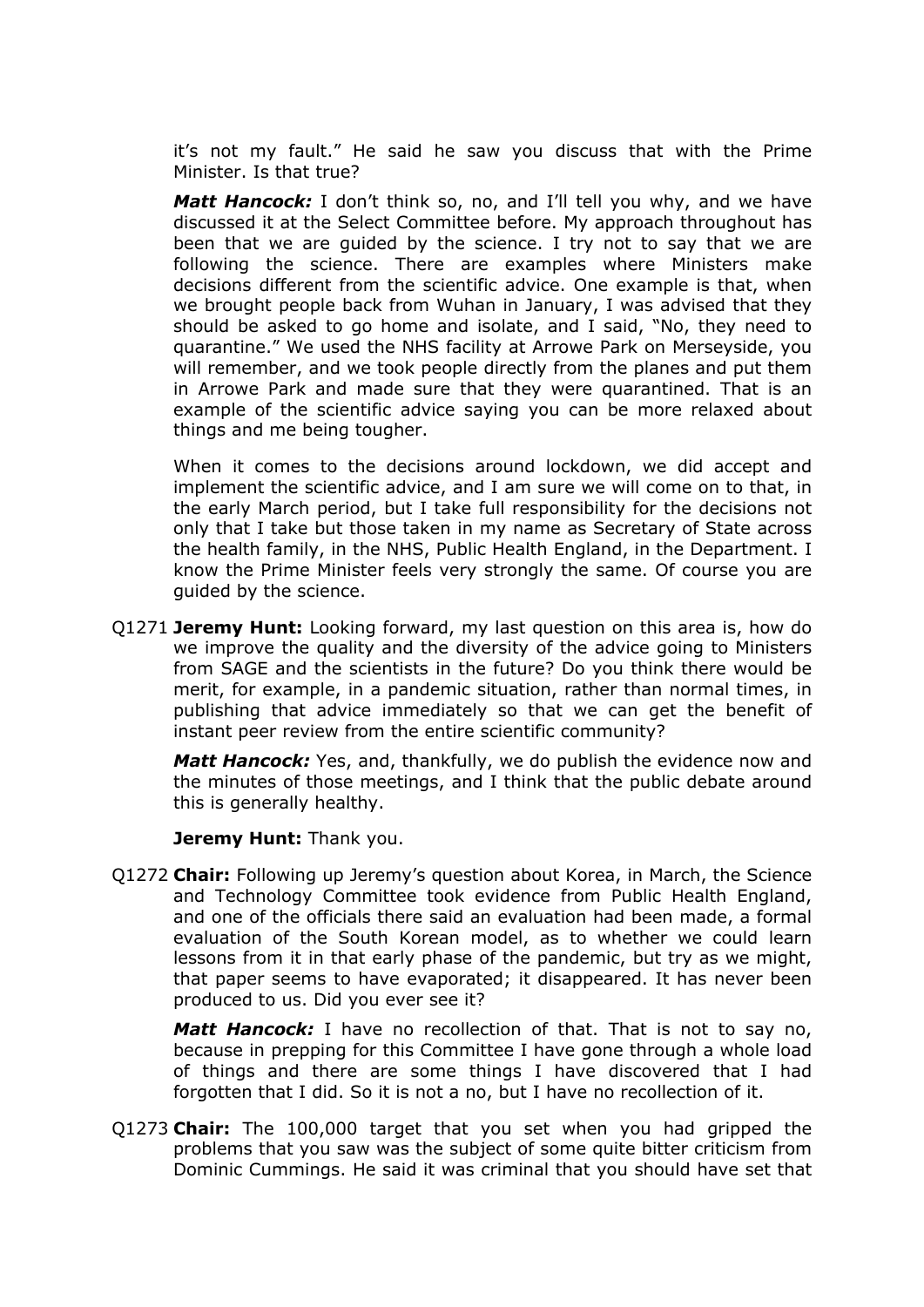target. It was notable during that time, again the Science and Technology Committee took evidence, and no one who came before us, including your officials, wanted to associate themselves with that target. Even your testing tsar, John Newton, when we asked what was the derivation of the 100,000 said, "You'll have to ask the Secretary of State; it was his target."

*Matt Hancock:* It was my target.

Q1274 **Chair:** Evidently. Why was it the case that even your own advisers and the whole of Whitehall seemed to be running away from it and not wanting to associate themselves with it?

*Matt Hancock:* I don't know whether the testimony you are talking about was before or after we hit the target.

**Chair:** Before.

*Matt Hancock:* There you go.

Q1275 **Chair:** Can you explain what is in your mind there?

*Matt Hancock:* We did not know we were going to hit it. Sometimes you have to put yourself in jeopardy. You put yourself on the line. In this case, I knew we needed a radical increase in testing capacity—a radical increase —and that incremental increases would not do, and so I set the 100,000 target. I set it on the advice of my team who were doing the ramp-up. I asked them what was the best they could do by the end of the month. The advice they gave me was just over 100,000. But 100,000 is a good number for a big target.

The purpose of the target was to galvanise the system, and it worked. If you ask anybody involved, including many of those who have been mentioned during this Select Committee process, they will say that the 100,000 target mattered because it galvanised the system, not just in the Government but the whole country. We needed the diagnostics companies to come to the table. We needed the NHS labs to step up further and expand. It said to everybody, "We are going for it big time," and it worked. Within Government, the whole of the Department involved in testing was focused on this, on the goal, and I am delighted to say that we hit it. There were others, it turns out. I had no idea at the time that there were others who were working who were not as supportive as I might have hoped.

Q1276 **Chair:** You didn't know that Dominic Cummings, for example, at No. 10, as far as he spoke for them, was against the whole enterprise of 100,000 tests.

*Matt Hancock:* I was a bit surprised by the testimony that he did not think we should have a target, or that we shouldn't—I was a bit surprised—

Q1277 **Chair:** But you didn't know at the time? That hadn't been communicated to you at the time?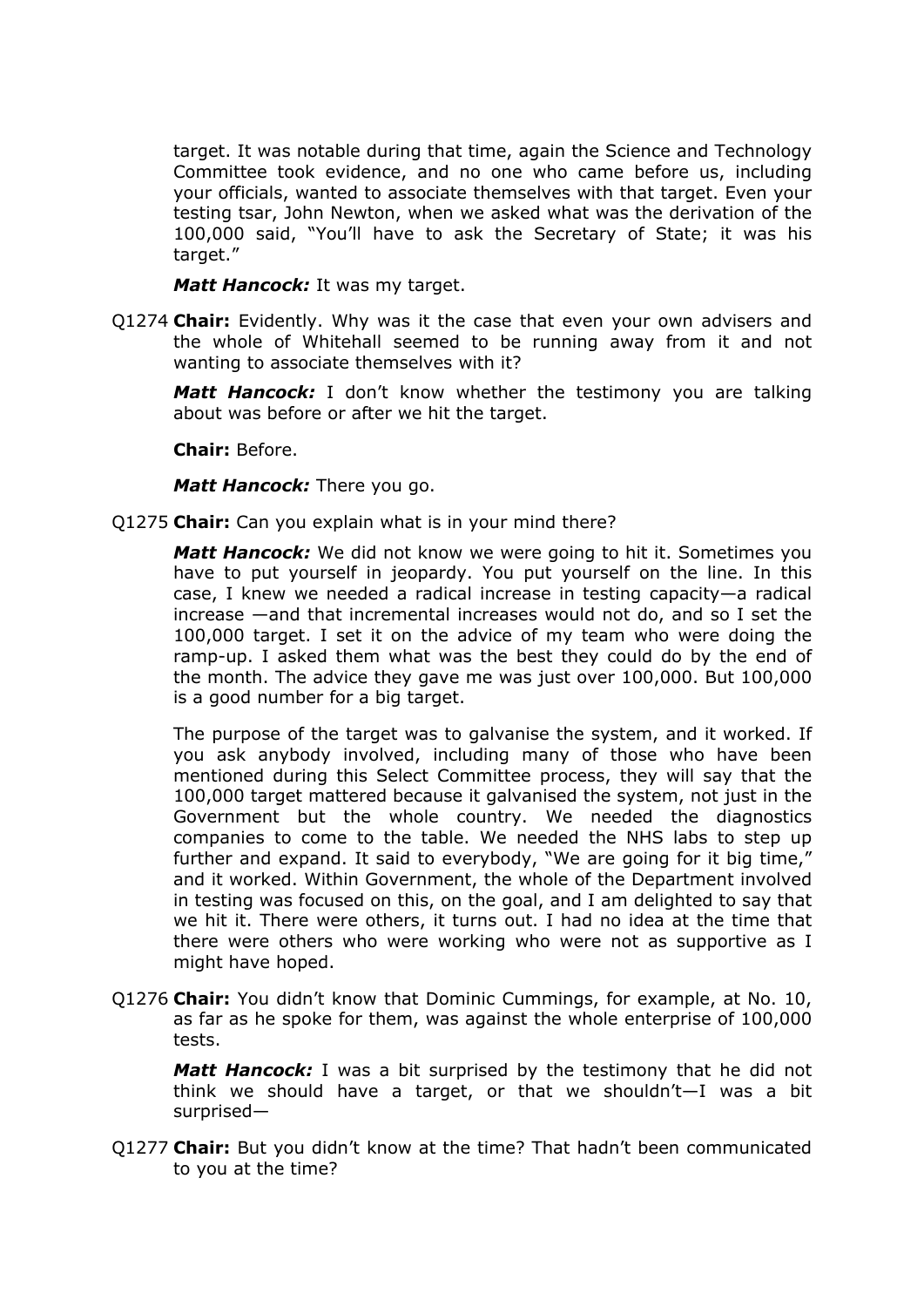*Matt Hancock:* No, and I will tell you why, which is what I was just coming on to. The Prime Minister was absolutely four-square behind me and gave me his full, wholehearted support in hitting the target, because he, like me, knew that we needed a radical increase in testing. It is a tried and tested method. In fact it turned out afterwards, I was told, that this is an absolutely standard business school methodology. I have never been to business school, but it turns out you set a big goal, you galvanise the team, you give everybody confidence to do what is needed to build this capacity, and it worked. I also saw some testimony from some people saying we needed to get to a higher number. Absolutely, but you cannot get to a higher number without going through a lower number first, and that is what we did.

**Chair:** Thank you.

Q1278 **Laura Trott:** Good morning, Secretary of State. Dominic Cummings said that on 25 January he contacted you about pandemic preparedness and you said to him, "We've got four plans up to and including pandemic levels regularly prepped and refreshed, CMOs and epidemiologists. We are stress testing now. It is our top tier risk register." Is that your recollection of what you said? With hindsight, what are your thoughts on the level of pandemic preparedness that was in place at that time?

*Matt Hancock:* Yes, I think the record is actually slightly wrong because that is all correct, except I said the CMO is an epidemiologist. The question was, are we ready for something like Ebola or a flu pandemic? And, famously, the preparations and the plans that were in place were for a flu pandemic.

The honest truth is that this was a completely novel virus and, in fact, as we will come to when we talk about asymptomatic transmission, it is different even from the previous coronaviruses, including SARS and MERS. It is true that the countries that experienced SARS and MERS were better prepared than we were, partly because of that experience, but it is also true that Covid 19 is very different from SARS and MERS, and the No. 1 difference is that it has asymptomatic transmission.

Those plans that were in place, the flu preparedness plans, were incredibly useful in some areas. They meant that we had a draft Bill which became the Coronavirus Act. It meant that we had plans ready for infection prevention control, and, in fact we published our first infection prevention control data—sorry, not data: guidance—on 10 January. So those plans were important. But of course when you have a novel pathogen, it behaves differently from what any plans could possibly set out. What really mattered is the capabilities that we had. There were some areas where we had strong capabilities. As I said to the Chair a moment ago, in some areas like the NHS, like science, we had strong capabilities. There are other areas where we had weak capabilities, especially testing.

On vaccine, there was a big difference with flu preparedness because we had vaccines ready to go on flu, and we had antivirals—we've still got a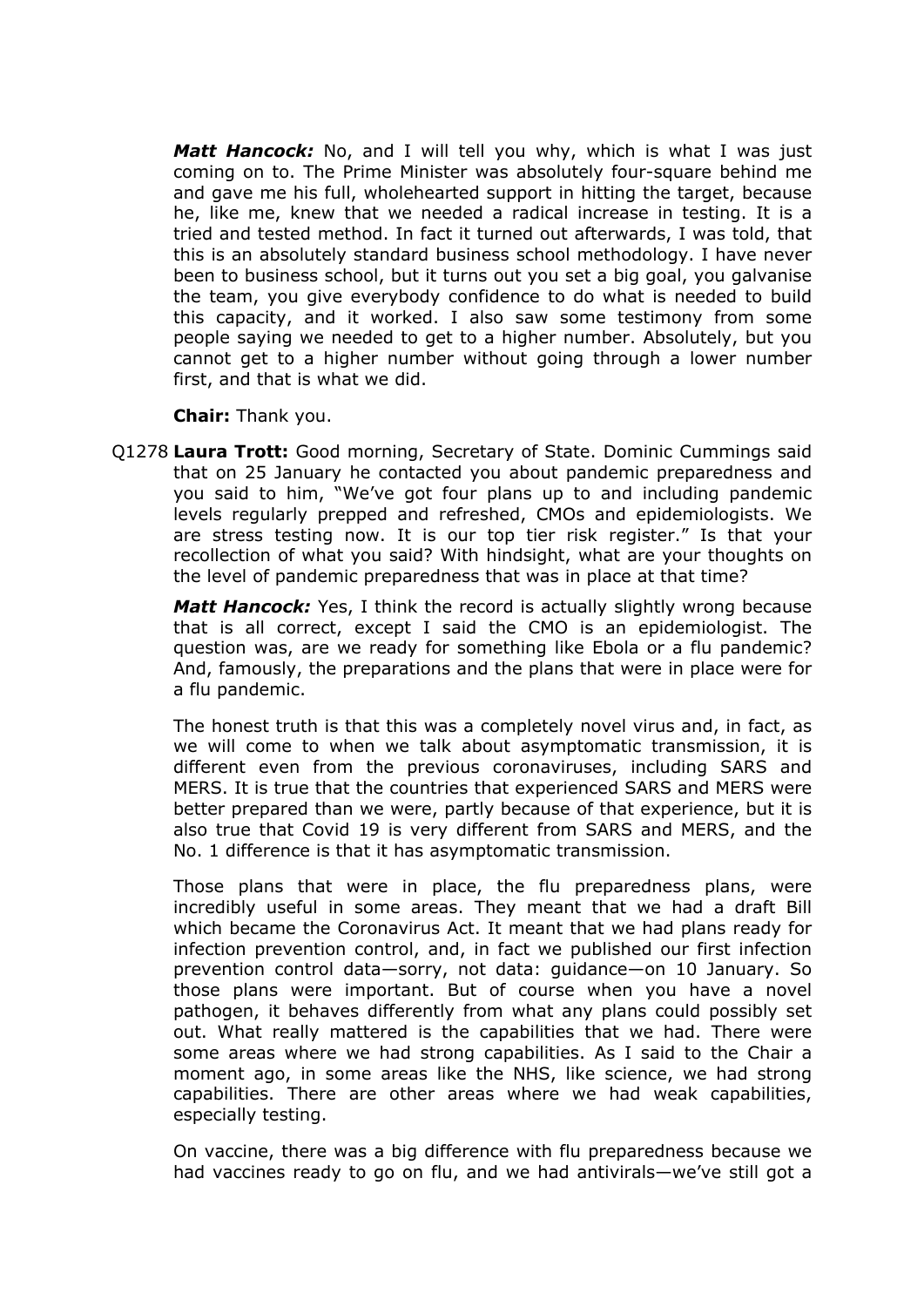big stock of them—but for a coronavirus there was no vaccine, and there aren't any proven antivirals either. What I said is absolutely true in response to the question. He asked me, "Are we ready for Ebola or a flu pandemic?", and I said we had full plans for those things. Of course at that time, 25 January, in the Department, we were working incredibly hard on responding not just to Ebola or a flu pandemic but to what we knew of what became of Covid 19.

Q1279 **Laura Trott:** How many of those deficiencies were predictable? Do you think we should have learnt more from SARS and MERS? Do you think that the lack of diagnostic testing was a predictable failure that we should have addressed pre-pandemic?

*Matt Hancock:* It is a very good question. Some of these things we would have done better to have learnt from SARS and MERS. Other things were not predictable. For instance, I first started the push for a vaccine in January. In fact, I had a meeting on 25 January pushing for a vaccine in which I was told that it would take a long time, that it would take normally years and typically, if we accelerated everything and if everything went right, it would take a year to 18 months. I said, "I want one within a year and we will throw the full resources of the state at making that happen." We tasked Jonathan Van-Tam with leading that project, and it was obviously hugely successful. It was predictable that we did not have a vaccine for a coronavirus, so as soon as we knew this was a coronavirus, which was relatively early in January, we knew that the gap in the vaccine armoury would be a significant gap. There are other things that were far harder to predict.

Q1280 **Laura Trott:** If you think about the function of pandemic preparedness, if we are trying to make changes in the future, do you have any reflections on things that we should do to make sure that those predictable deficits are addressed?

*Matt Hancock:* Yes, absolutely. We need a standing testing capacity so that we can stand it up immediately. We need an at-scale contact-tracing capacity so that we can contact trace even when the numbers get big. The reason that community contact tracing stopped was because the number of infections was so big and the capacity, again, as with the other PHE capacities on the way into this, were great on the science and small scale, but could not scale. We need in good times to retain capacity so that, as and when a new pathogen hits that could become a pandemic, we are ready to pounce on it.

I think another huge learning point is borders. I do not know whether we will come on to that later, but, on borders, the position that we took was based not just on World Health Organisation advice but on their international health regulations, which stipulate that closing borders is not an appropriate response in a pandemic. That is the international regulation. The clinical advice we received was that unilaterally taking action at the borders would only have a small effect in terms of delaying the response, of about a week. Indeed, early in the pandemic this was proven by both the United States and Italy taking direct action at the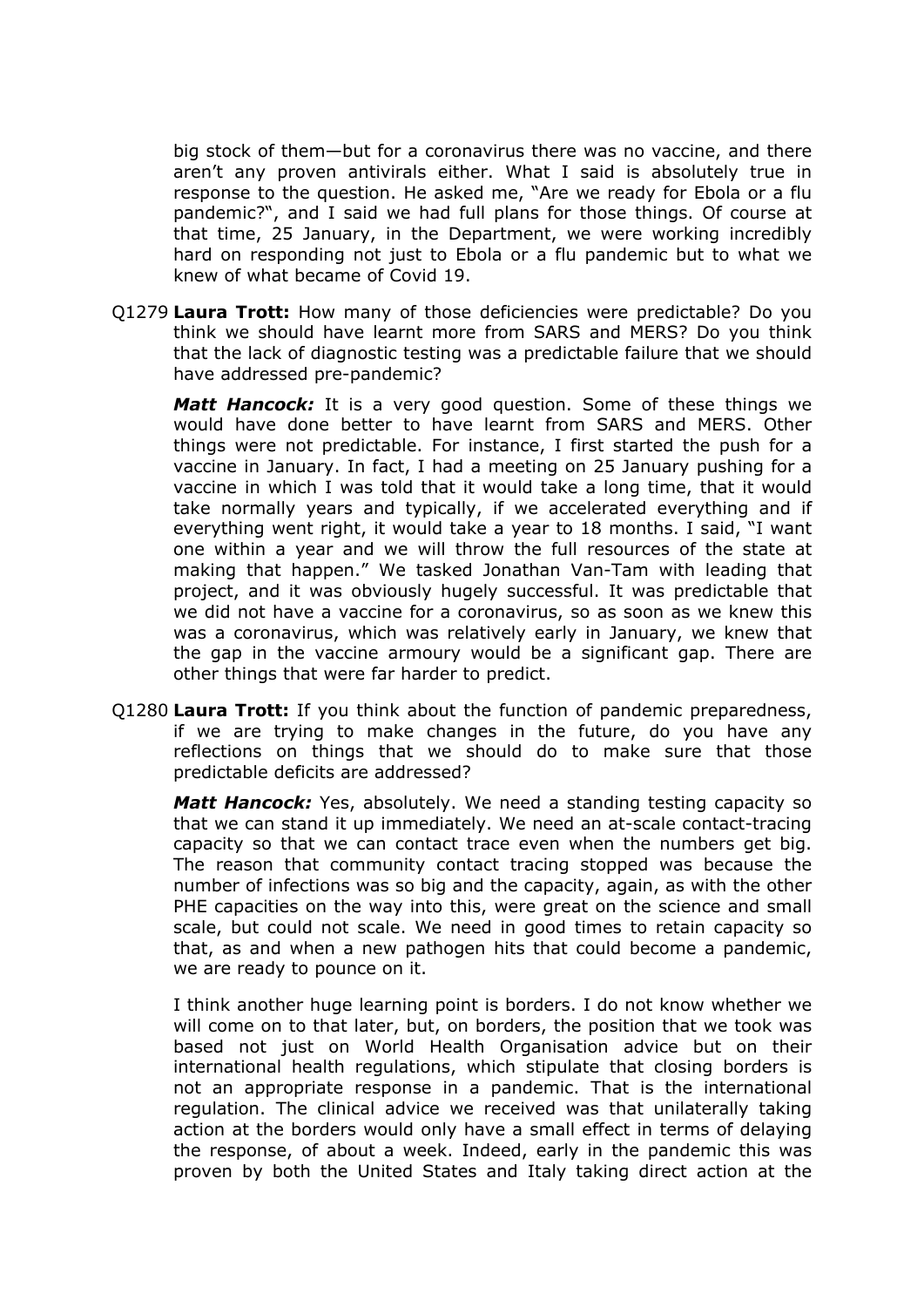border and still the disease went rife. If everybody takes action on their borders and restricts movement, clearly that can have a big impact, so we have strengthened our border policy throughout, and now we have one of the strongest border policies in the world.

But my reflection on it at the time, and this is very important for lessons learnt, is that the only way the world could have stopped this virus getting out of China is if China itself had stopped people leaving China, because as soon as people were allowed to leave China to go to one place, unless the whole world took action on borders as they have now, it would only have delayed to a degree. That was the clear clinical advice, and it is one of the things that we absolutely must change at the global level—that part of the response to a dangerous pathogen needs to be health action at the border.

**Laura Trott:** Thank you, Secretary of State.

Q1281 **Rebecca Long Bailey:** Mr Hancock, you have said that testing was at no point scaled down; you were ramping up testing capacity all the way through and you wanted to scale that up, certainly in February, but you had to prioritise testing. Just before the first lockdown, what was the plan for the prioritisation of testing?

*Matt Hancock:* Yes, this is important. I think it was published but, if not, I will write to the Committee with the full clinical details. This was a clinical document that set out the prioritisation according to what use of tests is most likely to save lives. If I recall correctly, the top item was use of tests in intensive care, because in intensive care, if somebody has breathing difficulties, the difference between knowing that this is Covid-19 or not can be a life-saving difference. You start with intensive care and then work through, but it was a clinical prioritisation.

Q1282 **Rebecca Long Bailey:** A whistleblower reportedly stated to the media yesterday that in March 2020 Public Health England internal advice was to ensure that any patients newly discharged into care homes had to be tested for Covid 19. The whistleblower allegedly said this initial advice was signed off by two PHE officials, Dr Éamonn O'Moore, director of health and justice, and Dr Julia Verne, head of clinical epidemiology, and that that was the case up to the period just before the first lockdown.<sup>1</sup> Would you say that was correct?

*Matt Hancock:* I have no recollection of that. That is not my recollection of the clinical advice, and I have not seen anything on that.

Q1283 **Rebecca Long Bailey:** The whistleblower goes on to say that even though officials were fully aware of Covid-19 outbreaks in care homes at this time, allegedly, one of your Health Ministers leaned on Public Health England to alter the advice being published, because your Department believed that they needed to empty space and get people out of hospitals. The whistleblower says Dr O'Moore and Dr Verne were therefore pressured to sign off on published guidance that was softened

<sup>&</sup>lt;sup>1</sup> Public Health England have provided [written](https://committees.parliament.uk/writtenevidence/37244/pdf/) [evidence](https://committees.parliament.uk/writtenevidence/37244/pdf/).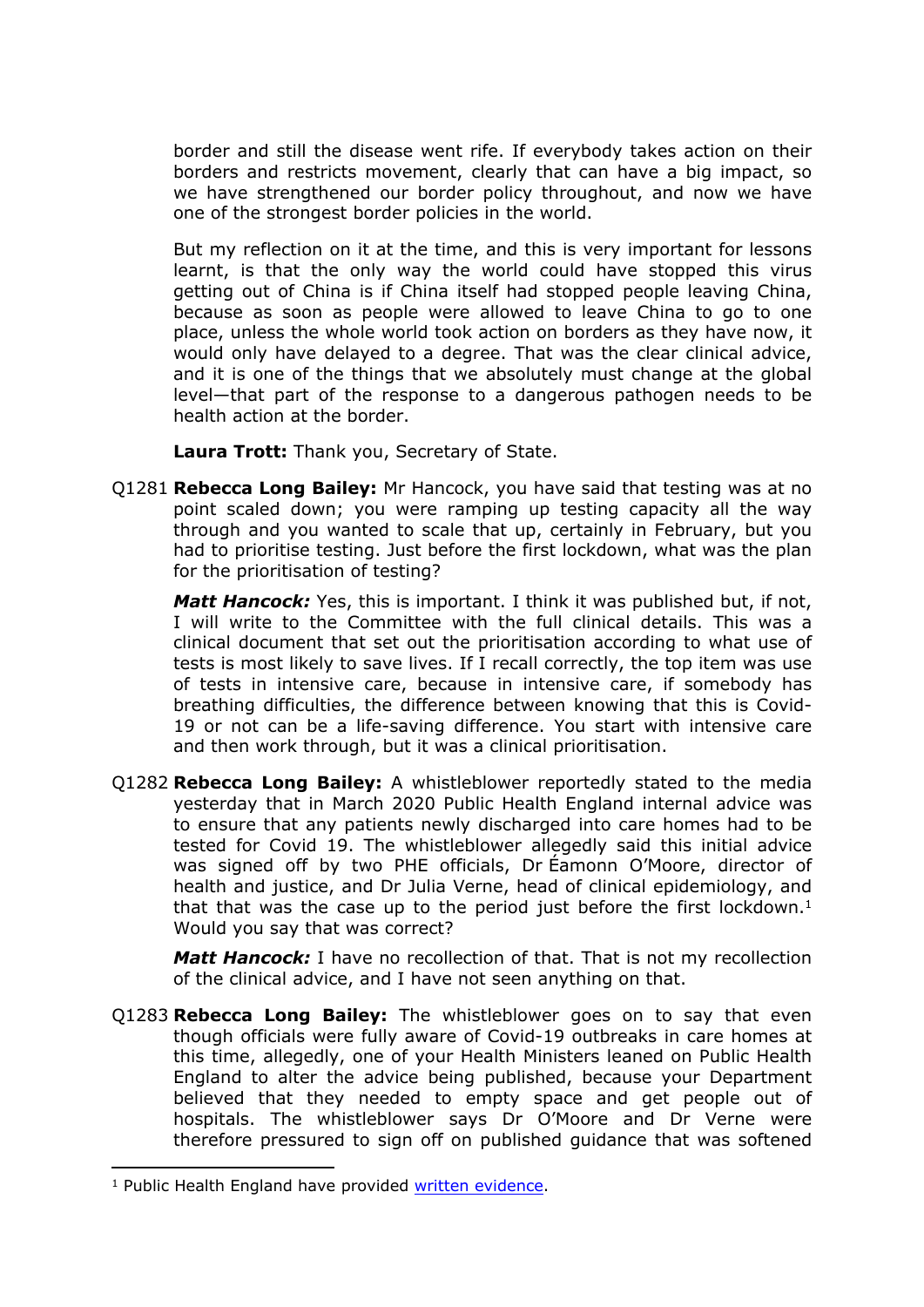to allow care homes more freedom to take residents in. Was discharge testing advice softened at the instruction of your Department?

*Matt Hancock:* Not that I am aware of. If I can, I will set out the clinical advice that we were given, because we followed the clinical advice throughout on this, and it is a very, very important topic. If you think about it, right from the start we knew that people living in care homes were among the most vulnerable, and we did all that we could to support them. We knew that, because we know that Covid-19 has a bigger impact on people the older they are, so this was obviously a very important topic from the start.

The clinical advice at the time had three parts. First, if you take somebody who has had a test, and given that it took about four days for the test result to come back, and they stayed in hospital therefore for those four days, that test could come back negative but the person could have caught Covid in hospital in that time. That is obviously bad for that individual, but it is also bad for the care home because they would be going back to a care home with a negative test result—people thinking they tested negative—but having Covid 19.

Secondly, the biggest challenge in this space was that the clinical advice at the time was that, if you did not have symptoms and took a test, it was likely to give you a false negative result. That clinical advice stayed all the way through this period and then was changed later.

The third point is that the most important thing to do, which is what we did in the advice that we gave to care homes, starting in February, is to make sure that there is infection prevention and control in the care homes. In fact, the data published since all of this has shown that the best estimate from Public Health England is that 1.6% of the transmission into care homes came through this route. In fact, what that tells you is that, sadly, the biggest route of Covid 19 into care homes is through the community. It is through people who live in the community and work in the care home. The most important thing for protecting people in care homes was staff testing, which we introduced as soon as we had the testing capacity to be able to do so.

Q1284 **Rebecca Long Bailey:** Certainly there seems to be a lot of confusion here. The allegations suggest that Public Health England advice was initially to test on discharge, and certainly, as we have heard, Mr Cummings told this Committee that No. 10 had been specifically told that was happening. To clarify this, would you provide copies to this Committee of all internal advice and communications between your Department, Public Health England and your ministerial team on hospital discharge and care home testing, certainly for the period from January to April?

*Matt Hancock:* I am very happy to ensure that the clinical advice and the clinical testimony is provided to this Committee, yes. In particular, if you actually look at the testimony to this Committee about the commitments that I made, the commitment was that we would introduce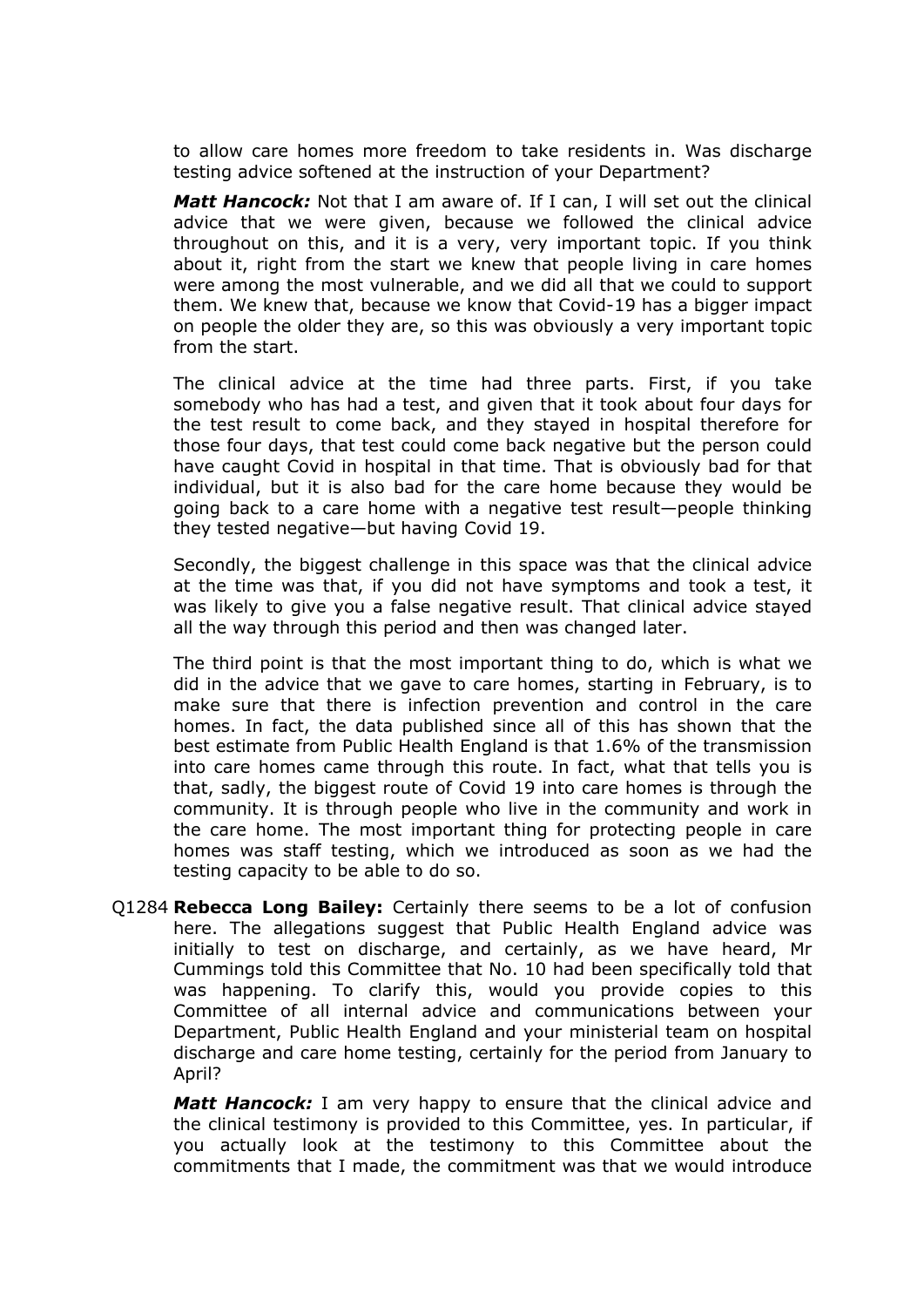this testing when we had the capacity to do that, and given the other pressures on testing, which is a life-saving resource, we did that.

Q1285 **Rebecca Long Bailey:** Just to be clear, you are happy to publish all clinical advice from PHE, your Department, and your responses and your ministerial team's written responses, to the Committee so that we can analyse the same?

*Matt Hancock:* I am absolutely happy to provide the clinical advice on which these decisions were taken, yes.

Q1286 **Rebecca Long Bailey:** But not your responses, Mr Hancock.

*Matt Hancock:* I am sorry, I don't understand. This decision was—

Q1287 **Rebecca Long Bailey:** Would you be prepared to publish your written responses to that advice and the written responses of your ministerial team, so that we can be clear on what direction public health officials were given?

#### *Matt Hancock:* Yes.

**Rebecca Long Bailey:** Thank you.

Q1288 **Chair:** On the point that Rebecca Long Bailey raised, she mentions what she has described, or what was described, as initial advice at the beginning of the pandemic just before lockdown, which is the period we are looking at in this section. That was signed off by two PHE officials, we are told: Dr O'Moore and Dr Verne. Will you provide the Committee with that initial advice?

*Matt Hancock:* I don't know anything about that advice—

Q1289 **Chair:** Assuming it exists.

*Matt Hancock:* But I am very happy to go away and look to see what advice was given.

Q1290 **Chair:** Assuming that it exists, will you provide that initial advice to the Committee so that we can compare it to the advice that was eventually adopted?

*Matt Hancock:* Subject to the normal rules on disclosure. I am cautious here, but I have a reason for it, which is that in that period there will have been a lot of advice written that then goes through layers of clinical approval, so I do not want junior officials to end up having their material put into the public domain. What I am very happy to do is go through and look, especially if there is particular advice from these named individuals, and to make sure that is provided to the Committee.

Q1291 **Chair:** You said in answer to a question a few moments ago that it is transparency about the process of decision making. Everyone was operating, especially in those early weeks, in a fog of great uncertainty as to what was the right thing to do. We are trying to learn lessons that might be applied later in this pandemic, but to other emergencies, as to what the right approach is. What is obviously vital for that is not just to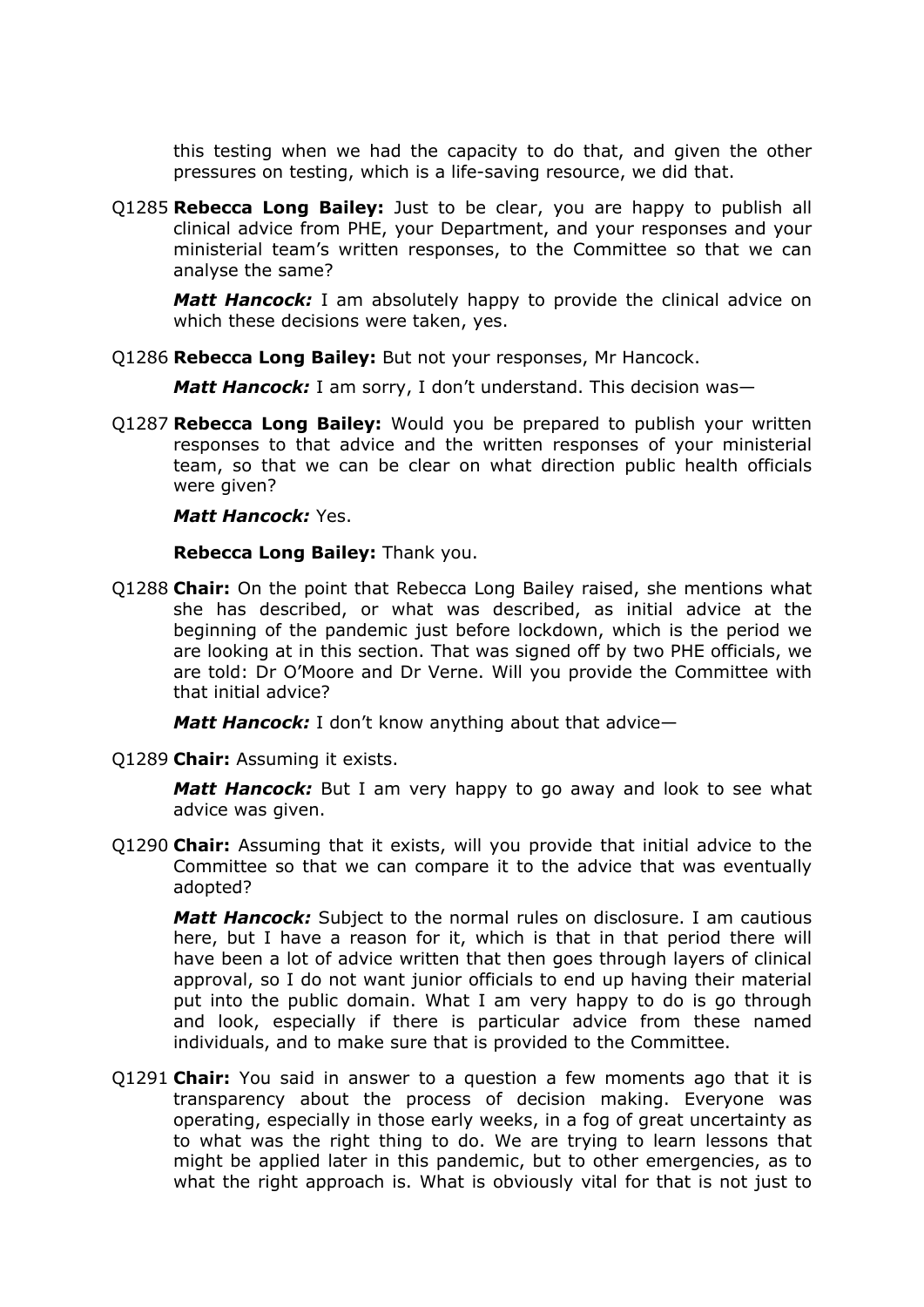see the final products, but how the advice evolved.

*Matt Hancock:* Yes, and also the reasons for that evolution, because there will have been a debate about it, I imagine.

Q1292 **Chair:** Precisely. Exactly. That is what I think is behind Rebecca's question and why it would be useful to see this.

#### *Matt Hancock:* Okay.

Q1293 **Chair:** Thank you. In terms of those early weeks, and talking about taking clinical advice and following scientific advice, as you say, one of the clear things that has emerged from our oral hearings and the evidence that we have had is that we did not lock down early enough. Neil Ferguson suggested quite a lot of lives would have been saved, I think he said up to half of those initial deaths, if we had locked down a week earlier. The whole question of the changed advice in the middle of March reflected that, and again, this is something that I think has pretty clearly emerged. Some people have said there was a degree of groupthink round around this.

From your position, did you not see that, for all the complex modelling, the mathematics of this pandemic were pretty stark; that you have, say, 60 million in the adult population, and if two thirds of them contracted Covid and 1% of those who contracted it died, we would have 400,000 deaths, and that is unacceptable and liable to overwhelm the NHS? How did we, and you in particular alongside everyone else, miss this for so long, for about six to eight weeks?

*Matt Hancock:* I would absolutely say that we knew about this problem from the start, and the challenge in those early weeks of March was making a massive judgment, probably the most significant judgment that any Prime Minister has made, certainly in peacetime, based on incomplete information, and at great pace. I instructed the Department and the health system to plan on the basis of a reasonable worst-case scenario in January, in fact on 27 January. I asked for a reasonable worst-case scenario planning assumption. I was given the planning assumption based on Spanish flu, and it was signed off at Cobra on 31 January. That was a planning assumption for 820,000 deaths. I was determined that that would not happen on my watch, so throughout February we were planning for how to stop that, and how to deal with the consequences if it came true.

In the middle of February, the scientific advice confirmed that the reasonable worst-case scenario should be taken as read, that this was equivalent to Spanish flu. If you think about it, at the time, at the end of January when that was first presented at Cobra, I, like everybody else, thought of Spanish flu as something you read about in the history books, but as Health Secretary you are always worried about new pathogens. We are dealing with them all the time.

Knowing that that was the reasonable worst-case scenario, we planned for it. We did the work in February, and on 3 March I set out to Parliament what we called the action plan, which set out all the actions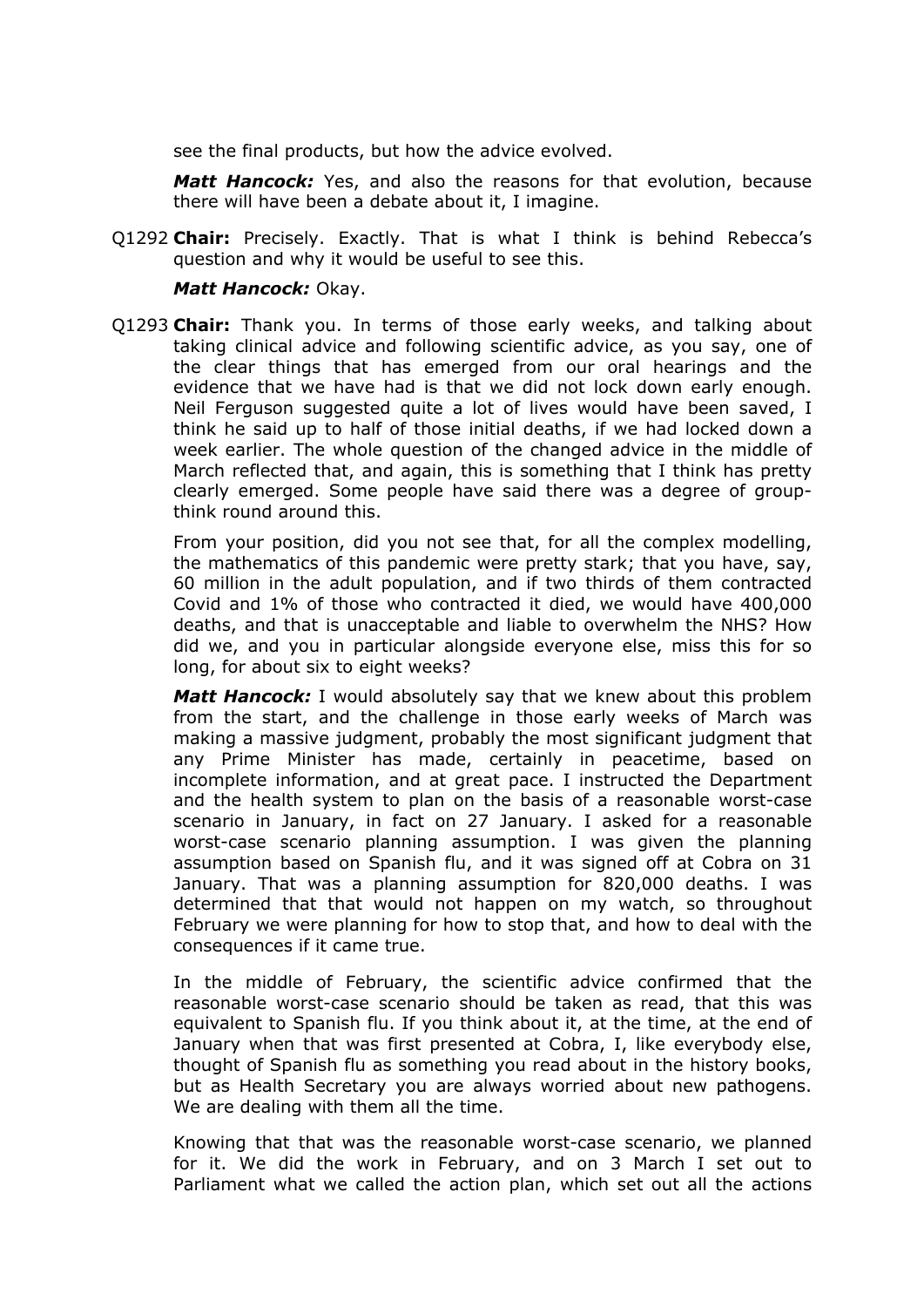that we might have to take, up to and including shutting schools. I was asked in media about lockdowns and confirmed that we would be happy to take those. At the time, on 3 March when we set that document out, setting out all the things we might have to do, and saying that we were prepared to do them, there were no deaths. Indeed, on 3 March there were 50 cases.

In the week beginning 9 March, what happened is that the data started to follow the reasonable worst-case scenario. By the end of that week, the updated modelling showed that we were on the track of something close to that reasonable worst-case scenario. I think the numbers were slightly below that, but they were of a scale that was unconscionable. Therefore, on 16 March, when there were 611 cases and 53 deaths, we took the decision, and we announced that everybody in the country should stop all unnecessary social contact.

Q1294 **Chair:** We know what happened. We have a clear view and it is all in the public domain. It is evident and everyone agrees; Sir Patrick Vallance said it would have been better if we had locked down earlier, and Neil Ferguson, as I mentioned, said that it would have a big reduction in deaths. We did not do what was necessary early enough, and it seems to me that everyone—certainly most people in the system—got bogged down in the modelling and the complexity, and did not step back to see the crude maths of it, if you like, and to take the measures that were eventually imposed, earlier.

Trying to learn lessons and thinking back, you were someone who was involved in all of those discussions. How was it that you and everyone else did not see the enormity of what was going on and took these literally incremental decisions to turn up the dial progressively week by week in terms of restrictions? Why did we miss the big picture?

*Matt Hancock:* The clear scientific advice at the time was that there is a need to have the tools, like lockdown, at your disposal, but also, that the consequences and the costs of lockdown start immediately, and critically, the clear advice at the time was that there was only a limited period that people would put up with it—would put up with lockdown. That proved to be wrong because the British public have stepped up to what we have asked them to do in an extraordinary way.

Q1295 **Chair:** Much of that proved to be wrong. It proved to be wrong that people would only tolerate the restrictions for a short period of time. It proved to be wrong that the level of infection could be contained within the NHS, until that had to be revised. We are aware of that. SAGE got it wrong. It is now very clear, and members of SAGE are candid enough, in the way of scientists, to concede that. This is what we are trying to learn.

Was it the case that you simply accepted that scientific consensus without challenge, because that was their business? Were you concerned about it yourself and did you challenge it, or did you think it was not your place to, and you were there to enact what was being recommended?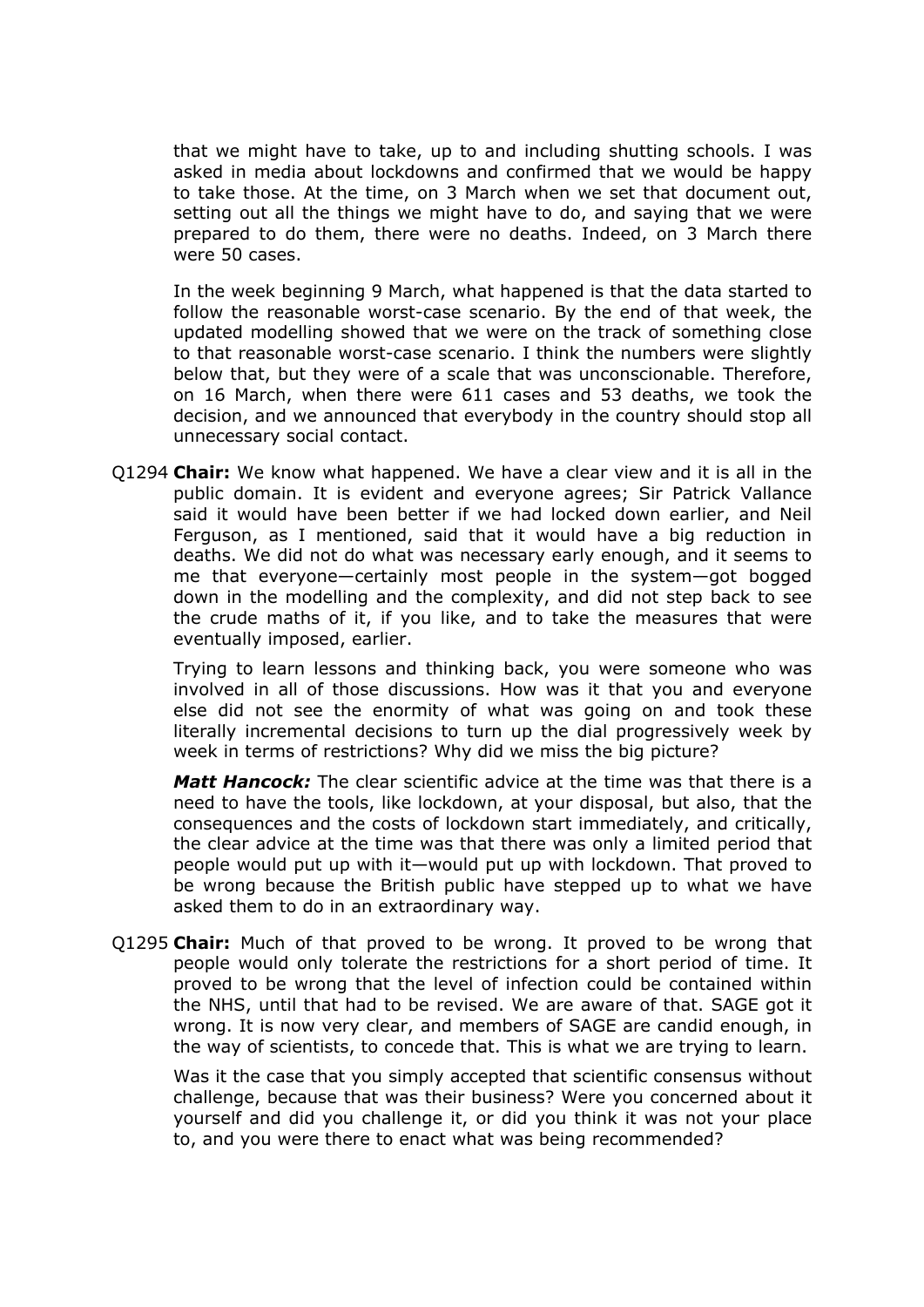*Matt Hancock:* No, we absolutely debated and challenged that advice, but when you are faced with a decision of this enormity, and, ultimately, of course as Health Secretary with my primary goal of protecting lives and finding a way out of this and protecting the NHS, I made that argument, but, ultimately, we did not know how long people would put up with it. Now, it seems obvious that people would put up with lockdowns. It was not at all obvious. We needed the protections in place, especially for vulnerable people in the shielding programme. We take for granted that that has been a huge success, but that was not clear at the time because lots of people rely on social contact, literally, to live.

We needed to ensure that we could, for instance, support businesses to get through this. These are huge decisions. To take those decisions against the scientific advice is an even bigger decision to take. When the scientific advice moved, that became easier. I remember when the big—

Q1296 **Chair:** Do you regard it as part of your role to challenge that scientific advice, to debate it, to stress test it, to ask others, perhaps around the world?

*Matt Hancock:* Yes, of course.

Q1297 **Chair:** And you did it?

**Matt Hancock:** Yes, I was discussing this with my counterparts across the world. I had been willing to overrule the scientific advice earlier, for instance, on quarantine. I had pushed in January for a wider flight ban from China, but the scientific advice was that we should only restrict it to Wuhan.

Absolutely, challenging the scientific advice is one thing, but overruling a scientific consensus is much harder, especially when the costs of the lockdown are immediate and are obvious. I remember very, very clearly when the new projections from SPI-M came in towards the end of the week beginning 9 March; I cannot remember exactly what day it was, but towards the end of that week SPI-M came in with some new projections. I remember going into No. 10 and one of the most senior advisers saying to me, ashen-faced, "Have you seen these new projections? Isn't this awful?" I said, "I'm glad the projections are now showing what I think is happening," because you've got to remember—let me take you back to what it was like—the data was so incomplete and sparse. Even getting data out of the hospital system was very difficult. We now have infinitely better data systems than we did.

Q1298 **Chair:** How did you form this view of what was happening?

*Matt Hancock:* I could see from what I was seeing on the ground. I could see from anecdotes from what I was hearing. You could see it in the testing data with the testing numbers going up. You could just see it in the number of people, sadly, who were dying, but the numbers were still very low at that stage. As I say, on the 16th, there was still—

Q1299 **Chair:** That is the advantage of being Health Secretary; you were visiting hospitals, you are talking to people.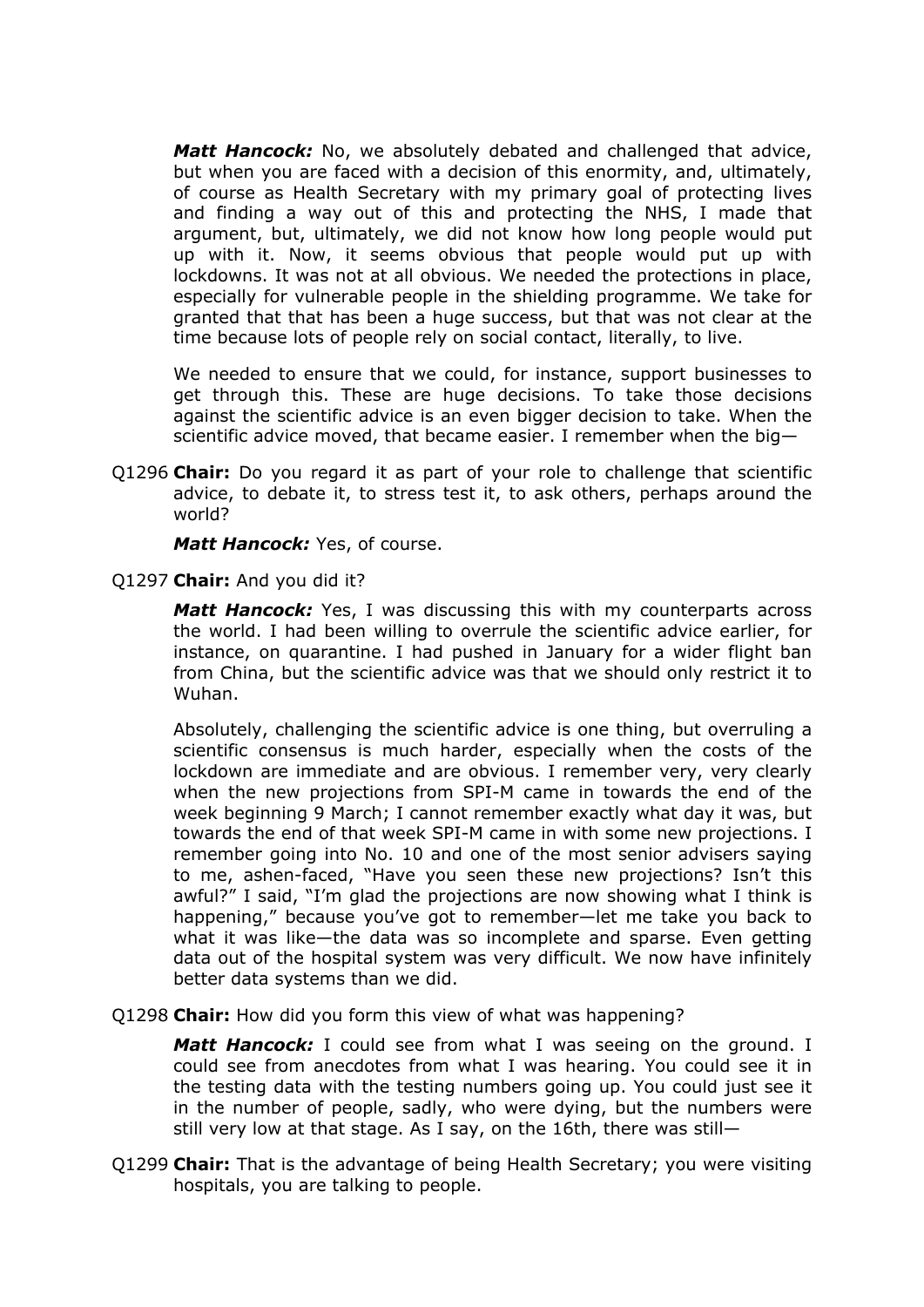*Matt Hancock:* I remember the moment around the Cabinet table when I said, "We are going to have to tell everybody to stop all social contact." I remember thinking, "This is the most extraordinary thing that I have ever said." The Prime Minister said, "Yes, we are. You'd better go and tell them."

Q1300 **Chair:** As it turned out, what you said there is pretty much identical to what Dominic Cummings told the Committee—that he had come to believe that there was going to be a disaster and that the assumptions that the policy was being based on were wrong, but that he felt intimidated. He did not use that word, but from what he said in multiple answers he felt very reluctant personally to intervene to overturn what had been an established consensus. Am I right in detecting in what you have said a similar thought?

*Matt Hancock:* I just think it is hard when there is clear scientific advice to go against that with a decision of such enormity. There is one other example that I wanted to set out—maybe now is the moment to do it which is about asymptomatic transmission.

One of the big reasons that we changed policy, for instance, towards care homes in April was the conclusion that there was significant asymptomatic transmission. There was a global scientific consensus, based on decades of expert work on coronaviruses, that coronaviruses do not transmit from people who don't have symptoms. This is wrong because this is a novel pathogen. It is a novel virus. It is unprecedented. I heard evidence from China that there was asymptomatic transmission in January, and I also remember talking to my German opposite number, Jens Spahn, and they had seen some evidence in Germany. I asked the scientists to look into this. In fact, I was so worried about it, I arranged a call with the World Health Organisation, and I was told on that call that, with respect to China, this was likely a mistranslation.

Q1301 **Chair:** When was that call that you made?

*Matt Hancock:* At the end of January. I can get the exact date.

Q1302 **Chair:** Do you have a transcript, a read-out, of that call?

*Matt Hancock:* We have a note of the meeting and I am happy to supply that to the Committee.

I was told that it was likely a mistranslation. After that, we did not get the evidence from China which could have proved it. I was in a situation of not having hard evidence that a global scientific consensus of decades was wrong but having an instinct that it was. I bitterly regret that I did not overrule that scientific advice at the start and say that we should proceed on the basis that there is asymptomatic transmission until we know there is not, rather than the other way round. But when you are faced with a global consensus, and you do not have the evidence that you are right and the scientific consensus is wrong, it is hard to do that.

On 2 April, the World Health Organisation was still claiming that there was no evidence of asymptomatic transmission—2 April. On 3 April, the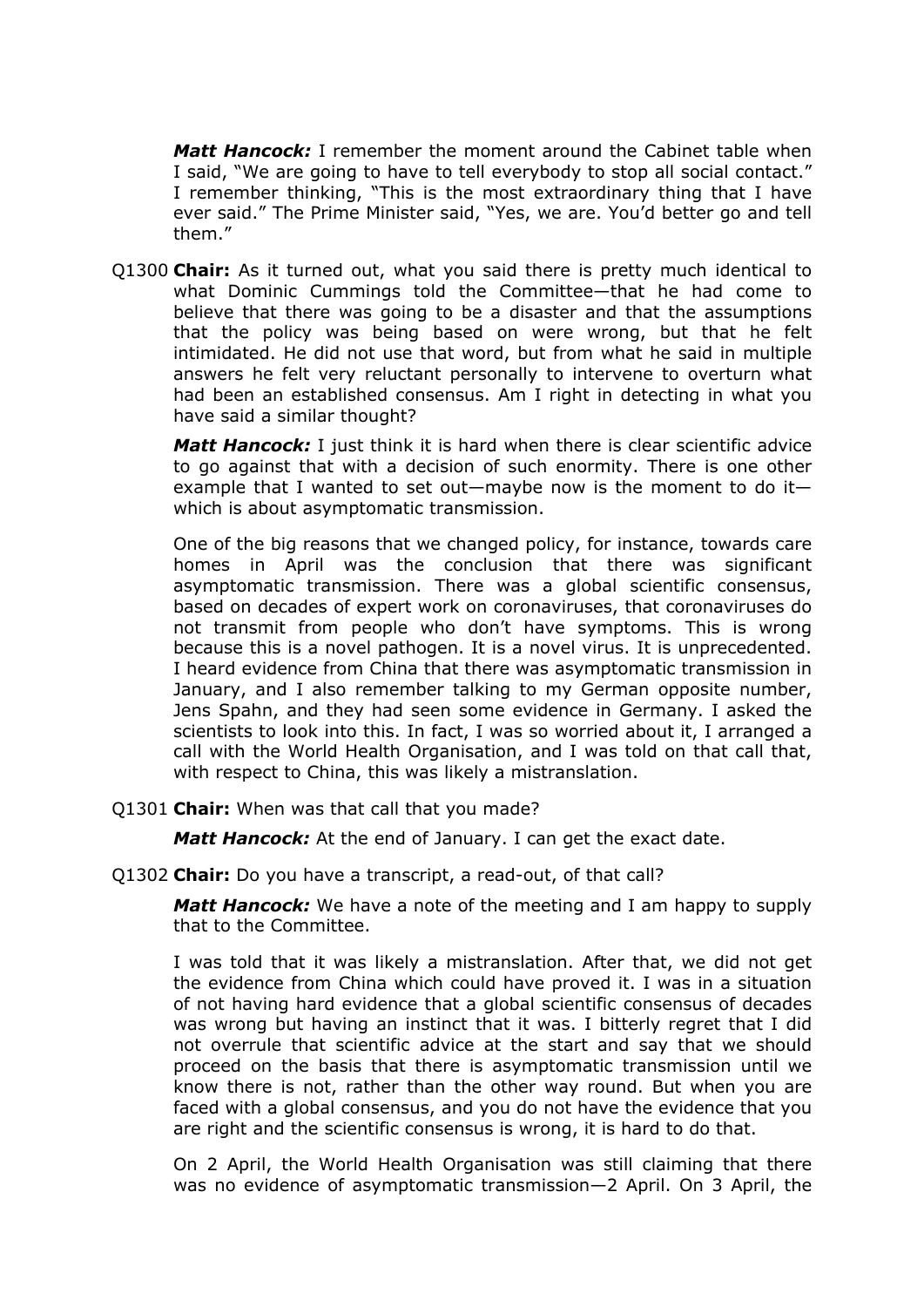CDC came forward with an evidence paper, and very shortly afterwards Public Health England came forward with a further one, and the consensus scientific position changed. Then we brought in the extra, the stronger—we changed a number of policies across Government as a result. That is a story of preparedness and relying on the science, which is normally the right thing to do. Let's be clear; we are picking on two areas where it would have been better if the prevailing consensus at the time had been overruled, but everybody was operating on highly, highly sketchy information, just a lack of data and lack of information because this is a novel virus.

Q1303 **Chair:** What you said about the difficulty of challenging a scientific consensus is very frank, and I think it is very helpful for us to reflect on. We have heard from other people variations on that theme. Since you raise this question of asymptomatic transmission as not being known, and knowable, you said you had an instinct but the science was against it, it is the case, as you will be aware, in the second SAGE meeting, on 28 January, that the minutes, at point 16, say, "There is limited evidence of asymptomatic transmission but early indications imply some is occurring."

*Matt Hancock:* Yes. I raised the prospect of asymptomatic transmission on 27 January with the CMO and others. He took it away, and they discussed it at SAGE on the 28th. I called the WHO on the 29th and I have the quote here. I was told it was "highly likely that the message may have been confused by translation issues but that this is unclear."

Q1304 **Chair:** Okay, but SAGE, on 28 January, concluded that early indications imply some asymptomatic transmission is occurring.

*Matt Hancock:* Yes and the overall scientific—

Q1305 **Chair:** In the minutes of SAGE it was not recorded that the consensus is that there is no asymptomatic transmission. Quite the opposite. They are saying that early indications imply some is occurring.

*Matt Hancock:* But the World Health Organisation advice and the clinical advice of the most likely situation that I received remained that asymptomatic transmission was unlikely. In fact, the WHO's position was, "There has been no documented asymptomatic transmission." As I say, given all of this debate, and this is an absolutely accurate reflection of the debate, I should have stuck to my guns and said that even if it is uncertain, and even if it is relatively small, we should base policy on that. Even though the formal advice I was receiving was that asymptomatic transmission is unlikely and we should not base policy on it, I should have overruled that.

Q1306 **Chair:** This is an important point. You mentioned the WHO. You said that the WHO view on 2 April was that asymptomatic transmission was not assumed to be a possibility. But in fact the WHO, on 2 April, in its situation report said: "Transmission from a pre-symptomatic case can occur before symptom onset."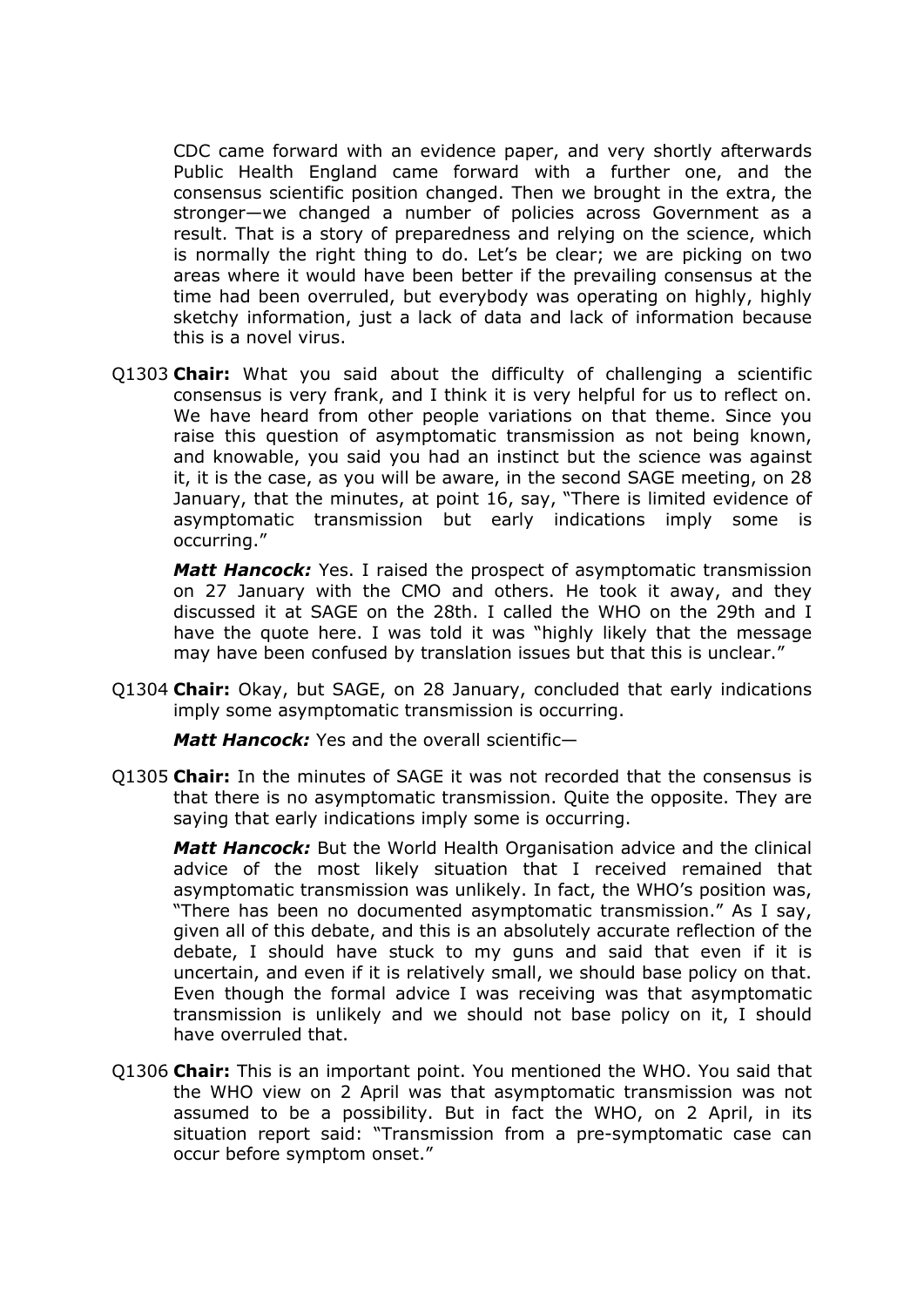*Matt Hancock:* Yes, so we had this position where, essentially, there were individual instances of the evidence being presented, but the overall scientific conclusion, which was the recommendation for the policy advice, was that it was highly unlikely there was asymptomatic transmission.

Q1307 **Chair:** That is a strange thing to conclude because SAGE, on 28 January, said that early indications imply some asymptomatic transmission.

#### *Matt Hancock:* I know.

Q1308 **Chair:** The WHO, on 2 April, said that transmission can occur before symptom onset, so there certainly was not a consensus. There might have been mixed messages but not a consensus on asymptomatic transmission.

*Matt Hancock:* What I can tell you, and I can send you the details, is that the clear overall clinical advice was against this, despite the fact that I raised it from the start, and there were individuals in the system who were pushing this argument, and there were individual conclusions. If you look at the totality of the evidence, this was the position. As I say, I wish that I had stuck to my guns at the start.

Q1309 **Chair:** We would be grateful for that advice. It does not stand against your conclusion that, as you have just said, it would have been better if we had assumed asymptomatic transmission, even to the point of you stepping in and overriding the assumptions that some other people were making.

Finally, and then we will turn to the next theme of our questions, we heard from Dominic Cummings, as I am sure you have seen reported, that during this period in mid-March when the penny was dropping that things were on the wrong track and needed to change, the Deputy Cabinet Secretary, Helen McNamara, came into No. 10 Downing Street and, according to Mr Cummings, said, "This country is heading for a disaster. I think we are going to kill thousands. There is no plan for this. We are in huge trouble." Was there a plan?

*Matt Hancock:* Yes, and at that point we had published it.

Q1310 **Chair:** So Helen McNamara was wrong, or do you think she did not say that?

*Matt Hancock:* I have absolutely no idea, but what I can tell you is that we published the action plan of the actions that we might need to take, including these extraordinary, unprecedented actions, and the question was when to make the judgment to do it, when to put in place, if it was needed, a lockdown, closure of the schools, et cetera.

Q1311 **Chair:** So Ms McNamara, or one of her colleagues, had not communicated to you her concern that there was no plan.

*Matt Hancock:* I don't recall having any conversations with her at that time.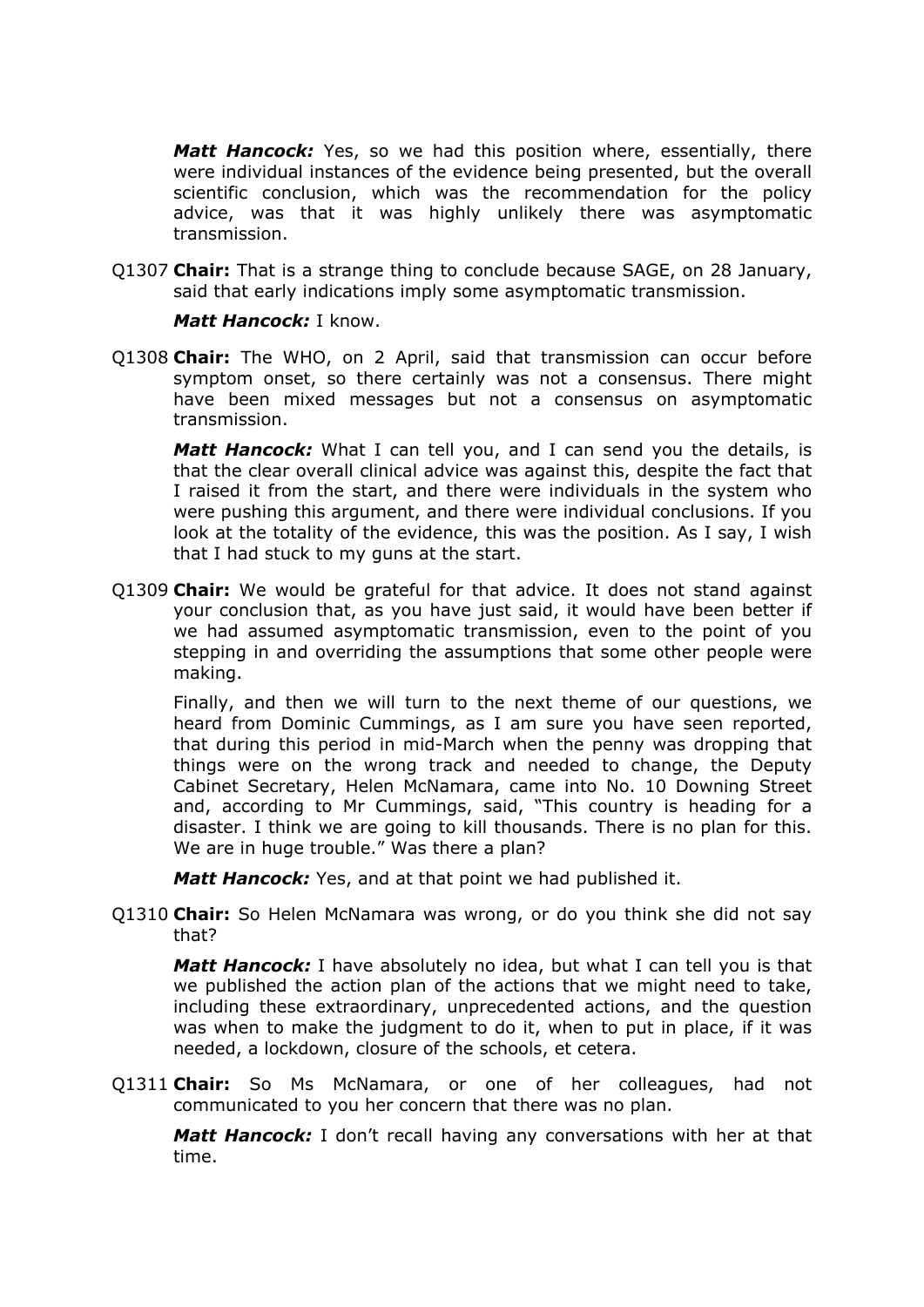Q1312 **Chair:** Or any of her team of officials.

## *Matt Hancock:* I will—

Q1313 **Chair:** Obviously not that conversation, but to that effect, to raise the alarm that there was no plan.

*Matt Hancock:* I don't understand that testimony. I also note that no evidence has yet been put forward for much of this testimony, and I find that telling.

**Chair:** Indeed, and part of the point of asking that question is to see whether your recollection tallies with what was said orally, and you have been clear about that.

That brings to an end this section of the hearing. I am going to hand over to my co-Chair, Jeremy Hunt. We will suspend the sitting for about five minutes while we change around.

*Sitting suspended.*

## **Jeremy Hunt** took the Chair.

Q1314 **Chair:** Welcome back to the joint hearing of the Science and Technology and Health and Social Care Committees. We are going to come on to the vaccine programme later. We have talked about the decisions in the run-up to the first lockdown on 23 March. In this session we want to talk about what measures we took to prevent the spread of the pandemic in that first period—if you like, the middle of last year—before the vaccine programme had got under way.

I want to talk to you about the Test and Trace programme. Dido Harding was appointed on 7 May. I want to look specifically at the question as to why that Test and Trace programme when it was set up did not prevent a second or third lockdown as we had hoped, and, indeed, as test and trace programmes managed to in other countries. With the benefit of hindsight, and this is looking back to see what we can learn going forward, why do you think it was that that Test and Trace programme did not prevent further lockdowns?

*Matt Hancock:* I think the No. 1 challenge that we had was going into this without a large-scale testing programme, as we discussed in the previous session. We had a small, effective, but not easily scalable, contact tracing programme. Putting those things in place at very large scale is hard. We needed somebody who had experience both of building big retail organisations and the NHS and healthcare, and there was nobody better placed than Dido Harding to do that.

As I said earlier, I had taken on, essentially, executive authority to make it happen, but I had a lot of other things that I needed to do. In fact, one of the other things we did during this whole period was we brought brilliant external people in—Paul Deighton on PPE and Kate Bingham on vaccines and others.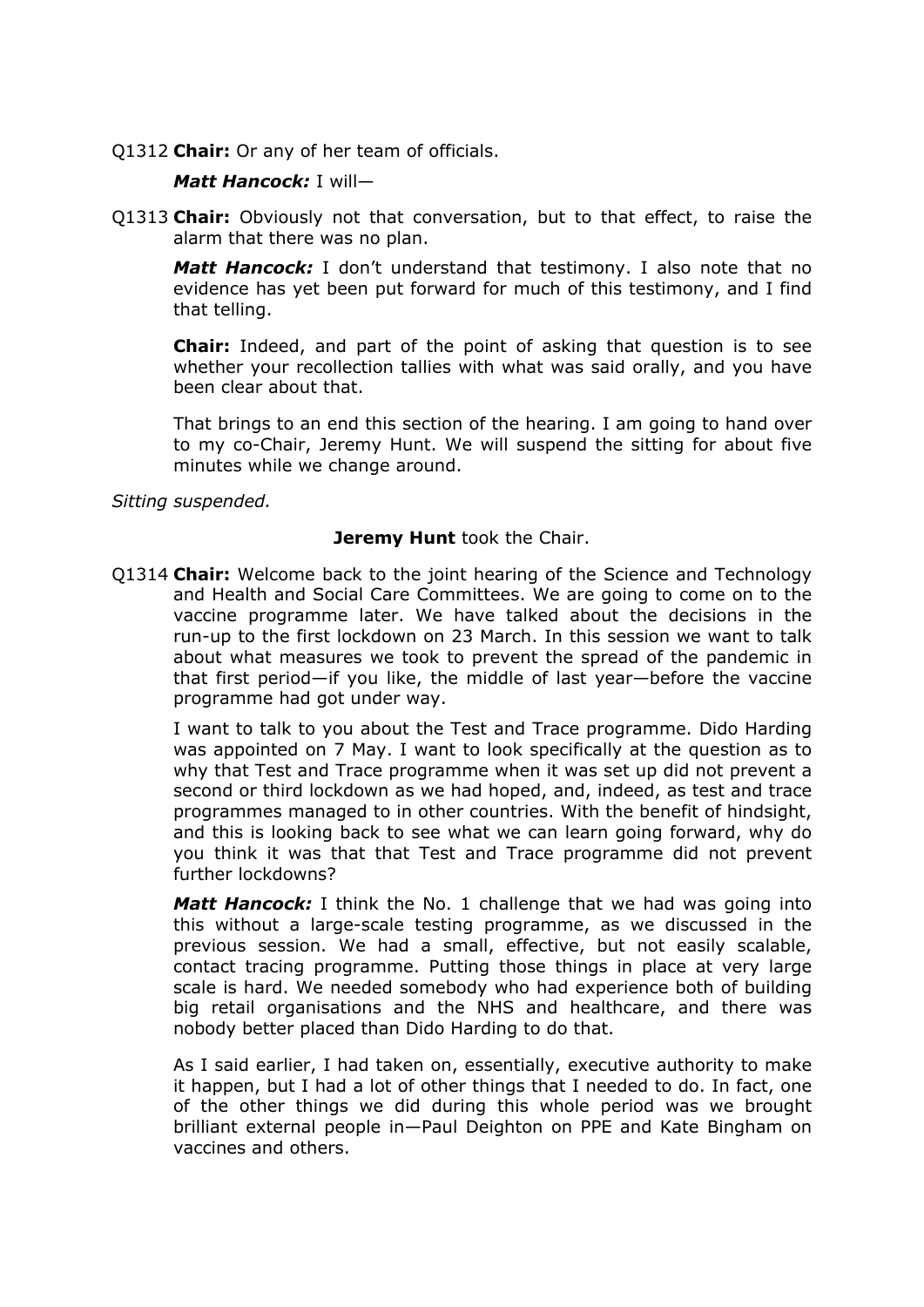The starting point is that building a plane in flight is harder than flying a plane that has been built for a while. That is central, I think, to some of the areas where this country found it more difficult.

The next thing is making sure we had a system that was rigorous enough was critical. We built that over time. There were improvements that we had to make as we learnt. For instance, one of the changes that we made in about September/October was that, if you were phoning an individual on the contact tracing side, you would ask them to tell their contacts in their household to isolate, instead of asking for the names of all those individuals and then phoning them one at a time. That change increased the efficiency of the system enormously and was something we had to improve.

When you build a huge system, and I think Baroness Harding has said that it was about the size of Tesco and she built it in six months, there are things you have to learn on the way through, whereas if you start with a system it has got all those teething problems ironed out.

Q1315 **Chair:** Five months later, on 7 October, after it had been set up, SAGE said that Test and Trace at that stage only had a marginal impact on transmission. At that point, and recognising that huge improvements have been made since then—but at that point—was that a fair assessment?

*Matt Hancock:* I think at that point that was probably a backwardlooking assessment because by that point we had a very large system.

Q1316 **Chair:** But it was a fair assessment of what had happened to that point.

*Matt Hancock:* It is SAGE's assessment.

Q1317 **Chair:** But is it yours?

#### *Matt Hancock:* No.

Q1318 **Chair:** So you think they were wrong on that.

*Matt Hancock:* I think that it had had an impact, but it clearly had not had an impact big enough to bring R down from the R-0 ,which is R in the natural state of around 3, to below 1. There is evidence now, as of today, that the surge testing and tracing and isolate system that we have in place is working. If you look at the case rates now with the Delta variant, the places where over the last month we have put them into surge testing, starting with Bolton, but it is also true in Bedford, in Hounslow and other places, their case rates are coming down.

Q1319 **Chair:** I totally accept that, and it is fine to mention it, but I am really looking specifically at why we did not manage to stop a second and third lockdown.

#### *Matt Hancock:* Sure.

Q1320 **Chair:** I take on board what you have said. I would like to go through some of the other reasons people have suggested as to why Test and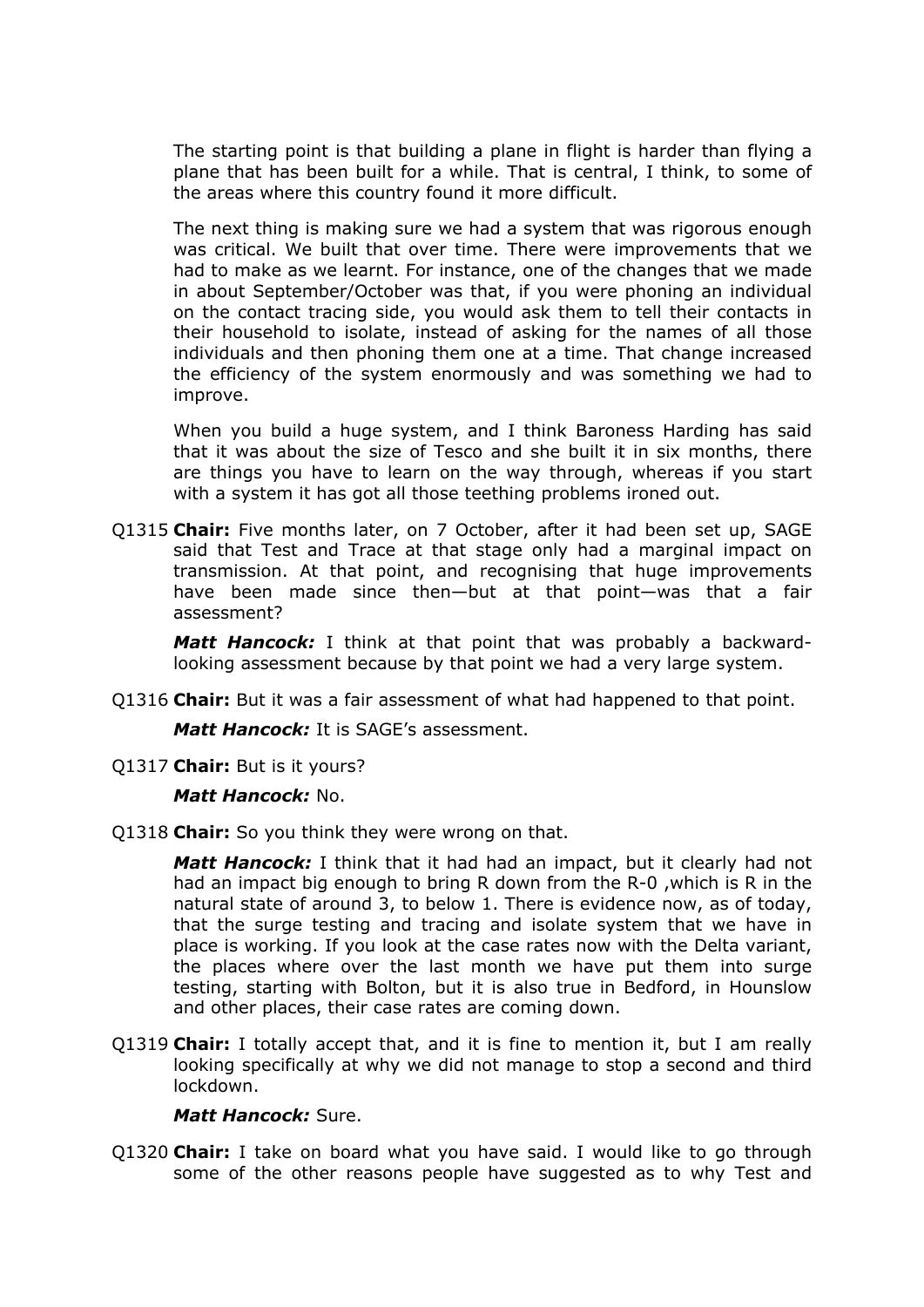Trace was not as successful as we had all hoped. You said earlier this morning that one of the reasons was that by the time we set it up we already had around 2,000 cases a day, which is much higher than the levels that test and trace was having to cope with in Korea and Taiwan, so that simple scale was one of the reasons.

Another reason people have suggested is because the people who were asked to isolate by Test and Trace did not actually do so. In February this year, Baroness Harding gave evidence to the Science and Technology Committee, where she presented two bits of evidence, one that said that 20% of people were not fully isolating when they were asked to, and another that said that 40% were not fully isolating when asked to. Do you have a more up-to-date number as to what numbers of people more recently are fully complying with the isolation requests?

*Matt Hancock:* I do not have an up-to-date figure. I am very happy to write to the Committee with whatever we have. I am afraid I did not prepare on that topic. What I would say is that we can see it working, and since Baroness Harding said that in February we have done two important things. One is that we have strengthened the isolation payment so that in the targeted areas anybody earning less than £26,000 gets the £500 isolation payment. We have strengthened that element of it. The second thing is we have increased the size of the isolation assurance service, which is the team of people who phone up and knock on the doors of those who are meant to be isolating to make sure, essentially, that there is stronger enforcement of isolation.

Q1321 **Chair:** Thank you. That is very welcome news, but the very specific thing we are trying to understand, because this is a lessons learnt exercise, is why in that middle period of last year we were not successful in preventing the second and third lockdowns. When Baroness Harding gave evidence in February, we were in the middle of our third lockdown.

Just on that point of financial support, some people say that one of the reasons why people did not isolate was because we did not give a simple promise that, "If you isolate because you are asked to by Test and Trace, we will make up as the state any salary loss that you have." Would that have helped?

*Matt Hancock:* The challenge that we had with that proposal is the extent to which it might be gamed, because, after all, a contact gives Test and Trace their contacts—that is what contact tracing is made of. You would not want a situation in which if you tested positive you could then list your entire friendship network, who all get a £500 payment.

Q1322 **Chair:** But that friendship network would be more reassured and you might have been more willing to give their names if you had known that any salary they lost in the 10 days or two weeks they were asked to isolate was going to be made up. Just with the benefit of hindsight—I appreciate not all these things were known at the time—is that something we should have been more open to?

*Matt Hancock:* I think it is fair to say I am glad that we have made the change now.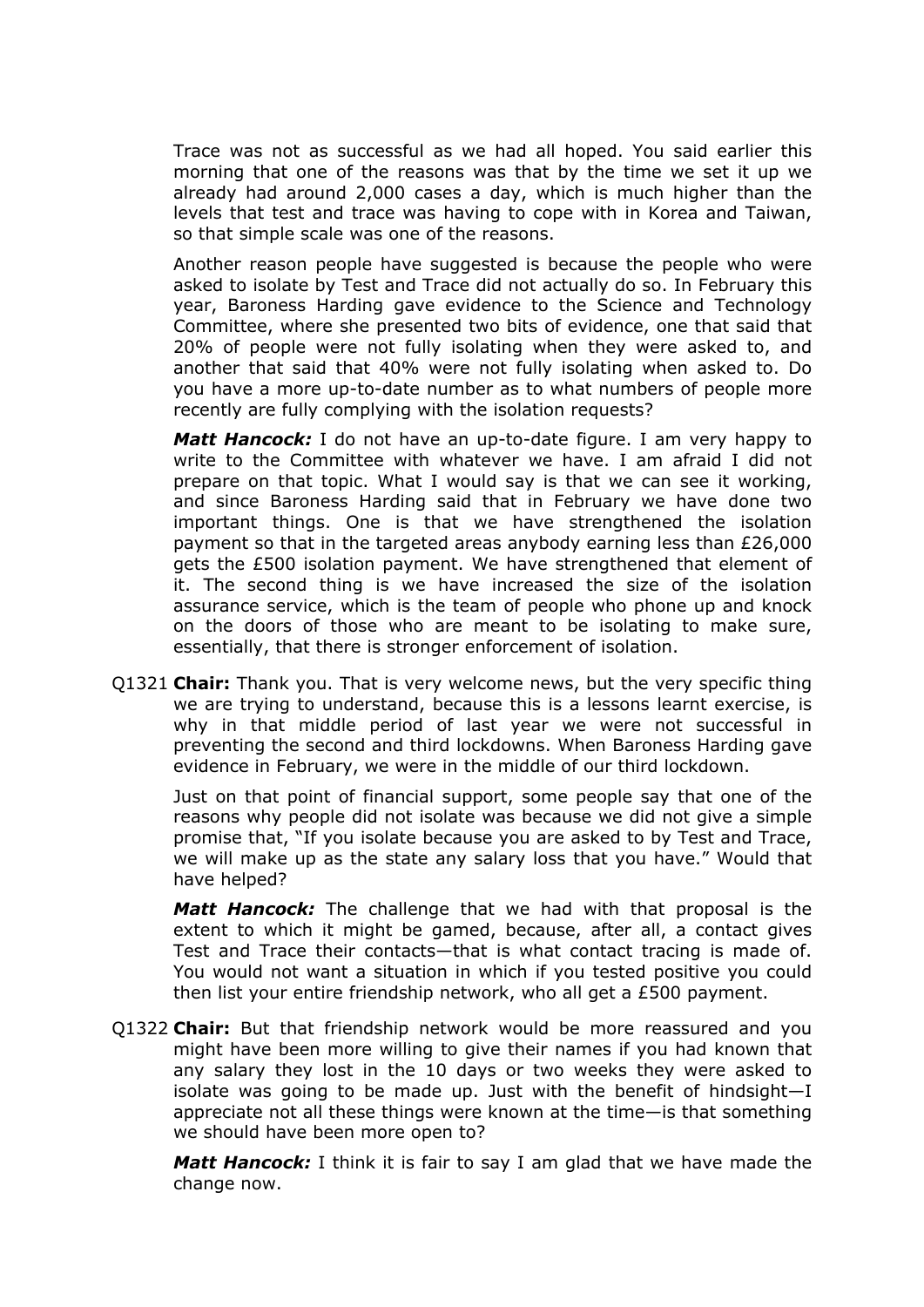Q1323 **Chair:** I think we can interpret from that, perhaps, what your private position is. I want to go on, because there were lots of other reasons that were put forward. One of them was that we did not have enough involvement early enough of local authorities on the contact tracing side, and, indeed, some people argued on the testing side as well.

We know that they have been very involved recently, so I do not want to use the recent examples. This is simply about that period in the middle of last year. Knowing what we know now, do you think there is an argument that someone is more likely to comply with an isolation request if they are called up by someone locally who can potentially check up locally, rather than someone in a call centre 300 miles away?

*Matt Hancock:* Of course, and the fact we have changed it to have that dual approach is testament to what I really think, because I think that is the best way to do it.

Could I explain for the record, since this is a lessons learnt exercise, some of the reasoning? You have to have the national and the local system. We know that because, internationally, where systems are local only, we know that when there is a serious outbreak they get overwhelmed. I remember distinctly a phone call with my Spanish opposite number in which I said, "And tell me how your test and isolate and tracing system is going." He said, "Oh it's terrible. It's fallen over in…", and then he named a number of parts of Spain. I said, "What about the national system?", and he said, "No, we have no national system." In countries that have only a local system they pine for a national system. In this country where we had an essentially national system at the start, the critique was you need more local engagement.

The honest answer is you need both. This comes to data flows. Data flows have been strengthened enormously in this last 18 months, all the way through from the dashboard that the Prime Minister and I look at most days on what is happening, through to the management information that the Department has about the whole health and care system. You will remember from your time in the Department that getting data out of the NHS used to be a huge struggle. We now have common dashboards that we look at, making sure that there is free flow of data between organisations, in a way of course that protects privacy but allows for decision making and allows for targeted activity, for instance, between local and national. This is absolutely critical. It has been improved no end, but by God was it a problem at the start? Absolutely, it was.

Q1324 **Chair:** I think we can understand now that you would need some national contact tracing capacity for surge capacity.

#### *Matt Hancock:* Yes.

Q1325 **Chair:** But would you say looking forward that the primary engine of contact tracing should be local, with national surge capacity ready to step in where necessary?

*Matt Hancock:* I think that is simplistic. The way that we have tried to optimise it is not just according to surge, and therefore the scale of need,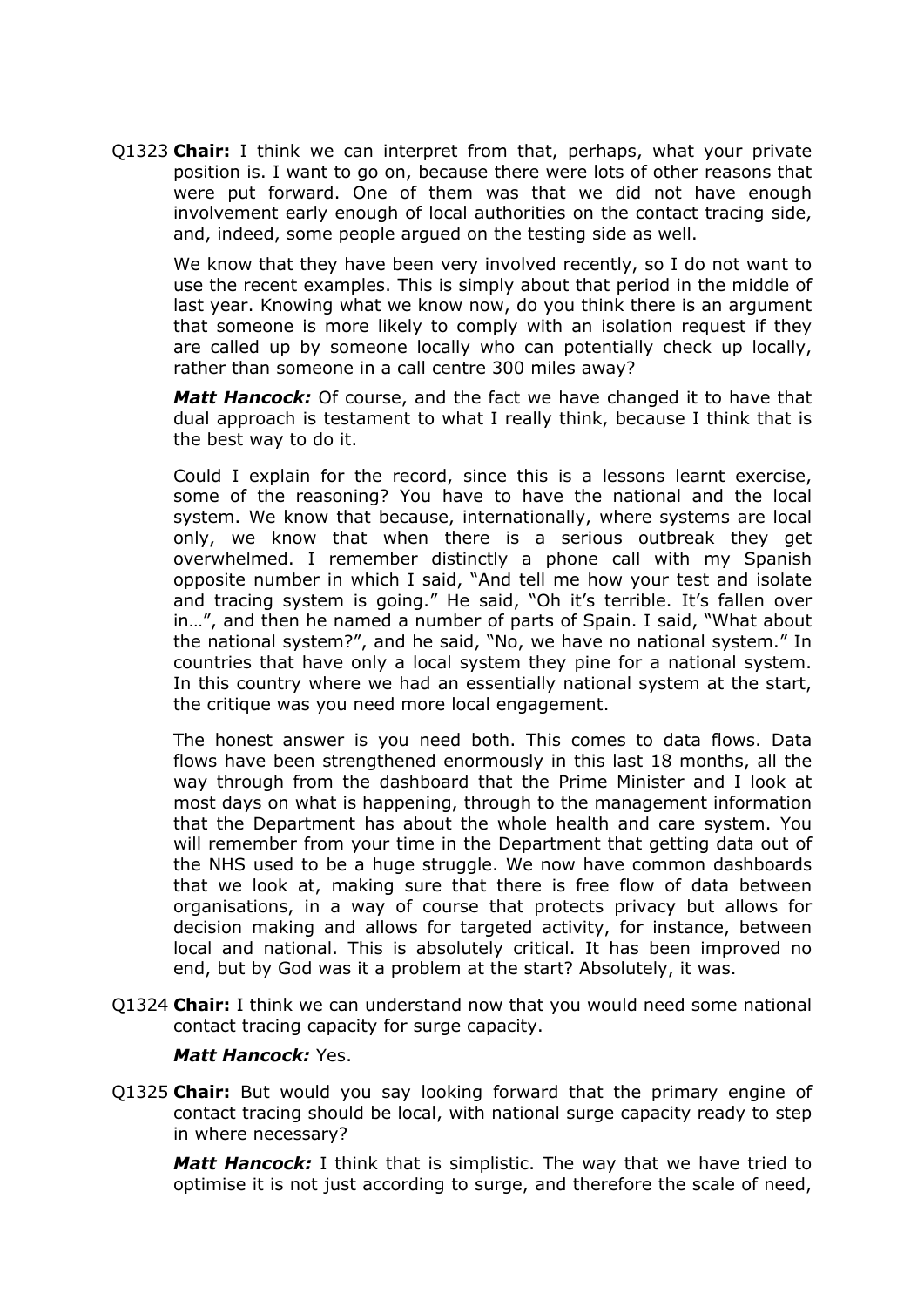but also according to those who are being contact traced. There are some people for whom a national call centre system is the easy way of most efficiently gathering the data quickly and then acting on it. So speed matters here, and a national call centre system can be much faster. Then you need the local boots on the ground, especially for the hard-to-reach cases.

What we have put in place is a system that is as smart as it can be, and it is improving all the time, on optimising which case and which positive goes through the local system and which goes through the national system, and when. If you can't reach somebody after a number of calls, it gets switched to the local system, and they can send somebody round to knock on the front door. You would not put all contacts into the local system straightaway because you need, essentially, to deal with the easy to reach, who can most efficiently be dealt with nationally. It is about optimising a joint system with data flows that are unhindered and a team who work together cohesively. That is the way that I think this is best done.

Q1326 **Chair:** A final reason that some people say we may still have those very large numbers of people who were not isolating when we needed them to, which meant that we could not prevent those second and third waves, is that perhaps, again looking back, we were shooting for the wrong target. The whole system during last year was geared around testing targets—first 100,000, then 500,000 and then a million. Sure enough, if you give a big system a target, ultimately, they hit it. Should the real target in a pandemic not be a process target like testing, but the proportion of people whom you need to isolate who actually do isolate? Do you think looking back we hit the target and missed the point?

*Matt Hancock:* No, because we absolutely had those targets for the number of people who isolated and the number of people whom we successfully contacted. We publish as much of that data as we can. The challenge in running a very large system is that, if you have a target that is only indirectly reachable, you also need goals on the way—process targets—that are measurable. So the answer is both.

If you think about it, just one more comment on this, we learnt a huge amount from this experience that I have just described of improving the contact tracing and testing system for the vaccine roll-out. On the vaccine roll-out we have local and national data integration. We have the local systems going and finding people who are hard to reach. We have the national system for the big numbers, for the people who are enthusiastic and willing to drive and queue up. That integration is something we actively took from the learnings from the Test and Trace system and ensured that it was embedded in the vaccination system from the start. We have been doing our own lessons learnt all the way through this. One of the lessons is this data integration and ensuring that you get the right activities happening at the right level.

Q1327 **Greg Clark:** I would like to go into a bit more detail on the question of care homes. We know, and I think we have agreed already this morning,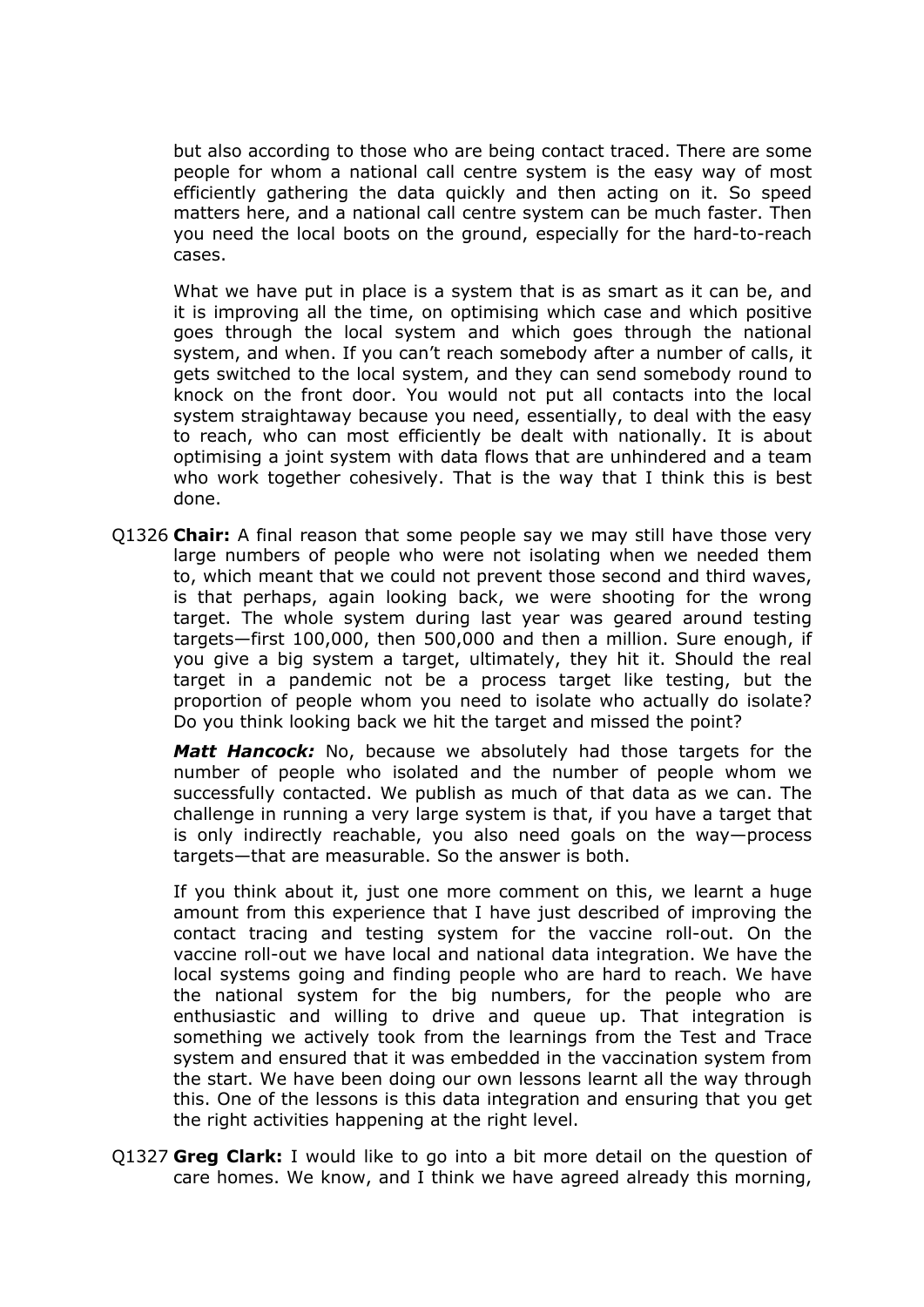that the decisions, especially in the early days and months, are taken in a kind of fog of war; urgent decisions have to be taken without all of the information, but that fog is dispersing and some things are becoming clear. I think it is fair to say that during this inquiry we have established pretty clearly that we were too late to lock down sufficiently vigorously and that many people—SAGE, Dominic Cummings, yourself—agree that, if we had either known more or perhaps acted earlier, that would have been better. I think we have learnt that. We have also established that we had inadequate testing capacity during the early phases of the pandemic. Are both of those prospective conclusions ones that you would agree with?

*Matt Hancock:* I absolutely agree that, if we had had that greater testing capacity at the start, of course, it would have been better. But I am a practical man. We didn't. My job was to build it, not just to feel sorry for myself that we didn't have it; we had to get on with it.

Q1328 **Greg Clark:** Absolutely. We want to be practical and learn lessons that can be applied in the future. I want to establish whether we should add a third of these lessons, which was that discharging infected patients into care homes was—for many, perhaps understandable, reasons—one of the major faults in the first steps to handle the pandemic. You said, Secretary of State, "Right from the start, we tried to throw a protective ring around our care homes." What was that protective ring?

*Matt Hancock:* I think the most important words in that sentence are "we tried to." It was very hard. All of these deaths in care homes, each and every death in a care home, weigh heavily on me, and always will. We knew from the start, from very early in January, that the impact of this disease was most significant on the oldest, and therefore care home residents were going to be a particular risk. This was a problem that we had across the whole of the UK, and, indeed, there were some other countries that had really difficult circumstances. We put in funding. We made sure that PPE was as available as possible. It was a challenge, because we did not have a distribution system. We had to build one. We set out guidance for care homes. The first guidance was on 25 February.

Later, when we had the testing capacity, in July, we brought in the weekly testing of staff, which is, I think, the single biggest improvement in terms of protecting residents. Now, of course, we put care homes, both the staff and residents, in the top priority for vaccination. That is what I meant. But it was very hard for a number of reasons, some of which are fixed and some are not. I am Secretary of State for Health and Social Care, yet at the start of this pandemic the powers I had over social care were extremely limited. The formal powers rest with local government, and, formally, social care is a responsibility of local government, but I feel it keenly. We did not have the data. When I first asked for a list of all the elderly care homes, we did not have one, which I find it totally extraordinary saying, but it is true. We simply did not have the levers, and we had to invent a whole series of them. We now have far better data, but some of these problems still need to be fixed. We need to reform social care, and we need to make sure that we put into law the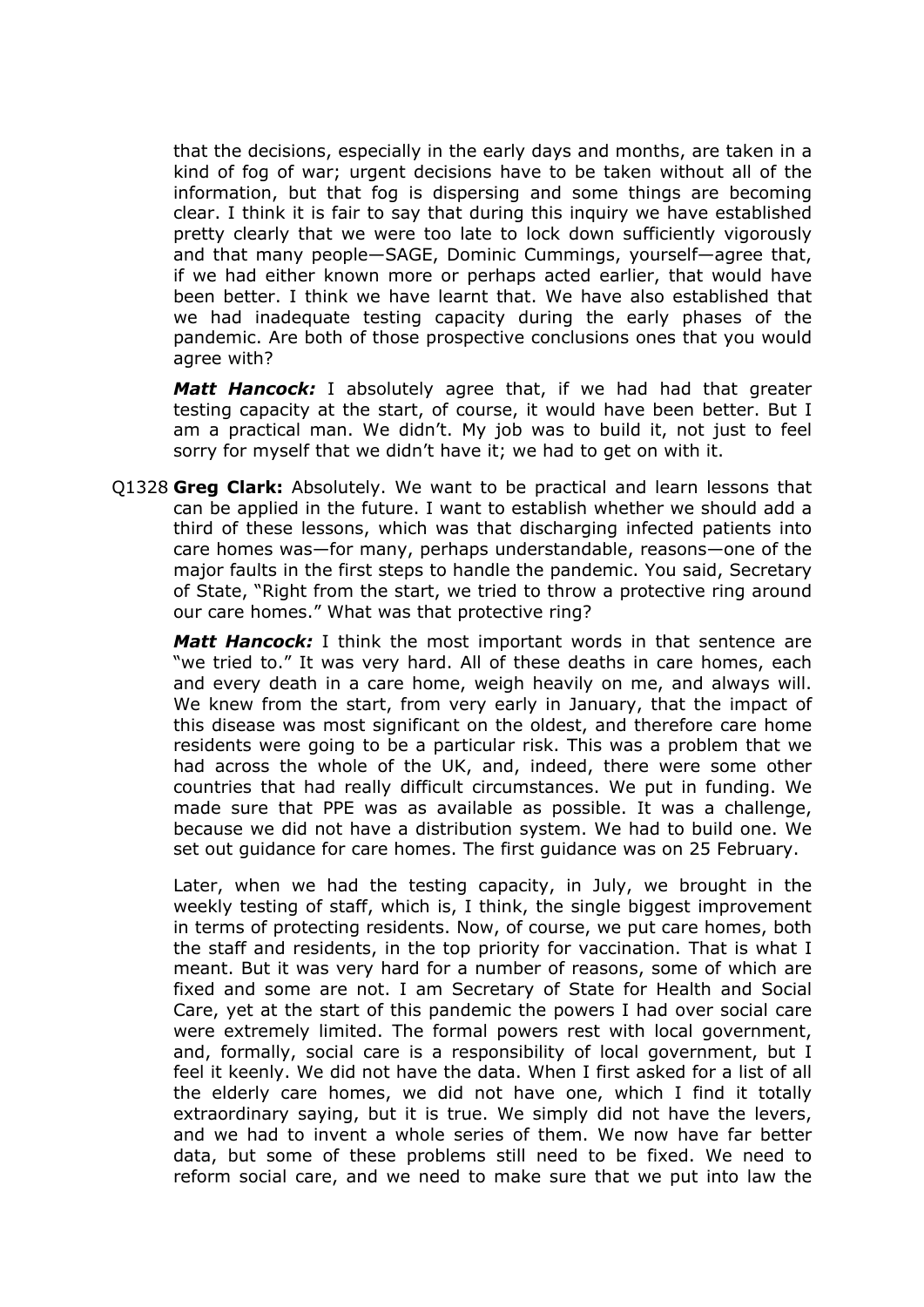ability of national Government where necessary to come in firmly, whether it is to issue guidance that is binding or put in place funding. We had to funnel funding indirectly through local authorities as well, because we had no vires to fund care homes directly. There is a whole series of things that have been improved and there is a whole series of things that we still need to do.

Q1329 **Greg Clark:** Let's go into some of decisions to know whether you had levers yourself or whether you were denied them. We know that on 17 March, NHS Providers were instructed by NHS England—I have the letter from Sir Simon Stevens to all NHS trusts ordering them to urgently discharge all hospital in-patients who were medically fit to leave. It is a very famous instruction.

#### *Matt Hancock:* Yes.

Q1330 **Greg Clark:** Was that a unilateral instruction on the part of Sir Simon Stevens and his colleagues at NHS England, or was that, as it were, a codecision that he took with you?

*Matt Hancock:* Of course, that decision was discussed with me and the Prime Minister before it was executed. If I take you back to the time, we had just had the scenes from Lombardy showing what happens when a health service is overwhelmed. We knew that the death rate would increase dramatically—we did not know how much, but dramatically—if NHS services were not available, and we needed to make sure there was NHS capacity because the number of cases was going up, at the time, exponentially. We protected the NHS.

One of the things in the lessons learnt exercise that is really important for us all to remember is that, while there were absolutely challenges in some areas, there were some things that this country got right, and the provision of care at all times to Covid patients is one of them. That instruction actually led to a reduction in the number of people who left hospital and went to care homes, because the vast majority of people went home to their own home and we put in place social care packages.

One of the other things that we did as part of that decision was that we agreed to pay for the discharge. In normal circumstances, when you leave hospital, the local authority has to arrange the social care package, and sometimes individuals have to pay for that and sometimes the local authority does, as you well know. Because the central Government, through the NHS, decided to, and the Treasury provided the budget to, pay—what is called discharge to assess—for those discharges, it meant that we could get more discharges to people's own homes. In fact, one of the reforms we need to make to social care is that more people should be discharged to their own home with a care package as a proportion than into care homes.

The result of that letter, ironically—I know it is counterintuitive—was a reduction in the proportion of people who were discharged to care homes. I am sure we will come on to the testing around them, and, in fact, we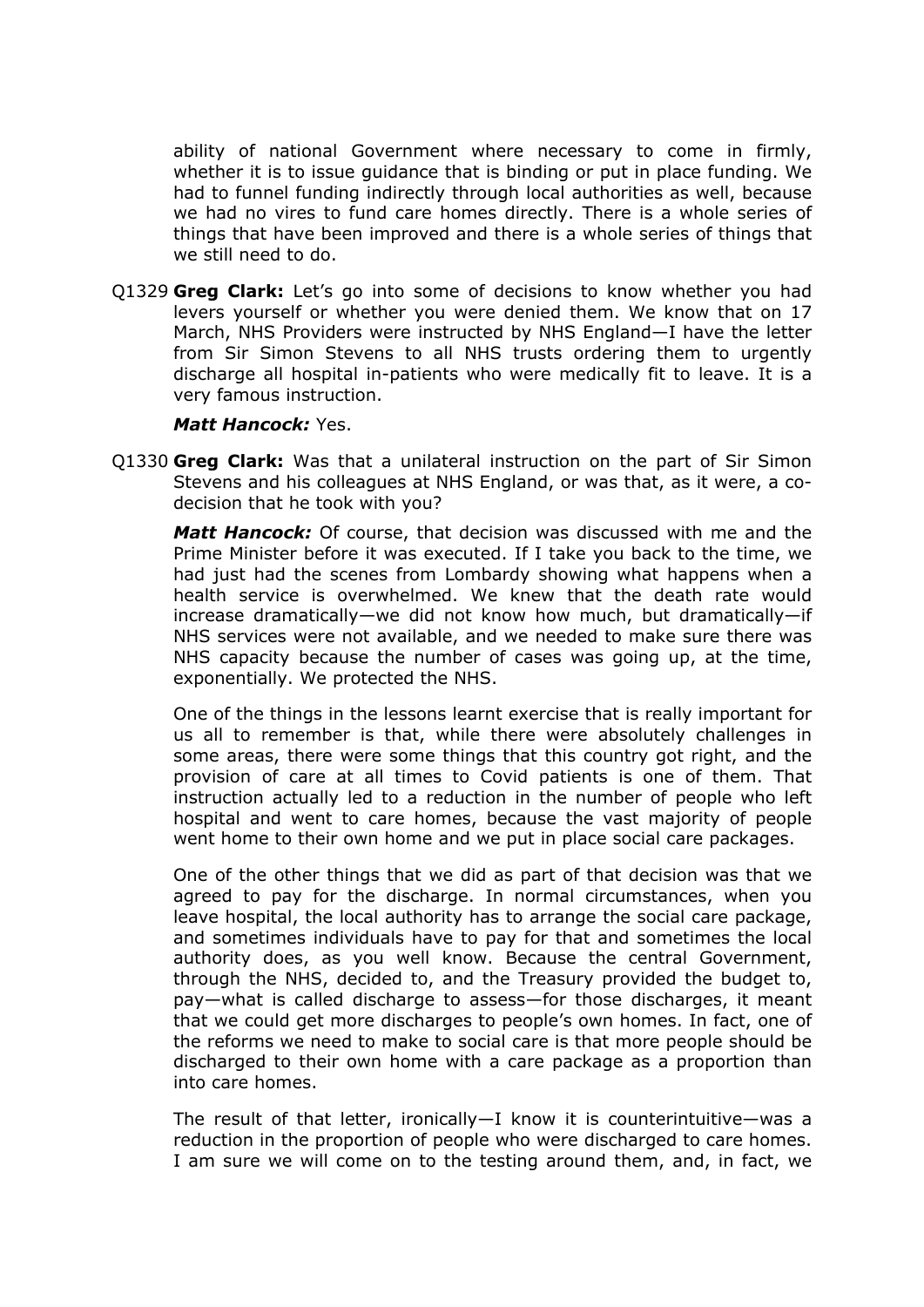have already discussed it to a degree. Yes, that letter was a policy that was agreed at the highest level in Government.

Q1331 **Greg Clark:** Absolutely. That is very clear and very helpful. You also said in that answer that the motivation was a concern—looking at Lombardy that our hospitals might otherwise be overwhelmed and that that galvanised the action that that was a reflection of.

*Matt Hancock:* Yes, but I do not want to imply, and it would be wrong to conclude, that that is because we somehow favoured the need to protect the NHS. As well as the scenes from Lombardy, I still remember—it is burned across my soul—a news report from Spain in which the military were sent into care homes, and in one particular case the care home had been abandoned because the staff were ill and all of the residents had died. Many had died from Covid, but many had died because they needed care in order to live. There were care homes in France where every resident died as well.

This was a problem that everybody struggled with, and we talked among my colleagues across the continent and, of course, with my fellow Health Ministers across the UK about how best to protect the most vulnerable. In fact, in England, the proportion of people overall who died who lived in care homes is lower than in many European countries. Yes, this was incredibly difficult, but I think you have to look at the whole picture. The No. 1 fact, if you like, that matters in this is understanding how Covid gets into care homes.

Q1332 **Greg Clark:** We will come on to that. The motivation, you said, was to certainly protect the NHS and avoid a Lombardy situation, but you have been clear that that did not mean that you were unaware and unconcerned at all about what was a threat to care homes.

*Matt Hancock:* On the contrary.

Q1333 **Greg Clark:** You said that very clearly. Is it the case that, when you had that discussion with the Prime Minister about what I guess was the proposed advice from Sir Simon Stevens at that point, you were clear that the testing capacity to test people leaving hospital going into care homes would not be there immediately, and for at least a number of weeks?

*Matt Hancock:* I don't recollect directly, but I know for a fact that the testing capacity at that time—the letter was dated 17 March—was around 1,000 a day, because 17 March was the date on which we had the Cabinet Room meeting where I took direct personal charge of the testing system.

Q1334 **Greg Clark:** So you knew there was not the capacity there to do it, but did you communicate that to others who were part of the discussion about this new policy?

*Matt Hancock:* I would be amazed if that was not part of the discussion. I have not seen the minutes of that discussion recently—in fact, I don't think I have ever seen them—but I know that it was agreed and signed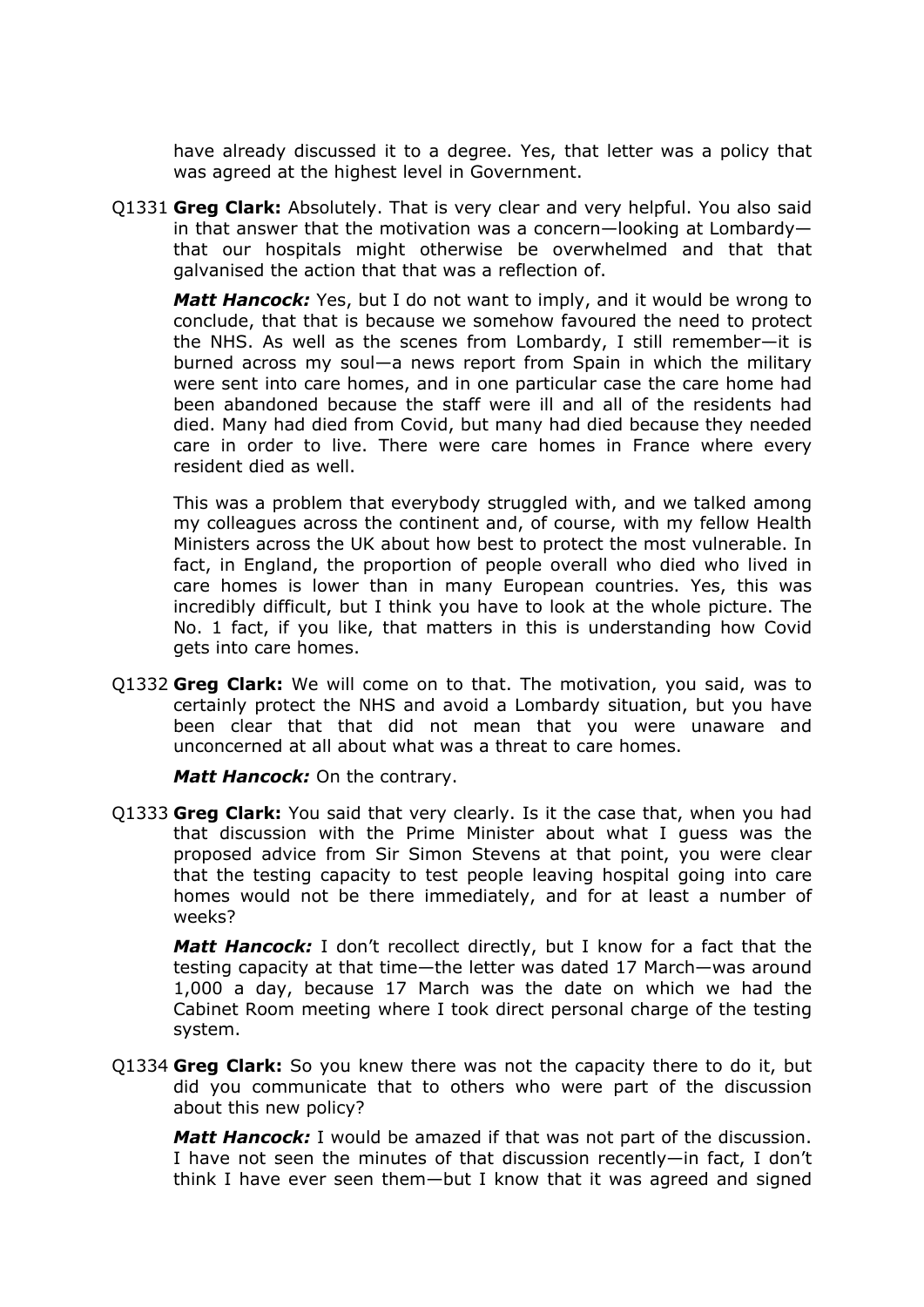off across Government. There is no doubt that the testing capacity would have featured, but also remember that the clear clinical advice at the time was that testing people asymptomatically might lead to false negatives, and therefore was not advised and was seen as not a good use of the precious few tests that we had at that moment.

Q1335 **Greg Clark:** This is an important point of contention in our last evidence session, as you know, because the evidence that we had from Dominic Cummings was that people in that meeting felt assured that the testing capacity would be in place. At the opening of the session, when I put this to you, you said you were always clear in your mind, and as far as you know in the way that you communicated this, that you were talking about a plan to get to that capacity. Thinking back, was there any possibility for ambiguity there? Do you think in that discussion you could have thought you were talking about future capacity and people like Dominic Cummings—we do not know what the Prime Minister thought—could have thought that it was available now?

*Matt Hancock:* There are two responses to that. The first is you have to remember that we were taking huge decisions under imperfect information and against a completely unprecedented situation. The recollection I have is that at that time the clinical advice was clear. In fact, I checked this with the chief medical officer in the last couple of weeks. This was his recollection as well. The recollection was that the clinical advice was against asymptomatic testing for the reasons that we set out, and for the clinical reasons that I have reported to the Committee, but they were not my reasons; it was the clinical advice—

Q1336 **Greg Clark:** In terms of the misapprehension that—

*Matt Hancock:* I have no idea—

Q1337 **Greg Clark:** But you were clear in your mind that the capacity was not there, so it would have been strange for people to assume that it was.

*Matt Hancock:* That's right.

Q1338 **Greg Clark:** But you do not have any positive recollection of others who were part of that discussion conceding and agreeing that.

*Matt Hancock:* I don't have any recollection one way or the other.

Q1339 **Greg Clark:** Again, in the evidence that we heard from Dominic Cummings, he said that when the Prime Minister returned from his illness—in other words, in April—he came back alarmed at what was going on in care homes and asked, "What's happened with all those people in care homes?" Dominic Cummings said he used a less polite version of, "What on earth are you telling me?" Did the Prime Minister, when he came back from his illness, have a conversation with you that indicated he was surprised to find out what was going on in care homes?

*Matt Hancock:* Not that I can remember.

Q1340 **Greg Clark:** I see. In terms of the numbers—in your initial answer, you talked about the numbers—how many people were discharged before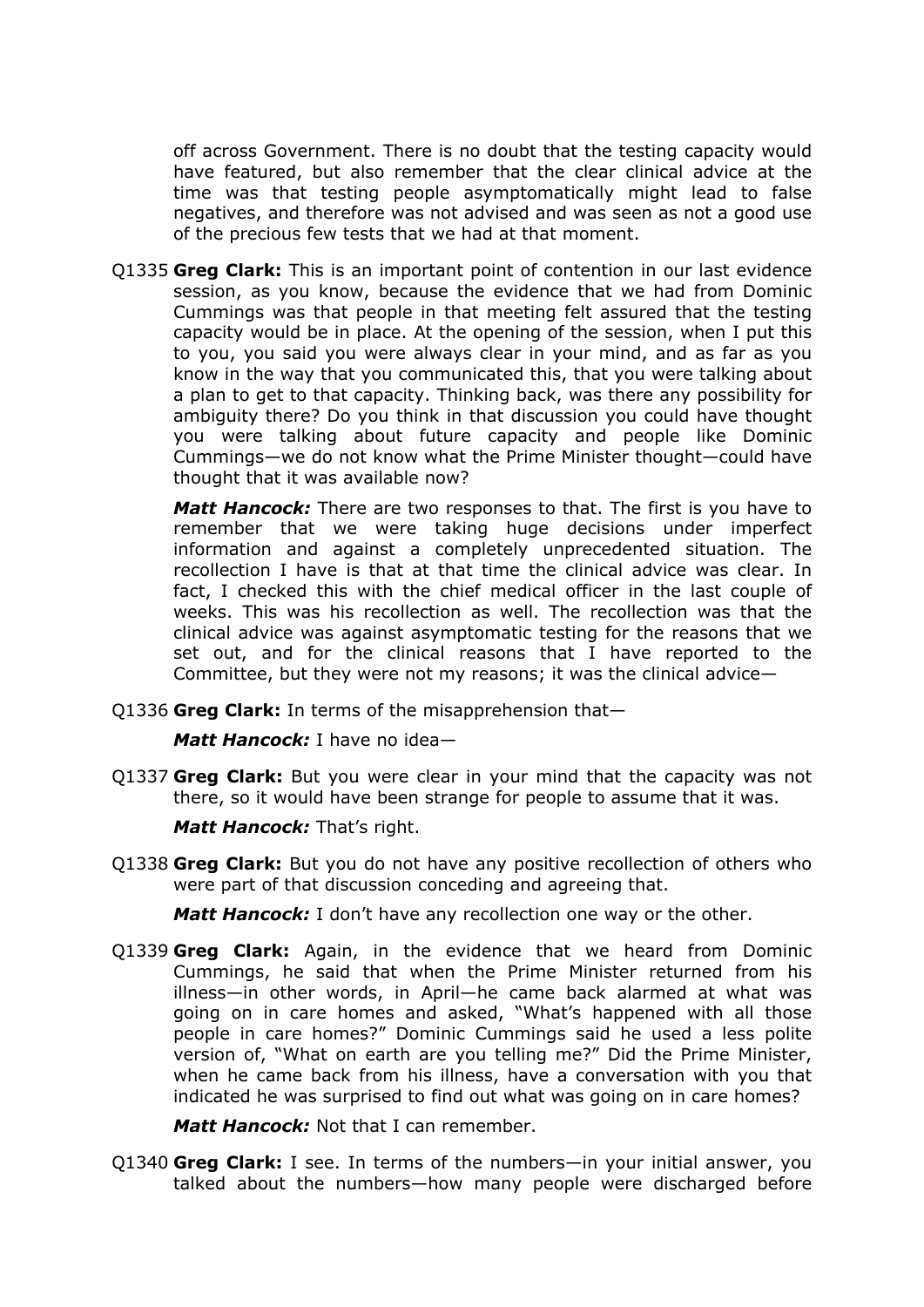testing was available for people being discharged?

*Matt Hancock:* I don't have that figure with me. I think it is in the public domain. If it is not, I will get you the best estimate that we have.

Q1341 **Greg Clark:** The NAO says it is about 25,000. Presumably—

*Matt Hancock:* I would not dispute the NAO.

Q1342 **Greg Clark:** You would not dispute the NAO. That reflects your feeling.

*Matt Hancock:* I wouldn't dispute that figure.

Q1343 **Greg Clark:** Okay. You said that the number of discharges actually going into care homes fell compared to the previous year. I think I remember you saying that.

*Matt Hancock:* The figure I actually used was that the proportion of discharges fell.

Q1344 **Greg Clark:** The proportion. Is that from that NAO analysis? Is that where you got it?

*Matt Hancock:* That is from an NHS analysis that I think we published at the time. If we have not published it, I will make sure we get it to you.

Q1345 **Greg Clark:** I think it is the same analysis, and that talks about a period between 17 March and 15 April, but it misses out the crucial period at the beginning of March in which it was the case that, actually, the number of people being discharged from care homes was higher than it was in the year before. Were you aware of there being an escalating problem that required you in the middle of March to put the brakes on it?

*Matt Hancock:* I wouldn't be surprised. The recollection I have of that chart, if you like, of that data series, is that it was, essentially, flat and then fell—the proportion of people who were discharged into hospital. You can see a clear policy reason why that would change on and around 17 March, and that is because we put the funding in to fund the NHS to buy the care packages, which are more likely to be care packages in people's own home. I am sure that we will go through the full detail of exactly what those numbers are.

Q1346 **Greg Clark:** In terms of the steps that were taken, you said that the transmission into care homes was not predominantly from people coming out of hospital but it was from staff. Is that right?

*Matt Hancock:* Yes. Public Heath England made a recent publication of this and found that approximately 1.6% of the cases going into care homes came from people leaving hospital. There are two reasons that it might be so low. The first is that of course there were infection, prevention and control—essentially isolation—rules around how people went from hospital into care homes because they were not tested, because the testing capacity was not there and the advice was not to test, for the reasons I have set out. Therefore, there was already an isolation process in lieu of knowing whether somebody was Covid-positive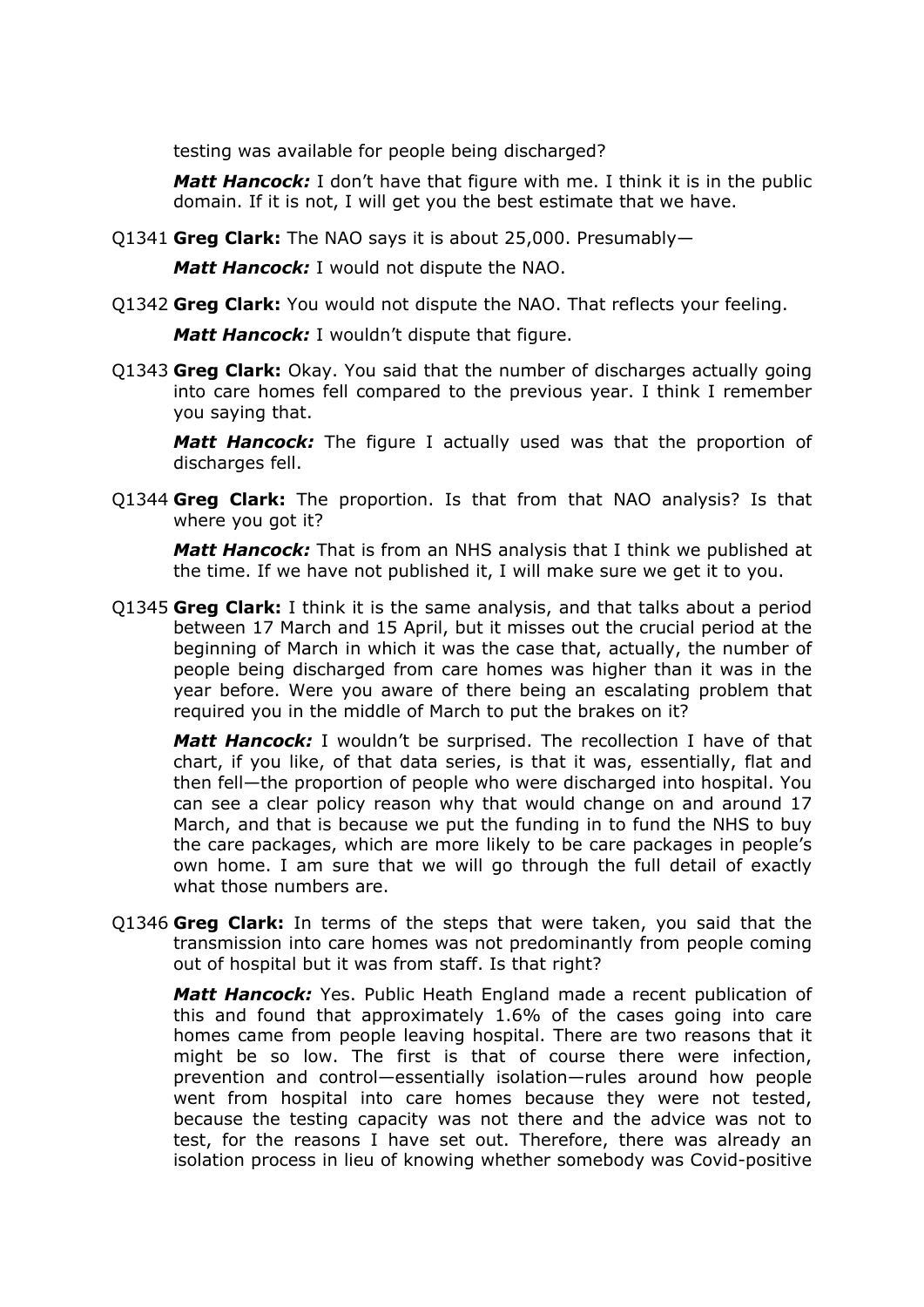or not, and, anyway, if people were Covid-positive, there needed to be an isolation arrangement for them.

The second reason is that, just in terms of the numbers, the proportion of people who go into a care home is much higher each day from staff. That is inevitable. In any care home, the number of people who are residents who move in and out of a care home on a daily basis, even in normal times, is a fraction of the number of staff and indeed other professionals like GPs and other health professionals. If you think about a care home and who physically goes in the door, the number of times that that person going through the front door is a resident is really quite a small proportion of the total.

I understand why people feel very strongly about this point of residents going into care homes, but, in terms of the volume of human movement and interaction with a care home, you can understand once you think of it that way, because this virus transmits between humans of whatever type, whether you are a staff member or a resident; the virus does not know or care. It is, therefore, the staff testing regime that was the big change that we brought in over the summer, and then we learnt all of these lessons and did a review with the care home providers, the CQC and others and came up with the care home winter plan. In the second peak, throughout the winter, the proportion of deaths that we have had in care homes is far lower, and that is one of the many lessons that we have been learning as we go through this.

Q1347 **Greg Clark:** Let's go on to the staff transmission in a second. That Public Heath England report, which I have read, essentially relates a positive Covid result in a care home to whether that person has been in hospital before. They call it a data linkage approach. That is the way they approach it. That's right, isn't it?

*Matt Hancock:* The methodology is the best methodology they have. It is a difficult figure to put a number on.

Q1348 **Greg Clark:** But it is made difficult, is it not, by the fact that people were not being tested in care homes and, therefore, the chances of finding someone with a Covid-positive test and then linking that back to a discharge from the hospital is very low indeed, because the whole point that we have been discussing is that testing was not available in care homes? Isn't it, to put it most politely, a stretch of the imagination to believe that 1.2% of cases and 1.6% of outbreaks are attributable to hospital transmission into care homes, when we simply do not have the data because people were not tested there?

*Matt Hancock:* It brings me back to the central point about the challenge of responding to this pandemic, which is that we were having to make these judgments—sometimes very big judgments—based on imperfect information, and getting better information is vital. I think that that study is the best assessment that can be made, given the facts on the ground in terms of what is and is not measurable. It is always a challenge to measure these things—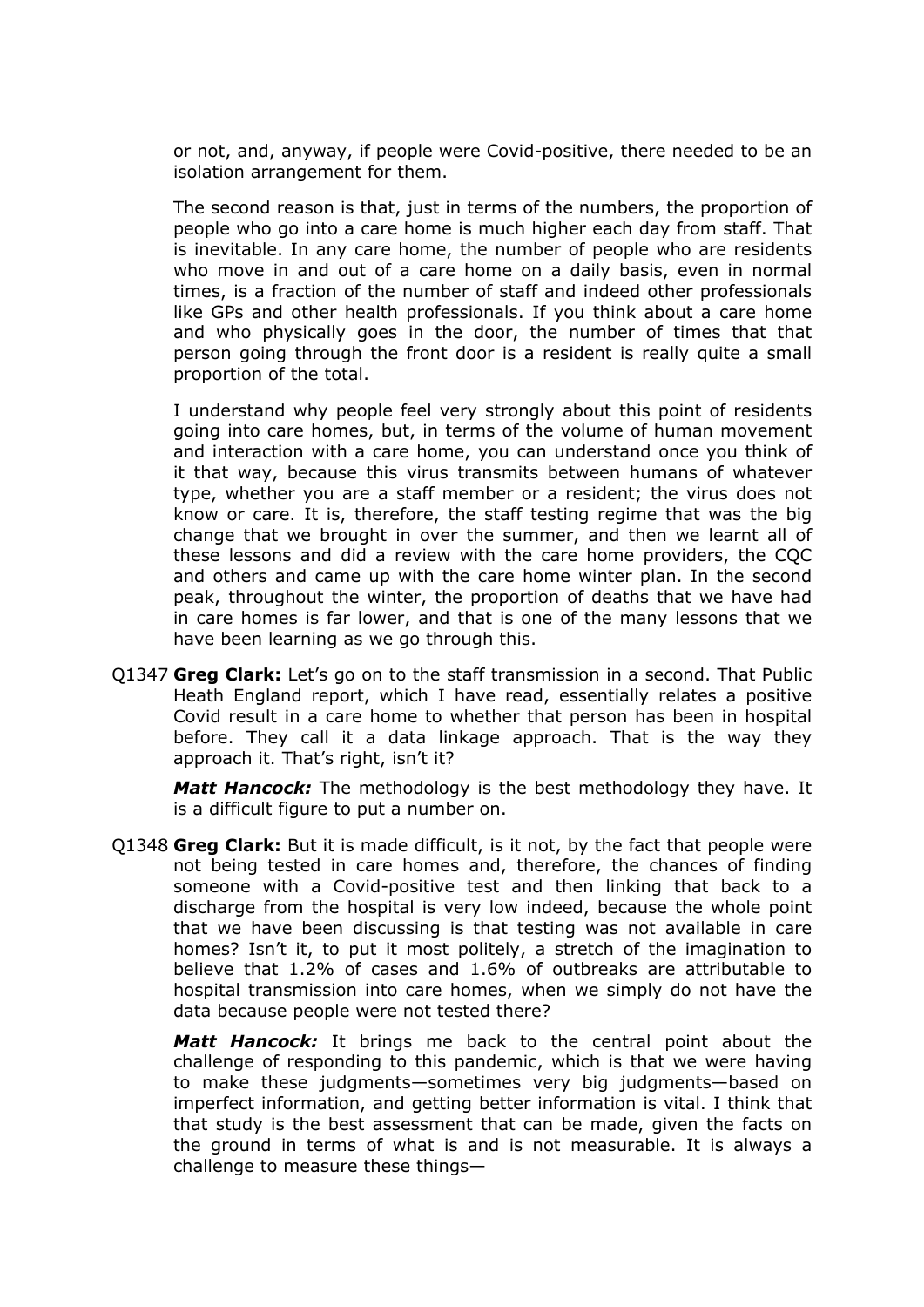#### **Greg Clark:** It is.

*Matt Hancock:* —and estimates are estimates. I think I described it as an estimate rather than a fact partly for this reason. However, once you think about the number of people who go into a care home, and think about that in terms of staff and residents, you can see why a figure of that amount might be appropriate. There are reasons to explain it. Anyway, that is the best estimate that we have, but, of course, it remains an estimate.

Q1349 **Greg Clark:** But that is a bit of a danger for a lessons learnt inquiry—for us and for you and colleagues in the Government and the Department because that study was a look back at what happened during the period; it was an attempt to learn lessons. You drew a pretty important conclusion, which was that infections from hospitals were a small—in fact, a tiny proportion—of deaths in care homes. That conclusion then has very important policy consequences for the future, to look, for example, at staff transmission rather than so much hospital transmission. But it is not possible; we do not know what the answer is, because people were not being tested in care homes, so it is completely impossible to say that less than 2% of infections in care homes were attributable to hospitals, is it not?

*Matt Hancock:* No, because, first, we did test in care homes throughout when people were symptomatic, and then we brought in the Vivaldi study in care homes in the late spring, after the first peak, but, nevertheless, we brought it in. This is not based on no data; it is based on the data that we had. But I keep returning to this point, that you were working on imperfect information. I also disagree with the idea that, because that figure is low, therefore it should not matter. It does matter.

#### **Greg Clark:** Absolutely.

*Matt Hancock:* Each one of those transmissions matters. Absolutely, the discharge protocols now require testing and isolation until there is a comprehensive test result. Of course, that matters.

Q1350 **Greg Clark:** But the care home providers are very clear. We all know that there was limited testing in care homes—

## *Matt Hancock:* Yes.

Q1351 **Greg Clark:** So to attribute the deaths of the positive cases in care homes to hospital discharges without a representative study cannot have the weight that you are placing on it. We don't know, and it is important that we find that out. No?

*Matt Hancock:* Of course, it is important that we find out as much as we can, but there are some things about that first peak that we will never know because we did not have the information-gathering capabilities that we have now. I will also argue, and I will always believe this, that it is best to make your best assessment of these things even if you have to recognise that these assessments are imperfect. The search for perfect information in a pandemic is a vain one.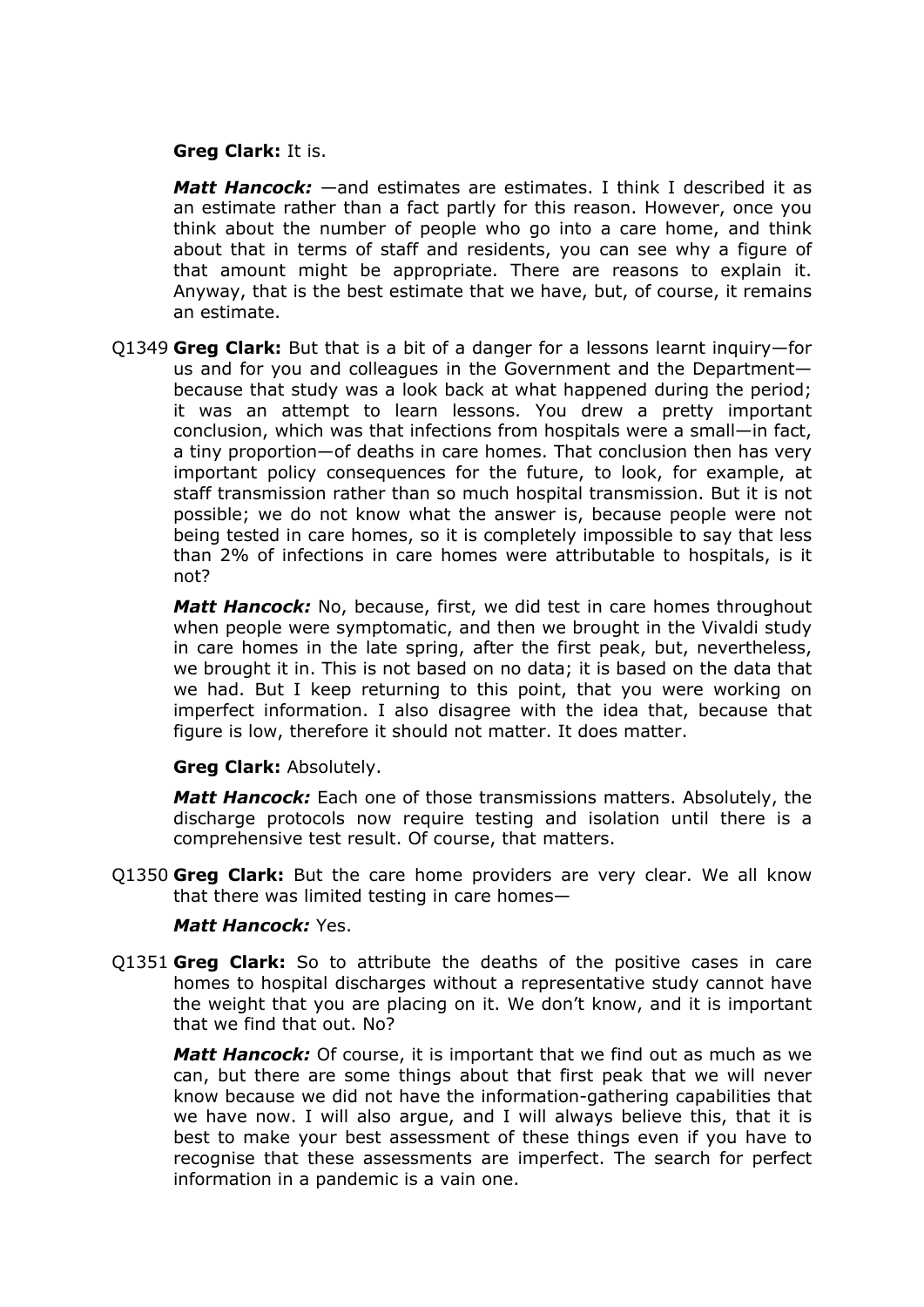Q1352 **Greg Clark:** Indeed, and we should, therefore, open these things up to scrutiny.

*Matt Hancock:* Absolutely; like publishing the PHE report so that the Chairmen of esteemed Select Committees can read them.

Q1353 **Greg Clark:** Quite so. Has it been peer reviewed?

*Matt Hancock:* I don't know.

Q1354 **Greg Clark:** It would be normal for an important publication like that to be peer reviewed.

*Matt Hancock:* Yes, I am sure it says it on the top of the document, but the—

Q1355 **Greg Clark:** It doesn't even say who the authors are.

*Matt Hancock:* I will go back and find out if it is peer reviewed. There is a different principle—in a slightly different part of the forest. There is far more pre-peer review publication now because you have to get the best information you have with all of the caveats, including the ones that we have discussed, out into the public domain, rather than waiting for perfect information that may never come.

Q1356 **Greg Clark:** A final question picks up on the point that you made about the possibility of infection from social care staff in care homes. You recognised that as an important potential source. Obviously, the weekly testing of staff was not announced until July, and I think was rolled out from July onwards.

#### *Matt Hancock:* Yes.

Q1357 **Greg Clark:** Obvious question: why, if that was thought to be the prime way of infection getting into care homes, was it not possible to do that earlier?

*Matt Hancock:* Again, this comes down to the prioritisation of tests.

Q1358 **Greg Clark:** Right. You went as far and as fast you could, given the testing capacity.

*Matt Hancock:* And given the clinical prioritisation of the use of tests, yes.

Q1359 **Greg Clark:** In essence, what you are saying is that this question of infections within care homes comes from a combination of an understandable and perhaps necessary requirement to avoid a Lombardy situation in the NHS, combined with what we have previously talked about, which was an inadequate testing capacity. They are the components of the problem in care homes, as you see it.

*Matt Hancock:* And a presumption that testing people who have no symptoms would lead to false negatives, which turned out to be wrong, but was the clear clinical advice for some time, until we had a better assessment of that in April.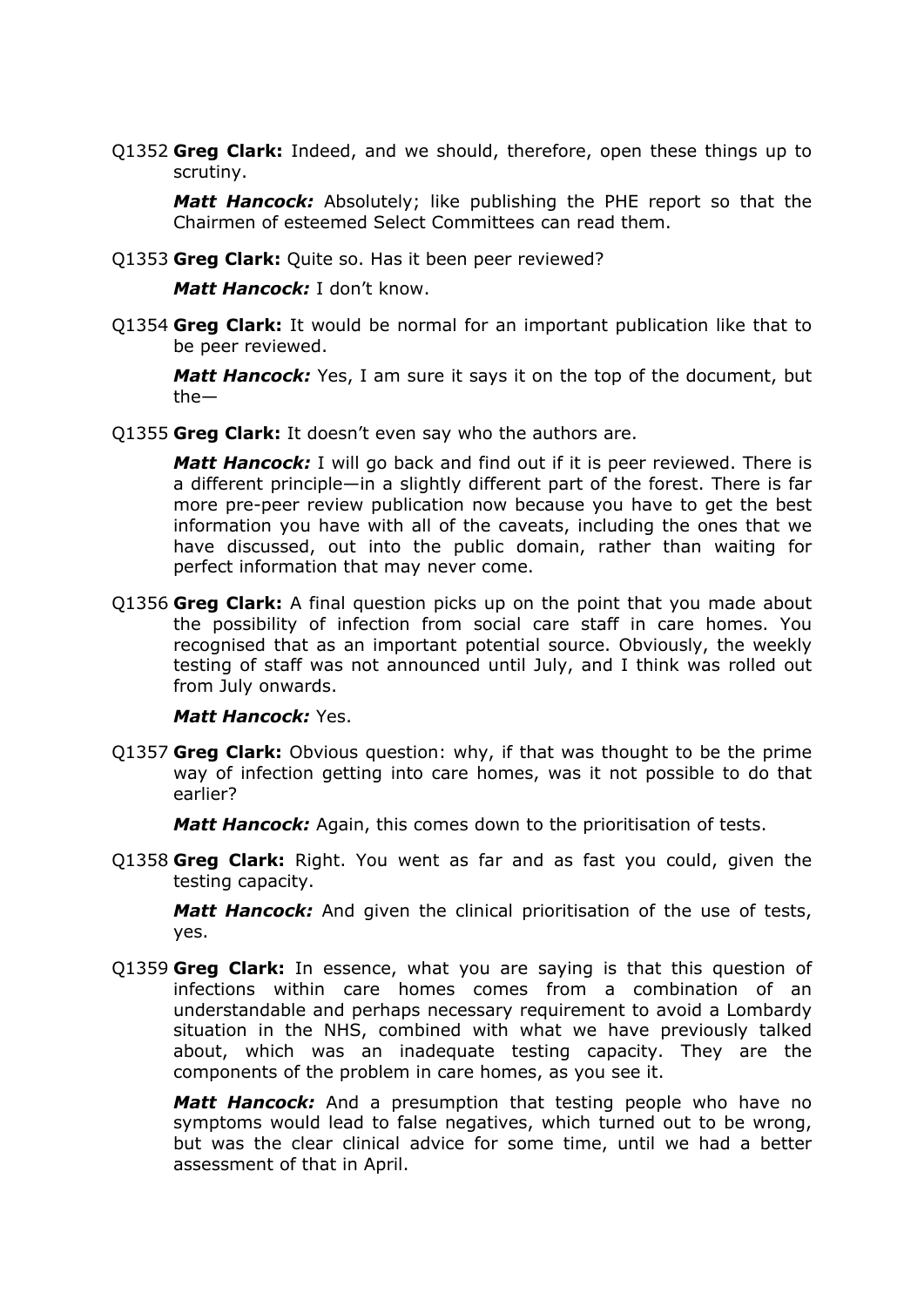**Greg Clark:** Thank you very much.

Q1360 **Dr Davies:** Thank you, Secretary of State. I would like to return, if I may, to the success of certain countries in south and south-east Asia— South Korea, Singapore, Taiwan and so forth. We have already touched on their pre-existing testing capacity. Were you given advice not to follow their strategies in other respects?

*Matt Hancock:* No, I don't think we were advised not to follow their strategies. I cannot remember being formally advised to follow their strategies, but we did have discussions with them.

Q1361 **Dr Davies:** In retrospect, you would agree that there should have been more focus on what was going on in that part of the world and their success.

*Matt Hancock:* There was a huge amount of focus on what was going on in China, although one of the things that hindered our early response was a lack of transparency from China, and that must be put right in terms of future preparedness for future pandemics. It is absolutely vital for the world that China is more transparent about its health information as soon as it understands that there are problems in future.

With respect to the rest of south-east Asia, we would benefit a lot from ensuring that our future pandemic preparedness learns from different strategies that were pursued right around the world. The strategies different countries pursued, in my view, followed, essentially, two things. One is their recent history. It is standard now to say that the countries that had experienced MERS and SARS were better prepared, partly because their body politic had had a shock a decade earlier, and, here, that shock, in around 2009, was not heeded as much as it should have been.

The second is in terms of their capabilities and, to an extent, their geography and history. It is harder in a democracy to take some of the steps that some of the authoritarian countries took. Geography matters. Britain is an island, and we have the benefits of being an island in terms of borders, but we are a highly interconnected island that has a tunnel, and a huge amount of our freight comes accompanied. Other islands, like Australia, New Zealand and Taiwan, were able to be more absolute at the border, whereas completely shutting the border here is not something that we are structured to do because a very serious chunk of our daily imports comes accompanied. History is also about the capacities you have at home, and we just did not have the testing capacity in particular and the contact-tracing capacity that others had.

Q1362 **Dr Davies:** We did not have the capacity, but was it discussed that British people would not accept east Asian testing and tracing methods?

*Matt Hancock:* There was a debate about how much people would accept it, but I was always of the view that people would go for it. My view on the use of data was that, because the mission and the motive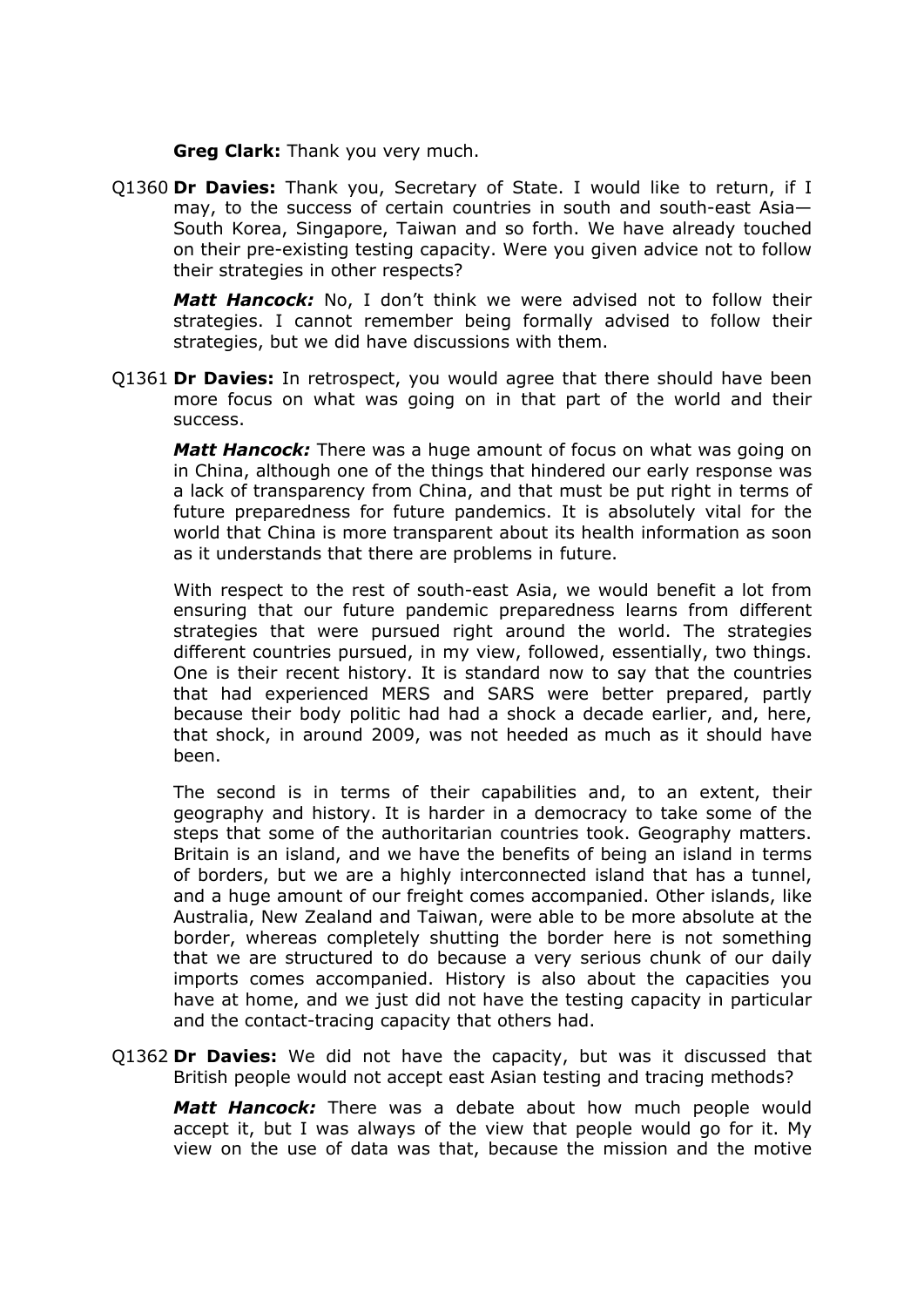was so important, people would be willing to allow their data to be used and give consent to that because the justification was so clear.

The story that I told at that time is that over 95% of people are willing to give their iris scan to the Home Office in order to have a queue that is maybe five minutes faster at Heathrow when they go on holiday, and if you are willing to give your biometric data to the Home Office, you are likely to be willing to allow your data to be used to save lives and try to stop a pandemic. My view on the public's approach to consent for the use of their data for these purposes is that my experience is that they are very enthusiastic so long as there is a proper mission, and there was a clear mission here. I was up for action in this space. I personally did not think that would be a problem so long as we articulated it properly and we got all the privacy rules, et cetera, right.

Q1363 **Dr Davies:** Dominic Cummings alleged that there was a lack of urgency in our approach to the pandemic in February and March because we believed ourselves to be lower down in the pandemic curve. He also said that the implementation of measures was delayed because there was a lack of planning and preparations in place. How would you respond to those two points?

*Matt Hancock:* The first is true and the second is false. It is absolutely true that we thought, and the advice we had was, that we were earlier in the pandemic curve than our European neighbours. As it happens, we now know from genomic testing, and the huge genomic testing capability we now have, that there were thousands of individual incursions right across the UK. We did not have an outbreak in individual areas; we had an outbreak, essentially, everywhere at once. That was one of the reasons that we had a tougher first wave, along with, frankly, the fact that the population is not as healthy, and we know that obesity is a significant risk factor. That was true.

On the second point, the idea that we did not have a plan, the evidence that I can best point you to is the fact that we had at that point published a plan.

Q1364 **Dr Davies:** Fair enough. In terms of face coverings, SAGE discussed in late April the fact that were was some evidence, albeit weak, for the use of face coverings, and on 11 May they issued advice for their use in enclosed spaces. Then the UK Government mandated their use on 15 June in public transport settings, 24 July in shops, and 24 September elsewhere. For the record, here in Wales, that was six weeks later for each change. Why was there a delay, first of all, in implementing what SAGE was advising, and also, why were we, as a country as a whole, behind other countries in the world?

*Matt Hancock:* There was a rigorous international debate about the use of face masks, and there were very significant divisions in the science on this. I think that it is one of the clear lessons from the pandemic. It comes down to disagreements about the most likely route of personal transmission of the virus from one person to another. There is now a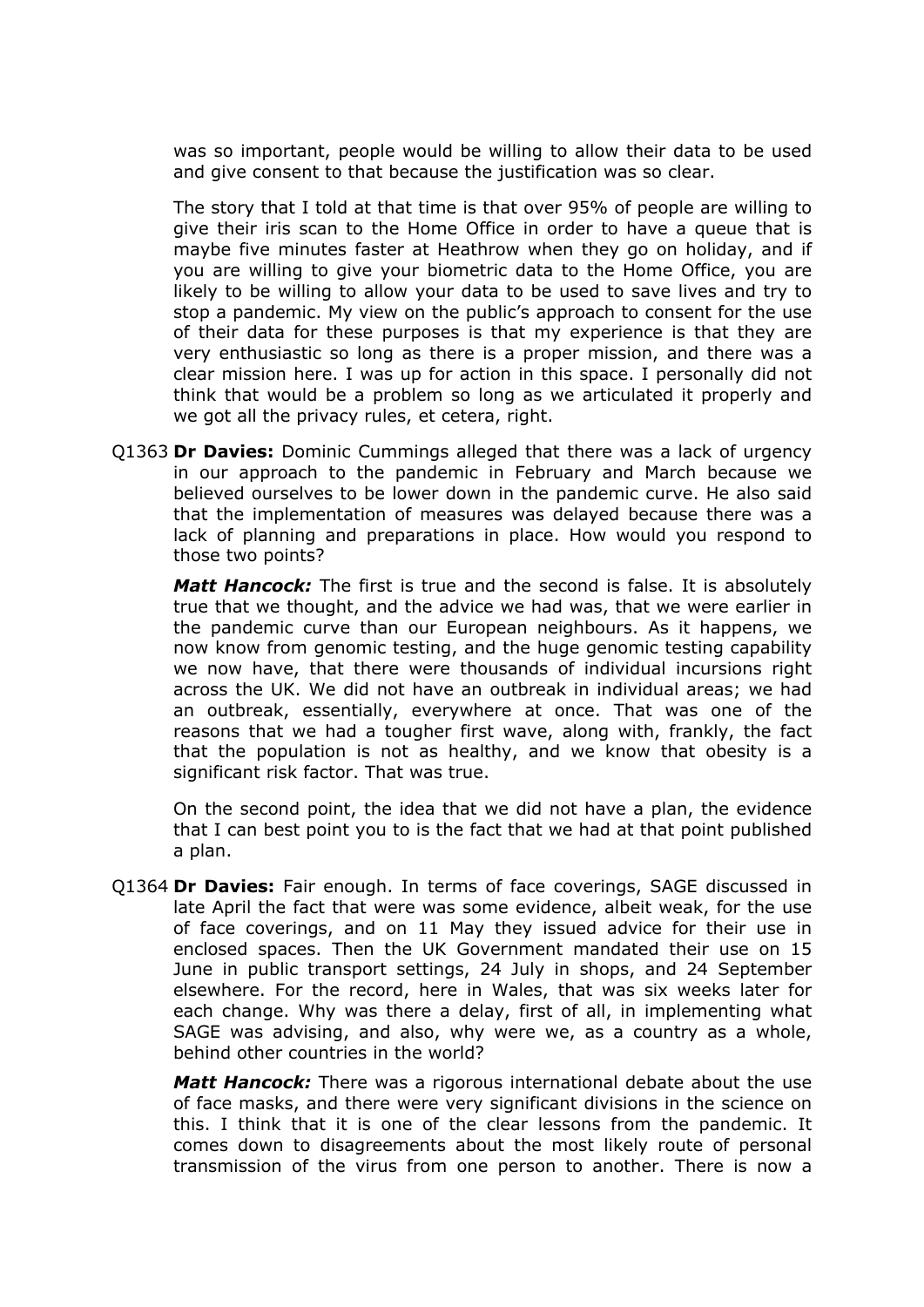common understanding much more about aerosol transmission from one person, and how face masks are therefore more important than was the initial advice.

There is also a practical consideration, that we did not want people to take face masks away from where they were absolutely vital, within health and social care settings. When we did introduce rules around the public's use of face masks, we introduced them saying that you should wear a face covering, as many people in this room are, because in that way it did not take away from the provision of PPE. Now, that is not a problem; we have huge stockpiles of it, but it was a problem at the time.

**Dr Davies:** Thank you.

Q1365 **Anum Qaisar-Javed:** Thank you for joining us, Secretary of State. Whether it is policy implementation or the general workings of the UK Government, or even in your role as Secretary of State for Health, public trust is of paramount importance; getting those key lines right, ensuring that communication is clear and maintaining that trust so that the general public have faith in the leadership of the country. Would you agree with that statement?

*Matt Hancock:* Yes, I would very strongly agree with it.

Q1366 **Anum Qaisar-Javed:** Why then during the pandemic do you think that the Prime Minister had lower approval ratings in comparison to his counterparts of the devolved nations?

*Matt Hancock:* I do not think it is about approval; I think it is about, as you say, public trust. We worked very hard to ensure that we had the support of the public. In fact, when you look at the proof point of that, the consequence of that, the public have been incredibly strong in supporting the measures that we asked them to support, and, ultimately, that is what you need the trust for. Perhaps the most important factor when it comes to having the trust of the public is to make sure we get very high vaccination uptake, and we have extraordinarily high vaccination uptake. That is true across the whole of the UK. In fact, I think it is stronger in some parts of the UK than others, but this is not a competition. It is important that it is high everywhere.

Q1367 **Anum Qaisar-Javed:** Going back to the idea of how the public view their leadership, that is something that is taken into consideration, whether that is by the media or by Government or by other members of the public. In November, an Ipsos MORI poll found that 74% of the Scottish public believed that Nicola Sturgeon had handled the pandemic well in comparison to 19% who thought the same of Boris Johnson. There could be differences there because the NHS in Scotland is devolved, and there is NHS Scotland. What lessons do you think the UK Government are learning in terms of their communication?

*Matt Hancock:* I don't have the latest figures on me, but I notice that to prove your point in your question you picked figures from November. I have already said that I think that the operation of government has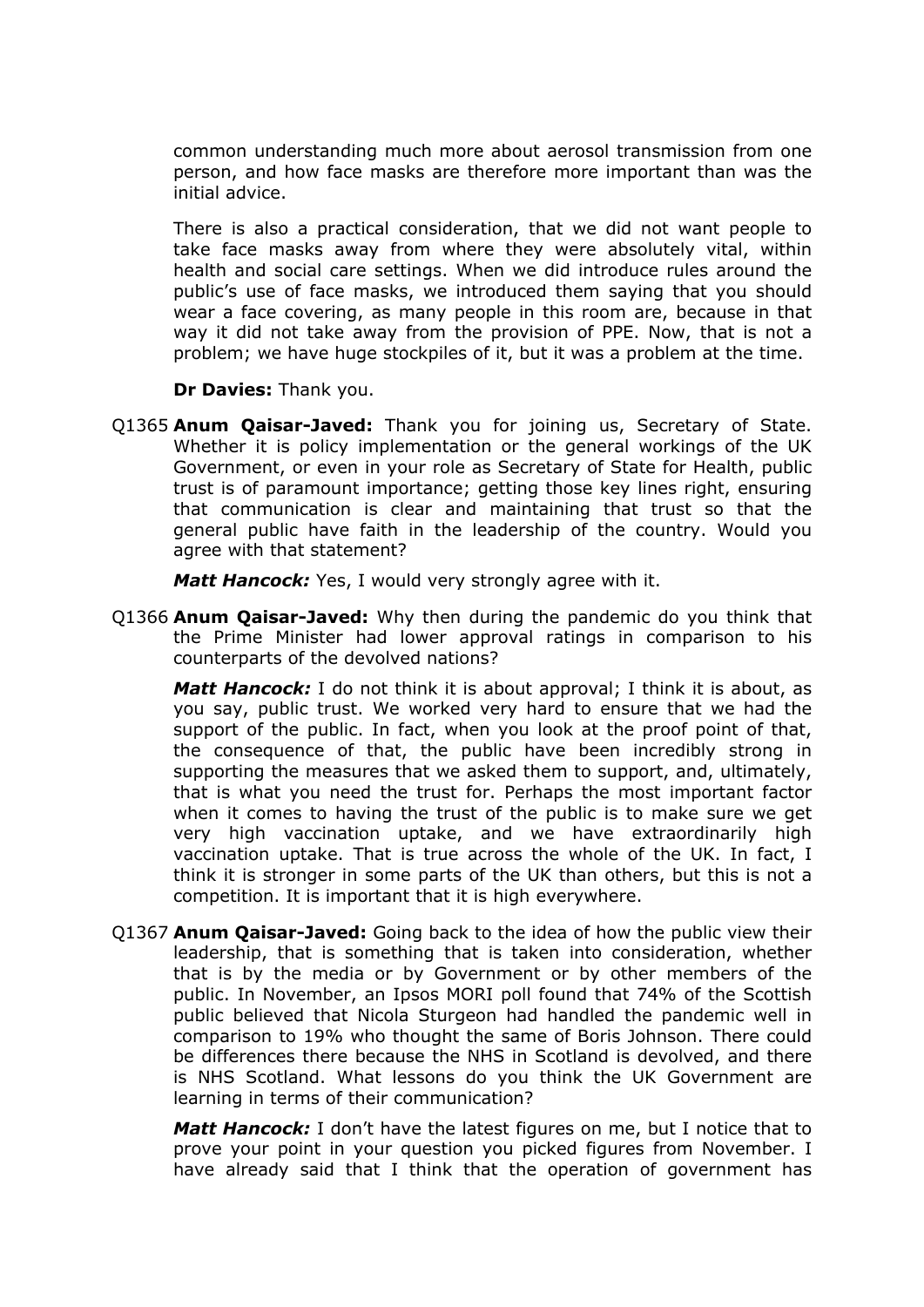improved very significantly since November. The public have definitely noticed that. In fact, the public trust across the UK in the measures that the Government have taken has increased significantly. I have noticed, as Secretary of State, that it is now more efficient and more effective; there is better communication inside Government. There is a better sense of teamwork, and that is so important in a pandemic. The public have undoubtedly noticed this improvement over the past six months or so.

Q1368 **Anum Qaisar-Javed:** Do you think that the public trust you, Secretary of State?

*Matt Hancock:* You can judge that for yourself, and there are—

Q1369 **Anum Qaisar-Javed:** I am asking you. What would you say?

*Matt Hancock:* All I can say is that the approach I have taken throughout this is to try to answer questions as directly and straight as possible. I am a big team player. I am willing to say difficult things if necessary. That is the best approach you can take in the pandemic answering difficult questions and answering questions that are easier to answer. When difficult things happen, my approach is to go to the Dispatch Box or have a press conference and explain why there is a difficult thing. I think that is important in a pandemic in particular. At the same time, I am a huge team player, and I think it is very important that we operate as best as we can as a team.

Q1370 **Anum Qaisar-Javed:** Yes, I completely agree with you: team player and ensuring that all four parts of the UK are heard loud and clear. Rewinding back, in the session we had with Mr Cummings a couple of weeks ago, he claimed while I was questioning him on borders that the Prime Minister and the UK Government prioritised the economy over people's lives. That is quite a damaging allegation, but that allegation was made. I will not question you on the validity of that, but what I will ask you is this. Statements like that have been made; what actions will the UK Government take to maintain or regain trust from the public?

*Matt Hancock:* The honest truth in response to that is that we have some of the toughest border measures in the world, and people can see that we are willing to take difficult decisions on borders, based on the data, if that is what is needed. For instance, just last week we had to remove Portugal from the green list of countries, despite the fact that that was very uncomfortable and there were lots of people, especially who were on holiday or out in Portugal on business, that had a significant impact on. But when the data changes, we are willing to make those difficult decisions, because we have a tough approach at the borders.

Q1371 **Anum Qaisar-Javed:** Do you think those decisions were made in a timely manner?

*Matt Hancock:* Yes, absolutely. In fact, when we took Portugal off the green list, I was criticised for acting too quickly. But when you see a new variant, it is incumbent to act.

Q1372 **Anum Qaisar-Javed:** Many in ethnic minorities, during the Covid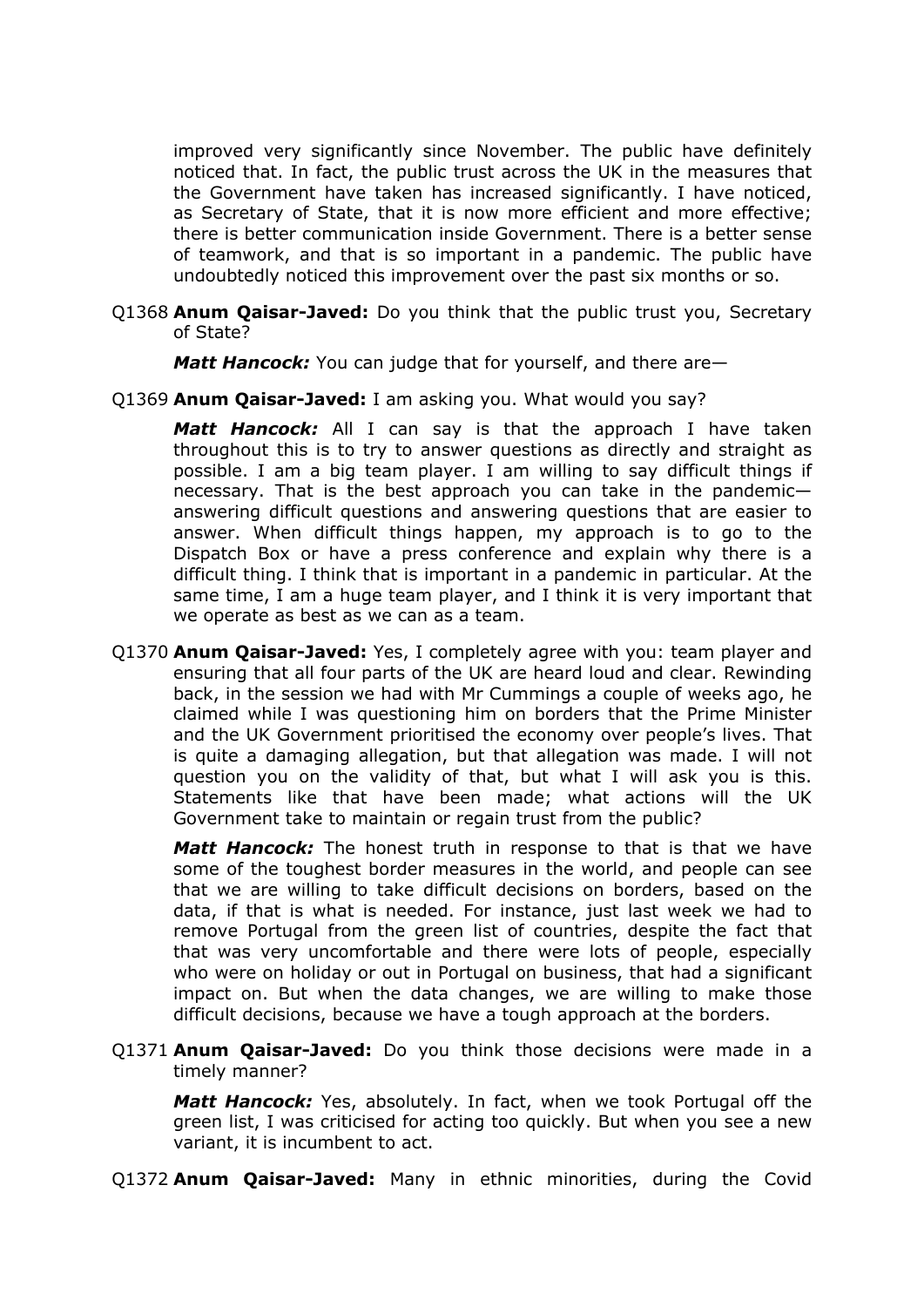pandemic, have sadly passed away. What steps did your Department take to engage in those communities who, for example, maybe have English as their second or third language or traditionally do not engage with the NHS?

*Matt Hancock:* This was and is incredibly important throughout. To be honest, I think it is something we have got better at. We have got better at working alongside local authorities in terms of engagement, and we have taken those learnings, a lot of which we learnt through the use of the testing programme, and deployed them in the vaccination programme. Although the vaccination rates now are lower for some ethnic minority communities, we are seeing those rates rise up, which I am really pleased about.

Q1373 **Anum Qaisar-Javed:** Sorry, the question I asked was, what steps did your Department take? You are saying you worked with local authorities.

### *Matt Hancock:* Yes.

Q1374 **Anum Qaisar-Javed:** Anything else on top of that?

*Matt Hancock:* Yes, huge amounts of work.

### Q1375 **Anum Qaisar-Javed:** What are they?

*Matt Hancock:* For instance, the Minister, Nadim Zahawi, on the vaccine roll-out, has undertaken a huge amount of work over the last six months in terms of engagement with communities of all sorts across the whole country, the whole of the UK, to make sure that we tried to get the messages across. For instance, ensuring information is available in the language that people commonly use is so important. From the point of view of the attitude that we take, some people say, "You've got to do better at reaching hard-to-reach communities." I don't think about it like that because that implies that somehow it is their problem. It is about making services more accessible to people and making sure that we make it as easy as possible to access services. You have to make sure that you reach out. That has been a big part of the plan all along.

Q1376 **Anum Qaisar-Javed:** Okay. I have one last question. Mr Amjad Al-Hourani was an ENT specialist at University Hospitals of Derby and Burton and died on 28 March 2020. He was the first doctor to die due to Covid. A lady called Nasreen was one of the first nurses to pass away, sadly. You are sitting here with your NHS badge on. It was one of the first things I noticed. Do you think NHS staff have trust in yourself and the Government in the way that you have handled the pandemic and will lead us out of the pandemic?

*Matt Hancock:* Yes, I do, and it is something I put a lot of effort into. Right across the UK, making sure that the health services we provide are there for everybody is incredibly important to me. The NHS, across Great Britain, is our most valued institution. The people who work in the NHS work incredibly hard and have faced some of the toughest situations of their lives over the last 18 months.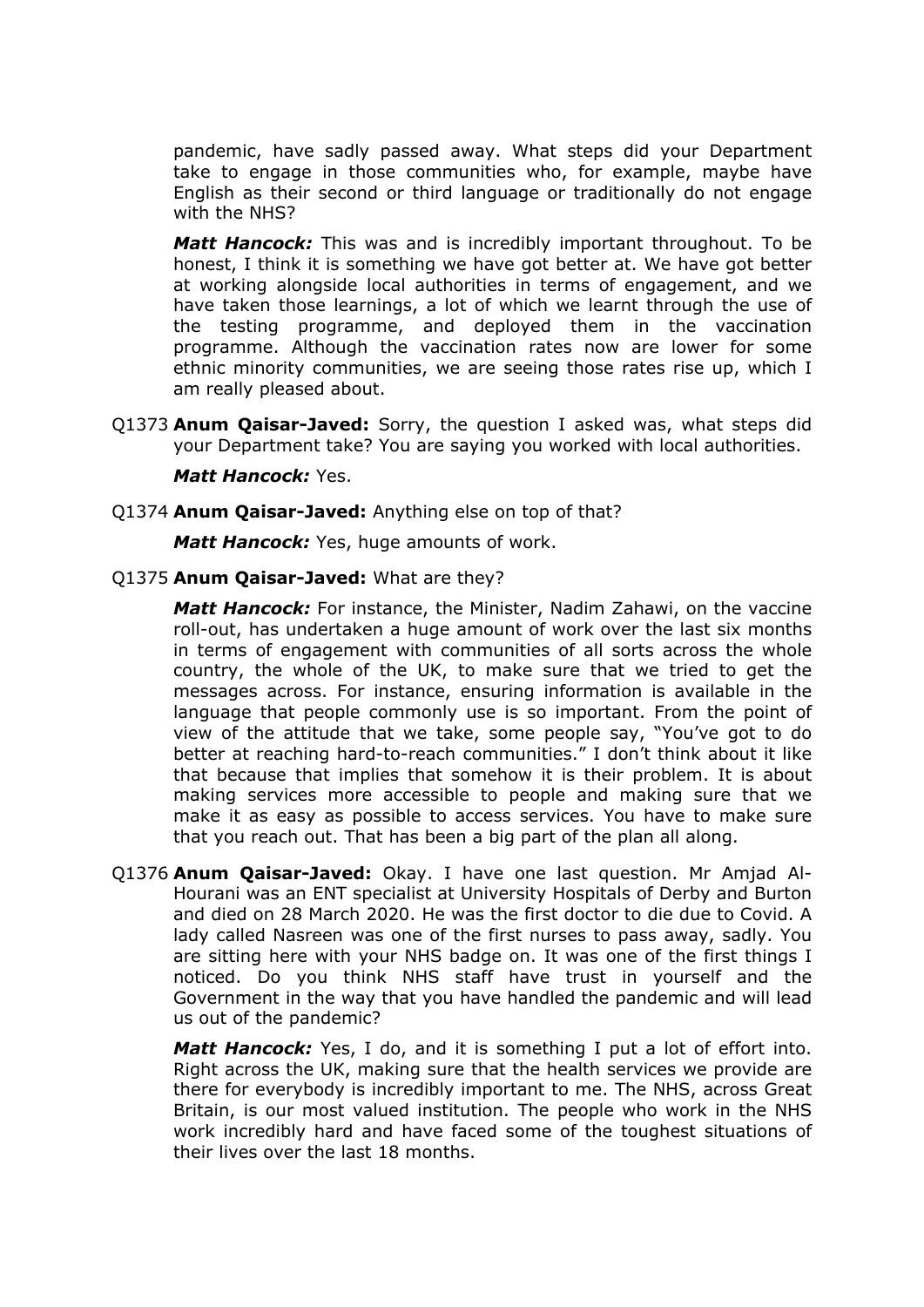It saddens me enormously that around 1,500 people from health and social care lost their lives in this pandemic. I know that the first four doctors who lost their lives were all from ethnic minority communities. In fact, at Eid I went to Brent Central Mosque to thank them and, through them, everybody who works in the NHS from all different communities, and especially to mark the sacrifice of those who have come to this country to offer their services and to work in the NHS, and who gave their lives in that service during the pandemic. It is something that has moved me a lot.

# Q1377 **Anum Qaisar-Javed:** Would you say that you protected NHS staff?

*Matt Hancock:* Absolutely. We did everything we possibly could, Not only that—we protected the NHS so the provision was there for patients as much as was possible. We provided the PPE, as we have discussed. We have worked together right across the UK, including with the Scottish Cabinet Member for Health, Jeane Freeman, whom I worked very closely with, to make sure that everywhere in these islands people got the support they needed and the treatment that they could, as much as possible.

# **Anum Qaisar-Javed:** Thank you.

Q1378 **Barbara Keeley:** Thank you, Secretary of State. In the Chamber on Monday this week, you said that nobody was denied treatment for Covid and people got the treatment they needed. You repeated that earlier.

# *Matt Hancock:* Yes.

Q1379 **Barbara Keeley:** I would just like to draw your attention to two things: first, the widespread reports of the use of "Do not attempt resuscitation" notices, which I know has been challenged, but was widely reported both last year, this spring, and is reported again today in the *Telegraph* in terms of people with mental illness and people with a learning disability. The second point is the refusal of some hospital trusts to admit Covid-19 patients from care homes. Bearing those two things in mind, are you really still saying that everybody with Covid-19 got the treatment they needed?

*Matt Hancock:* Yes, that is the medical advice that I have. I totally agree with you about the inexcusable nature of any attempt to use do not resuscitate orders without consent. When there were concerns raised at blanket consent being put in place, we stopped that immediately. Yes, making sure that that provision was there was absolutely critical. We did succeed. It was not me on my own; it was a huge team effort that everybody was involved in, because part of the action that we took to suppress the virus was in order to protect the NHS. If you think about it, my strategy through this was to suppress the virus until a vaccine could make us safe. I always believed a vaccine would come through, and I drove that project hard. The clinical advice that I have, and I checked again on this recently, as I said earlier, was that that provision was always available.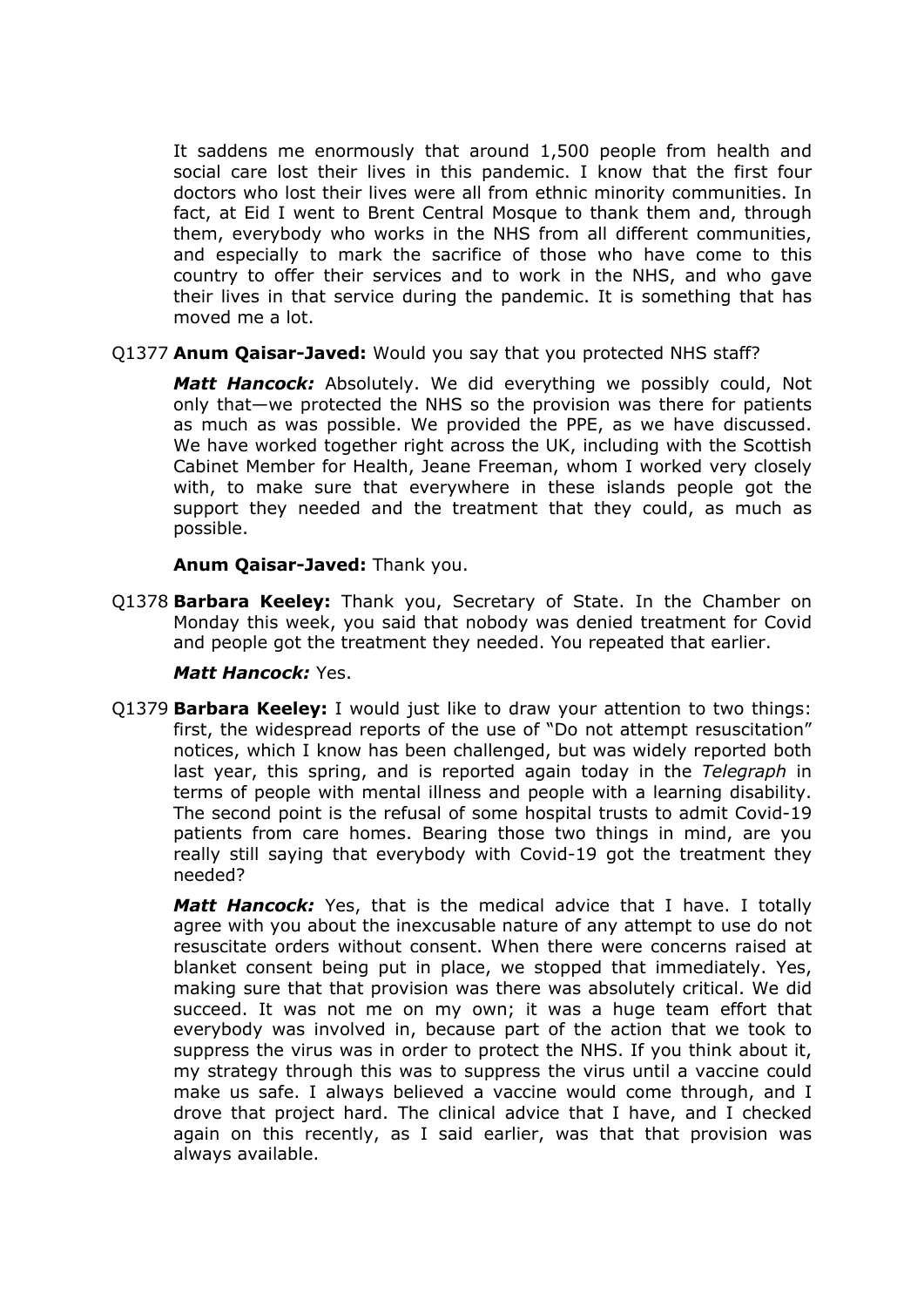Q1380 **Barbara Keeley:** I had cases of this happening to a constituent of mine. I had a case on 3 April of a constituent in a nursing home. Her daughter was contacted out of the blue by an NHS hospital staff member who told her that her mother would not be admitted to hospital if she contracted Covid. That was a battle that I took up on her behalf with the local hospital. My constituent said this: "My mum's life was made insignificant because she is old and has dementia." I understand from a colleague that this also happened in Hove and Portslade. As I have said, it is still being reported.

In my view, this was a serious impact of the policy of discharging patients from the NHS to care homes. In my view, it led to a mindset in parts of the NHS that it was okay to deny treatment to vulnerable and older people. Were you aware last spring that some hospitals had gone out to care homes and told them they would not be admitting their residents?

*Matt Hancock:* I immediately insisted on the issuance of very clear and strong guidance, which is that this approach is completely unacceptable. It has never been acceptable. It has never been policy. When I heard reports—in fact, you have raised reports with me of this before—I immediately took action to reiterate the position that do not resuscitate notices require informed consent. There are proper procedures around how you can go about giving and recording that consent; decisions must be made on an individual basis.

Q1381 **Barbara Keeley:** Indeed. I really want an answer to the question, though—why we kept having reports, why this kept on happening, why there were patterns of this happening up and down the country, and we are still getting reports of it. There have been a couple of surges of reports of do not resuscitate notices for people with learning disabilities. The *Telegraph* includes today reports of people with mental illness. It certainly happened in parts of the north-west for people in care homes. That was reported to me, and I have reported it in the House. Why were questions not asked about a policy with such wide-ranging impacts on vulnerable people? I understand it has been challenged and you put guidance out, but it kept on happening.

*Matt Hancock:* The guidance we put out was absolutely crystal clear. The idea that a DNR notice should be put on without the individual consent process and the correct decision being taken, with clinical advice on an individual basis—it is completely unacceptable for the guidance not to be followed. In a system as big as the NHS, it is very important that, when people see problems like this, they raise them and then we can address them. The availability of treatment was always there. Treatment was available for these people in all circumstances because we never ran out of that capacity, in part because of the action that we all collectively took.

Q1382 **Barbara Keeley:** You are not willing to accept from these reports and, in fact, from myself as an MP that this was happening; that there was a denial of treatment to some people. I understand, and I have said that you challenged it, but the problem is it carried on happening.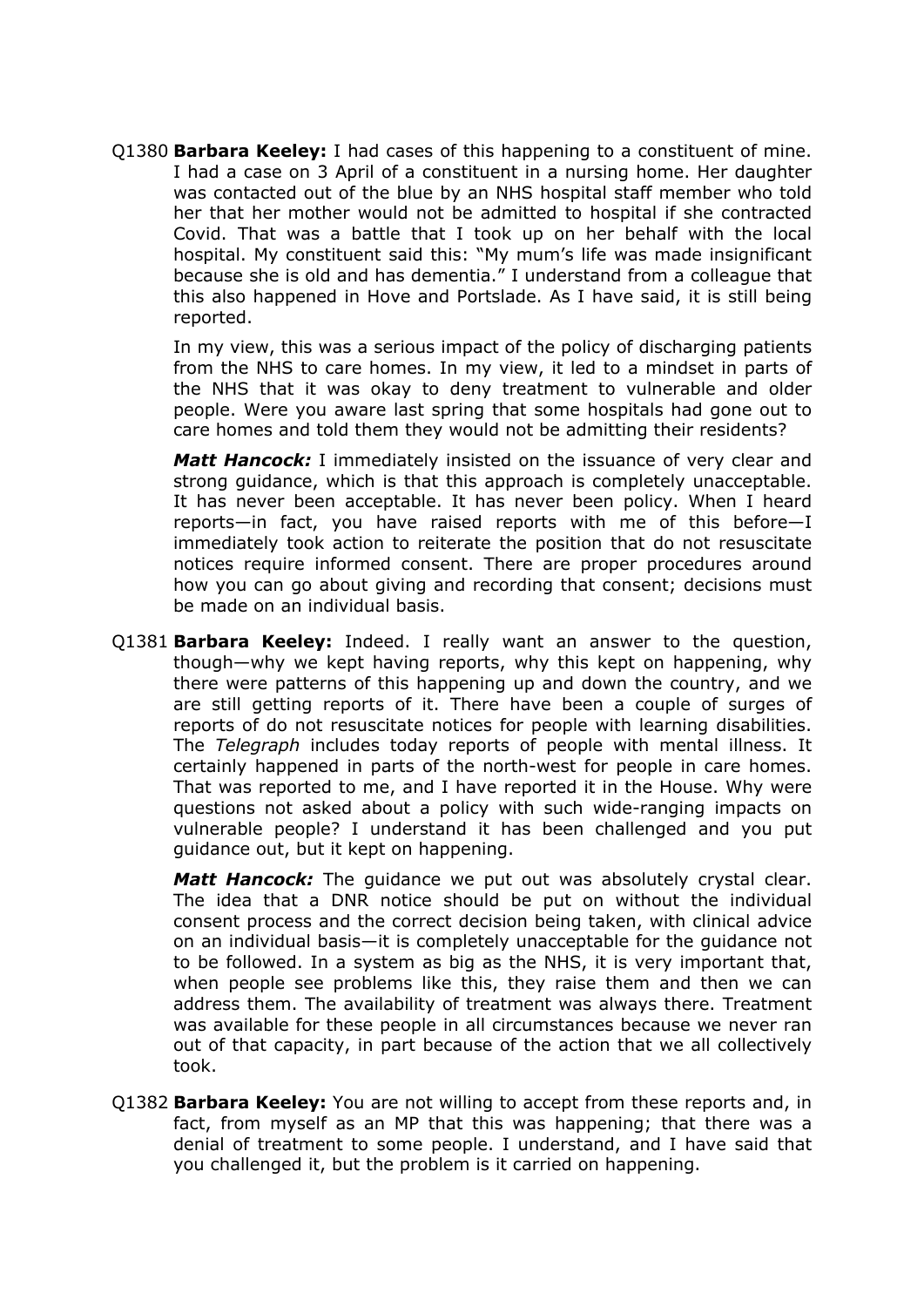*Matt Hancock:* I have seen the reports, and it is totally unacceptable.

Q1383 **Barbara Keeley:** How can you stop it though? It is not as if it just happened once.

*Matt Hancock:* The strongest thing I can do is ensure that the NHS issues guidance to make the rules around this absolutely clear; and that is what I have done. The point about protecting the NHS is that the capacity to treat all people for Covid was always there throughout, even in the highest peaks. That treatment was always available at all times. I am very proud that we managed to build that capacity. In fact, the NHS themselves did a remarkable job in building the Nightingale hospitals, for instance, so—

Q1384 **Barbara Keeley:** It is not about that, though, Secretary of State. It is about a cast of mind, a mindset, that treated vulnerable people, people with learning disabilities and people with mental illness in a particular way. Let's leave the point now.

I want to raise the question of expert advice to the Government. You mentioned earlier clinical advice on testing on discharge to care homes, and you said it was advice from SAGE. I think you quoted that a couple of times. SAGE had almost 100 advisers, including experts from health, epidemiology, criminology and psychology, statisticians, environmental and behavioural scientists, but no social workers and no input from care providers.

Care England told me planning prior to the pandemic did not involve social care; it was all focused on the NHS. The British Association of Social Workers chief executive, Dr Ruth Allen, said, "SAGE would be strengthened enormously by input from social work, and it is shocking that we have none." Some of the biggest care home operators have said that they repeatedly warned in March 2020 about the dangers of discharging people into care homes without testing, and they warned you both directly by email and via representatives of Care England. Given the terrible excess mortality in care homes, partly driven by actions that the care sector had warned could be damaging, do you recognise that this failure to include expertise from the care sector was a mistake?

*Matt Hancock:* The way that clinical advice reaches me as Secretary of State, properly, is that the chief medical officer who co-chairs SAGE listens to the scientific views—because SAGE is a scientific body—and then also takes into account the operational considerations from social care, from the NHS and from others, and then puts an assessment and recommendations to me and to other Ministers, including, of course, the Prime Minister. The chief scientific adviser—

Q1385 **Barbara Keeley:** Do you think that advice was strong enough? Do you think that listening to the care sector was strong enough? I have to say, right through the pandemic, but particularly in the early stages, there was the view that the care sector was being treated as an afterthought.

*Matt Hancock:* I think that we strengthened the way that we got advice from the care sector through the pandemic. When we wrote the winter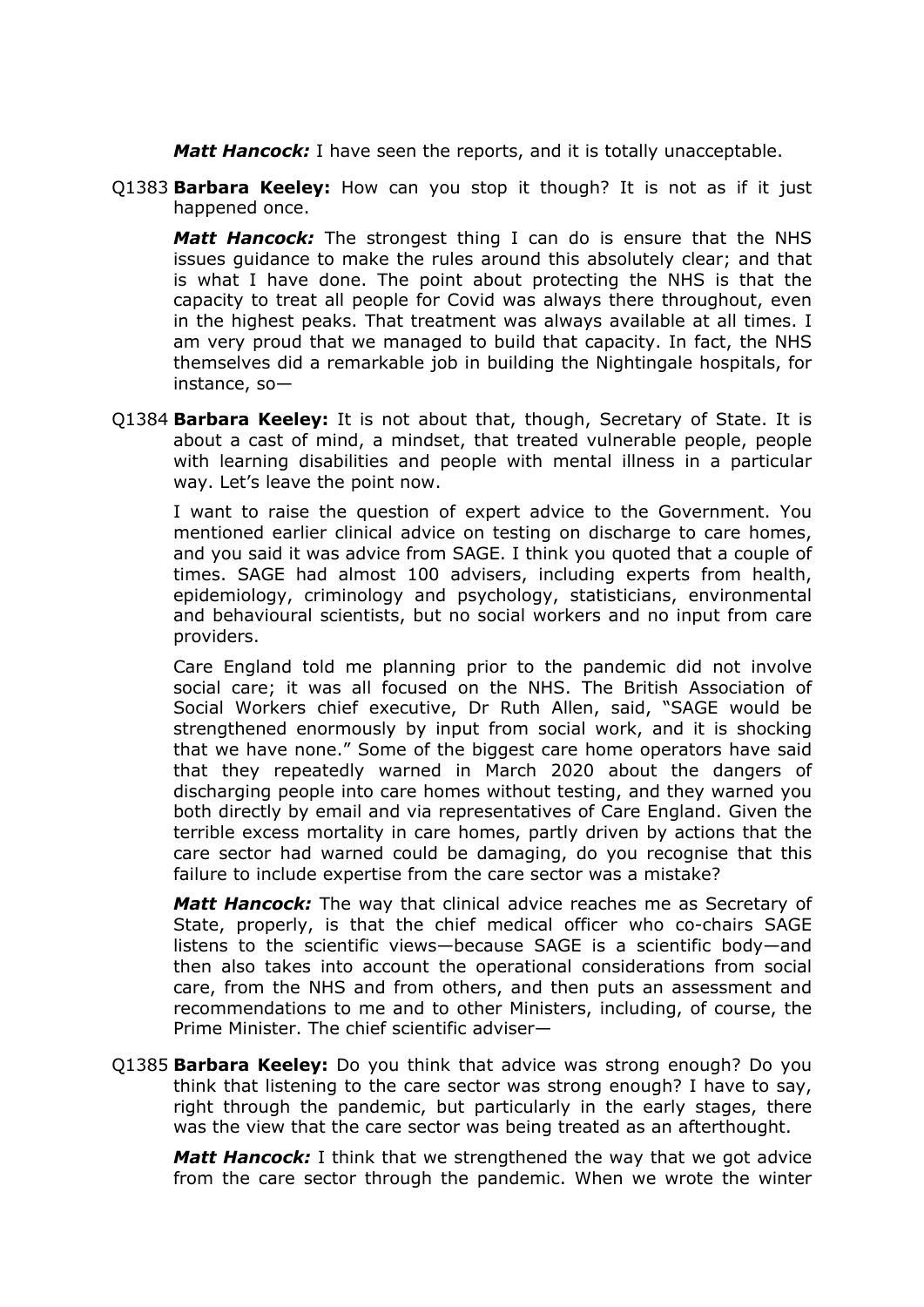plan and published it, I think in August 2020, we took several weeks to ensure that we worked closely with the representative organisations of the care sector to make sure that that winter plan was road tested with them in advance, learning as many lessons as we could.

Q1386 **Barbara Keeley:** But that was in August. That was not in March, April, May, June or July. That was in August, well past the first wave.

*Matt Hancock:* Thank you. I was coming on to that. We had then, over the summer, the time to be able to write a draft and then to be able to circulate it and take on board comments, which is the normal way, of course, of developing policy within Government.

In the first peak, we were operating with these huge decisions based on, as I have said, imperfect information but also at remarkable speed; we had to move very fast. Of course, we took on board views of the care sector and the experts on social care we were engaged with, but we were not able to undertake the full public consultation that we normally would do with development of policy of this significance, simply because of the time that it took. If you think back to those times, it was a matter of acting as fast as we could to keep people safe, and that meant that you could not go through the normal formal channels of consultation that you would for something of this huge significance.

Q1387 **Barbara Keeley:** What is important, though, in terms of the lessons learnt that we are trying to gather today is the point about what impact that lack of knowledge about the care sector had on the decision making of the time. We had Professor Whitty say to the Health and Social Care Select Committee in July that the risk of agency staff travelling between homes and spreading the virus was not recognised early on during the outbreak. He admitted that in retrospect it is obvious, but that it was not obvious early on, which really does show that there was no input, no listening and no expertise from the social care sector in that early stage, which was so important because decisions were being made that caused the excess deaths.

Let me just remind you of this. My colleague, Peter Kyle, raised this set of issues in the House at PMQs on 25 March. He wrote a letter about it to the Prime Minister, and he copied you, on 31 March. He described a care home in his constituency with a serious Covid outbreak involving residents and staff, making clear the staff who had Covid were agency staff who had been working in other care homes. I wrote a letter to you on 1 April, jointly with Jon Ashworth, pointing out the lack of PPE in care homes, concerns about care staff unable to access tests, and the need for testing patients being discharged to care homes. I also raised the issue that care homes had said they were unable to transfer sick residents to hospital due to a lack of beds, and that hospitals would not admit patients from care homes.

Care England has told me that at the start of the pandemic several care providers offered brand-new care facilities that had not been commissioned and could have been used for the isolation of patients, potentially with Covid, discharged from hospital, and they received no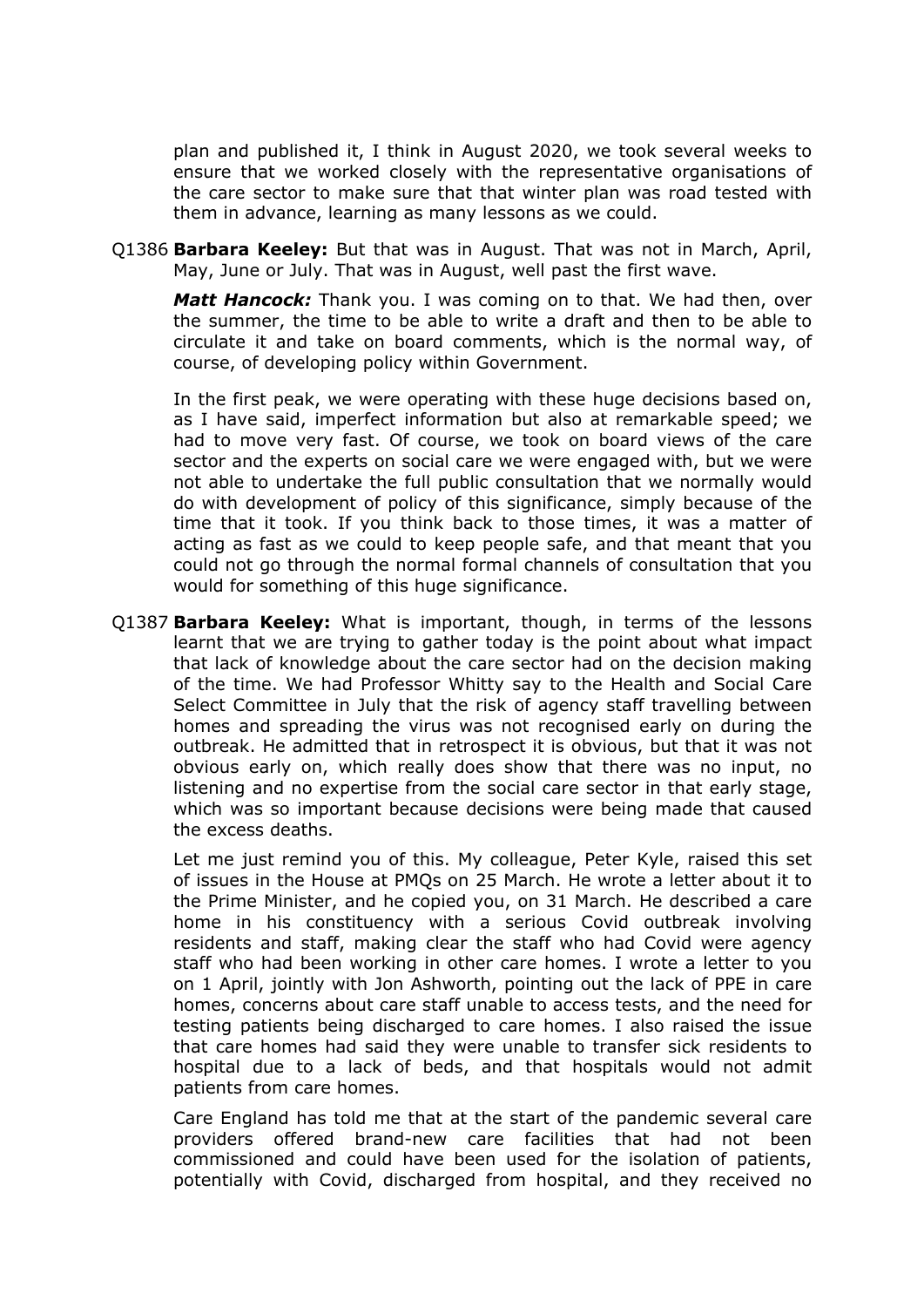response from the Government. Having no expertise on social care in your group of advisers, why did you not heed the warnings about dangers to the care sector raised by MP colleagues, the care sector and Public Heath England?

*Matt Hancock:* You didn't only raise these concerns in a letter to me; you also raised them with me in the House of Commons. Making sure that we got feedback from MPs who are expert in particular areas, including in social care, was a critical part of the response, and it led to us strengthening the guidance throughout. In that period, after you wrote on 1 April, I think it was, we strengthened the guidance to care homes on 15 April. I remember discussing it in the House of Commons, I think in an exchange with you Chair—the other Chair, the Member for Tunbridge Wells, for the record—about the attitude to listening to concerns and the need to constantly feed that into how we responded. I was completely open about that. You raised the issue of care homes in the House of Commons. We took into account those concerns as we updated the guidance. But it was inevitably an iterative process because we were operating at such pace in the face of unprecedented circumstances.

Q1388 **Barbara Keeley:** Earlier, you said, on your discharge policy to care homes, that tests took four days to turn around, at which time a patient could have contracted Covid. But on 11 March 2020, the NHS said approximately 1,500 tests had been processed every day at PHE labs, with a great majority of tests being turned around within 24 hours— 1,500 a day—with most turned around within 24 hours. I just want to reiterate the point that Care England has told me that several care providers offered the use of those brand-new care facilities that had not yet been commissioned for use to isolate discharged patients. They received no response from the Government. Why?

*Matt Hancock:* I was not aware of that letter. On the turnaround times, what matters is—

Q1389 **Barbara Keeley:** You weren't aware? Could we just be clear about this? You weren't aware of the offer from several care providers of care facilities that could be used to isolate patients? That is actually pretty important in terms of life and death.

*Matt Hancock:* A better answer is that I cannot recollect that letter. What I can tell you, though, is that the turnaround times sometimes were fast, but sometimes not. If somebody is left in a hospital setting when they have been tested, they can catch Covid.

Q1390 **Barbara Keeley:** You made that point. You are repeating the point.

*Matt Hancock:* Sending somebody to a care home with Covid with a negative test result is very dangerous.

Q1391 **Barbara Keeley:** You are repeating a point that you made earlier. I am repeating that Care England has told me several care providers offered brand-new care facilities that had not been commissioned and could have been used for isolation. If tests had not come back within 24 hours, they could have been used in that way. It could have been a combination of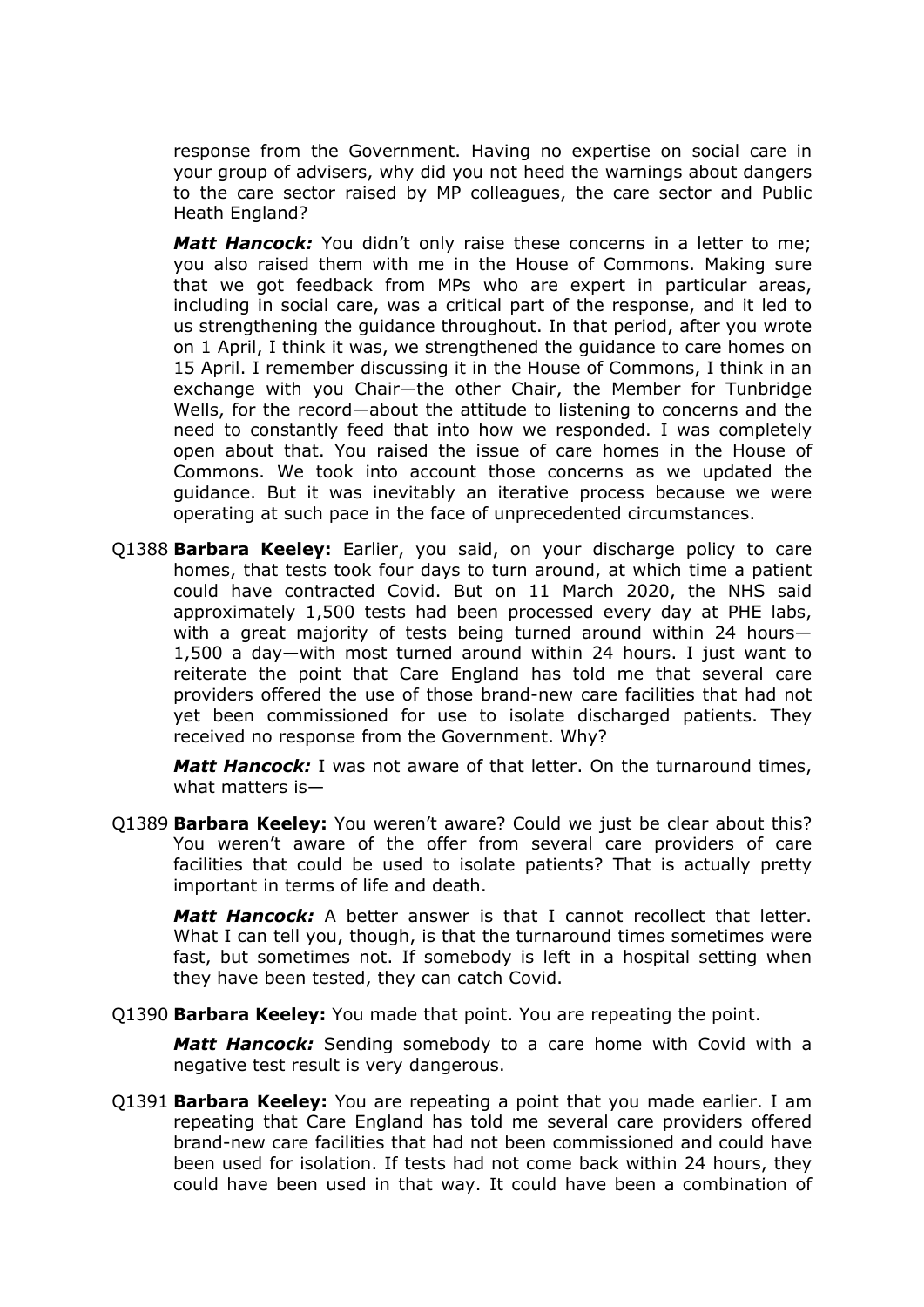prioritising discharges to care homes for testing, and if the testing had not come back they could have gone as an interim step to those care facilities that were offered. Why didn't that happen?

*Matt Hancock:* As I say, I do not have a recollection of that correspondence.

Q1392 **Barbara Keeley:** You'll admit that that would have been a solution, though. In fact, I think it was adopted as a solution later on in certain parts of the country that step-down facilities were used from hospital. Clearly, we are talking about thousands of deaths in care homes. This is important. You were taking clinical advice on your policies that did not include advisers from the care sector.

**Matt Hancock:** No, that is not quite right. I just want to correct the point there. The scientific advice from SAGE—because SAGE is the scientific advisory group in emergencies—

**Barbara Keeley:** I understand that.

*Matt Hancock:* —is then combined with the operational advice from the Department and others in the clinical advice that comes to me. I know that might sound technical, but it is inaccurate to say that because SAGE did not have operational experts therefore that was not taken into consideration in the advice to me. SAGE is a scientific body, not an operational body, and that is how the advice is structured.

Q1393 **Barbara Keeley:** Yes, but it is a scientific body on whose advice you were relying for the discharge policy into care homes. Leave it there. You don't seem to want to accept the points I am making.

*Matt Hancock:* I just want to give accurate answers. Can I also add a further point to my answer on the DNRs, because I think this is such an important point?

As well as issuing the guidance, we also asked the CQC, which regulates the care home sector, to make sure that they reiterated this point. If there are further levers that are available to stop people wrongly using DNR notices, I am absolutely open to it. I have sought to use every power at my disposal to stop the inappropriate use of DNRs, while allowing people who want to express a wish that they should not be resuscitated to do so.

Q1394 **Barbara Keeley:** Indeed. Before we leave this point about the lack of expertise from the care sector, or operational knowledge, as you call it, you said earlier about the care sector, "We did not have levers. We did not have data. We did not even have a list of who the providers were."

# *Matt Hancock:* Yes.

Q1395 **Barbara Keeley:** I just point out to you that there are organisations like Care England and the National Care Forum that are perfectly capable of providing lists of providers and perfectly capable of advising the Government. As I say, it very strongly came across to me, both in my own constituency and nationally, that the care sector felt they were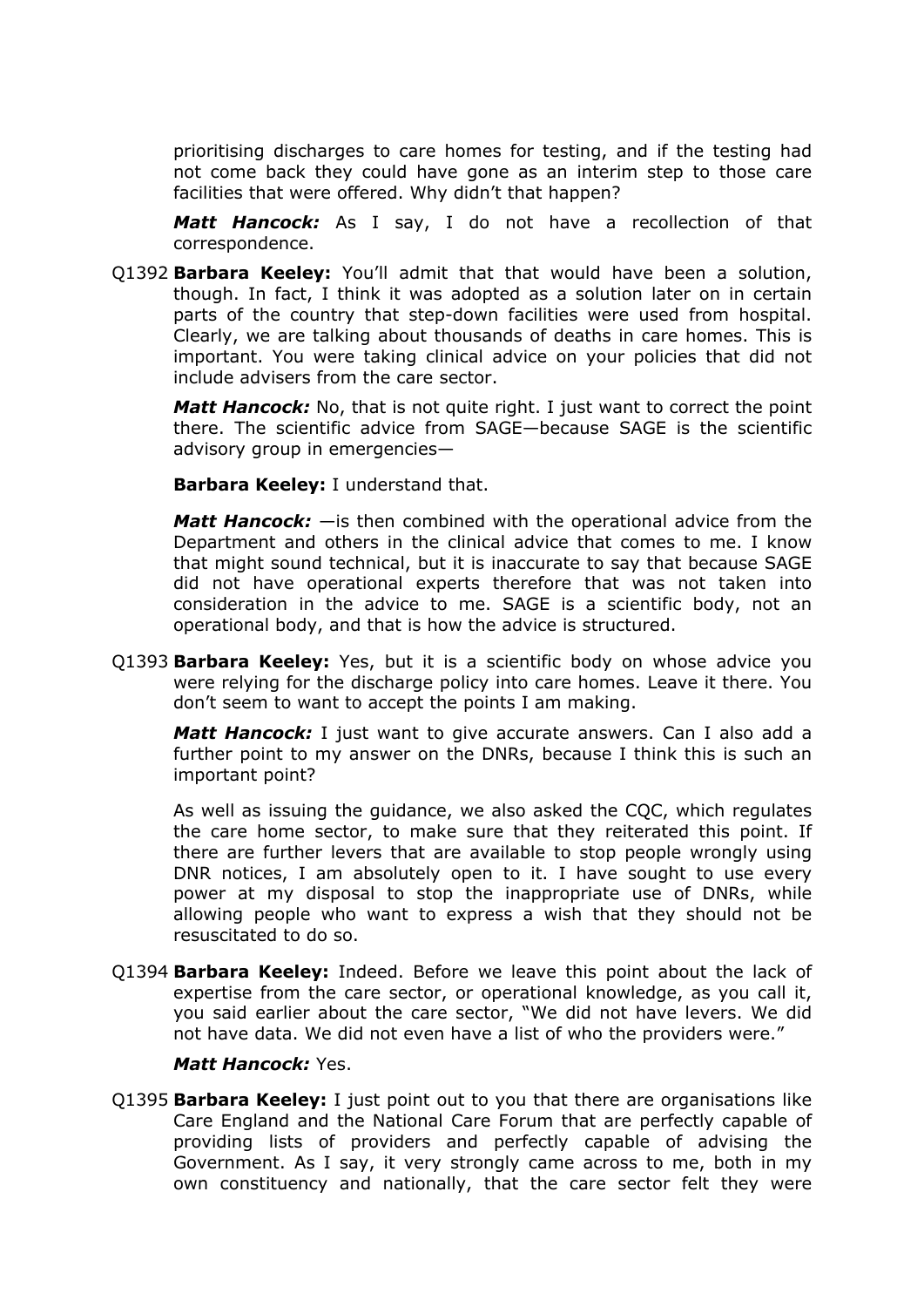treated as an afterthought. It would be advisable now to think about how to take their advice better into account so that we do not get into the decision making and the issues that we got to in this particular pandemic.

*Matt Hancock:* Well, absolutely we were in contact with those organisations throughout, and indeed the CQC, but none of these lists is comprehensive. This is the problem that we were facing, which we have now addressed.

Q1396 **Barbara Keeley:** You are saying that Care England does not have a comprehensive lists of its members, of care providers.

*Matt Hancock:* No, I am not, but I—

**Chair:** We have to move on to the next section, but we will definitely be making recommendations in this area in our report.

Q1397 **Graham Stringer:** Can I just say, Secretary of State, I have not always agreed with the decisions you have made in this area, but I do appreciate the number of times you present yourself on the Floor of the House of Commons and to these Committees and other Committees? Can I take you back about two hours, I would think, to—

*Matt Hancock:* A long time.

**Graham Stringer:** —back in Greg's questions where they were asking about the information that they believed had not been presented yet when PHE changed their advice. Are you aware that a Dr Cathy Gardner is taking the Department to judicial review?

*Matt Hancock:* The Department is engaged in judicial review on a number of aspects.

Q1398 **Graham Stringer:** According to the *Byline Times*, which I think is what Becky was referring to—that report—you, or the Department via you, had not provided the emails, advice and other information that had been asked for in that case. I do not want to make a clever point, but if one was to apply to that lack of evidence the interpretation you put on Dominic Cummings not supplying us with supportive evidence, we should be very worried. Will you provide all that evidence that has been asked for in that case, and has been asked for by this Committee to the Committee?

*Matt Hancock:* Of course, I am happy to provide all the evidence that I have committed, as per the previous exchange. I would say this. My whole approach is to provide you with whatever evidence is needed for you to reach your conclusions, hence being open to questioning for as long as you like.

I will tell you why, Graham. It was kind of you to say about me coming to the House throughout the pandemic. I will tell you why. That is because I know, deep in here, that what I did and what my team did was what we believed to be the best thing we could on the information that we had, to protect lives and to get us out of this pandemic. We worked every day, from the moment we woke up to the moment that we fell into our beds,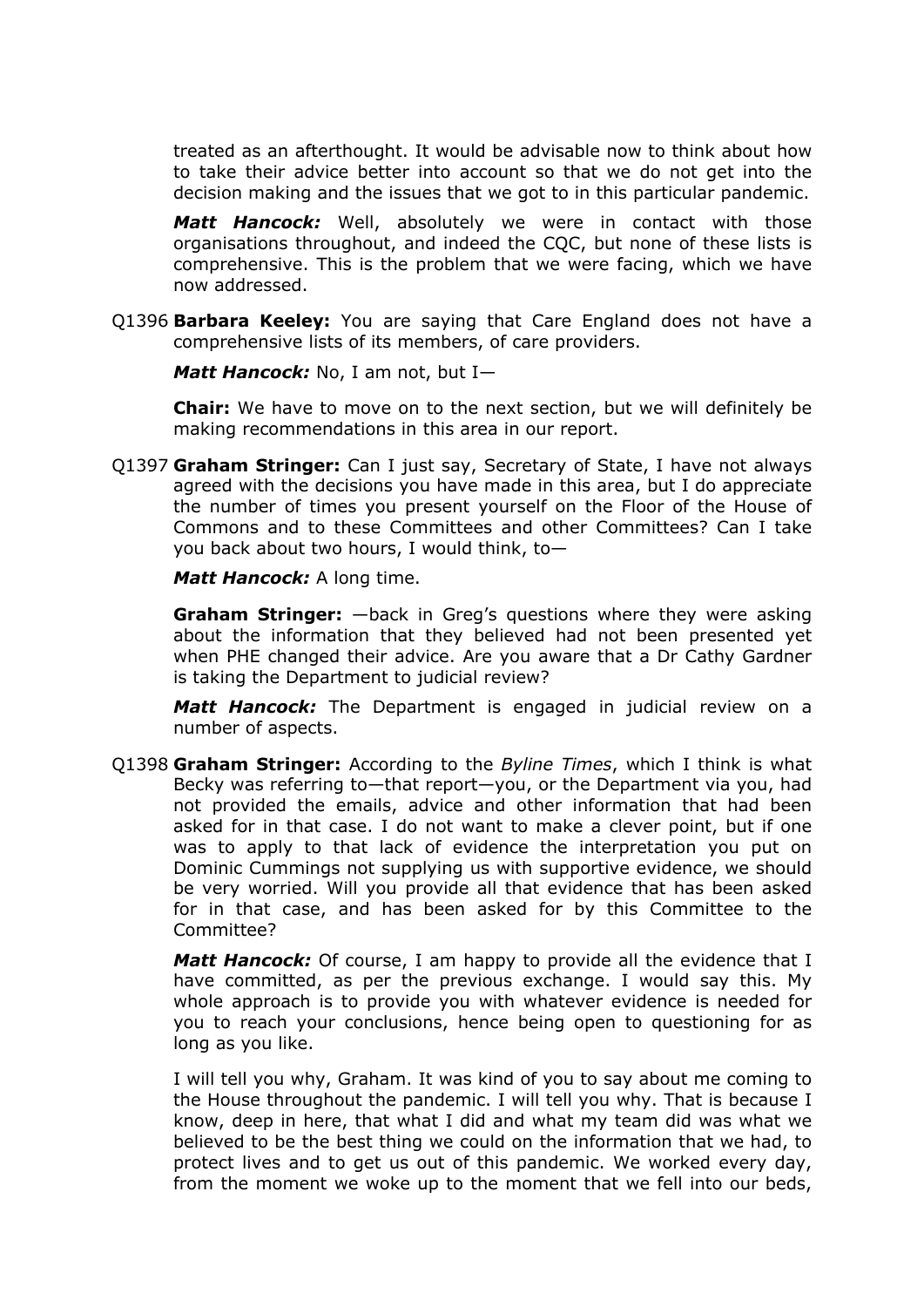on that mission for months and months and months. I know that I can face the mirror each morning. Despite my deep regret at the deaths that have occurred, I know that I did that with the right motive and being straight with people throughout. This pandemic has caused enormous pain, but the way through it is to try to bring people together as a team, which I hope I have demonstrated, and be as transparent as possible.

Q1399 **Graham Stringer:** I don't doubt your motivation, Secretary of State. I don't agree with some of the decisions you have come to. The membership of SPI-B have given an apology for their advice. They said that they regretted having given extreme advice. They thought that behavioural psychology had been undermined, and that they had given too much bad news and not enough good news. Gavin Morgan said he thought that they had not behaved ethically in doing that. Do you accept that apology, and do you accept any responsibility for the negativity and unethical nature of that advice?

*Matt Hancock:* I think that everybody who was in a position of responsibility in the health family was acting according to what they thought was their best interpretation of their role in helping the country to manage an unprecedented situation. I just think that, especially in a pandemic when everybody is involved in trying to get through this—every single member of the public, everybody is involved—I see the best in people, and I think that the best thing is to try to motivate people to do their best in this common mission.

Q1400 **Graham Stringer:** What they were saying was that they had exaggerated and co-operated with trying to create a climate of fear beyond the evidence. I was just asking you whether you accepted that and you regretted the over-emphasis on the negative.

*Matt Hancock:* I do not think there was an over-emphasis on the negative. There were thousands of people dying, and we needed to stop that.

Q1401 **Graham Stringer:** Can I ask a couple of simple questions? You mentioned Portugal and moving it into the amber list, but there were other parts of the globe where there was no infection. The best example I can think of, off the top of my head, is the Cayman Islands. As you were moving parts of the global from green to amber, why didn't you move some from amber to green?

*Matt Hancock:* The evidence is presented by the UK Health Security Agency, and Ministers then take decisions on the basis of that evidence. That is how we make the decisions on what is on the red, amber and green lists. Sometimes, there are balanced decisions, when you could make the decision either way. In this case, it was very clearcut that we had to move Portugal off the green list, unfortunately—it gave me no pleasure to make that recommendation—and that is what we did. There are other balanced decisions. We will keep looking at the data and make an assessment each time we do.

Q1402 **Graham Stringer:** Can I ask a couple of questions about Greater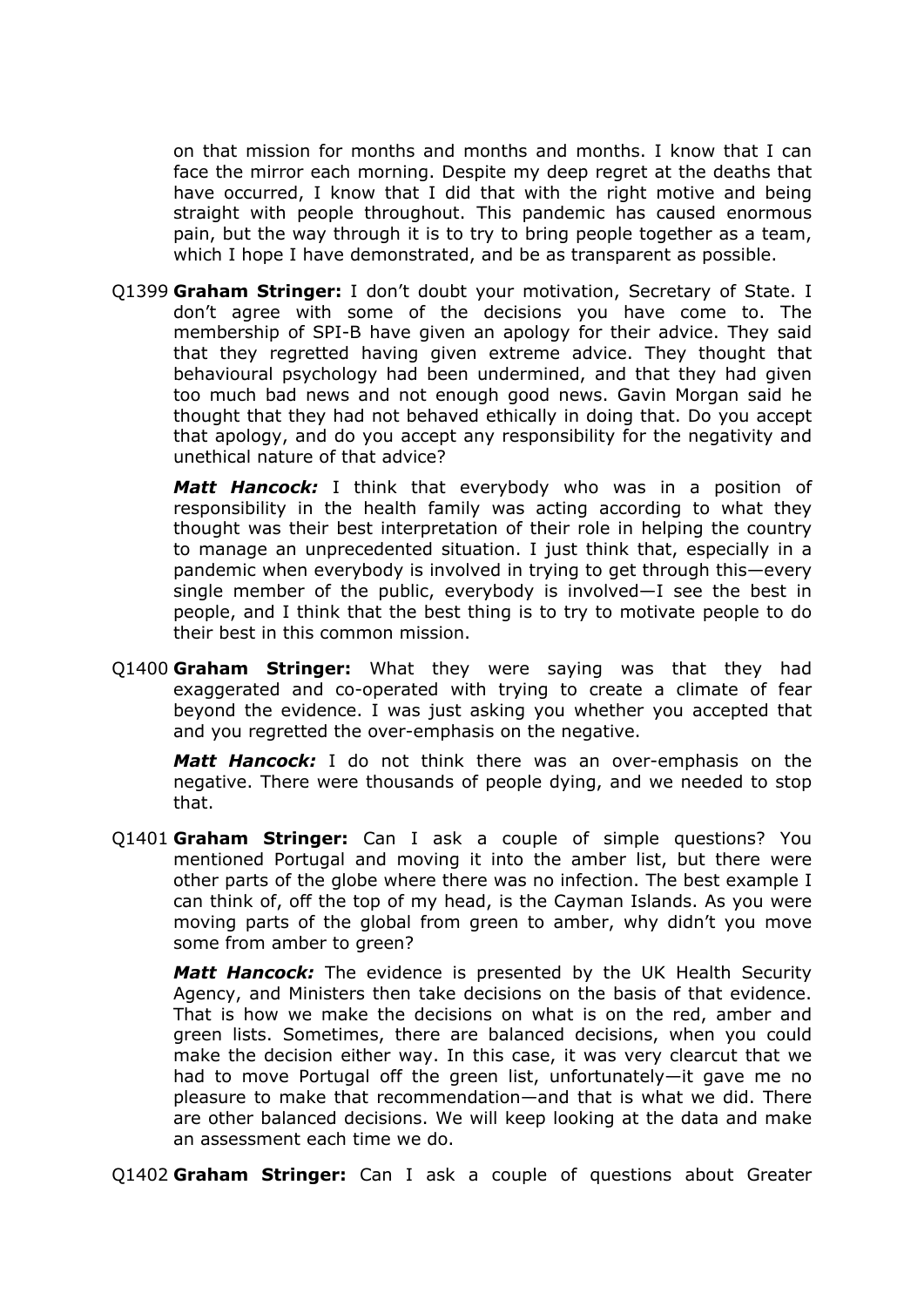Manchester and Bolton?

*Matt Hancock:* Sure.

Q1403 **Graham Stringer:** Bolton has had both surge testing and an increased supply of vaccine, which was going to everybody, essentially. Everybody—

*Matt Hancock:* Everybody who is eligible.

Q1404 **Graham Stringer:** Yes. Over Greater Manchester, the results have been an increase in infections. Andy Burnham, the Mayor of Greater Manchester, has been asking for what has been given to Bolton to be given to the whole of Greater Manchester. The surge testing and the support of the Army is there, but not the vaccinations for everybody. Why is that?

*Matt Hancock:* We have to make sure that we use the vaccines that we have as appropriately as we can. I have been talking to the Mayor of Greater Manchester throughout this. I am glad that he welcomes the action that we have taken. It is clear that the package in Bolton has had a positive effect.

**Graham Stringer:** Absolutely.

*Matt Hancock:* The challenge is that once you get to a much wider geography, including Greater Manchester and Lancashire, and the more vaccination you put in, you have to find those vaccines from somewhere. We are working on what more we can do to get more vaccines into Greater Manchester, into Lancashire, to try to get the vaccination numbers up as well, but the immediate priority is to get as much testing done as possible, so we can break the chains of transmission. You have to remember that the vaccine takes several weeks to work, not least because if you haven't had a vaccine at all you need the second jab.

Q1405 **Graham Stringer:** There is a wonderful Radio 4 programme, "More or Less". I don't know if you ever listen to it.

*Matt Hancock:* A fine programme.

**Graham Stringer:** It is.

*Matt Hancock:* What did they say?

Q1406 **Graham Stringer:** They tried to understand why Wales is the country, not just in the United Kingdom, but comparable to any country in the world in terms of the number of vaccinations it has given out as a percentage. The conclusion they came to was that they had stopped holding stock and, as soon as they got the vaccinations, they got them into people's arms. England, Scotland and Northern Ireland don't seem to have been doing that. Is that not a solution to Greater Manchester and anywhere else that is suffering increased infections? The country stops holding on. There may be problems in the future in the supply line, but getting those vaccinations into people's arms as quickly as possible is a good thing.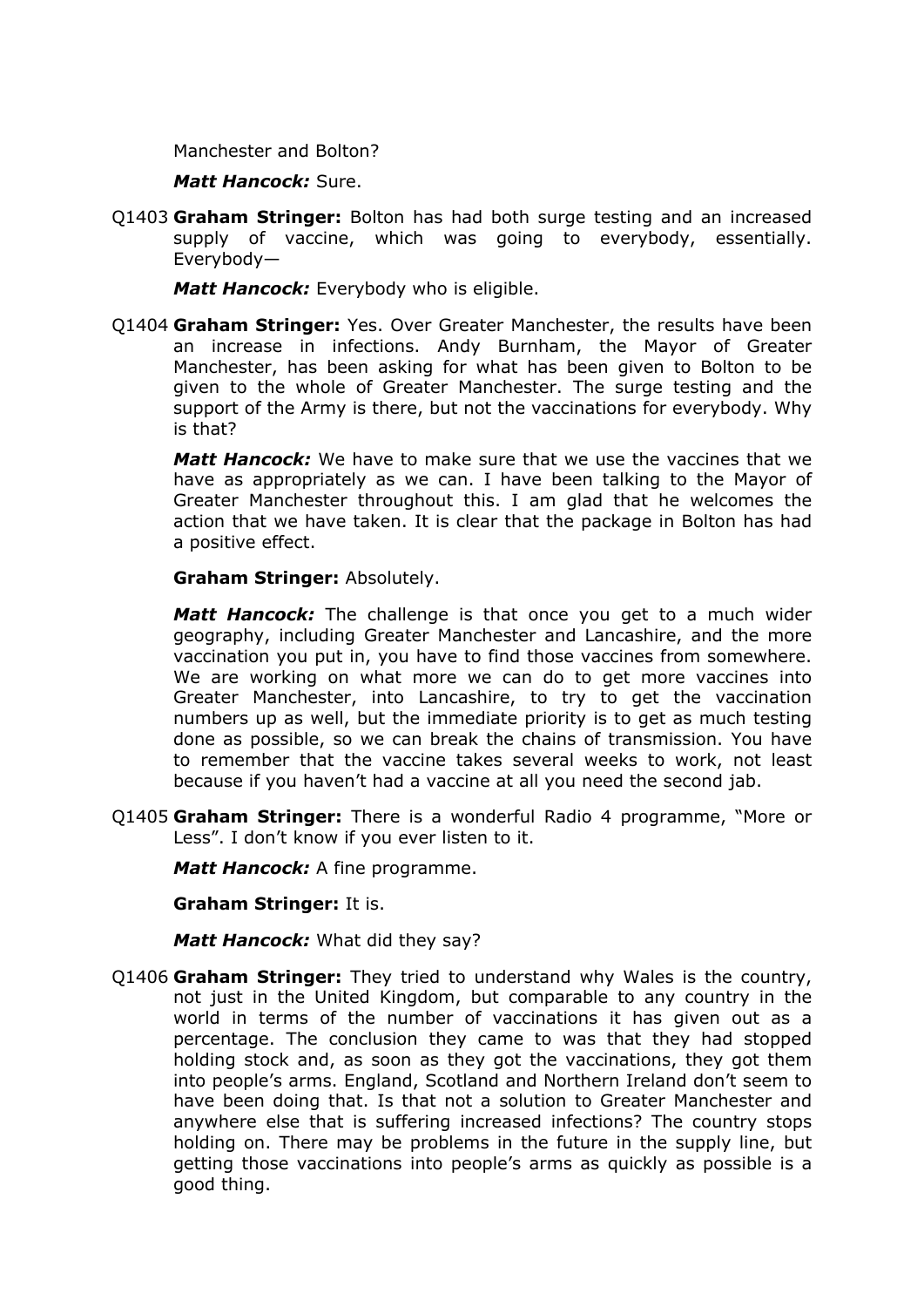*Matt Hancock:* I am grinning because I am working out whether to give you the full answer because I very much like my colleagues in Wales. Although we are different parties running the devolved Administrations and the UK Government, there is a very clear answer to why this happened. Because you asked so nicely, I am going to set it out, and then I will phone up my new Welsh opposite number afterwards.

The reason is this. We need to ensure that, whatever happens in terms of security of supply, there is enough vaccine for people to get their second doses. We ensure that there is enough of a buffer that we can be confident that people will get their second doses. It is a judgment how big that buffer needs to be. Our colleagues in Wales, as you say, decided to hold no such buffer and go ahead on the presumption that supply would come through. But they also knew that, if there was interruption to supply, England's buffer would be used to ensure nobody in Wales would miss their second vaccination. That is not a decision I could make for England because I cannot draw on anybody else's buffer.

I suppose what this demonstrates is that the value of the UK-wide vaccination programme, and the fact that we have taken a whole-of-UK approach, benefits everybody, including in Wales. It enormously benefits everybody living in Scotland because we were able to procure on behalf of the whole United Kingdom. I would argue that the vaccination programme demonstrates that the Union saves lives. In the case of Wales, the Union has helped them to have one of the fastest vaccination programmes in the world, and I wish them every luck in the delivery of it.

Q1407 **Graham Stringer:** I hope you get on well with the Welsh Government. You mentioned that at the start of the epidemic you had difficulty getting information out of hospitals in particular, to find out what was going on. It has been my experience, as a Member of Parliament trying to get information out of NHS England, that they have had a very tight control both on press releases and on the supply of information. They have played the information close to their chest. I have found that difficult. Was that your experience in the elevated position of being the Secretary of State? Have you always been satisfied that they have provided information?

*Matt Hancock:* You should ask the Chair his experience. The answer I give is that the supply of data and the use of data across the health family as a whole is infinitely better now than it was two years ago. We have, through this pandemic, built a system of the provision of data for decision making across the NHS, PHE, the Joint Biosecurity Centre and the new UK Health Security Agency in order to be able to make better decisions founded on the best possible data science. I think that has been one of the benefits of the work that we have done during the pandemic. It is much easier now, and I pay tribute to the team in NHS England and across the Department and the other parts of the health family for those who pulled that together. As you can see, I am a positive team player, and what I can say is this is one that is going very much in the right direction.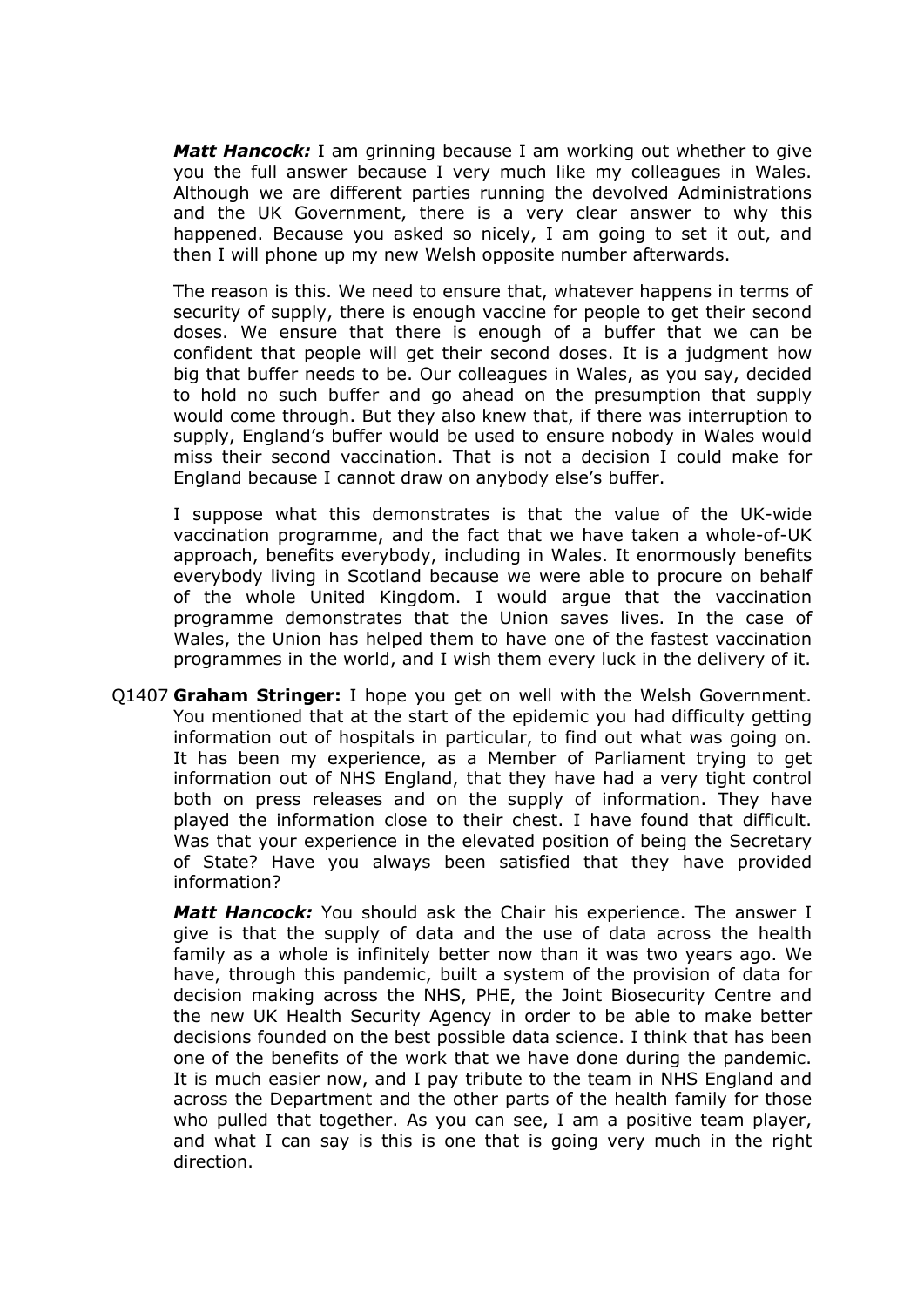# **Graham Stringer:** Thank you.

Q1408 **Dr Evans:** Secretary of State, my questions are around risk. What is your attitude towards risk?

*Matt Hancock:* Sometimes, you have to take it, but if you take it you should then try to manage it. To give you an example, we didn't know, at the start of this pandemic, if we would ever get a vaccine for sure, but I believed that we would and could, and was willing to throw everything at it. Then we took risks, for instance, backing six different projects, even though only some of them have come off so far. Once we took the risk on those projects, we did not just fire and forget and leave it; we then actively managed them. You should take risks. It is one of the lessons of the pandemic that you need to take risks that are worth it, but they should be—I am an optimist when it comes to making decisions like this, but I am a rational optimist, and that means you manage risks as well as taking them.

Q1409 **Dr Evans:** You demonstrated that when you said you put yourself on the line and you put yourself in jeopardy with your 100,000 tests.

# *Matt Hancock:* Yes.

Q1410 **Dr Evans:** At the same time, on the vaccines you decided to keep some back as a buffer, and that is a conservative approach. How does that pan out when we come to having the debate about the lockdowns? From your position, you are sat in the Cabinet, you have set it well, you have realised, "Gulp. I'm going to have to set this out for the Prime Minister, that we need to shut the economy." I am interested to know what the flip side was. Throughout this pandemic, every measure is about risk management.

# *Matt Hancock:* Yes.

Q1411 **Dr Evans:** No vaccine is 100%. No test is 100%. No mask is 100%. It is how you stratify that risk.

# *Matt Hancock:* That's right.

Q1412 **Dr Evans:** Could you talk me through the first lockdown and how that worked?

*Matt Hancock:* Epidemiology is a science of risks, and it is all about the balance of different risks where the typical projection of any particular figure is exponential in one direction or the other. That leads to a particularly complicated set of metrics to understand, in order best to manage. Fortunately, I am trained as an economist. While I do not have a clinical background, economics and econometrics training, at least to the degree that I have it, allows you similar training in the understanding of these concepts.

Q1413 **Dr Evans:** There is a really important point there, because for every measure that we put in at the very start, we locked down the entire economy and switched off—there was only urgent care. All elective stuff was cancelled.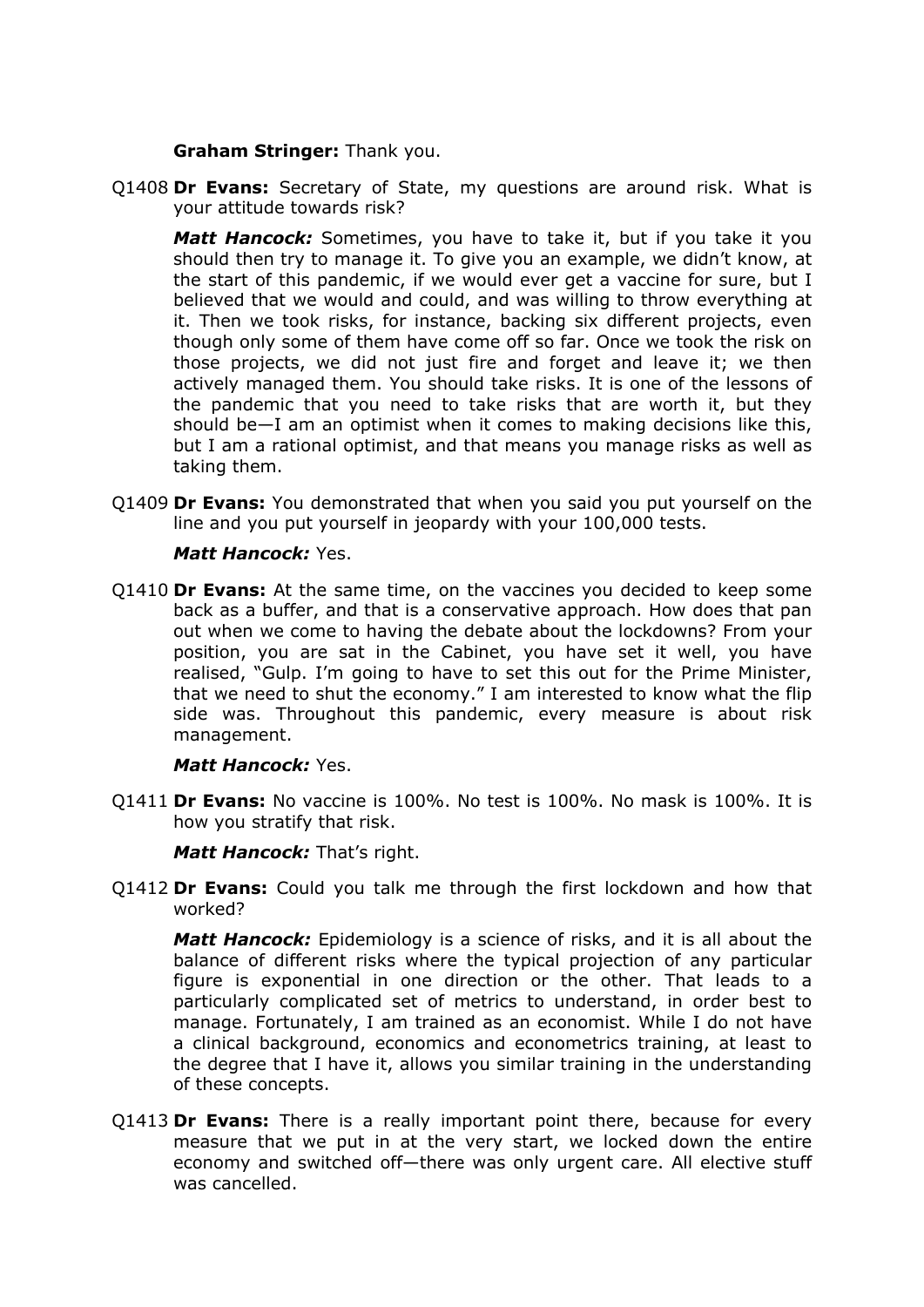# *Matt Hancock:* Yes.

Q1414 **Dr Evans:** Rightfully so, for the capacity and what we have seen in Lombardy. You set that out. How did that change in the second lockdown? You learnt the measures. You kept elective going, and there was a reduced impact on the economy. How were those decisions made at the top?

*Matt Hancock:* There are two answers to that. The first is that the answer I just gave also comes back to the discussion we had about testing. We had an exponential demand for testing, but only an essentially linear—we got a bit above linear—expansion of supply. That is why we ended up having a shortage of testing at the point when the exponential curve got above what was essentially a straight line. That is how it can be true that we continued to expand testing capacity and yet had shortages, because it is about the shape of the accelerating demand.

When it came to the second lockdown, there is a similar way of conceptualising this. When case numbers are low but rising, you can see what is likely to happen but not certain. You know when you bring in a lockdown that you have definite and immediate costs. That makes for a difficult judgment, always based of course on imperfect information.

If I take an example for this—I know we are going to come on to the second lockdown later—a really good example of this is the Kent variant. I remember having the meetings in November when we were under lockdown and saying, "Something odd is going on in Kent." I remember being on a Gold meeting with Helen Whately, who is a Kent MP. She was saying, "There is something happening in Kent, and it's different." At that time we didn't have an explanation. I remember having a conversation with the Member for Tunbridge Wells, saying, "There is something happening in Kent, but we don't yet know."

We then found out that it was because there was a new variant that was more transmissible. The challenge, when it came to the action that we took in December, was that we did not know exactly what the problem was. We were acting with imperfect information. For instance, in Tunbridge Wells even though the case rate was very low, we knew that if we locked down that would have immediate negative costs. You have an absolute and certain cost versus an uncertain but projected, much worse, alternative. The balance of those is an incredibly difficult judgment to strike.

The conclusion I have come to, having been round this loop many times now, is that you have to act early and you have to act firmly. That is when you do not have the tool of a vaccine. Now, we have a different calculus, which is that we have to offset what I think of as the 2020 dilemma. We now have a vaccine, and we know that we are in a race between the virus and the vaccine.

Q1415 **Dr Evans:** That is where I want you to pick it up. You pre-empted where I was going with it. We have seen it three times and we have moved on.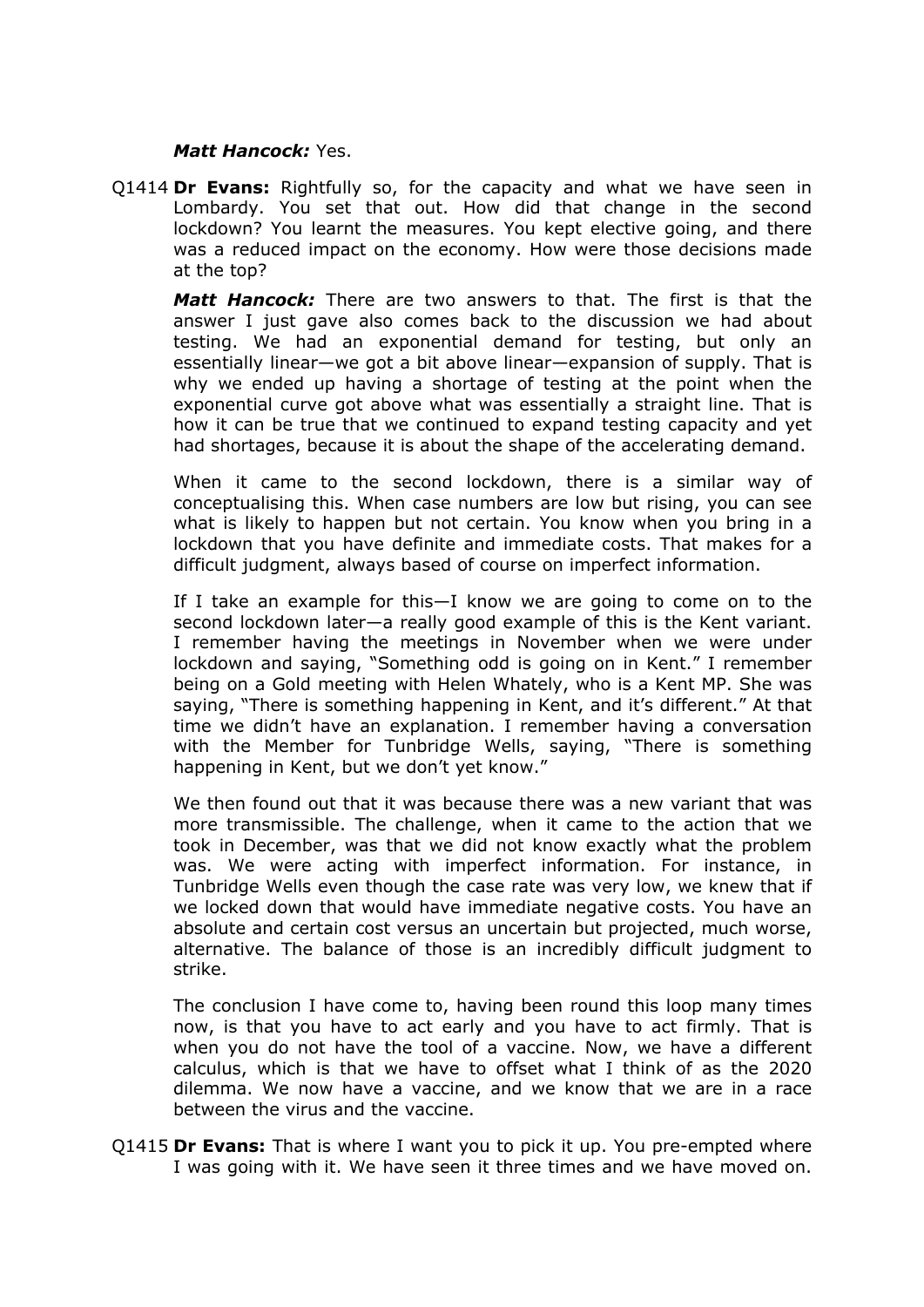Of course, there is an important day coming on the 21st. This is about lessons learnt. The lessons learnt are about decision making and the economy versus Covid health and non-Covid health, and what happens to our freedoms on the 21st. How is that decision going to come about? What is being put in to drive it, and what are the lessons that you have learnt that you can take forward and that we can put in our report for the next time, should this ever happen in another hundred years?

*Matt Hancock:* Sadly, I expect us to have a pathogen similar to this to deal with in less than a hundred years, and we need to be better prepared. One of the things that can make the world better prepared is better data.

I have complained many times in this session—not complained but explained—that everything was based on imperfect information, and that makes the decisions much more difficult. We have far better data now than we did. We go through it each day and look at the trends.

What we are looking at right now—the most important fact—is the link from cases to hospitalisations. On the likelihood of a case turning into a hospitalisation—not the absolute of any individual but the populationwide risk—that link is falling. The question is how far it is falling and how fast. Hence, we are watching the hospitalisation data like a hawk.

It is hard to work out that function because there is a lag in there. As a former economic modeller, I am sceptical of these models, but in looking through the model it helps you to understand the data that you have. I think that decisions are best taken on the actual data that is in front of you, not necessarily the model. A model can be useful to help you think about the likely future paths of the pandemic.

Q1416 **Dr Evans:** My final question to you—and I put it to you in the House a couple of weeks ago—is about how rapidly this progressed. You were going to the G7 to discuss with the Health Ministers about health surveillance in a future plan.

#### *Matt Hancock:* Yes.

Q1417 **Dr Evans:** We do 50% of all genomic testing in the world on viruses. Is there a place for the UK to be leading that at the forefront, as a preservation plan for the future, so that we have better data and surveillance to try to stave this off before it ever happens again?

*Matt Hancock:* There is no doubt that the UK has an important leading role in ensuring that we have better vigilance in the future. This vigilance needs to be not just on human health, but on animal health and the zoonotic links between the two, as well as on environmental causes of pandemics or the conditions that lead to pandemics.

I think that the G7 is an incredibly important moment for our like-minded allies to come together on this view. That is what we were talking about in Oxford last week. The Leaders Summit will address this as well.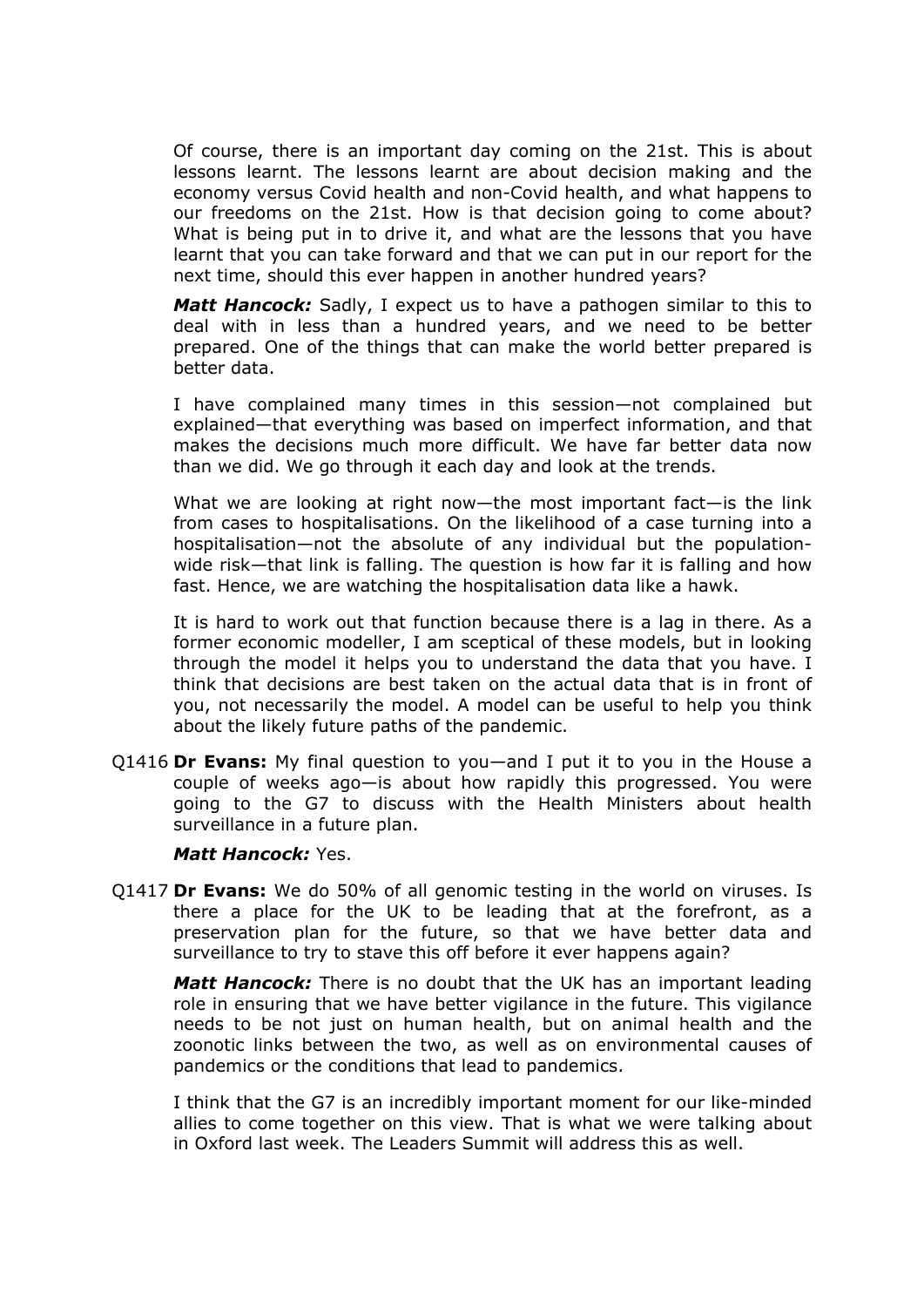It is also critical that this is global. World Health Organisation reform is vital to make sure that we get the transparency that we needed at the start of this pandemic on things like asymptomatic transmission.

Q1418 **Chair:** We have been going for three hours, Secretary of State. I know that you are hoping it will not be another seven-hour session. We have some colleagues who want to come in, so if I could ask you to be fairly brief in your answers that would be great.

#### *Matt Hancock:* Brief, okay.

Q1419 **Sarah Owen:** Secretary of State, I have about five questions on PPE. I hope to get through all of them, and, as you have heard, time is of the essence.

I want to take you back about three hours when you told the Committee that there was "never a national shortage of PPE because of the action we took."

### *Matt Hancock:* Yes.

Q1420 **Sarah Owen:** How can you say that when we saw, with our own eyes, nurses in bin bags instead of proper PPE?

*Matt Hancock:* Well, I can make that assessment because the National Audit Office came and looked at all of the details here. PPE was a huge challenge. We had a stockpile, and we released the stockpile in January. We started buying in February. From the middle of February, the British Embassy in Beijing stood up a team to buy PPE, but it was difficult because global demand shot up. We all saw that.

But when the National Audit Office looked at this in the autumn, they found: "The NHS provider organisations we spoke to told us that while they were concerned about the low stocks of PPE, they were always able to get what they needed in time."

Now, I have acknowledged throughout that there were individual challenges in getting hold of PPE, but at a national level there was never a point at which we ran out.

Q1421 **Sarah Owen:** That leads me on to my second question. Over 850 healthcare workers have died during this pandemic in the UK at a rate of 79 per 100,000 compared to a national average of 35.9 per 100,000. It is around double the death rate for healthcare workers compared to the general population. If they were, as you say, properly protected and had proper PPE, can you explain that huge discrepancy?

*Matt Hancock:* Yes. Sadly, so many health and social care workers have died in this pandemic. That is because they are often at the frontline. Of course, the PPE was important. I have enormous admiration for, and pride in, those in the team who put themselves in danger on Covid wards when they knew that the people they were looking after had Covid. No PPE is perfect, and many, sadly, lost their lives.

Q1422 **Sarah Owen:** Yes. No PPE is perfect, but a bin bag is certainly less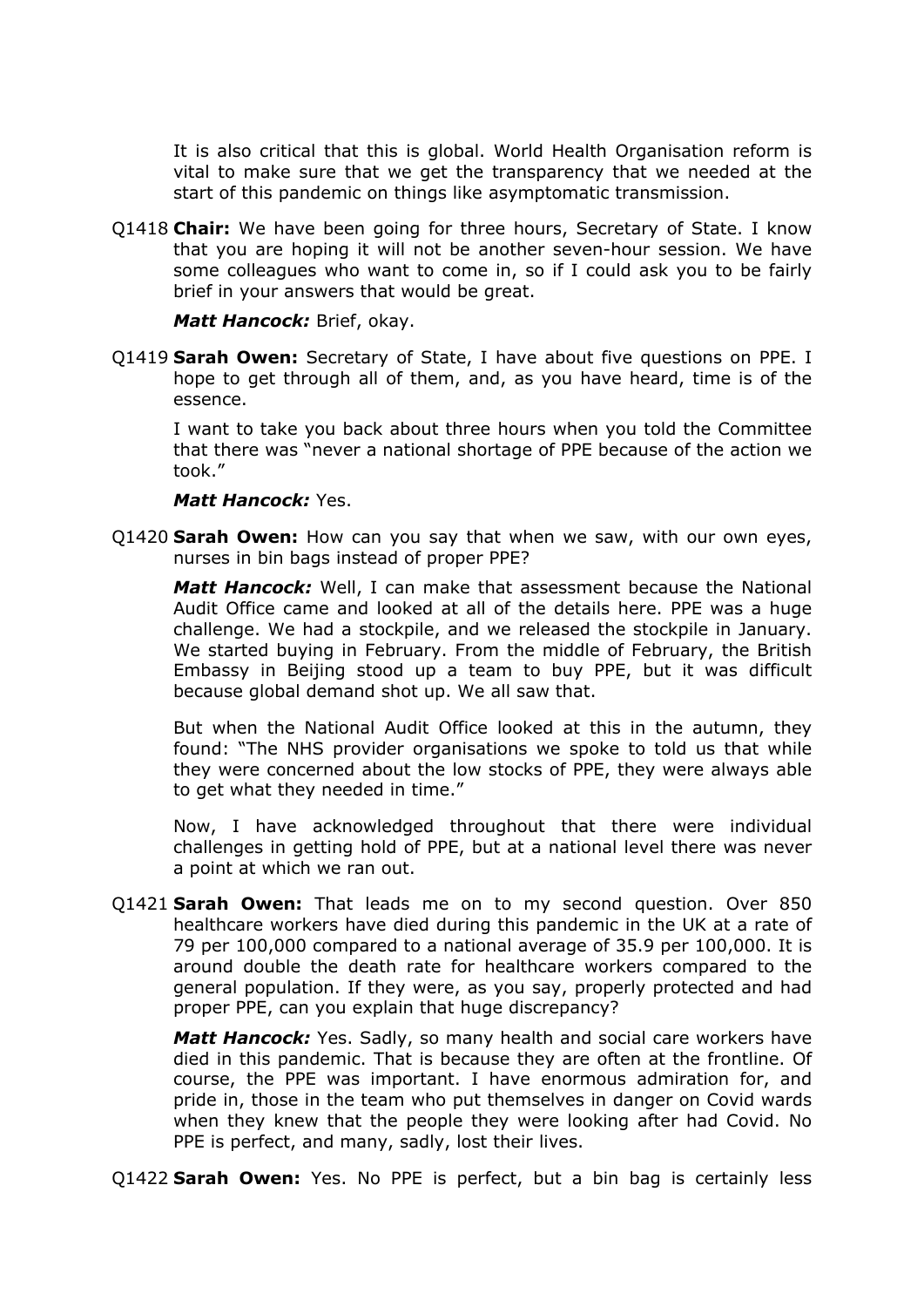perfect than PPE.

I am going to move on to the procurement process around PPE because you have touched on that. On 31 March last year at the Health and Social Care Select Committee, I asked how PPE was being prioritised and where social care was in that list. I did not get an answer. Was it Michael Gove, yourself, Rishi Sunak or the Prime Minister who was responsible for prioritising the PPE and what went where? Mr Cummings came here and painted a picture of absolute chaos.

*Matt Hancock:* I am not sure how involved—well, it was a Government decision. No doubt in the inquiry we can look into exactly who was involved in the decision making, but I take responsibility for the provision of PPE to the health and social care family.

What I can tell you is that at the start of the pandemic the NHS supply chain provided PPE to around 250 NHS organisations. Because of this enormous global demand, it meant that the normal supply routes of PPE to primary care, to social care and to community care, which is normally not provided through the central NHS supply chain—that system effectively could not get hold of enough PPE; and it took the strength of Government with our Beijing embassy, for instance, to be able to buy it. We expanded the supply route from 250 organisations to around 65,000 organisations, including GP surgeries and care homes. That was because the existing logistical system simply could not expand fast enough.

So it was a huge pressure. It was a huge challenge. The team rose to that challenge to ensure that we did the best we possibly could. As you have said—and I know, I know—it wasn't perfect, but what you need to do in a pandemic when there are difficult problems like this is to work at it as hard as you can. We brought in Lord Deighton, who provided a fantastic public service by leading this area of work.

Q1423 **Sarah Owen:** Thank you. I do not think you have really answered the question, with the greatest respect. You can write and submit the evidence to the Committee afterwards. It would be really good to know what the chain of command was when it came to purchasing PPE and distribution, because that is a key failing. I think the families of the 850 healthcare workers deserve to know why it was that their family members went to work unprotected, or not as protected as they could have been.

*Matt Hancock:* I think this is a very important subject, and so it is very important to get this absolutely right.

With respect to the provision of PPE to the health and social care sector, that is my responsibility as Secretary of State. The other thing I would say is that we have looked into this, and there is no evidence that I have seen that a shortage of PPE provision led to anybody dying of Covid. That is from the evidence that I have seen. What I do know, though, is that PPE provision was tight and difficult. It was difficult throughout the world, but we did manage—it was pretty close sometimes—to ensure that at a national level we had the PPE. Distribution was a challenge to all areas.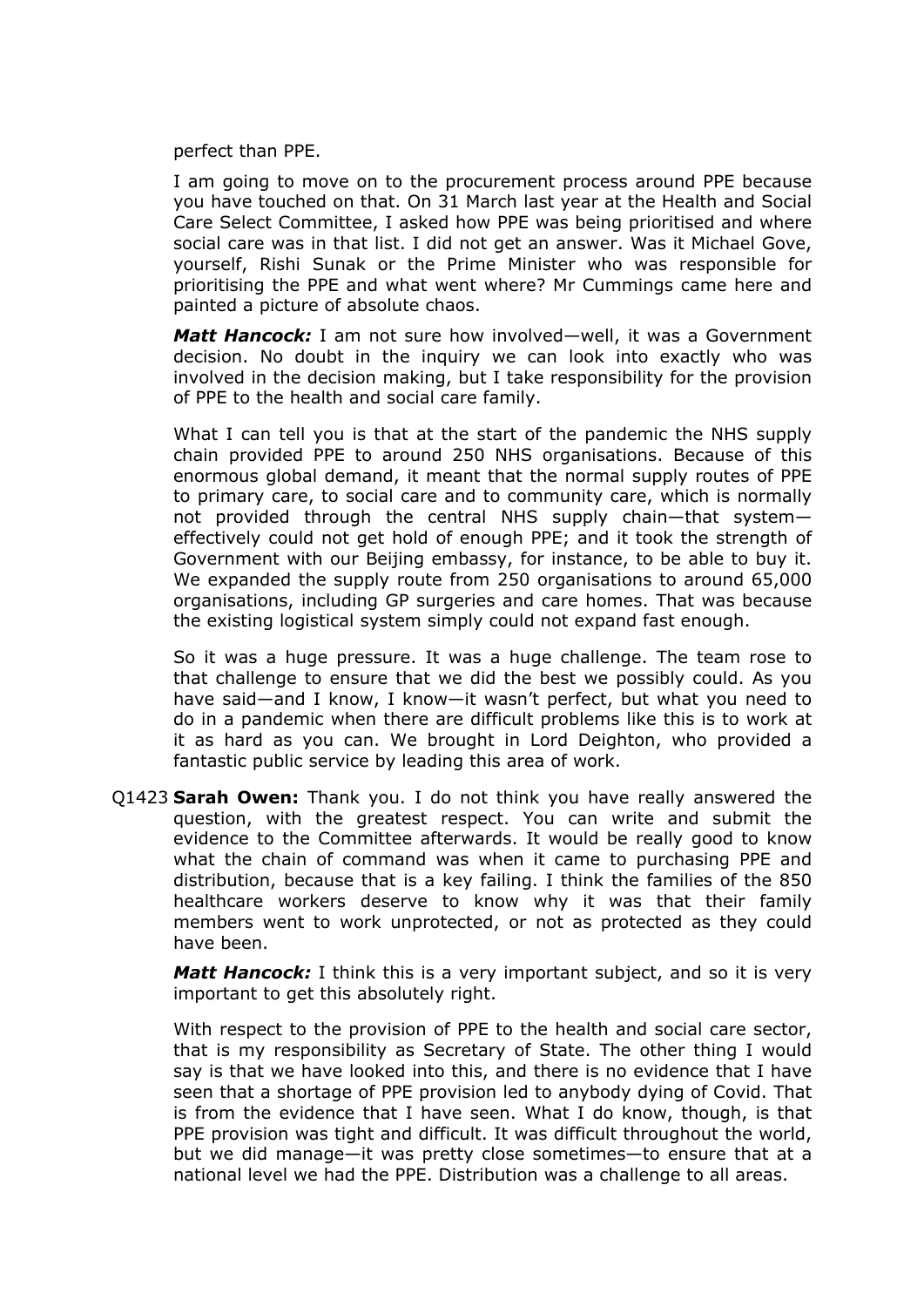Q1424 **Sarah Owen:** Thank you, Secretary of State. That is quite a bold claim. It would be really good if you could share that evidence.

*Matt Hancock:* That is the information that I have, yes.

Q1425 **Sarah Owen:** Thank you. You have talked a lot about a team effort.

*Matt Hancock:* Yes.

Q1426 **Sarah Owen:** Procurement is usually the domain of the Cabinet Office. Where was Michael Gove during the procurement process for PPE and Covid contracts?

*Matt Hancock:* Procurement is not just the domain of the Cabinet Office. The NHS procures at all levels. The NHS procures at a national level, obviously, and NHS organisations, whether trusts or GP surgeries, procure. The Department procures some things. It is a huge effort. The best analysis of this, I suppose, is the NAO report, because they have looked into this process right across the board.

Q1427 **Sarah Owen:** Mr Cummings explained there was chaos and a clash of egos behind the scenes at No. 10 between different Departments. How did your Department work with, say, the Cabinet Office and the Treasury?

*Matt Hancock:* Great. I have an exemplary relationship with Michael, who has been a stalwart of the efforts and incredibly helpful.

When it comes to the Treasury, the amount of money that the Treasury has put into this problem is unprecedented. When I had problems, I raised it with Ministers, and they were normally resolved. If they were not, that was because there was a perfectly decent reason. That is how Government works.

Q1428 **Sarah Owen:** That is a very different picture from the one that we heard. Do you think that Mr Cummings's business relationship with Michael Gove was a reason for him being perhaps less critical? He barely mentioned him throughout the testimony, but gave you, I would say, a fairly rough ride during seven hours. Do you think it is fair to say that that has perhaps clouded his judgment?

*Matt Hancock:* I am not responsible for anybody else's testimony, but I am really pleased to have the chance to come here and to be able to tell you the truth.

Q1429 **Sarah Owen:** Lastly on PPE, we have seen a number of British PPE manufacturers and companies come out this last year to say that they were either knocked back for contracts or were not taken up on offers to manufacture or procure PPE. They were long-established, British PPE suppliers. Why is it that they were overlooked for companies that had zero experience or had not even existed before the pandemic?

*Matt Hancock:* When we came to buying PPE, we absolutely looked to buy it from anybody who could offer it and offer it for delivery. We looked into lots of options that were put forward to us by all sorts of people. The BMA and the Royal College of Nursing worked incredibly hard to find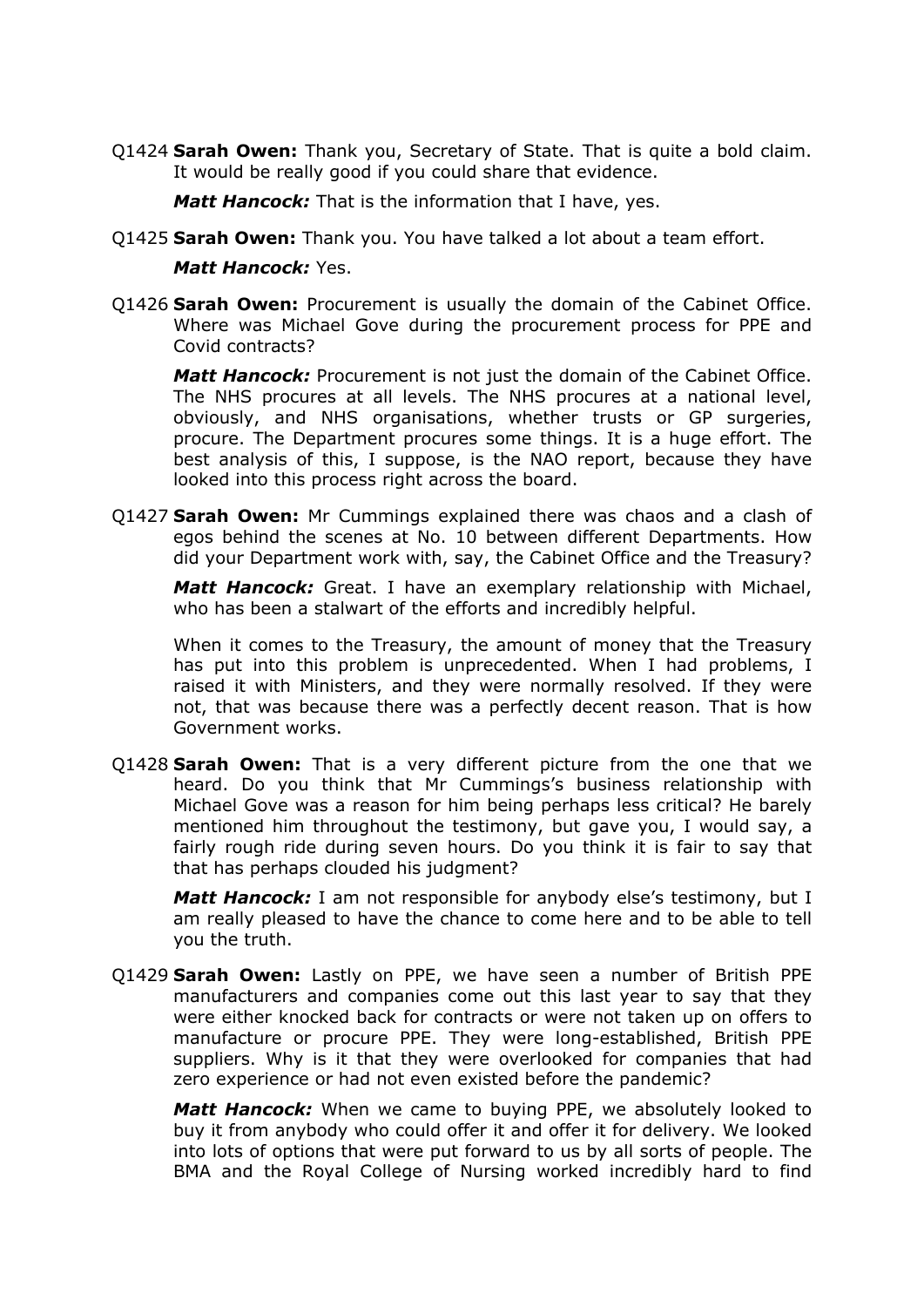sources of PPE. The Labour Party made some proposals. We looked into all of these. The decisions on the individual contracts were made by officials, and quite rightly. My job was to make sure that we could fund it and that the funding rules—like the discussion earlier about the cap on costs—were appropriate for making sure we could get hold of PPE.

**Chair:** Final question.

Q1430 **Sarah Owen:** My final question relates to a question that my colleague Barbara Keeley raised. I do not think we got to the nub of the answer. You said earlier in the session that patients from hospitals were released to care homes because it took four days to test. You justified the discharge policy without testing on that. On 11 March 2020, the NHS website said that the majority of tests were being turned around in 24 hours. Which one is the truth? Is it four days or the NHS's website, which says quite clearly that the majority of tests were being turned around in 24 hours?

*Matt Hancock:* Yes; I answered this question around an hour ago.

Q1431 **Sarah Owen:** You did not answer it, which is why I am asking it again; sorry.

*Matt Hancock:* No; I answered this question around an hour ago, and I will repeat my answer. If the tests can take up to four days to come through, not all of them came through within 24 hours. Whatever the time period, the point is the same. You can catch Covid in a hospital after taking a test and before getting the result. Critically, I would say that is only one part of the reason that the decisions were taken. Those decisions were all taken on clinical advice.

**Chair:** Thank you very much.

Q1432 **Dawn Butler:** I will pick up from where my Honourable Friend left off. You talked about procurement and the decisions being made by officials. Were you ever involved in any procurement contracts?

# *Matt Hancock:* No.

Q1433 **Dawn Butler:** Were you ever helpful to anyone pitching for procurement contracts?

*Matt Hancock:* When people came forward with potential leads, I would feed those into officials. Absolutely. For instance, I can't remember the exact date, but there was a moment when I think Rachel Reeves wrote to Michael Gove, but no matter, with a list of potential leads. We took those forward in the same way. This was a cross-party effort. Everybody was involved. So, yes, part of my job was that when I saw a lead I would pass it forward.

Q1434 **Dawn Butler:** Did you have any personal access to people or individuals?

*Matt Hancock:* I would pass them into the official system, and the official system would take them forward. They had a prioritisation according to the likelihood of a lead.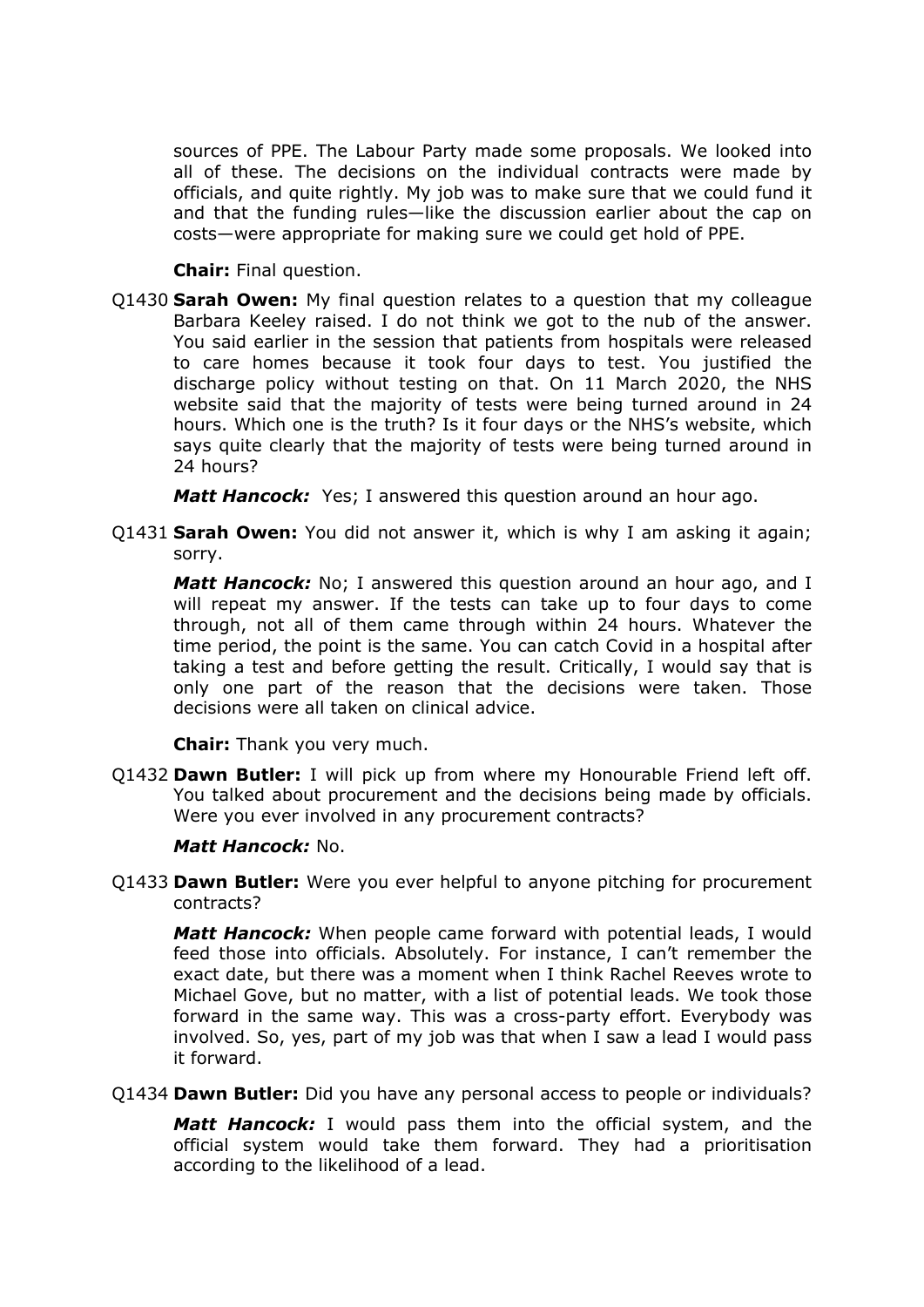Q1435 **Dawn Butler:** I have an email here from Samir Jassal. He says in this email, "Matt, you have been most helpful previously." What did Mr Jassal mean by that?

*Matt Hancock:* I don't know. You have not given me any context, so I cannot really answer the question.

Q1436 **Dawn Butler:** It is an email sent on 6 January 2021. He talks about seeking validation. He talks about help, basically, with a procurement contract. Do you know Mr Jassal?

*Matt Hancock:* He has emailed me in the past, and I have replied. I have made sure that his requests were dealt with in the appropriate way.

Q1437 **Dawn Butler:** I think it is really important, if we are going to learn the lessons, to know whether people have special access. He is calling you "Matt". If people have special access to the Secretary of State, we need to know how that works in the supply chain and in terms of public procurement. There are several emails—they came from your Department—from Samir Jassal and Surjit Jassal. I think Samir was acting as a middle man. Surjit Jassal's company went from £200 in value to almost £10 million in value in the year of the pandemic. Were you aware of that?

*Matt Hancock:* No, but when people brought forward proposals to be able to supply PPE, I passed them on to the team, who took them forward, and decisions on individual contracts were made by officials. I think anybody—

Q1438 **Dawn Butler:** So you always passed them on. You would not have a private conversation or email exchange with, say, Mr Jassal.

*Matt Hancock:* It depended on the circumstances, but I would pass on an offer and then the team would look into it. That is how this worked. If you think about it, obviously, I would, because if I did the opposite and ignored likely offers of PPE, then I would rightly be criticised.

Q1439 **Dawn Butler:** I completely agree. I just wondered why you would have time to give special attention to an individual person. Can I move on?

*Matt Hancock:* I don't know whether I have.

Q1440 **Dawn Butler:** How do you feel about the Government's counter-fraud function proclaiming that there was a higher risk of fraud in procurement of PPE?

*Matt Hancock:* We were buying PPE as a Government in order to protect lives. We were doing it at a time of extraordinary global demand. I just want to put on the record, if I may, Chair, my thanks and admiration to the team who made sure we never had a national shortage of PPE. Because they come under—

Q1441 **Dawn Butler:** Secretary of State—

*Matt Hancock:* I will finish, thank you. They come under pressure, and in my view it is unreasonable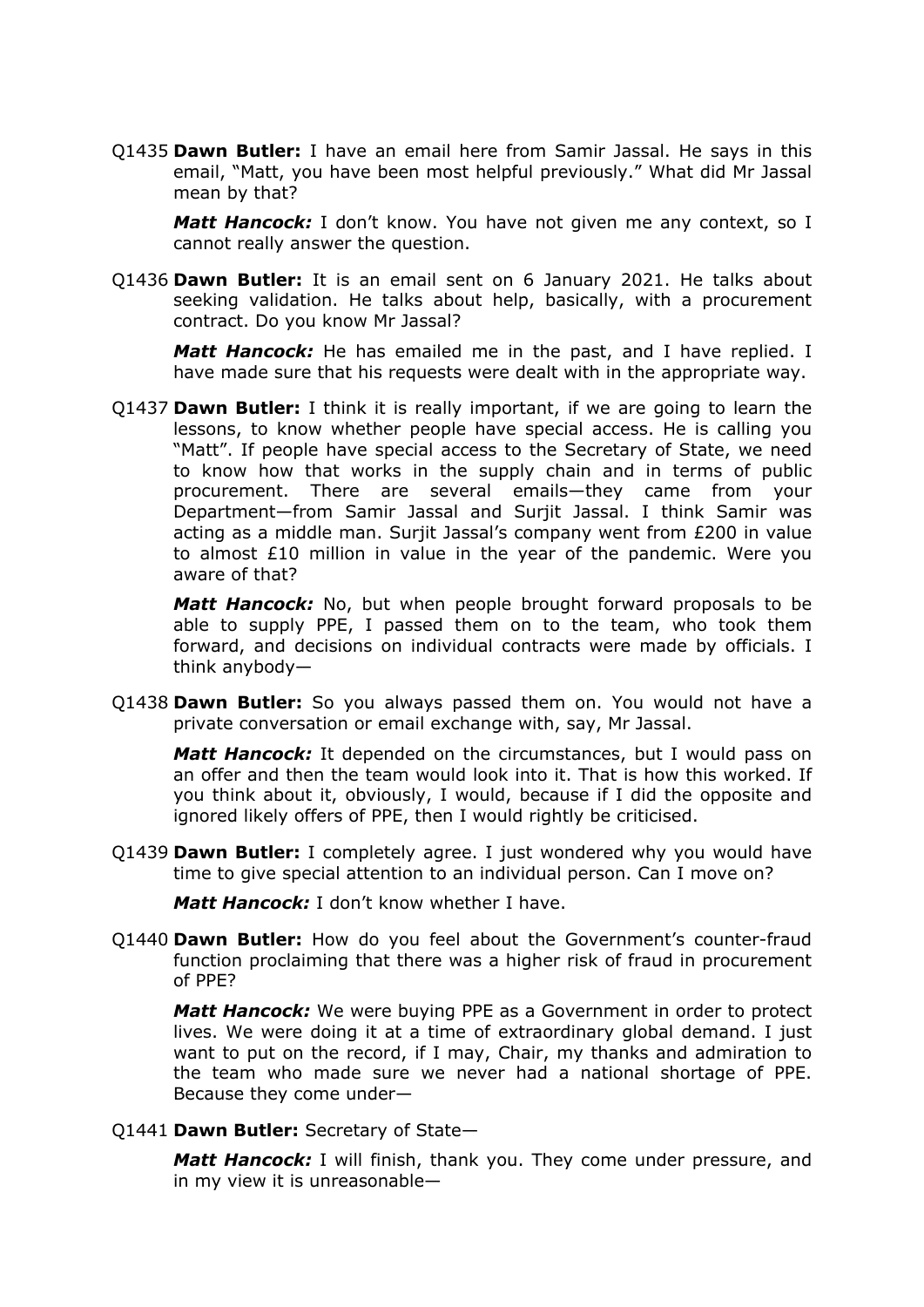Q1442 **Dawn Butler:** Secretary of State, this is a lessons learnt Committee. You can do all your thanks at the end.

*Matt Hancock:* The lesson I learnt is that—

**Dawn Butler:** Secretary of State—

**Chair:** Everybody has a limited time. Could we possibly let Dawn Butler continue her questions?

Q1443 **Dawn Butler:** Dr Evans mentioned earlier about your attitude to risk. Do you know what the risks were in regard to procurement of PPE?

*Matt Hancock:* Yes. I knew the risk was that, if we did not buy enough, people would not have enough PPE. Thankfully, because my team did such an excellent job, we never had a national shortage of PPE.

Q1444 **Dawn Butler:** Your Department is one of the few Departments that has not estimated the risk of fraud and what that looks like in its Department. Why is that?

*Matt Hancock:* We have a very significant counter-fraud agency in the NHS that does a huge amount of work to make sure that we tackle fraud and the problems that come from it.

Q1445 **Dawn Butler:** Why has your Department not given evidence as to what that fraud might look like in the department of health? Other departments have said, "This is what fraud might look like in our Department. This is our attitude to risk." Your Department has not done that. Why?

*Matt Hancock:* I am not aware that that is right. I am very happy to write to you with details.

Q1446 **Dawn Butler:** We need details of what the risk looks like in the department of health, and what fraud would look like in the department of health.

*Matt Hancock:* Yes; and I will set that out in the context of the fact that there was a global scramble for PPE and the Department desperately needed to get hold of PPE—and succeeded in doing so.

Q1447 **Dawn Butler:** I understand that, but it is public money and so we do have to account for risk of fraud in that regard.

#### *Matt Hancock:* Indeed.

Q1448 **Dawn Butler:** There is lots of paper trail to this. Most people can find it. You are aware of the Good Law Project, obviously. The Government lost a case just this week. This case cost £600,000 to defend. The Government spent £600,000 defending unlawful conduct in a contract, which was more than the contract was worth. Do you think that is value for money?

*Matt Hancock:* That was not in my Department. It was not a judgment that I made or know any of the details of. What I would say is that the judgments that we made at the time were based on what we needed to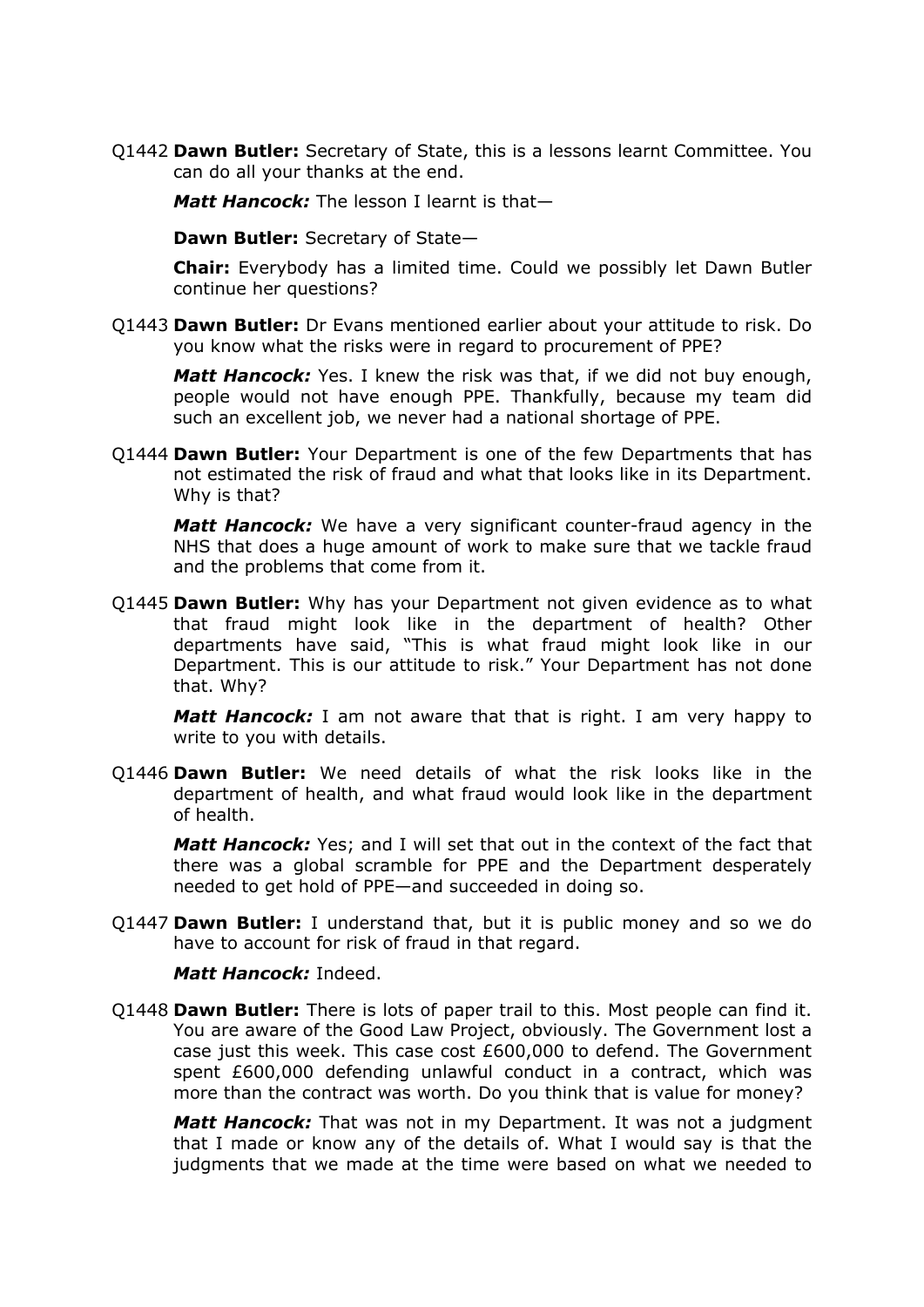do to deliver at pace in very difficult circumstances. The team really drove that through because they had to.

Q1449 **Dawn Butler:** Thank you. Actually, lots of the emails are on the Good Law Project's website and Twitter address. I put that on record so your Department can look them up.

You spoke earlier about people being very enthusiastic to give their data. I think you are overexaggerating how enthusiastic people are about giving carte blanche access to their data.

Are you aware that Palantir and Faculty have links to the discredited Cambridge Analytica?

*Matt Hancock:* I do not think I am aware of that, no.

Q1450 **Dawn Butler:** I think it is really vital that you should be aware of that. Palantir reportedly taught Cambridge Analytica how to scrape the data. That means that you are putting at risk everybody's data in the country and giving it to organisations such as Palantir. It is really important that you get to grips with that. I will give you this little book of "Data and Democracy", and some information for you to help inform yourself, Secretary of State.

I have just a couple of questions that need quick yes or no responses. Do you have any other agreements with companies that will help supply data and analyse voting intentions?

*Matt Hancock:* I have no idea what you are asking about.

**Dawn Butler:** In our previous session when you came in front of the Committee, I asked you about unsolicited questionnaires that were being sent to people, asking them how they intended to vote in the next election. You said you did not know anything about that. Now we know more about Palantir's and Faculty's involvement in the NHS, it seems like that this could all be used as part of a way to get data about how people are going to vote and to encourage people to vote a certain way.

**Chair:** This is a Coronavirus: lessons learnt inquiry. We do need to make sure that the questions are on that topic.

**Dawn Butler:** It is, Chair. The lessons that we must take from this pandemic are that, in a pandemic, we cannot use it as a shield to be able to get people's data, and to do with it whatever a Government want to use it for.

**Chair:** Okay. Do you want to ask your final questions?

Q1451 **Dawn Butler:** Secretary of State, are you 100% sure that Palantir, Faculty, Cambridge Analytica or any other offshoot companies are not supplying public data, voting intentions or anything like that to the Conservative Party?

*Matt Hancock:* What I would say is that this is absolutely nothing to do with it. Where your accusations are unfounded and wrong is when you said that companies involved in improving the way that we use data in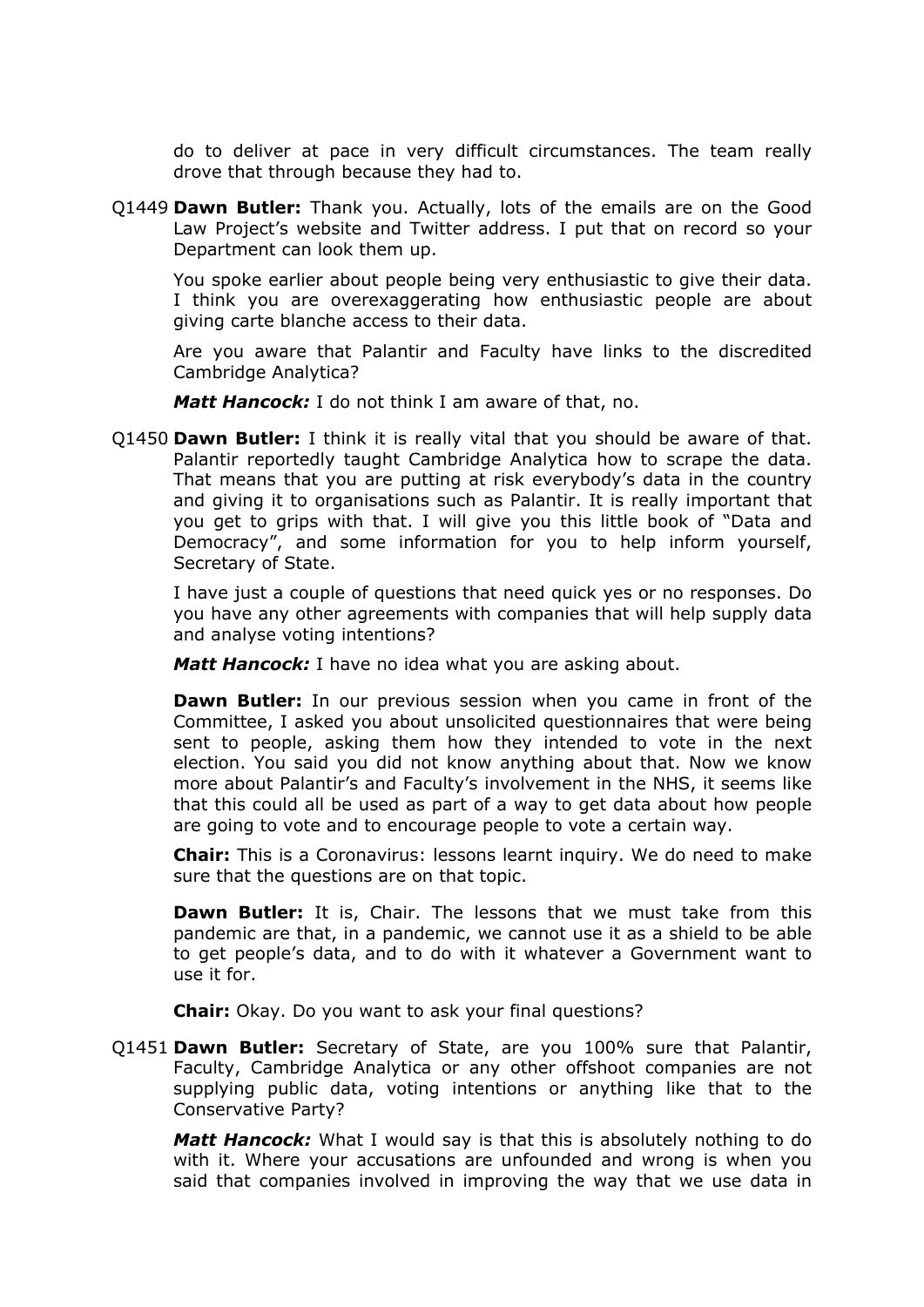Government, and we have made huge positive strides in doing this in the last year and a half, would have carte blanche. That is not true, because all of this work is done within strict and careful protocols to make sure that we can use data to save lives. That is what I was doing.

I know that there are various theories in this space, but—

**Dawn Butler:** Secretary of State—

*Matt Hancock:* No. You have asked me the question and I will answer it.

Q1452 **Dawn Butler:** This is not a theory, Secretary of State.

*Matt Hancock:* There are various theories in this. What matters is, can you use data better to save lives, ensuring that it is properly and appropriately protected? That is what we do.

**Chair:** Last question, if we may.

Q1453 **Dawn Butler:** Secretary of State, 100% you can use data to save lives. Of course you can. You can also use data to manipulate people and manipulate lives. That is not where we want to go as a country or as a Government. This is not about theories. These are factuals. It is about how you use data.

**Chair:** Please ask your last question.

Q1454 **Dawn Butler:** Have you visited the Covid Memorial Wall?

*Matt Hancock:* Not yet, but I very much hope to.

**Chair:** Thank you.

Q1455 **Dean Russell:** Thank you, Chair, and thank you, Secretary of State, for attending today. My question builds on data and the importance and role of technology over the course of the pandemic. It seems to me that we are quite rightly talking about the positive aspects of the vaccines and of testing. Data seems to be at the very heart of much of the work we have done.

Could you explain what lessons we have learnt over the course of the past year or so in terms of the growth of how we have used and collected data to save people's lives?

*Matt Hancock:* We have used data, I think, better in the health and care system over the last year than ever before. We have proven the point that you need high-quality and rigorous use of data and data architecture that protects privacy, to make sure that people can be reassured that some of the conspiracy theories are just that, while making sure that you can improve care.

The proof point of this argument is the success of the vaccination programme—both its operational success, because we drew up very highquality data architecture right at the start, learning the lessons that we had learnt during the crisis, but also in terms of how that is applied on the ground. We use data to be able to target groups who need an offer of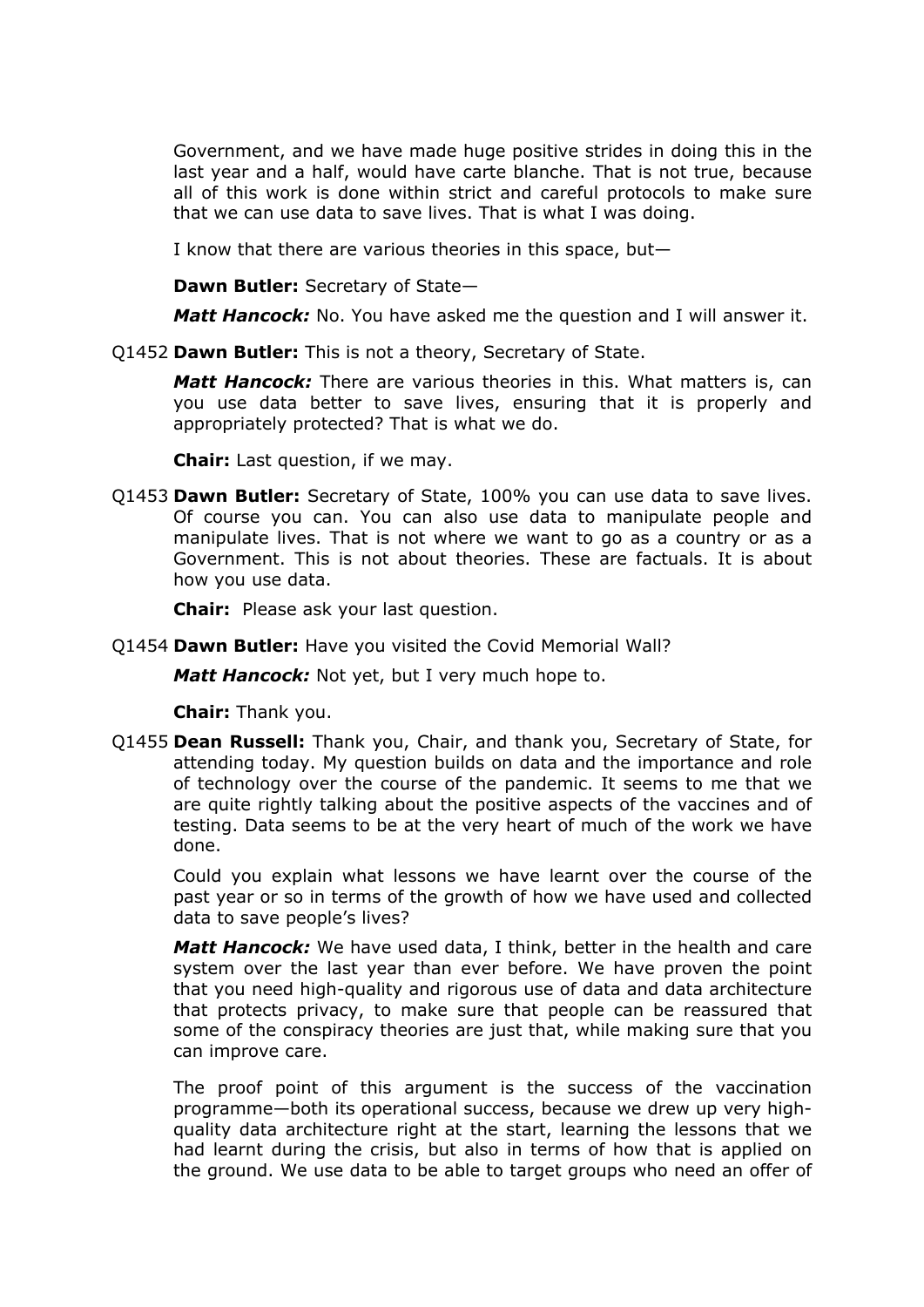a vaccine brought closer to home, for instance, and to make sure that they get the opportunity to have a vaccine and the opportunity to consent to do that. That is just one example of how this has improved. There is so far to go for the NHS to really get the value out of the data that it holds.

Q1456 **Dean Russell:** Outside of the pandemic, and obviously moving forward, we have a real, rich sense of data. The country has got used to dashboards now in a way that perhaps they would not have even considered a year and a half ago. That is from the daily briefings and from what the public can interrogate. How do you see that playing out, moving forward, outside of the pandemic? Do you think that sort of information will continue to be available?

*Matt Hancock:* We have made huge strides forward and we have to keep pushing: for instance, using data for research purposes so that we can find new treatments and get them to people fast. We can use data to make sure that we can better manage things and have better coordinated delivery of care, for instance. We can use data to take preventive action to stop people from getting ill in the first place.

We are going to launch a data strategy for the Department that will set all this out in detail.

Q1457 **Chair:** When are you planning to do that?

*Matt Hancock:* In the next few weeks. We have made big strides, but there is a lot further to go.

Q1458 **Dean Russell:** Would you say, moving forward and especially as a lesson from the pandemic, that data is going to be a part of the NHS?

*Matt Hancock:* I very much hope so. The opportunities here are huge. There are opportunities to save lives, opportunities to improve care and opportunities for the UK to be at the forefront of research.

I have just one small example before we move on. The recovery trial based out of Oxford University led to the discovery that dexamethasone could save lives from Covid. Over a million people are alive today who would have died—that is the latest estimate—because of that discovery based on high-quality NHS data in the recovery clinical trial. That is a really good example of the sort of thing we can do if we get this right.

Q1459 **Dean Russell:** From a personal perspective, in terms of one's own health data, so many people now wear Apple watches and track everything with their apps and phones, and so on. It seems to me that in the nineteenth and twentieth centuries people donated organs. There is an opportunity, moving forward, to save other people's lives. There is an opportunity to save more lives by effectively donating data, anonymously and securely. Do you see that as being part of that ability to potentially find cures for cancer?

*Matt Hancock:* Yes, of course. My view is that every citizen should allow their data to be used, as you say, anonymously and carefully, for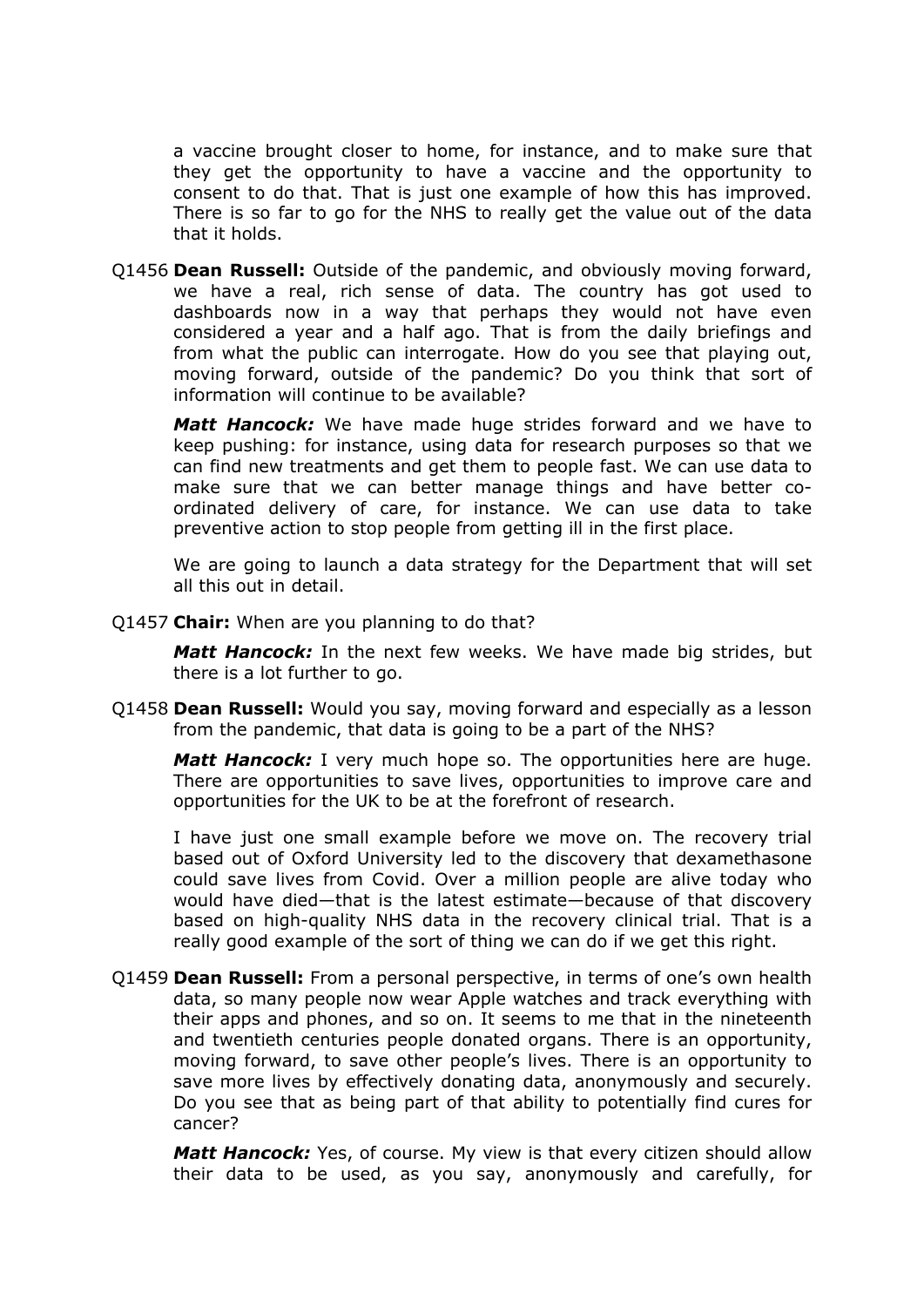research purposes. We have seen that happen during Covid. Huge numbers of people came forward and signed up for that approach. I think it is something we can learn.

The public as a whole in the UK, and everybody in the UK, has got far more used to dealing with data, and their health data in particular.

The final thing I will say on this, because I know you want to move on, Chair, is that the data on your personal health and your health record belongs emphatically to you, in my view. It does not belong to your GP; it does not belong to the NHS. That is your data. People should be able to care for you based on that data. If you want it to be used for research purposes, that is your decision.

Q1460 **Dean Russell:** I will ask one very small question, if I may. When you look at organisations like Apple, which are excellent at collecting data and have the tools and facilities to do that, do you see an opportunity to partner more with those sorts of big organisations who are already tracking people's heartbeats to say, "Look, could we find a way to help improve people's health as well?"

*Matt Hancock:* Up to a point. What really matters here is that we maintain people's trust and consent in the process. Personally, I would be very happy to do that, but we need to bring people with us on this one.

**Chair:** Thank you. I think you may find that the predecessor Health Secretary had the same view about who owns your personal data.

Q1461 **Aaron Bell:** Thank you, Chair, and thank you, Secretary of State. I have the topic of vaccines. I will try to be as quick as I can, but I fear we may not get it all done today. On behalf of the Chair of the Science and Technology Committee, perhaps you might come and speak to us at further length about vaccines in the future.

Obviously, they have been the triumph of the whole thing. The development, procurement and deployment has been world class. That does not mean that there are not lessons we can learn. It has also been a personal triumph for you.

I wanted to ask you about a quote from 17 October by Katie Balls. "'Matt Hancock is the only person here who thinks there is actually going to be a vaccine', said a Whitehall source. 'It's a running joke with other departments.'"

Is that an accurate reflection of your position in Government with the vaccine, and who do you think that quote may have come from?

*Matt Hancock:* I have no idea who said that. Others may speculate. It was a view that was held among some, but the whole health family was absolutely determined to get a vaccine over the line. We first talked about it in January. The advice was, and I said at the start, that it would take a year to 18 months if everything went well. I set the team the target of getting one within a year, and we delivered on that. I am incredibly proud of the team who have pulled it off.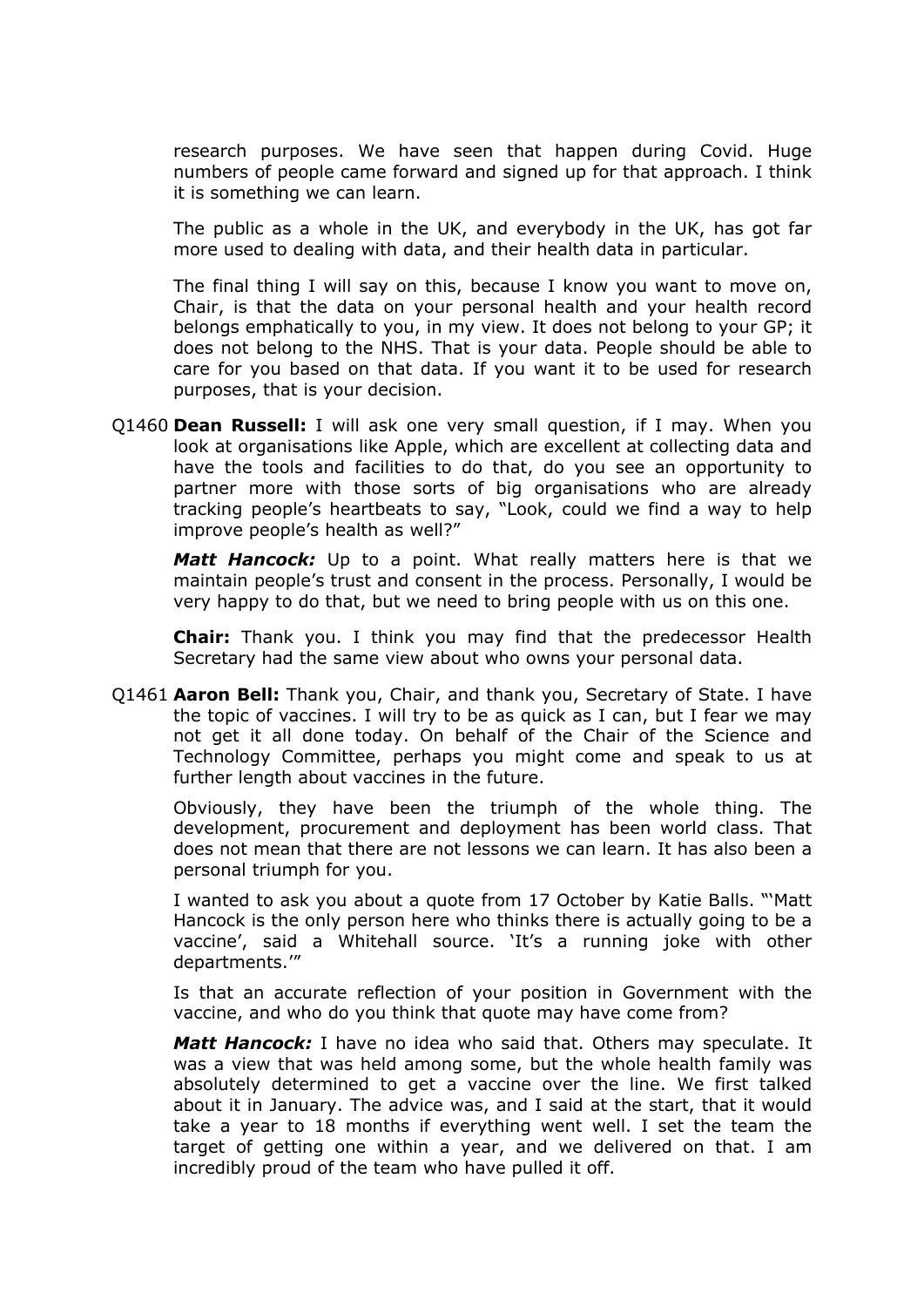Q1462 **Aaron Bell:** Dominic Cummings told us that the vaccines were actually taken out of your Department to ensure that it was done successfully with the Vaccine Taskforce. Do you think that was the right move?

*Matt Hancock:* There was a big team effort on the vaccines. Alok Sharma played a vital role in this. The industrial side and the science budget are in BEIS. The deployment, of course, is on my side of the fence. Ahead of the deployment, we just worked together as a team. There were some people who were not very involved in vaccines and never believed that they would happen. I would say, partly because we just got on with it and we did not have interference, that that is one of the reasons why the vaccine project was so successful. We brought in Kate Bingham, who did an amazing job. One of the reasons Kate did such a good job is because she brought with her a huge amount of talent as well and had the same team attitude.

There were times when I had to make big calls and was happy to do that, but most of the time I let the team get on with it.

Q1463 **Aaron Bell:** On that point, did you, as was reported, overrule your officials on the Oxford-AstraZeneca order and increase it from 30 million to 100 million? Was that the personal interference that you made?

*Matt Hancock:* Yes, but it is unfair to say that that was overruling. The advice was to buy 30 million doses. I said that we needed to make sure that we had enough for the whole adult population, even if other vaccines came off. I decided that we needed 100 million and then got agreement for that across Whitehall.

There were other areas. For instance, Oxford University—who of course have done this brilliantly—were initially lined up with a different vaccine company. I was determined that we would have UK manufacture with a UK provider and, critically, make sure that we had an exclusive contract for those critical early doses. When the other manufacturer was not willing to sign up to those conditions, we switched to AstraZeneca, and Oxford signed the deal with AstraZeneca with Government support. The rest is history.

I had my red lines on this. I provided the resources and the leadership, or tried to, to make it happen, but this is not my personal success. It is a massive, massive team effort.

Q1464 **Aaron Bell:** You said earlier—probably about three hours ago now—that you were advised that it would take five years on 25 January.

*Matt Hancock:* Yes—that it would normally take five years.

Q1465 **Aaron Bell:** At that point, actually, Moderna had already designed their vaccine. The genome of Covid-19 was identified on 11 January. They had their vaccine designed on the 13th. I think the first trial dose of that anywhere was on 16 March.

Could we have done things even quicker? I accept that it has been at breakneck speed, but could we have done things even quicker? What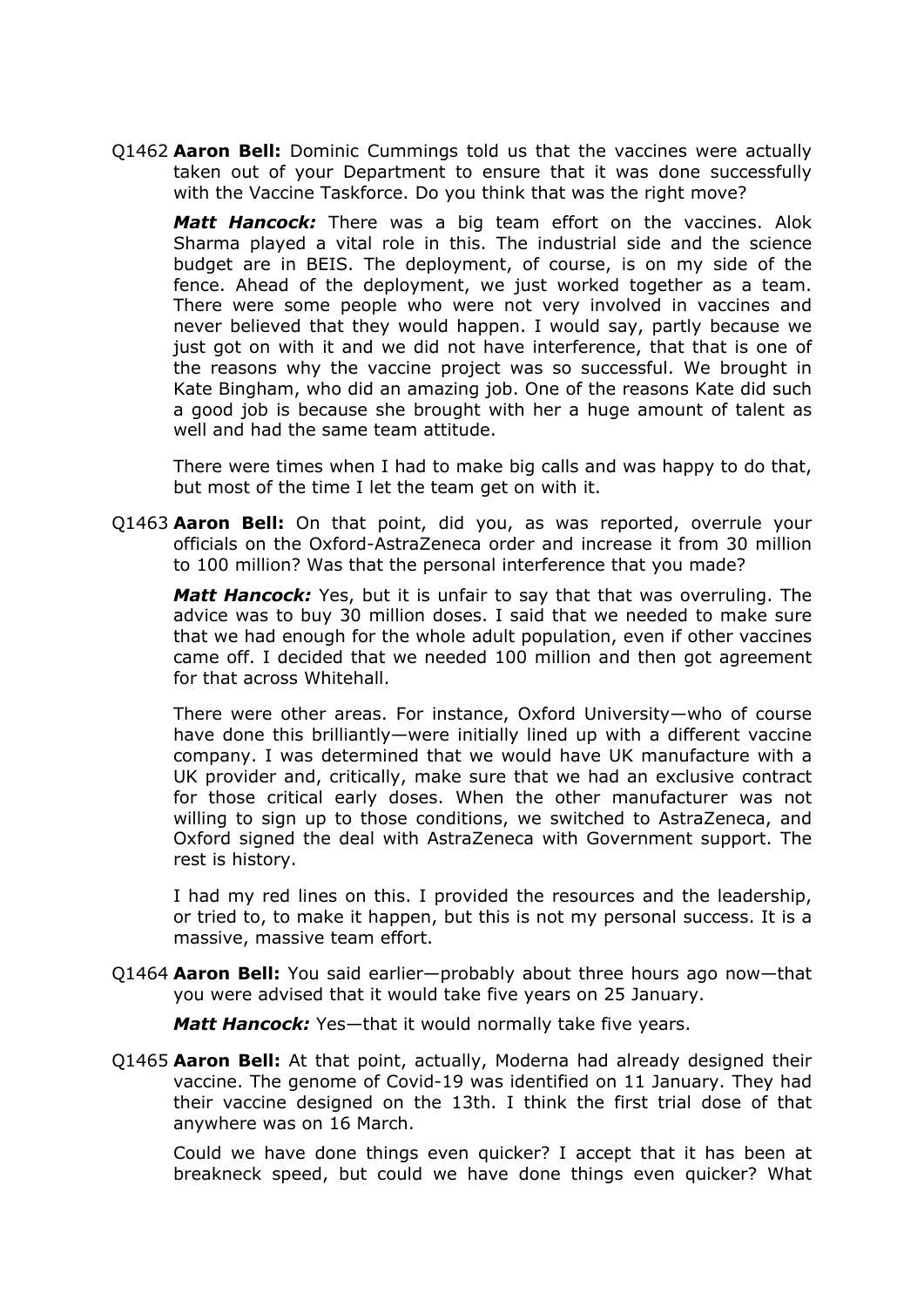lessons do you learn from that? What lessons should the scientific community learn from that, and should we have adopted human challenge trials given the scale of the pandemic and the economic and health devastation?

*Matt Hancock:* It is worth asking an expert like Jonathan van Tam or Clive Dix if you want a view on whether we could have accelerated human challenge trials. I pushed for the system to go as fast as possible and for them to use human challenge trials. I was not prepared to go faster than the science would credibly allow.

When it came to other clinical trials, I do hope that for variant vaccines we will be able to get them through quicker, because the platform will already have been approved. The agreement that we made in Oxford last week at G7 level will undoubtedly speed up future vaccine production. The reason for that is that at the moment, in each country, clinical trials are essentially separate because the design of the data standards can be different in different countries and therefore you cannot always amalgamate the data to get the extra power that you need to get a clinically validated result as soon as you could if the data standards were the same and therefore the data is interoperable.

This may sound technical, but the consequence of the clinical trials charter that we aim to rapidly implement will be that we will be able to get both vaccines and treatments faster and with a more diverse range of clinical trial treatments. It is that sort of granular hard work improvement that we need to be doing to make sure that we are better prepared in future and can do these things faster still in the future.

Q1466 **Aaron Bell:** Absolutely. I completely understand that you did not want to compromise on safety in the regulatory approaches. Do you think there was perhaps an element of group-think in the scientific community that did not recognise that the scale of what the world was facing required a change to scientific methods to try to produce these things even quicker than we did?

*Matt Hancock:* No. What I would say is that the MHRA under Dr June Raine did an extraordinary job of removing anything that was on the critical path while maintaining safety standards. You will have to ask her, but I think probably the most important innovation that they came up with was the idea of rolling data. Instead of doing the trial, having the data package, submitting that to the MHRA and then the MHRA analysing it, the main vaccine companies opened their data to the MHRA during the process so that the MHRA knew where they were up to. They still then needed to check the final results, but that took a matter of days and not weeks.

There is one other thing we have learnt. The NHS itself has such good data systems now that, after deployment, you can track the effectiveness of a particular treatment, whether it is a vaccine or a medicine. Therefore, effectively, deployment in the NHS is itself a very large clinical trial.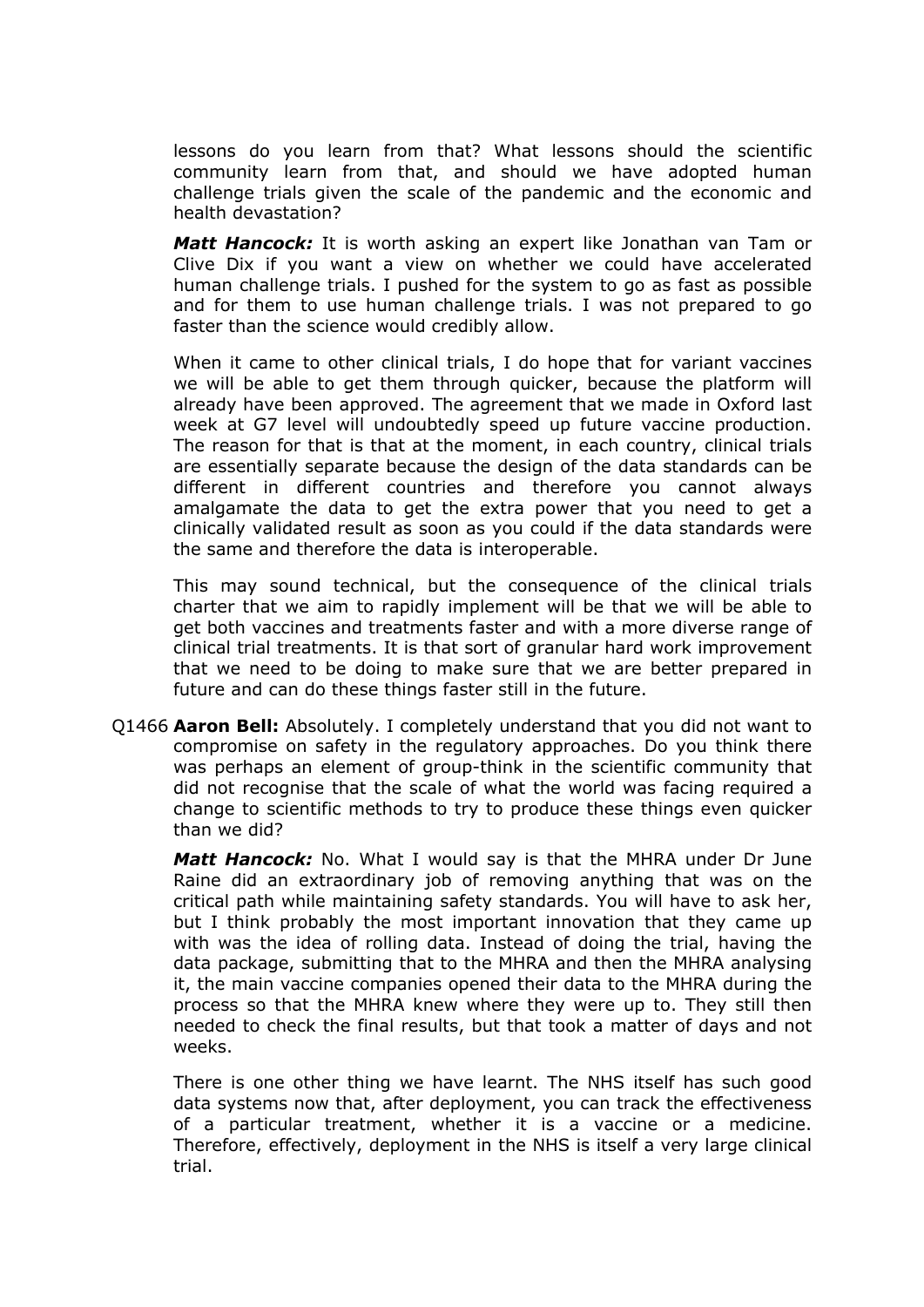That raises a longer-term question of whether the Helsinki declaration, which is currently the quiding international principle on clinical trials, could be improved to take into account the fact that now, in later stage, you are actually watching what happens. That has to be done carefully. It has to be done rigorously. It has to be done with the scientific backing of the experts. You can't just wave a magic wand and say, "This could have gone a whole lot faster." You have to make sure you have the clinical confidence in safety and efficacy, otherwise things wouldn't work. The proof point of that is that we managed to get the vaccine at record times, but we still have uptake in 96% or 97%. We have the highest enthusiasm for vaccines in the world because we took the approach that we did and we did not remove steps that were required for safety.

Critically, we did not stop clinical trials early, as they did in some other countries. On hydroxychloroquine you might remember—

### **Aaron Bell:** Yes.

*Matt Hancock:* —that some quite influential figures decided early that it was obviously right and declared victory on it, but when the recovery trial saw it through to the end, when you had a clinically validated and statistically accurate answer, it found no benefit of hydroxychloroquine. You have to follow the science on it. This is one of the areas where Britain absolutely nailed it. Political intervention to undermine that science would have been wrong.

I was willing to drive and intervene where it was appropriate, but I absolutely would not undermine the science in this area. That is one of the reasons that it worked so well.

Q1467 **Aaron Bell:** This is lessons learnt obviously for the UK, but I think there are lessons for the global scientific community. We talked earlier about some of the things that SAGE got wrong, that we got wrong internationally and that the WHO got wrong. You were referring to the asymptomatic transmission.

Do you think they got it wrong on the origins of the coronavirus? We have now seen that this lab leak hypothesis is gaining a lot of credibility around the world with intelligence agencies and scientists. Do you think that the WHO let us down on that at the start of the pandemic?

*Matt Hancock:* I don't know, and nobody knows. I know the clinical advice. That is public. I think it is vital that we have a fully independent investigation in China into finding out all we can about this, and that that is allowed to happen unencumbered. Part of the reforms that we need to the way that the worldwide systems operate is to make sure that we can properly find answers to these questions. At the moment it is impossible to know.

Q1468 **Aaron Bell:** It will be hard to get into China, but do you feel let down by the way the British scientific establishment backed up the original position of the WHO without any real evidence for doing that?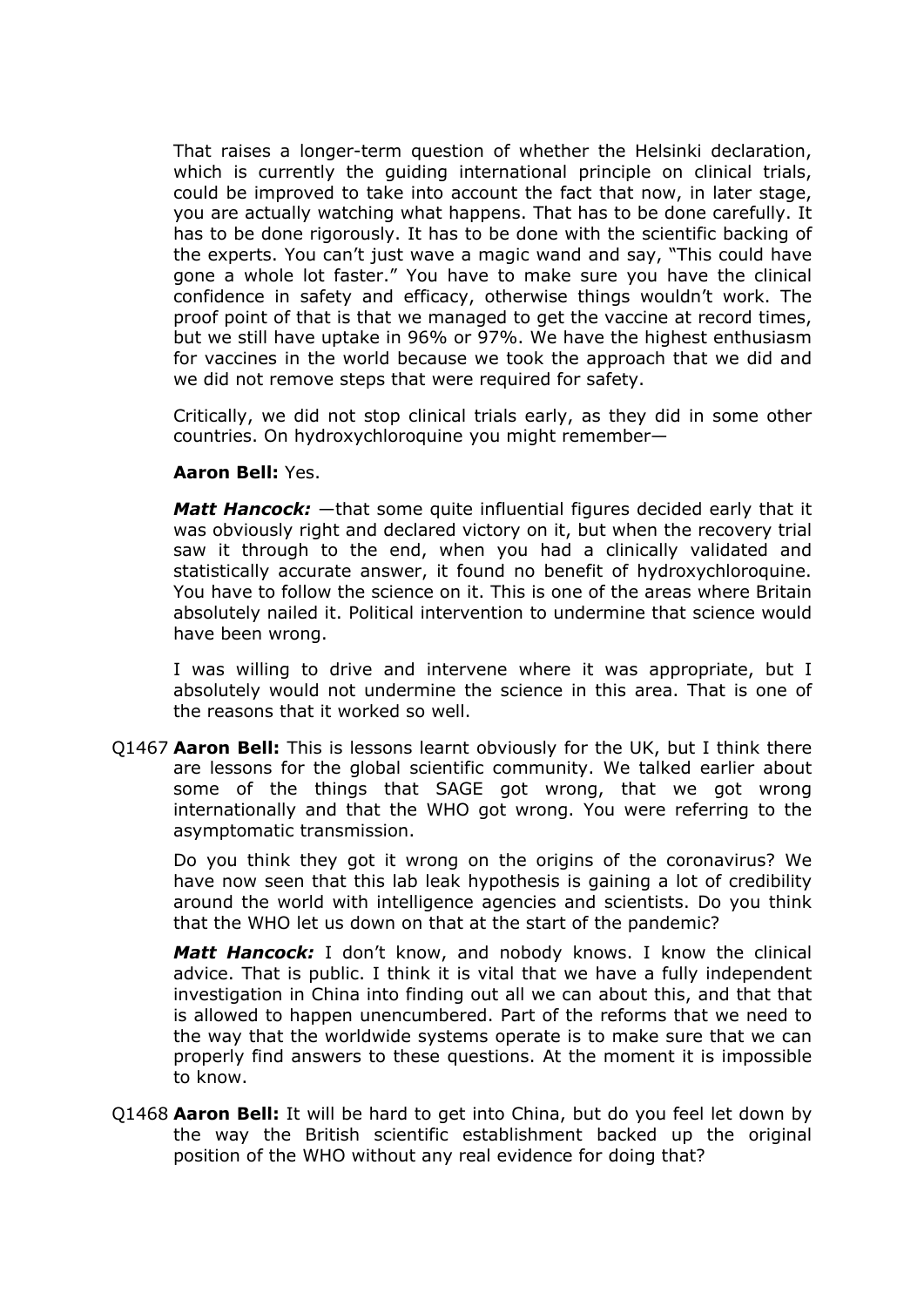*Matt Hancock:* No, I don't. We do need to get to the bottom of this, but, of course, for the day-to-day management of a pandemic the origin is only of secondary consequence. What matters is the problem that you have in front of you. For learning the lessons and avoiding future pandemics, these things are very important.

**Chair:** Thank you.

Q1469 **Carol Monaghan:** Secretary of State, thank you very much for spending so much time with the Committee today. All of us appreciate that.

We know that in March things were obviously frantic. You have said this morning that you had limited information and you were working at great pace. By September we should have had a clearer idea of what we were dealing with. So I would like to ask some questions about that.

In September, the Prime Minister rejected SAGE's advice for a short. circuit-breaker lockdown. Dominic Cummings told us two weeks ago that the Prime Minister took that decision without consulting Cabinet and without any formal advice against a lockdown.

What is your recollection of the decision process?

*Matt Hancock:* The challenge of having a two-week, so-called, circuit breaker is the question of what you do at the end of the two weeks. In Wales they did try a two-week lockdown, and at the end of the two weeks the cases started to go up again.

The scientific theoretical argument for a two-week circuit breaker is that, if everybody on the planet did not see a single other person on the planet for two weeks, then the disease would not be able to pass on. Unfortunately, in real life that obviously can't happen. The practical question in this period was what action to take to slow the spread of the pandemic. We turned to the tier system and then to a national lockdown in November. Of course, during this whole time we had the growing problem that we only fully knew about in early December of the new variant that made life so much more difficult.

Q1470 **Carol Monaghan:** Did the Prime Minister discuss this circuit-breaker that SAGE was advising with the Cabinet?

*Matt Hancock:* I certainly discussed it with him. I cannot recall whether it was specifically discussed at Cabinet, but I know that I discussed it with him.

Q1471 **Carol Monaghan:** Did anyone challenge the Prime Minister's decision?

*Matt Hancock:* We had an ongoing debate over that period as to what the appropriate action was, given that there were rising cases, especially in some parts of the country. It was very regional, whereas the first peak had been uniformly national. We took the action that we did towards the end of October.

Q1472 **Carol Monaghan:** Mr Cummings also claimed that in September the Prime Minister had said, "We shouldn't have done the first lockdown and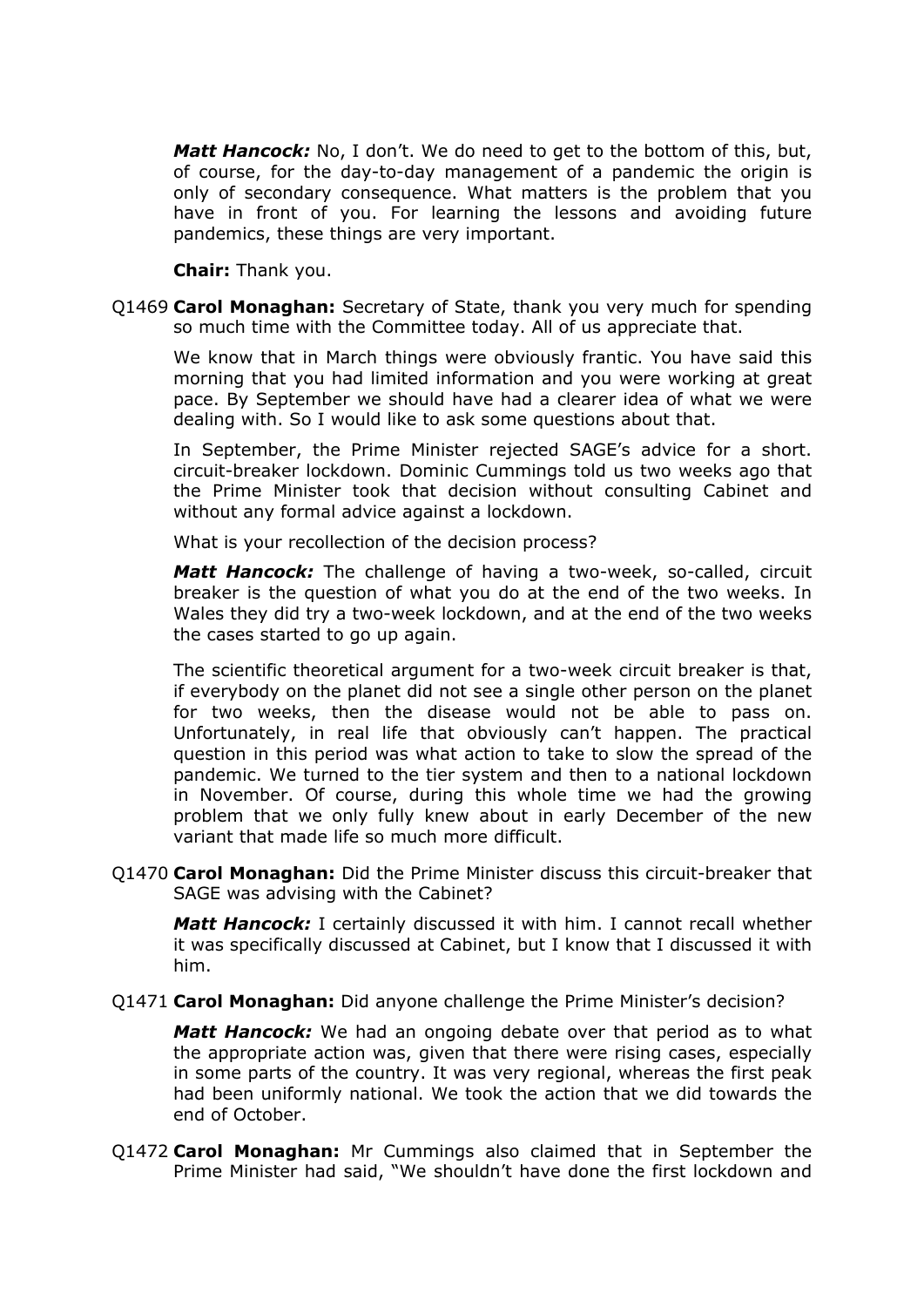I'm not going to make the same mistake again." Is this true?

*Matt Hancock:* I certainly never heard the Prime Minister say anything like that.

Q1473 **Carol Monaghan:** If this isn't true, why was there not more discussion about the circuit-breaker lockdown?

*Matt Hancock:* I am sorry, that is a non sequitur.

Q1474 **Carol Monaghan:** When SAGE was giving clear advice for a circuitbreaker lockdown, why was the decision taken? You have said, "What do we do after the circuit-breaker?" We all understand what a circuit-breaker is, but why was there not more discussion about the requirement for a lockdown in September?

*Matt Hancock:* There was constant discussion about how to respond to the rising case numbers. I said in public at the end of August that we could see a second wave coming. From that time onwards, we had a debate in Government about these incredibly difficult balances. We took action in the local areas where it was needed.

Q1475 **Carol Monaghan:** You have previously told our Committee that you felt a circuit-breaker lockdown was disproportionate. It has also been reported that you yourself argued for that very circuit-breaker. What is the truth of this? If you were arguing for the circuit-breaker lockdown, why did the Prime Minister reject your advice?

*Matt Hancock:* He didn't. Also, it misrepresents the way that Governments make decisions of this magnitude. We have discussions of the pros and cons. Of course, as the Health Secretary, I am inclined to take a cautious view. That is my job. My job was to protect lives and to get us out of this. That has been my central mission for the last 18 months since 1 January when I first heard about this virus, and certainly since it became clear that it was coming here a month or so later.

Of course, I am going to make the cautious arguments. Others make arguments for the absolutely serious, real and immediate costs of lockdown, as was discussed. We did this on a regional basis over the autumn until November. We then had the national England-wide November lockdown, and then we had a regional approach over December until the 4 January lockdown. All that was while the situation got more difficult to manage because of rising numbers of what became the Alpha variant, as colleagues from Kent, I am sure, are delighted that it is now called.

Q1476 **Carol Monaghan:** One of the points that Mr Cummings made repeatedly to our Committee a fortnight ago was that decisions were taken by the Prime Minister himself, and he would ignore other people's opinions or advice on this. Is that the case? Was that your experience?

*Matt Hancock:* No. I discussed all these issues with the Prime Minister throughout. I speak to the Prime Minister almost every day—usually several times a day. I have done since I first alerted him to this problem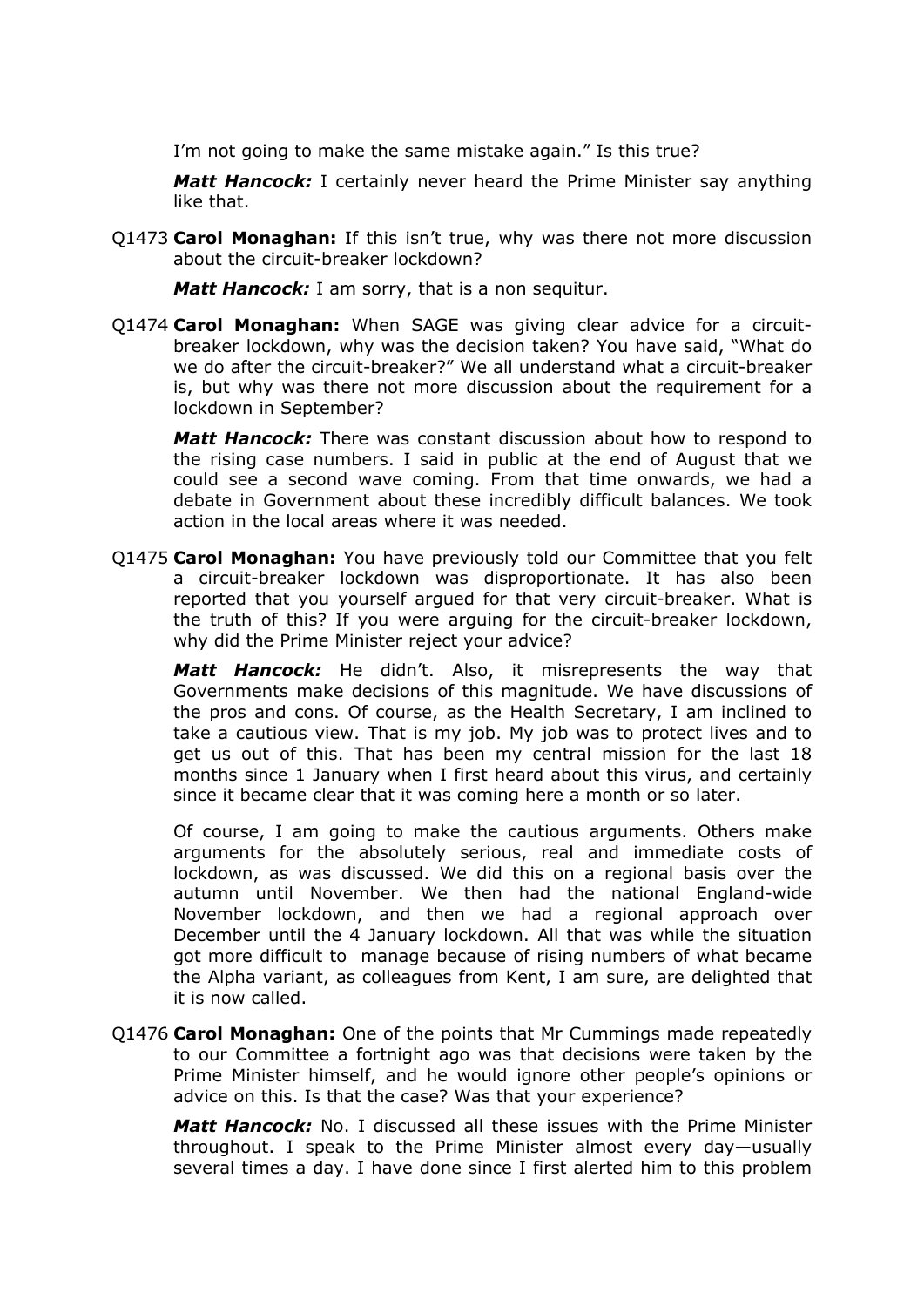on 7 January. It is an incredibly intense period for any Government and remains so. These judgments and the consequences of the judgments that we make affect everybody in the country. The way that decisions are made is through discussion. Of course, people have a tendency for one side of the argument or the other at times. At the moment everybody is very aligned, and the data is still not yet clear ahead of the 21 June decision. The way that decisions are made is that people make their argument, the Prime Minister makes his decision, and then you fall in line behind that decision because that is what collective agreement is all about. Ministers go out and explain it, and advisers advise.

Q1477 **Carol Monaghan:** What we are trying to establish is whether the picture that was painted by Mr Cummings is a true reflection of what was taking place; whether it was a one-person decision; whether Cabinet were involved; and what advice was taken on board. This is really what I am trying to get to.

*Matt Hancock:* What I would say is that I spoke directly to the Prime Minister throughout this period and he took advice from a huge range of people, as he should and as he does.

Q1478 **Carol Monaghan:** The point of learning lessons is to identify where things have gone wrong, to identify mistakes and to address these for the future— hopefully, we will not have another global pandemic—but even for future dealings with Covid. What would you do differently?

*Matt Hancock:* Where to start? There is so much that we have learnt.

**Chair:** I am afraid we are going to have to draw it to a close.

*Matt Hancock:* The best place to start is probably the things we do differently now from at the start. We have different policies on protecting care homes. We have different policies on the border. We have learnt a huge amount all the way through. A lessons learnt exercise is not a novelty to me.

Q1479 **Carol Monaghan:** I am sorry, but when we see three weeks for the border from India to be closed—

*Matt Hancock:* But you don't. No, you don't. We acted when we saw the data.

Q1480 **Carol Monaghan:** The data from Public Health England shows that positivity from India was three times greater than the positivity from Bangladesh, but that data was not acted upon for three weeks.

*Matt Hancock:* But we did not have that data, because there is a long lag from the date on which the case occurs to the date when the sequencing result comes back. You have to act on the data that you have. I keep repeating this whenever I am accused by somebody with the benefit of hindsight that I should have acted sooner. I have tried to stress it during this whole—

Q1481 **Carol Monaghan:** I think many people were asking you to act sooner in the early days of April, and that didn't happen.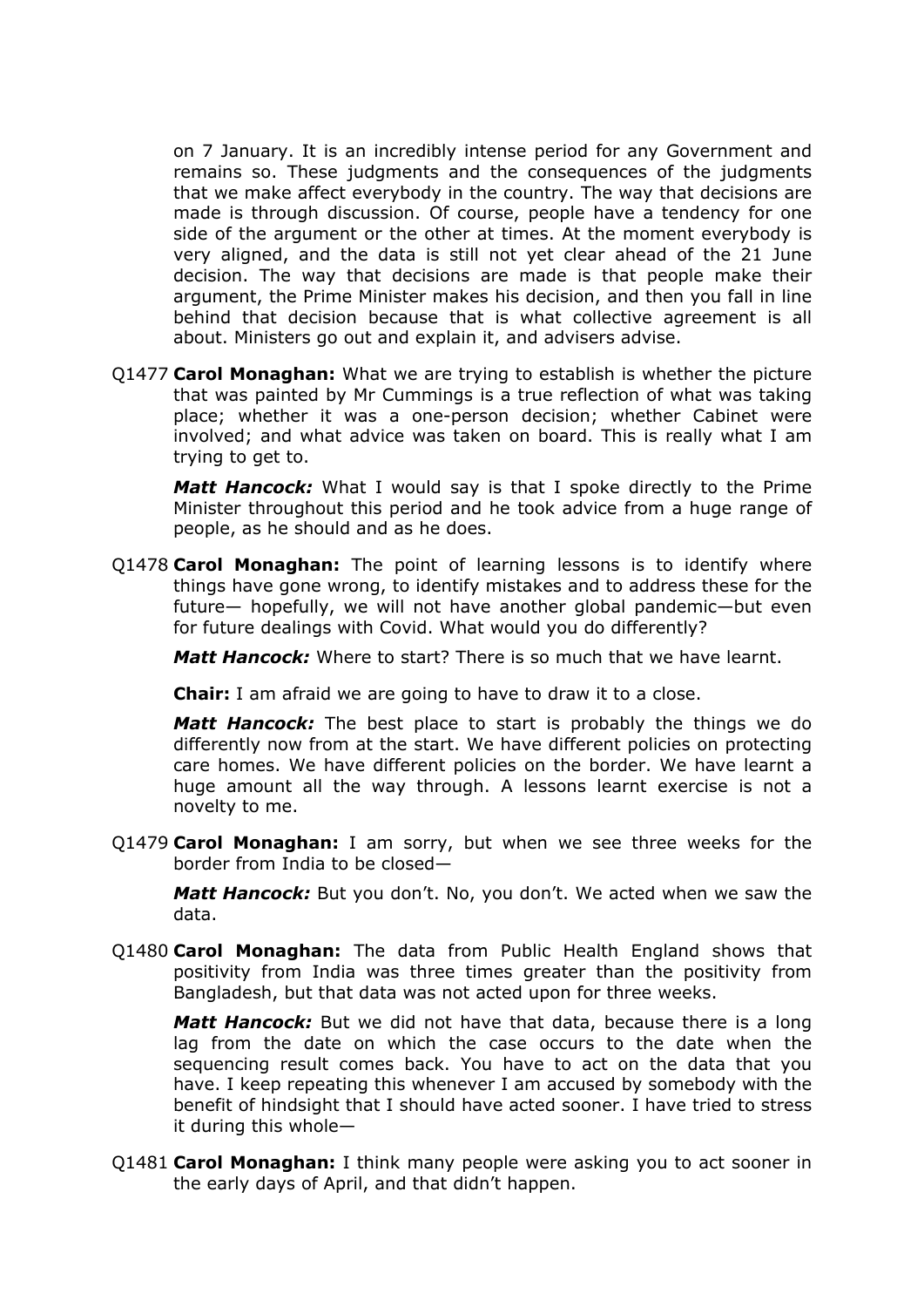*Matt Hancock:* The different Governments across the United Kingdom, including the SNP Government, acted at the same time in these things because we were acting based on the same scientific advice.

Q1482 **Carol Monaghan:** No, that is not true. The SNP Government closed the borders.

**Chair:** We are going to conclude—

*Matt Hancock:* You are referring to the period of March and April last year. We all had the same scientific advice.

Q1483 **Carol Monaghan:** I am talking about April of this year.

**Chair:** Do you want to come back on that, or shall we move on?

*Matt Hancock:* The Government in Scotland took a different approach. The rules around international travel are essentially a decision for the UK Government, but I am not particularly—

**Chair:** I am going to have to move on to the next question. You have been very generous with your time. We just have two more people—you can see them on the screen in front of you—and then we will be through.

Q1484 **Paul Bristow:** Thank you, Chair. Secretary of State, I want to probe slightly further on those decisions made in September. Mr Cummings told us very directly that by September it was the economic arguments against lockdown that outweighed everything else. Is that correct?

*Matt Hancock:* It is not correct. What you have to do when you are making a decision as a Minister or as the Prime Minister is to weigh all of the factors. You have to weigh the economic factors. They are real; people's livelihoods are at risk. You also have to weigh the health factors and the growth of the virus.

The proper and appropriate way of taking a decision is to listen to all of the voices. Some voices were arguing one way and some were arguing the other. Then you have to take a decision based on those judgments.

Q1485 **Paul Bristow:** Where did the balance in decision making lie between scientific, medical, economic and social factors? How did they change over time?

*Matt Hancock:* Ultimately, that balance is a balance that only the Prime Minister can bring together. Of course, I will make the arguments that I believe in. Being the head of the Health Department and the health family, if you like, I am going to make that argument, but, ultimately, these judgments come together through the Prime Minister.

Q1486 **Paul Bristow:** On a slightly different question, on 27 May you said that the new variant—we are talking about the Delta variant—may represent as many as three quarters of new cases. What is the most recent assessment of this?

*Matt Hancock:* The assessment that I saw from last night is that the Delta variant now comprises 91% of new cases in the UK.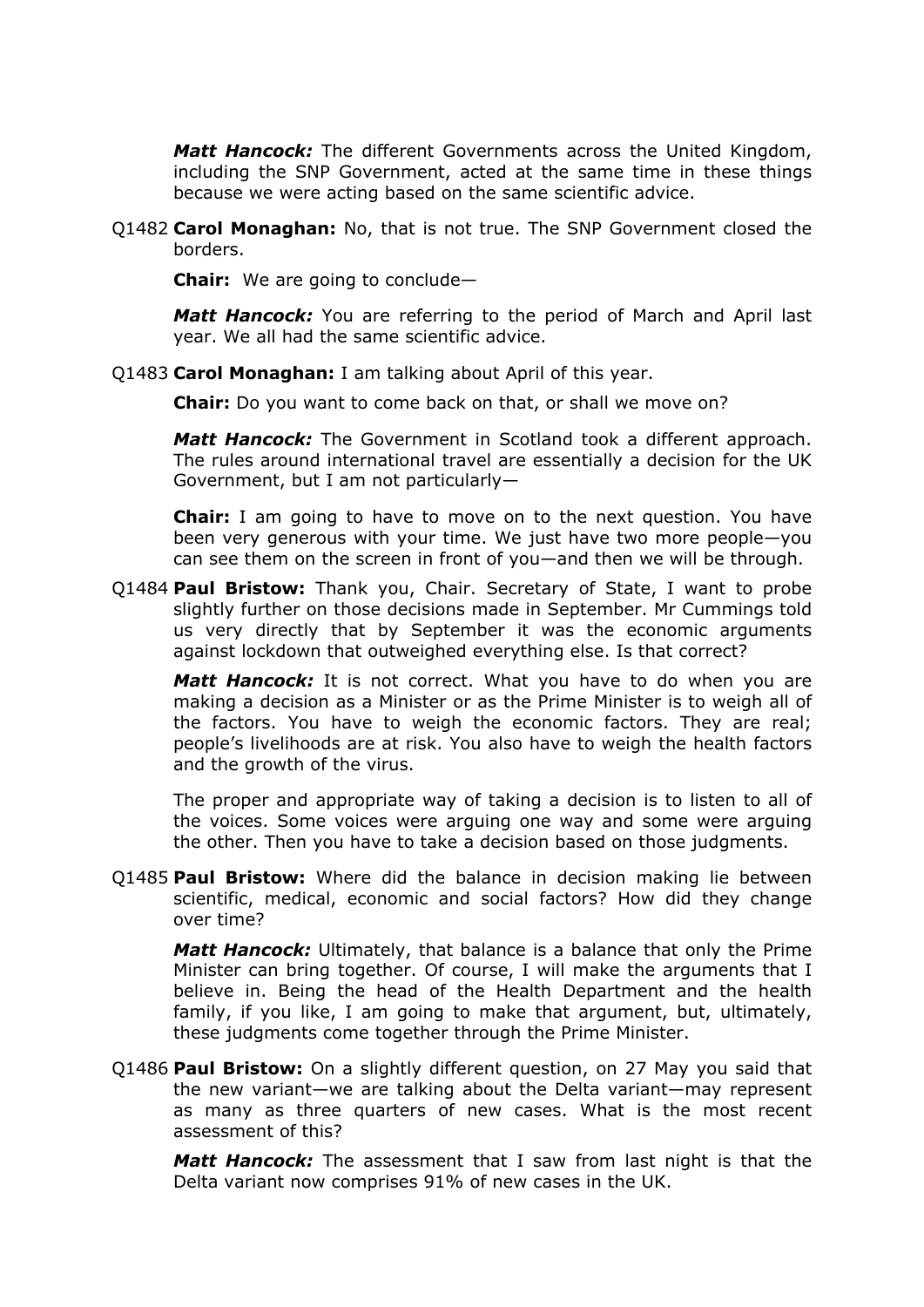### Q1487 **Paul Bristow:** Ninety-one, okay; all right.

Just to return to some of the questions that Barbara asked two or three hours ago, I want to return to the DNR notices—the resuscitation notices. You said that no one was denied treatment. NHS England's guidance on DNRs was very clear. What *The Daily Telegraph* is saying today is that at least one person died because she was issued with a notice that very clearly said that learning disability was listed as the reason that CPR was likely to be unsuccessful.

I know that there are many factors, suggestions or levers to try to ensure that guidance is issued across the country and people act appropriately, but could you at least commit to investigating this one particular case?

*Matt Hancock:* Absolutely. If you, *The Daily Telegraph* or anybody else has other cases of people disobeying the guidance, then I want to know about it. The CQC is there to investigate formally as the health regulator and to make sure that this sort of guidance is followed.

When I said what I said, what I meant of course is that that is what the guidance states. People should not do it. In a system as big as the NHS, making sure that that happens everywhere is a challenge, in the same way that on patient safety issues, for instance, making sure that everybody follows the guidance is a challenge. That is always a problem with a very large system.

As Secretary of State, along with the entire clinical and non-clinical leadership of the NHS, I am absolutely crystal clear that having learning disabilities is never a reason for a DNR notice. Consent, properly attained, must always be taken on an individual basis before a DNR process should ever be put in place.

**Chair:** Last but not least Taiwo Owatemi.

Q1488 **Taiwo Owatemi:** My first couple of questions will just be about lessons learnt in the past 18 months and what could have been done differently.

First, do you accept that the large staffing shortages that the NHS already faced made it more difficult for hospitals to cope during each wave of the Covid-19 pandemic?

*Matt Hancock:* I think the best way of putting it that I can think of is that I am just delighted that we were recruiting at pace when we went into the pandemic, and then we recruited very significantly in the early days of the pandemic by having a call to arms to people, including people who had retired, people who were in the latter stages of their studies, and others to come forward, whether as volunteers or to become fully fledged clinicians or into all sorts of other roles.

Q1489 **Taiwo Owatemi:** I am sorry to interrupt you, but what I am trying to get at is, how are we going to avoid such dangerous and widespread staffing pressures in the future? That is what I am trying to find out.

*Matt Hancock:* The starting point is that we are going to deliver on our manifesto commitment to have 50,000 more nurses in the NHS. I am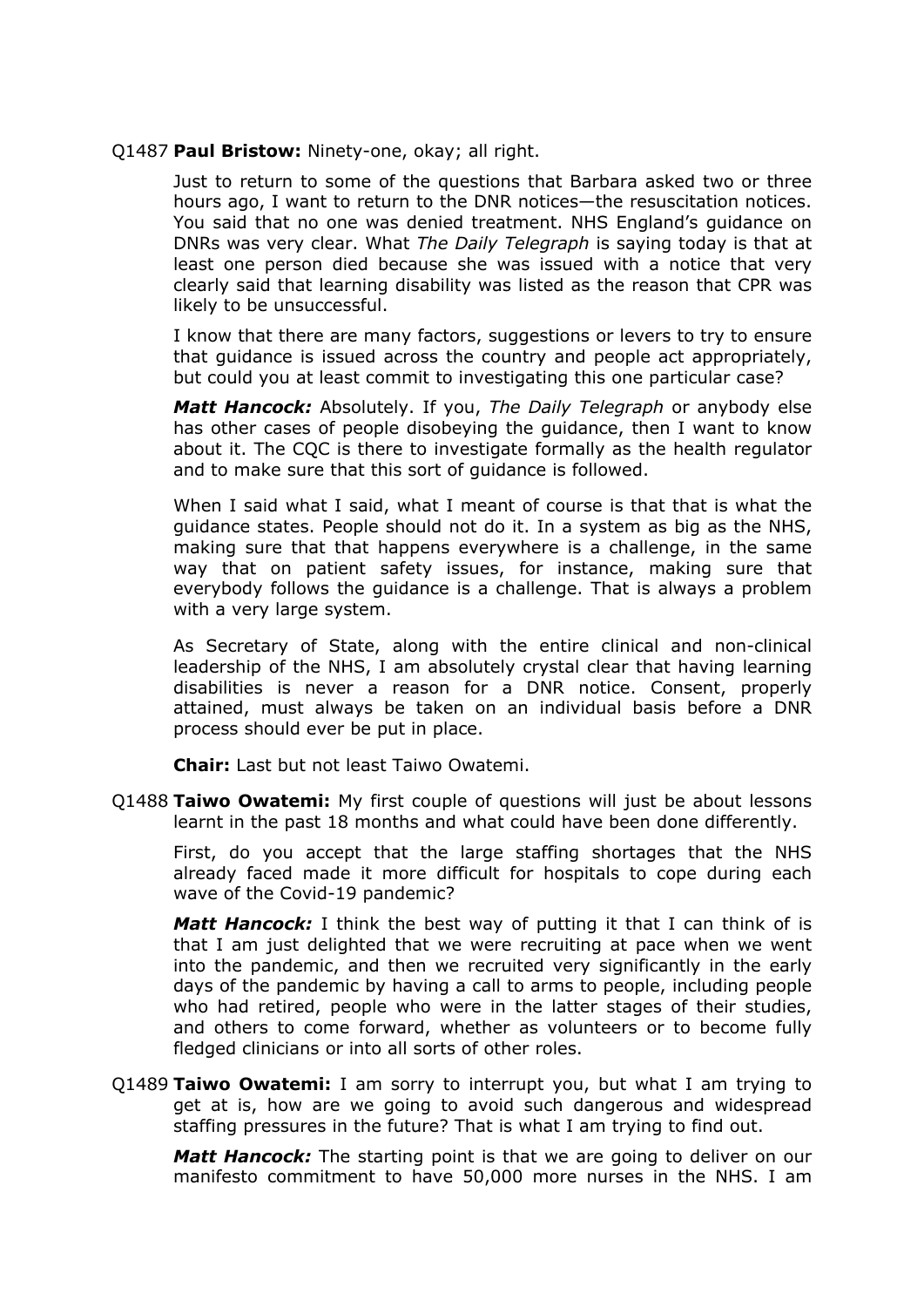very glad to say that we are on track to delivering that manifesto commitment. I am looking forward to working with the Committee to think about how we can make sure that there is always an assessment of what is needed, not least with the passage of the health and care Bill in the forthcoming session.

Q1490 **Taiwo Owatemi:** I hope the 50,000 nurses are 50,000 who are registered in universities to actually practise nursing rather than something else.

# *Matt Hancock:* Yes.

Q1491 **Taiwo Owatemi:** Secondly, do you think that the comparatively small numbers of ICU beds across the NHS, compared to our European neighbours, put us at a disadvantage when coping with mass hospitalisation caused by Covid?

*Matt Hancock:* Thankfully, because of the actions that we took and because of an expansion of ICU capacity done in emergency circumstances, we were always able to give treatment. There is no doubt that one of the lessons is that we needed more ICU capacity, and we have expanded it over the last 18 months.

# Q1492 **Taiwo Owatemi:** Will that expansion stay in place?

*Matt Hancock:* Yes. Earlier I mentioned the Nightingales project. There is no doubt that the Nightingales project is something that the NHS should always be proud of. Do you remember that we saw those images of China building a hospital in two weeks? We thought, "Well, we will never be able to do that here." Then we built one in nine days. The NHS should be very proud of what it did on the Nightingales project. However, that, of course, was temporary.

We also expanded permanent capacity, both in ICUs and in emergency departments. Infection control rules mean that you cannot have as many people in waiting rooms in emergency departments, and so they needed expansion as well. Almost every emergency department and almost every A&E in the country has been expanded in the last 12 months. Yes, some of the expansion is permanent and some of it was temporary.

Q1493 **Taiwo Owatemi:** Roughly how many ICU beds are you planning to keep permanently?

*Matt Hancock:* That is a great question. I do not know the answer to that. Can I write to you?

### Q1494 **Taiwo Owatemi:** Yes, that is fantastic.

Thirdly, throughout the pandemic do you think that critical NHS infrastructure such as oxygen supplies in hospitals was ever under sufficient pressure that patients' lives and staff safety were put at risk?

*Matt Hancock:* Yes; there were moments when we had a significant shortage in an individual setting. There were hospitals that got to the limit of the number of patients they could have on oxygen. That was not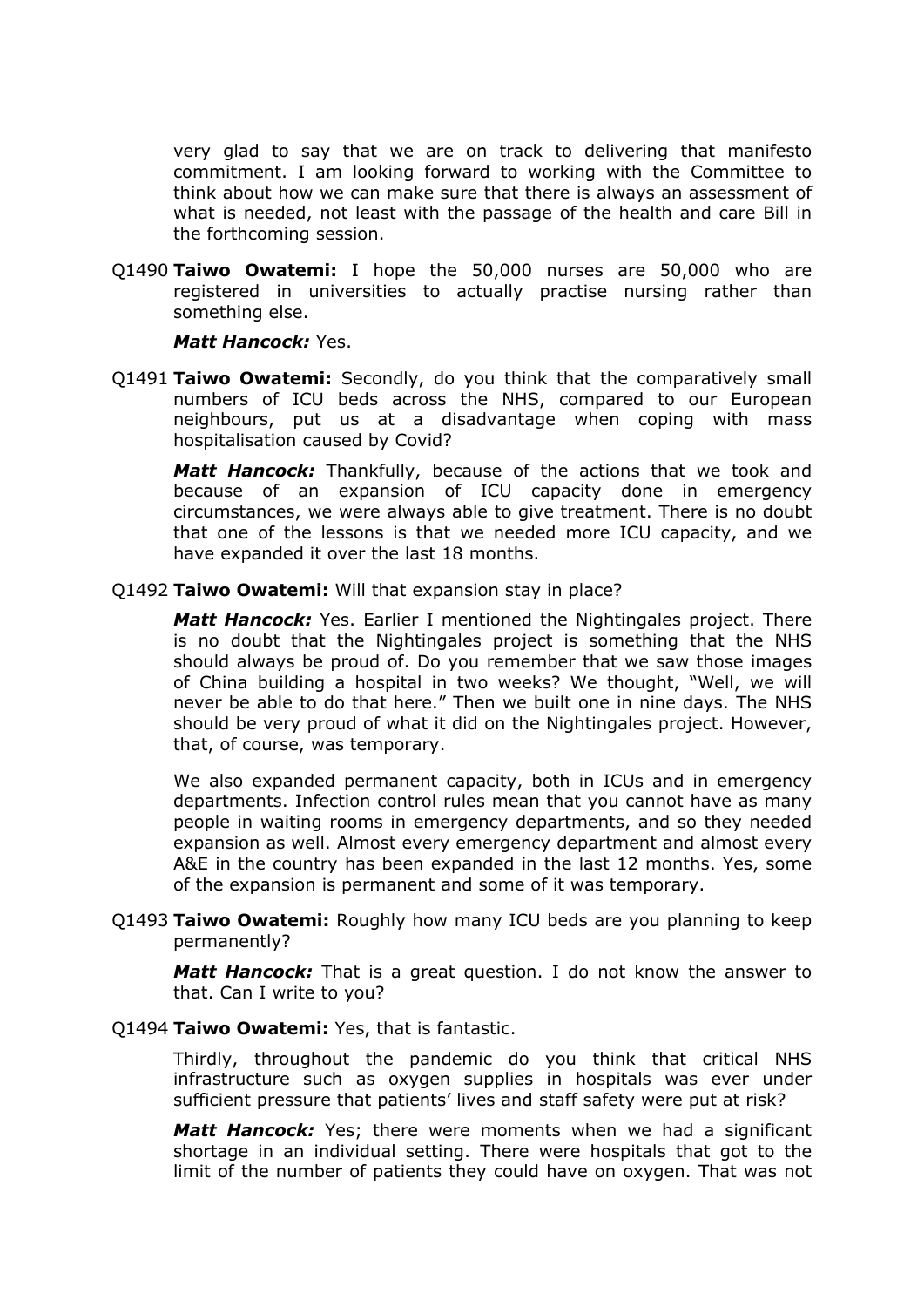the actual oxygen itself; it was the piping—the supply mechanism. However, because of the NHS, we were able then to divert patients to other hospitals, and in some cases move them to other hospitals. It is one of the many advantages of having the NHS during a pandemic.

As I said at the start, some of the things that went well were because we had such strong institutions. In this case we had the NHS, which had record funding and record levels of staff going into this. Thank goodness that we did, because it meant that we were able, with the expansions, to always have that care available for Covid patients.

Q1495 **Taiwo Owatemi:** Following up on that, will your Department look very closely into the several near misses in hospitals across the country where critical infrastructure did very nearly collapse under the pressure of the pandemic? How can we ensure that the critical infrastructure is not at risk of being overwhelmed in the future?

**Matt Hancock:** It is a really important question about the resilience of the NHS in the future. First, as to system working in the NHS, if a hospital is coming near to being overwhelmed, it can move patients to a nearby hospital or sometimes to quite a distant hospital. That is very important.

Here again, I come back to the data. It is understanding which hospitals have spare capacity. We are so much better at that than we were 18 months ago. There is a big operational role for making sure that the NHS can deliver that care as well as possible.

Q1496 **Taiwo Owatemi:** My last question is a question that I am sure members of the public have all been asking. It is a question that my constituents in Coventry North West want to know.

Previously you said that there is nothing in the data to suggest that we are definitely off track to remove restrictions on 21 June. Is this still your view? Essentially, is 21 June the end of restrictions?

*Matt Hancock:* You tempt me, but unfortunately I am not going to be able to give any more information about this ahead of the Prime Minister setting out the decision on Monday. As you can imagine, we are looking at this data every single day, but I do not want to give an answer that would give a hint one way or the other. We still have a couple more days' data to look at, and we will make the decision very soon.

If I could just also add something to my previous answer, having the NHS made the UK better placed in terms of the healthcare provided than many other countries. One of the really important things for any lessons learnt exercise is that we must learn about where we need to strengthen and improve. Even in the good areas we can still strengthen and improve, but we must also recognise and acknowledge those areas, like the NHS and like British science, where our strengths meant that we had an exemplary response.

Q1497 **Taiwo Owatemi:** Are you able to give us your own personal views on the data so far?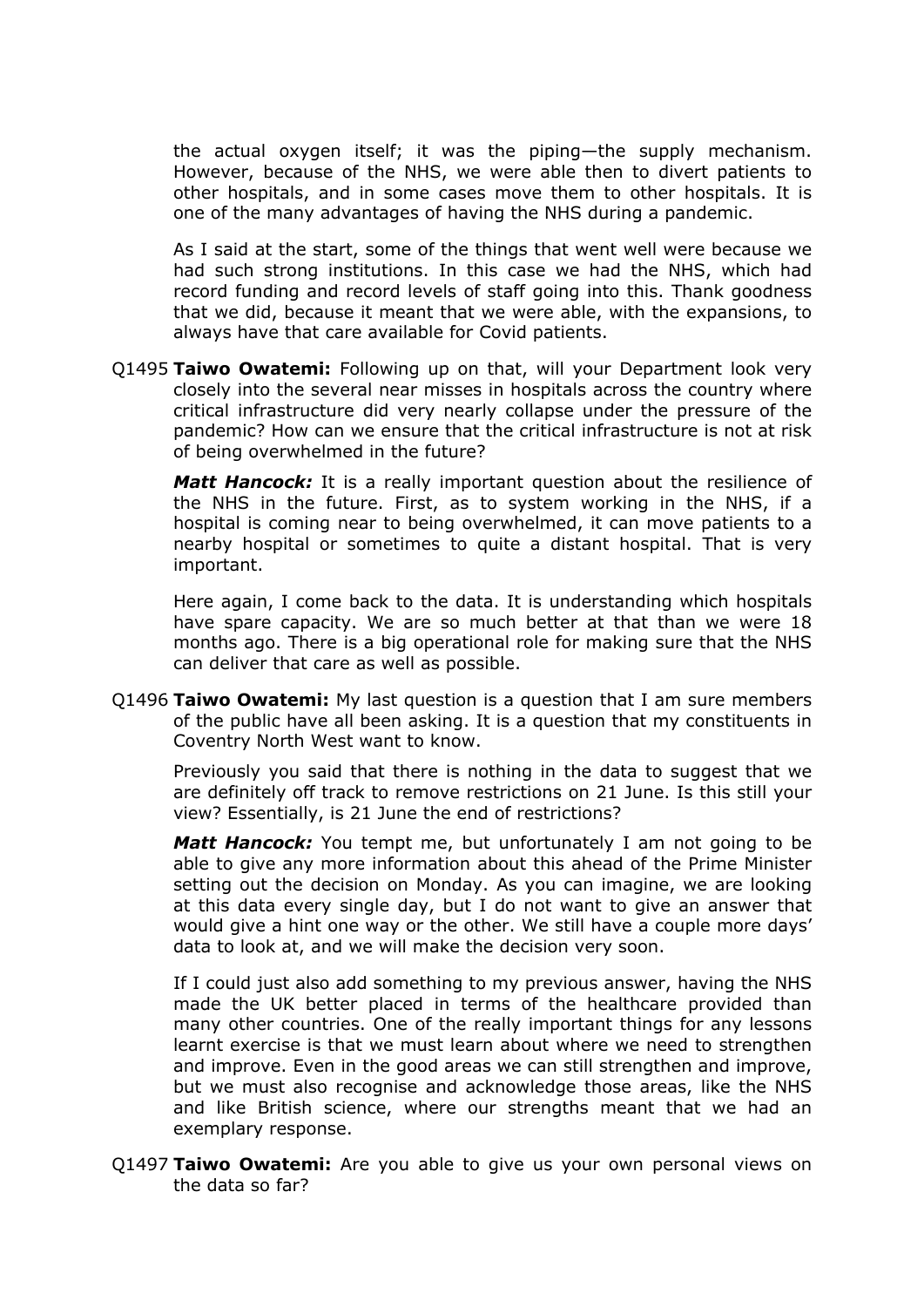*Matt Hancock:* I am afraid I am not, no. I am going to talk to the Prime Minister and others, and listen to what the chief medical officer has to say about it, and then the Government will come to a conclusion.

# Q1498 **Chair:** Thank you, Taiwo.

Secretary of State, you have been very generous with your time. We have elided the sessions in order to try to get you through this as quickly as possible, but there is one final issue I know that NHS will want me to cover briefly before you go, and that is about nosocomial infections.

*The Guardian* recently established through FOIs that 8,700 people had died after picking up Covid in hospitals. Now, some of those may have died with Covid rather than because of Covid, but do you accept that many people are likely to have died because they picked up the infection inside hospitals?

*Matt Hancock:* There is no doubt that there was nosocomial infection. The degree is hard to estimate because some people go into hospital and have caught Covid in the community. They only become symptomatic or only have enough Covid to be tested positive for it once they reach hospital. I hope that does not sound like I don't take it seriously. I take it very seriously, but the precise numbers are hard to ascertain.

Q1499 **Chair:** One of the things that might have helped prevent that would have been earlier, regular testing of NHS staff. You explained earlier in a lot of detail the efforts to ramp up the testing.

# *Matt Hancock:* Yes.

Q1500 **Chair:** But you had to follow the order that you were given in terms of the clinical guidelines as to who to prioritise for that testing. That meant that regular testing of NHS staff was not introduced across the system until November.

Looking back, and knowing what we know now, do you think that we should have found a way of doing that earlier?

*Matt Hancock:* We only could have done that if we had had the extra testing capacity. That is the challenge. It was really the validation of lateral flow tests in the autumn that made a big difference there. The twice weekly testing with a lateral flow device is incredibly important and undoubtedly has helped in reducing nosocomial infection.

What I would say is that the lesson for the future for me is to make sure you have that testing capacity as a standing capacity ready to go.

Q1501 **Chair:** Could another reason be that with an airborne virus some hospital ventilation systems just were not good enough?

*Matt Hancock:* Yes, that would definitely be another lesson as well.

Q1502 **Chair:** Finally, do you think that some of the instructions that went out to hospitals about social distancing and other precautions in the non-Covid areas of hospitals took too long? For example, the 2-metre rule was not introduced until May. Do you think that is one of the things we need to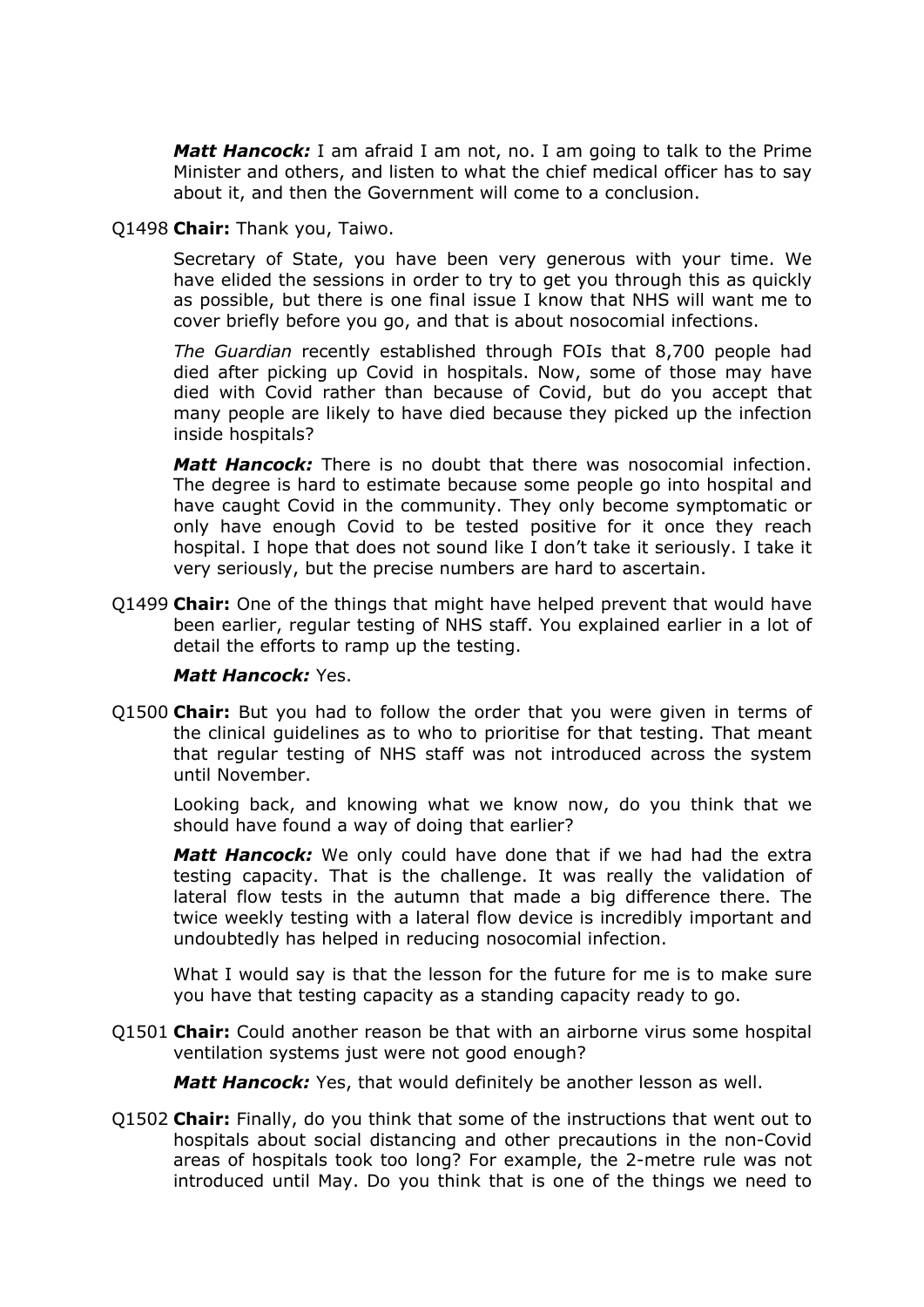look at?

*Matt Hancock:* I think it is worth looking at the entire infection prevention and control approach throughout. I have no doubt, knowing what we know now, that we can make an assessment of that. Of course, these judgments were the best judgments that people had who were working their hardest and based on the best information they had.

In a way I will return to what I have said so often. These were big calls made on imperfect information, and often made at incredible speed against a novel pathogen. I do not want to imply any criticism of those who developed that IPC guidance. What I would say is that the lesson for the future is to be able to understand any pathogen as fast as possible so that you can produce the best possible guidance as quickly as possible.

**Chair:** The final question to Greg Clark.

Q1503 **Greg Clark:** Thank you very much, Jeremy, and I join Jeremy in thanking you for your commitment to the Committee in terms of the time that you have given this morning.

Looking back, given that we want to learn lessons that can be applied during the remainder of this pandemic as well as in the future, if we were to have, God forbid, a vaccine escape—that is to say a new variant that was resistant to the vaccines that we have—do you have a plan for that?

*Matt Hancock:* Yes. It is the life of a Health Secretary to worry about these things. The plan is predicated on having a variant vaccine as fast as possible. The Prime Minister has set a target of having a variant vaccine, treatment and diagnostics within 100 days, but we are not there yet at that speed of turnaround.

However, the mRNA technologies, as the Chair set out, can develop a vaccine for an individual new DNA or RNA sequence very quickly, within a matter of days. Now that the platform has been not only approved with full clinical trials but applied hundreds of millions of times across the world with the tracking of the data in many of the countries, we can have confidence and so move through the clinical trial process much more quickly and much more safely. So we will be able to bring a vaccine to bear more quickly. I am highly confident of that.

In the meantime, the tools that we have at our disposal are the tools that are available. We would need to enact them. We watch this very carefully. One of the reasons that I moved so fast on Portugal, despite the fact that lots of people were having a well-earned break, is that we have a precautionary principle when it comes to potentially vaccineescaping variants.

Q1504 **Greg Clark:** To be clear, it is not something that we expect, but we need to prepare on a contingency basis. You have said that there is a plan to develop vaccines so that they are effective. The other measures that you are talking about are lockdowns, social distancing requirements and all the rest of the things.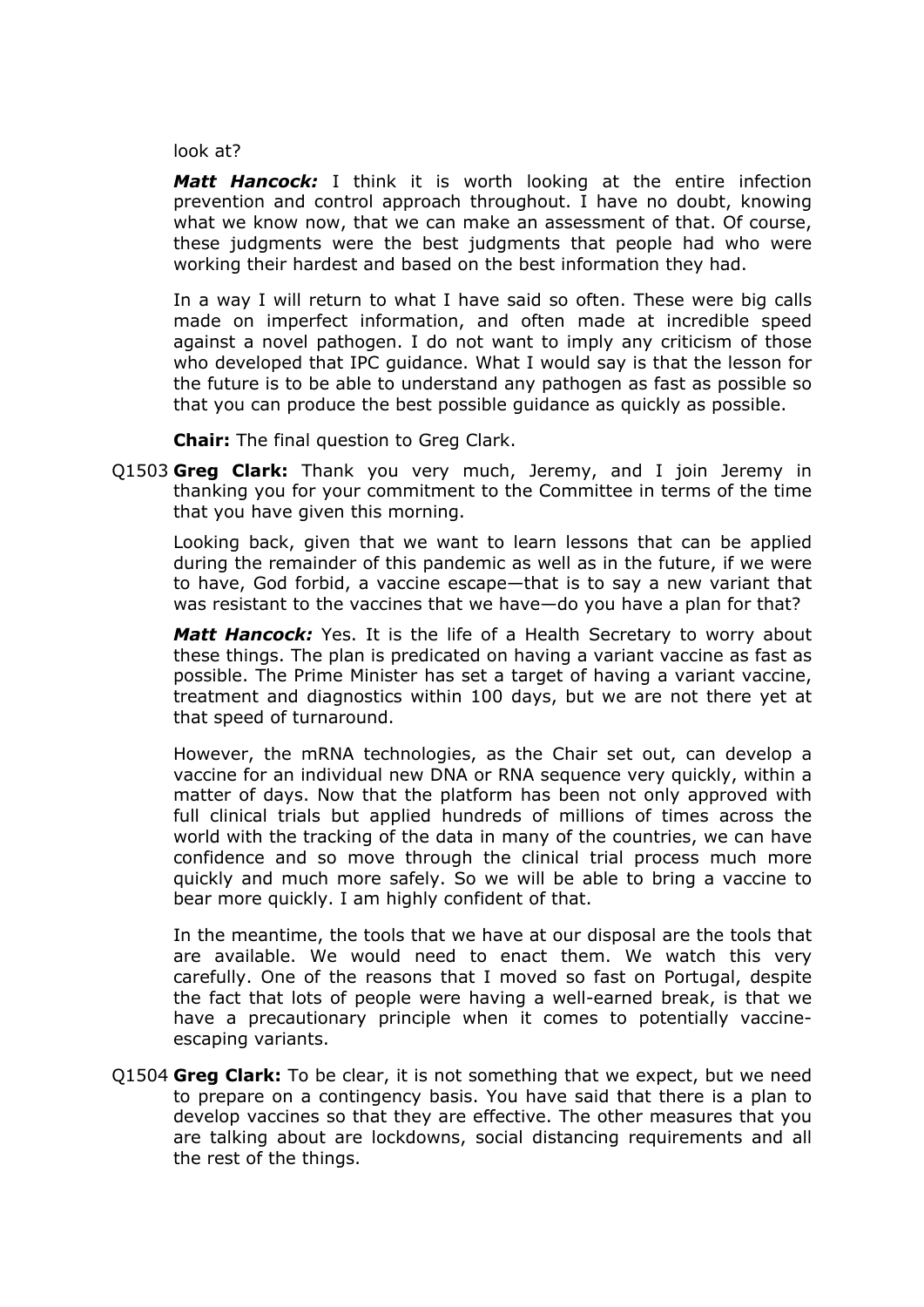*Matt Hancock:* I come back to the point I made about the pandemic preparedness plan. What really matters when you are in it is the capability. The plan is always going to be written to a different pathogen because it is the nature of virology that your problem is going to be with a new disease.

Q1505 **Greg Clark:** Everyone has learnt a lot through this. Is there a plan for it? Is it written down, or is it in your head and in the heads of—

*Matt Hancock:* We do not have a published plan. The best way to describe it is that we have the playbook in front of us.

Q1506 **Greg Clark:** Given what we have learnt and what you have said about the importance of transparency and being honest that we did not know all the answers at the beginning, and we gleaned lessons from other countries from our own practice, would it not be a good idea to publish the plan and to be explicit about it? We could allow people to consider it, interrogate it and perhaps make constructive suggestions around it. Would that not give confidence?

*Matt Hancock:* I will consider that. Set against that is the following. Vaccine escape is a relative and not an absolute concept. We know that variants do respond differently to the vaccine, given that the current vaccines were all aimed at the original Wuhan strain. We know, for instance, that a single dose of either Oxford-AstraZeneca or Pfizer is less effective in terms of reducing transmission on the Delta variant, but we know that a double jab is statistically significantly different.

Therefore, there is a degree—if you could describe it like this—of vaccine escape of the Delta variant from one jab but, thankfully, not from two. Vaccine escape is a relative concept, not an absolute one. Writing a plan for absolute vaccine escape is essentially writing a plan for a new pandemic. If there was a variant of the virus against which our current vaccines did not work at all, then that would be essentially a new pandemic. I think we are better prepared by a long shot for a new pandemic, both in terms of the physical capabilities that we have as a country in all the things we have been talking about and, frankly, the intellectual framework for dealing with it that many policymakers in the far east have experience of and could bring to bear. Both our policy playbook and the capabilities that we have are better placed.

I will consider it, but you can see that my initial reaction is to think that in the first instance it depends on the degree of escape.

Q1507 **Greg Clark:** A plan need not be a binary thing that just deals with one factor. Indeed, it would be a poor plan that did not consider a range of scenarios. To have it in advance might have some advantages.

# *Matt Hancock:* Yes.

Q1508 **Greg Clark:** In your response to Taiwo you would not be drawn, for reasons we understand, on the Delta variant and the implications for unlocking. There is a decision to be taken over the weekend. For Parliament and Members watching these proceedings, they might be